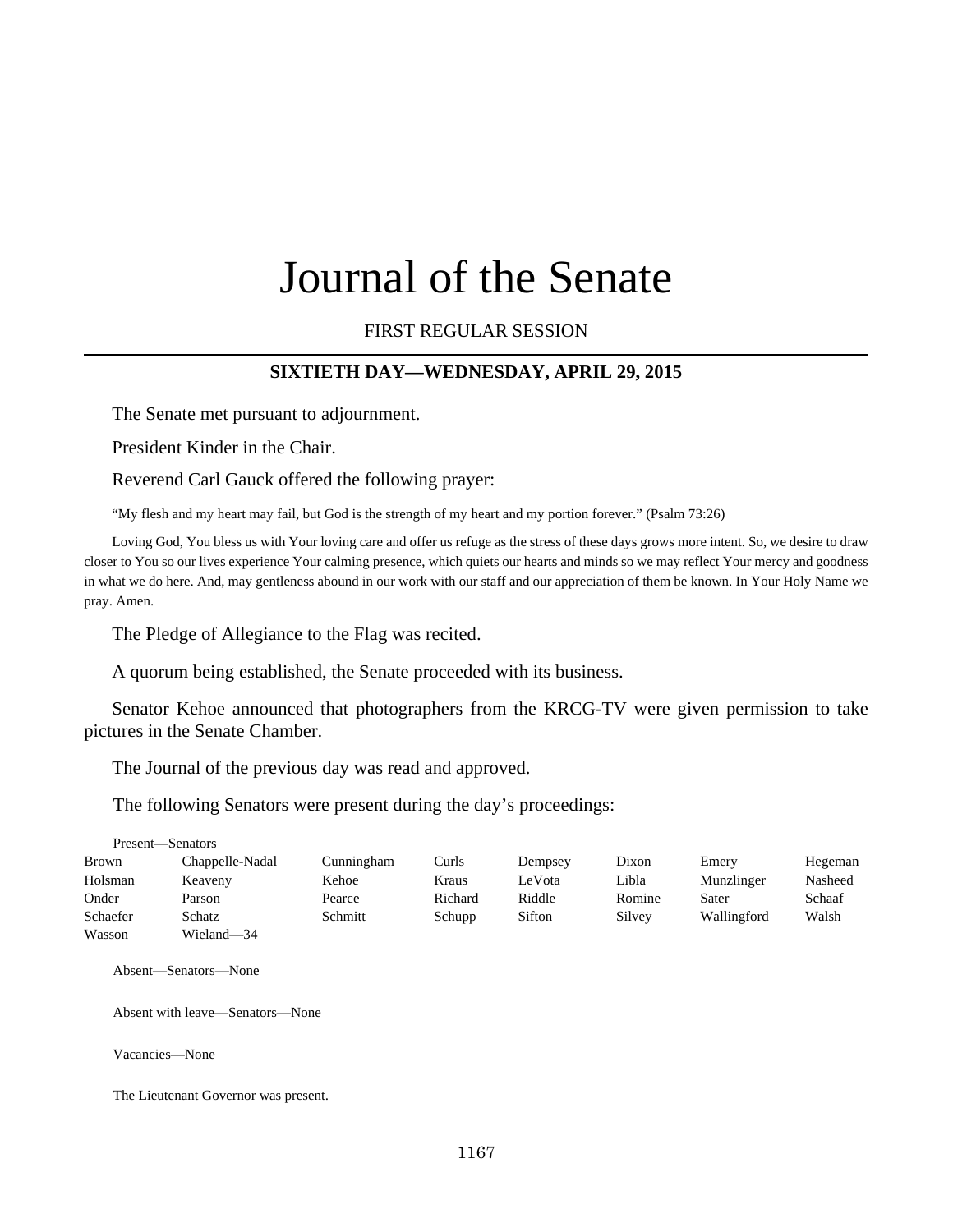#### **RESOLUTIONS**

Senator Parson offered Senate Resolution No. 954, regarding the Fiftieth Wedding Anniversary of Mr. and Mrs. Fred Letterman, Morrisville, which was adopted.

Senator Parson offered Senate Resolution No. 955, regarding the Fiftieth Wedding Anniversary of Mr. and Mrs. Dannie Hubbert, Bolivar, which was adopted.

Senator Schupp offered Senate Resolution No. 956, regarding Ali Michelle Neuberger, Creve Coeur, which was adopted.

Senator Schupp offered Senate Resolution No. 957, regarding Catherine Elizabeth Breakfield, Maryland Heights, which was adopted.

Senator Schupp offered Senate Resolution No. 958, regarding Myra Lily Sun Dotzel, Chesterfield, which was adopted.

Senator Schupp offered Senate Resolution No. 959, regarding Victoria Lynn Kleitz, Bridgeton, which was adopted.

Senator Schupp offered Senate Resolution No. 960, regarding Megan Ayten Senol, Saint Louis, which was adopted.

Senator Schupp offered Senate Resolution No. 961, regarding Breanne Bambrick, which was adopted.

Senator Schatz offered Senate Resolution No. 962, regarding Jacqueline Elaine Reinbott, Glencoe, which was adopted.

Senator Schatz offered Senate Resolution No. 963, regarding Christine E. Casey, Ballwin, which was adopted.

Senator Schatz offered Senate Resolution No. 964, regarding Olivia Rose Haddox, which was adopted.

Senator Schatz offered Senate Resolution No. 965, regarding Jamielee Rose Buenemann, which was adopted.

#### **PRIVILEGED MOTIONS**

Senator Schaaf moved that the Senate refuse to concur in **HCS** for **SCS** for **SB 473**, as amended, and request the House to recede from its position or, failing to do so, grant the Senate a conference thereon, which motion prevailed.

# **HOUSE BILLS ON THIRD READING**

At the request of Senator Wasson, **HCS** for **HB 587** was placed on the Informal Calendar.

At the request of Senator Schatz, **HB 615**, with **SCS**, was placed on the Informal Calendar.

At the request of Senator Parson, **HCS** for **HB 709**, with **SCS**, was placed on the Informal Calendar.

**HCS** for **HB 299**, with **SCS**, was placed on the Informal Calendar.

**HCS** for **HBs 517** and **754**, with **SCS**, was placed on the Informal Calendar.

At the request of Senator Onder, **HB 589**, with **SCS**, was placed on the Informal Calendar.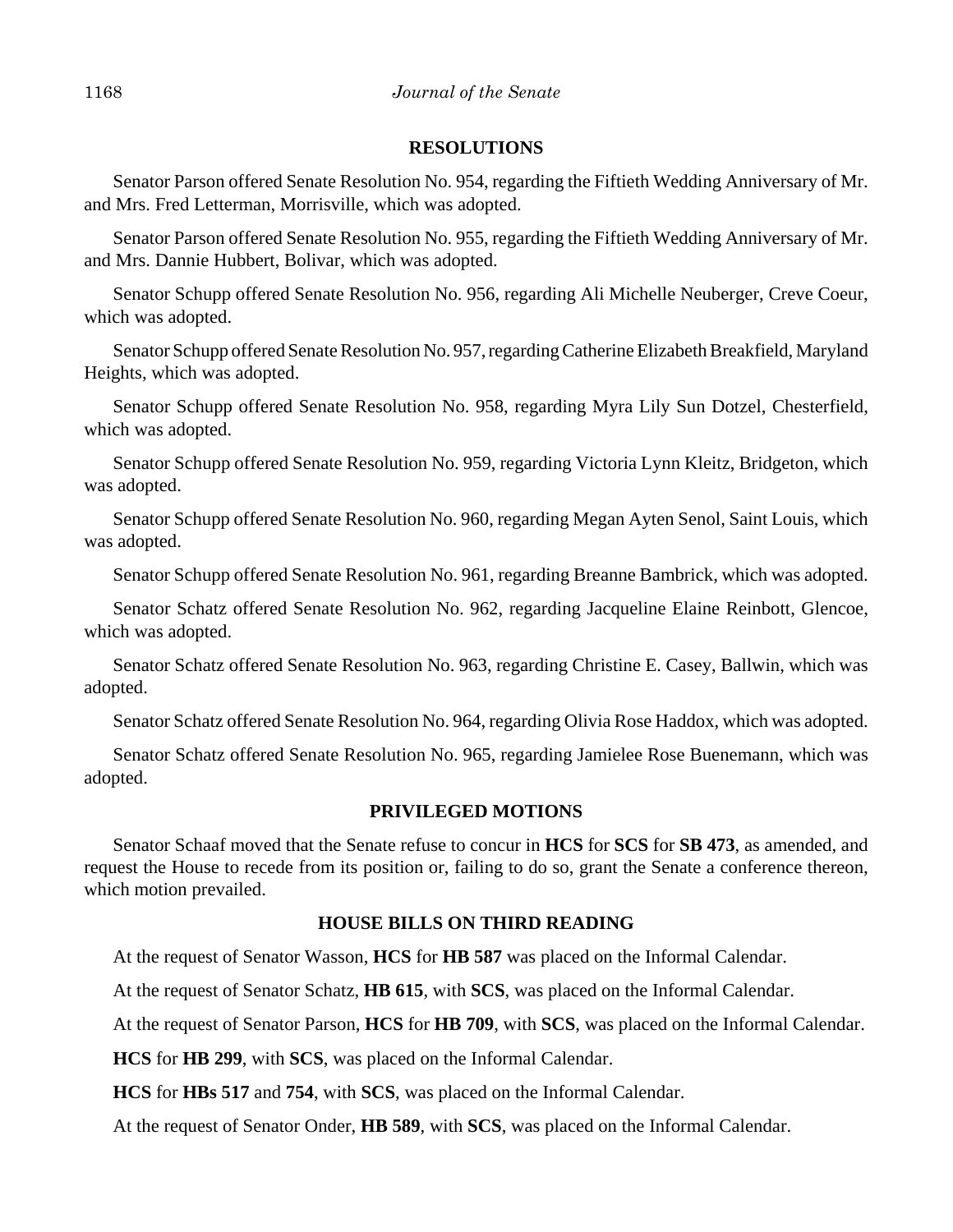At the request of Senator Cunningham, **HB 524** was placed on the Informal Calendar.

**HB 271** was placed on the Informal Calendar.

**HB 531**, introduced by Representative Solon, entitled:

An Act to repeal section 407.926, RSMo, and to enact in lieu thereof one new section relating to childresistant packaging for liquid nicotine containers, with penalty provisions.

Was called from the Informal Calendar and taken up by Senator Riddle.

On motion of Senator Riddle, **HB 531** was read the 3rd time and passed by the following vote:

| r EAS—Senators |                 |            |        |         |             |            |          |
|----------------|-----------------|------------|--------|---------|-------------|------------|----------|
| <b>Brown</b>   | Chappelle-Nadal | Cunningham | Curls  | Dempsey | Dixon       | Emery      | Hegeman  |
| Holsman        | Keaveny         | Kehoe      | Kraus  | LeVota  | Libla       | Munzlinger | Onder    |
| Parson         | Pearce          | Richard    | Riddle | Romine  | Sater       | Schaaf     | Schaefer |
| Schatz         | Schmitt         | Schupp     | Sifton | Silvey  | Wallingford | Walsh      | Wasson   |
| Wieland-33     |                 |            |        |         |             |            |          |

NAYS—Senators—None

 $YFAS = S$ 

Absent—Senators—None

Absent with leave—Senator Nasheed—1

Vacancies—None

The President declared the bill passed.

On motion of Senator Riddle, title to the bill was agreed to.

Senator Riddle moved that the vote by which the bill passed be reconsidered.

Senator Richard moved that motion lay on the table, which motion prevailed.

**HB 524**, introduced by Representative Dugger, entitled:

An Act to repeal sections 301.640 and 306.420 as enacted by senate bill no. 491, ninety-seventh general assembly, second regular session, section 301.640 as enacted by senate bill no. 82, ninety-fourth general assembly, first regular session, and section 306.420 as enacted by house bill no. 2008 merged with senate bill no. 895, ninety-first general assembly, second regular session, and section 700.370, RSMo, and to enact in lieu thereof four new sections relating to the electronic transmission of motor vehicle lien documents.

Was called from the Informal Calendar and taken up by Senator Cunningham.

On motion of Senator Cunningham, **HB 524** was read the 3rd time and passed by the following vote:

| YEAS—Senators |                 |            |        |         |             |            |          |
|---------------|-----------------|------------|--------|---------|-------------|------------|----------|
| Brown         | Chappelle-Nadal | Cunningham | Curls  | Dempsey | Dixon       | Emery      | Hegeman  |
| Holsman       | Keaveny         | Kehoe      | Kraus  | LeVota  | Libla       | Munzlinger | Onder    |
| Parson        | Pearce          | Richard    | Riddle | Romine  | Sater       | Schaaf     | Schaefer |
| Schatz        | Schmitt         | Schupp     | Sifton | Silvey  | Wallingford | Walsh      | Wasson   |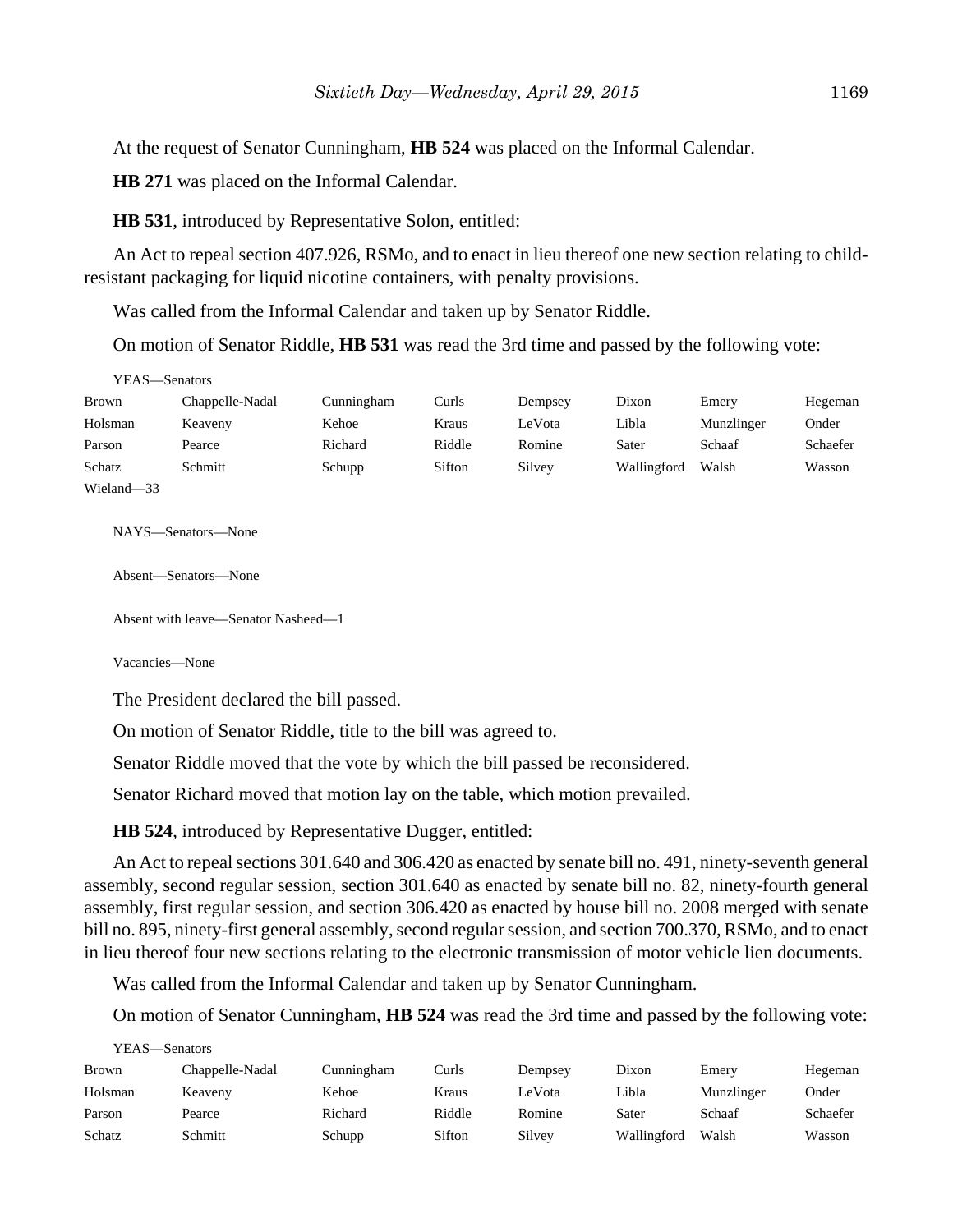Wieland—33

NAYS—Senators—None

Absent—Senators—None

Absent with leave—Senator Nasheed—1

Vacancies—None

The President declared the bill passed.

On motion of Senator Cunningham, title to the bill was agreed to.

Senator Cunningham moved that the vote by which the bill passed be reconsidered.

Senator Richard moved that motion lay on the table, which motion prevailed.

# **HCS** for **HB 50**, with **SCS**, entitled:

An Act to repeal sections 382.010, 382.040, 382.050, 382.060, 382.080, 382.095, 382.110, 382.160, 382.170, 382.180, 382.190, 382.195, 382.220, and 382.230, RSMo, and to enact in lieu thereof seventeen new sections relating to insurance holding companies, with a penalty provision.

Was called from the Informal Calendar and taken up by Senator Parson.

**SCS** for **HCS** for **HB 50**, entitled:

# SENATE COMMITTEE SUBSTITUTE FOR HOUSE COMMITTEE SUBSTITUTE FOR HOUSE BILL NO. 50

An Act to repeal sections 382.010, 382.040, 382.050, 382.060, 382.080, 382.095, 382.110, 382.160, 382.170, 382.180, 382.190, 382.195, 382.220, and 382.230, RSMo, and to enact in lieu thereof twenty-nine new sections relating to the business of insurance, with a penalty provision.

Was taken up.

Senator Parson moved that **SCS** for **HCS** for **HB 50** be adopted, which motion prevailed.

On motion of Senator Parson, **SCS** for **HCS** for **HB 50** was read the 3rd time and passed by the following vote:

| YEAS—Senators |                 |            |        |             |            |          |            |
|---------------|-----------------|------------|--------|-------------|------------|----------|------------|
| Brown         | Chappelle-Nadal | Cunningham | Curls  | Dempsey     | Dixon      | Hegeman  | Holsman    |
| Keaveny       | Kehoe           | Kraus      | LeVota | Libla       | Munzlinger | Onder    | Parson     |
| Pearce        | Richard         | Riddle     | Romine | Sater       | Schaaf     | Schaefer | Schatz     |
| Schmitt       | Schupp          | Sifton     | Silvey | Wallingford | Walsh      | Wasson   | Wieland-32 |

NAYS—Senator Emery—1

Absent—Senators—None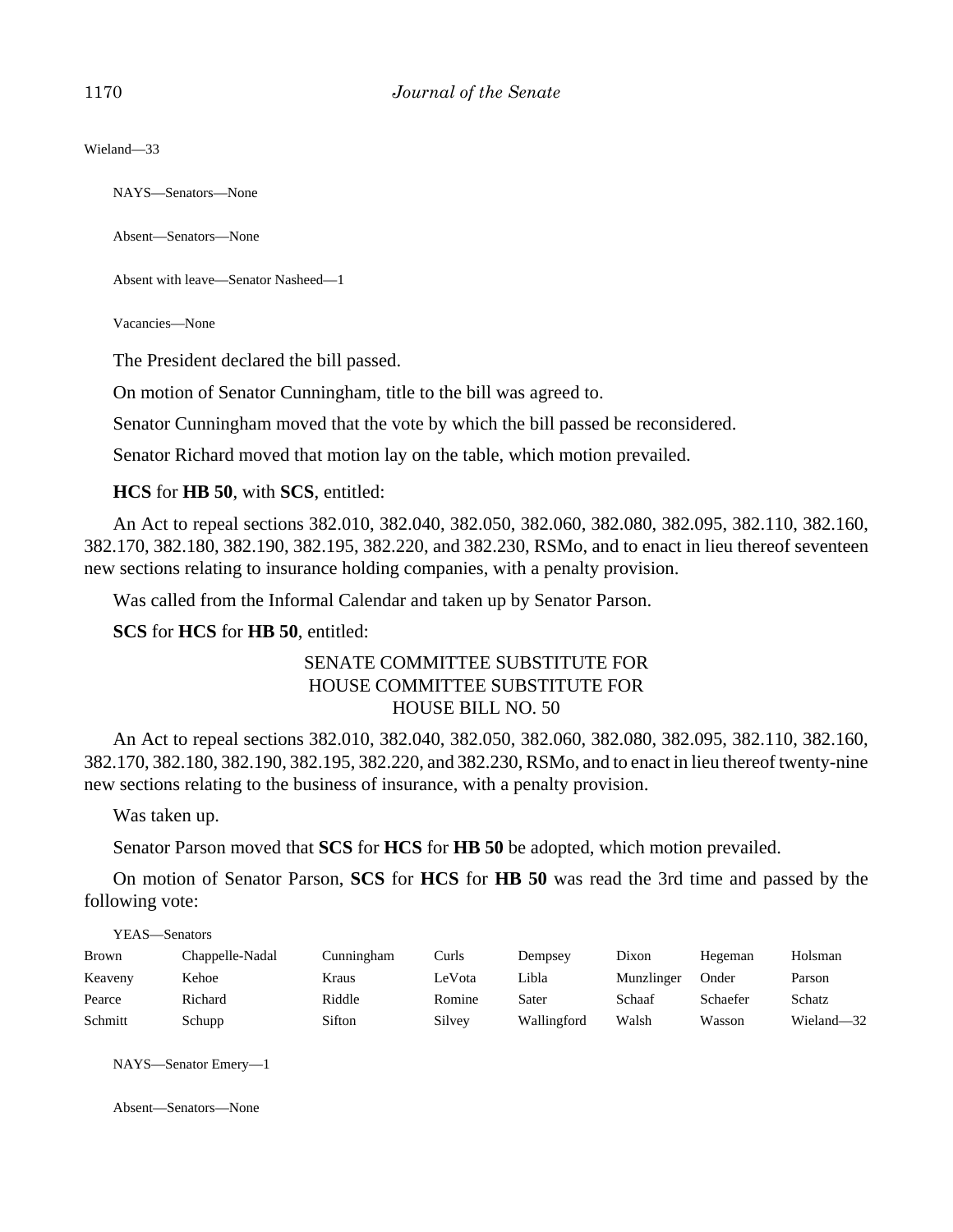Absent with leave—Senator Nasheed—1

Vacancies—None

The President declared the bill passed.

On motion of Senator Parson, title to the bill was agreed to.

Senator Parson moved that the vote by which the bill passed be reconsidered.

Senator Richard moved that motion lay on the table, which motion prevailed.

**HCS** for **HB 587**, entitled:

An Act to repeal sections 361.707, 361.715, 364.030, 364.105, 365.030, 367.140, 407.640, and 408.500, RSMo, and to enact in lieu thereof eight new sections relating to licensing fees paid to the director of the division of finance.

Was called from the Informal Calendar and taken up by Senator Wasson.

Senator Pearce assumed the Chair.

On motion of Senator Wasson, **HCS** for **HB 587** was read the 3rd time and passed by the following vote:

#### YEAS—Senators

| Brown   | Chappelle-Nadal | Cunningham  | Curls  | Dempsey  | Dixon      | Emery   | Hegeman |
|---------|-----------------|-------------|--------|----------|------------|---------|---------|
| Holsman | Keaveny         | Kehoe       | LeVota | Libla    | Munzlinger | Onder   | Parson  |
| Pearce  | Riddle          | Romine      | Sater  | Schaefer | Schatz     | Schmitt | Schupp  |
| Sifton  | Silvey          | Wallingford | Walsh  | Wasson   | Wieland—30 |         |         |

NAYS—Senators

Kraus Schaaf—2

Absent—Senator Richard—1

Absent with leave—Senator Nasheed—1

Vacancies—None

The President declared the bill passed.

On motion of Senator Wasson, title to the bill was agreed to.

Senator Wasson moved that the vote by which the bill passed be reconsidered.

Senator Kehoe moved that motion lay on the table, which motion prevailed.

**HB 878**, with **SCS**, introduced by Representative Rhoads, entitled:

An Act to repeal section 590.750, RSMo, and to enact in lieu thereof one new section relating to the commissioning of corporate security advisors, with an existing penalty provision.

Was called from the Informal Calendar and taken up by Senator Libla.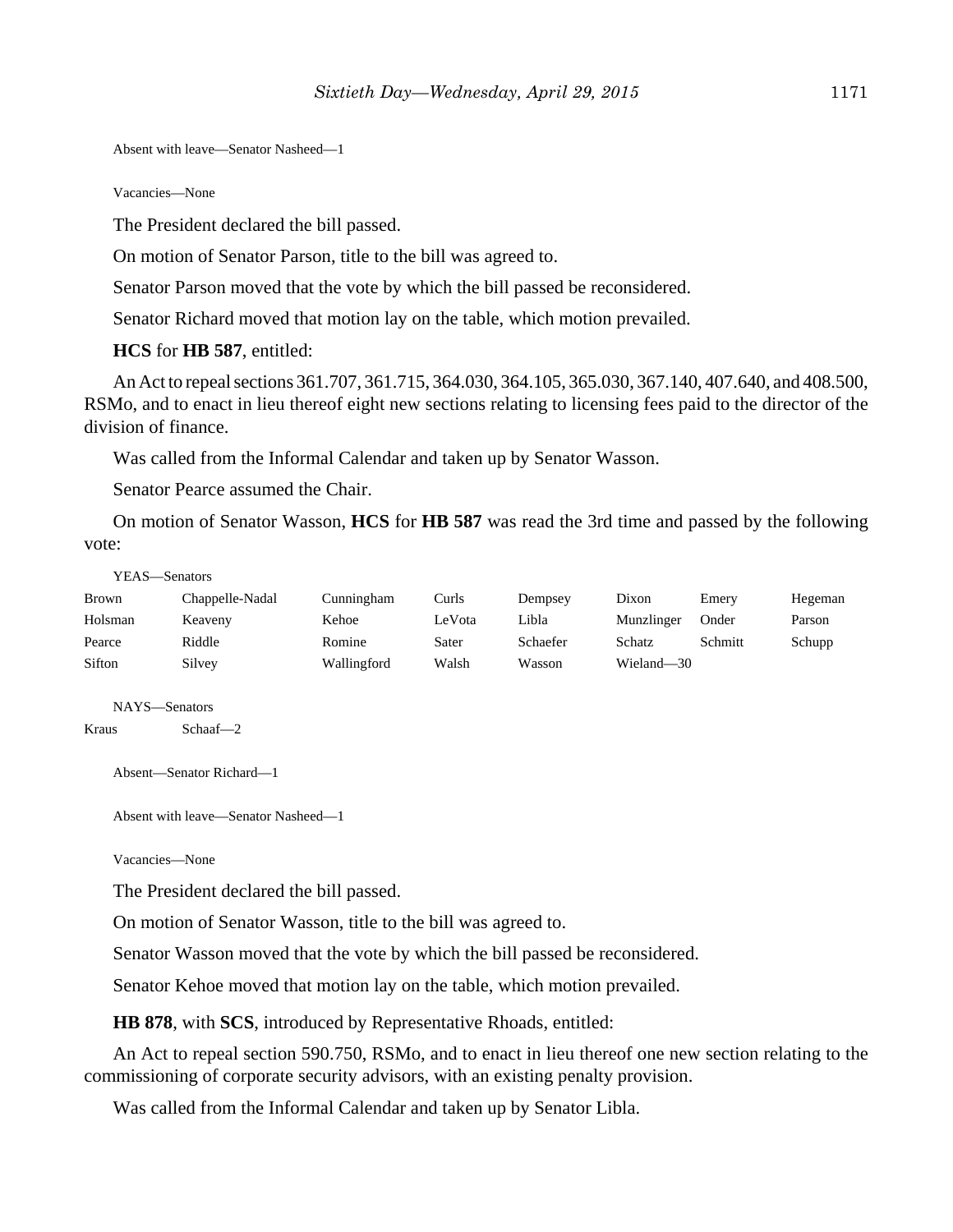**SCS** for **HB 878**, entitled:

# SENATE COMMITTEE SUBSTITUTE FOR HOUSE BILL NO. 878

An Act to repeal section 590.750, RSMo, and to enact in lieu thereof one new section relating to corporate security advisors, with an existing penalty provision.

Was taken up.

Senator Libla moved that **SCS** for **HB 878** be adopted, which motion prevailed.

On motion of Senator Libla, **SCS** for **HB 878** was read the 3rd time and passed by the following vote:

YEAS—Senators

| Brown   | Chappelle-Nadal | Cunningham | Curls  | Dempsey     | Dixon      | Emery      | Hegeman |
|---------|-----------------|------------|--------|-------------|------------|------------|---------|
| Holsman | Keaveny         | Kehoe      | LeVota | Libla       | Munzlinger | Onder      | Parson  |
| Pearce  | Richard         | Riddle     | Romine | Sater       | Schaaf     | Schaefer   | Schatz  |
| Schmitt | Schupp          | Sifton     | Silvey | Wallingford | Walsh      | Wieland—31 |         |

NAYS—Senator Kraus—1

Absent—Senator Wasson—1

Absent with leave—Senator Nasheed—1

Vacancies—None

The President declared the bill passed.

On motion of Senator Libla, title to the bill was agreed to.

Senator Libla moved that the vote by which the bill passed be reconsidered.

Senator Richard moved that motion lay on the table, which motion prevailed.

Senator Schmitt assumed the Chair.

**HB 629**, introduced by Representative Leara, entitled:

An Act to repeal sections 86.1270 and 86.1630, RSMo, and to enact in lieu thereof two new sections relating to retirement benefits.

Was called from the Informal Calendar and taken up by Senator Silvey.

Senator Keaveny offered **SA 1**:

#### SENATE AMENDMENT NO. 1

Amend House Bill No. 629, Page 1, In the Title, Line 3, by striking the word "benefits" and inserting in lieu thereof the following: "systems"; and

Further amend said bill, page 6, section 86.1630, line 85, by inserting after all of said line the following:

"169.291. 1. The general administration and the responsibility for the proper operation of the retirement system are hereby vested in a board of trustees of twelve persons who shall be resident taxpayers of the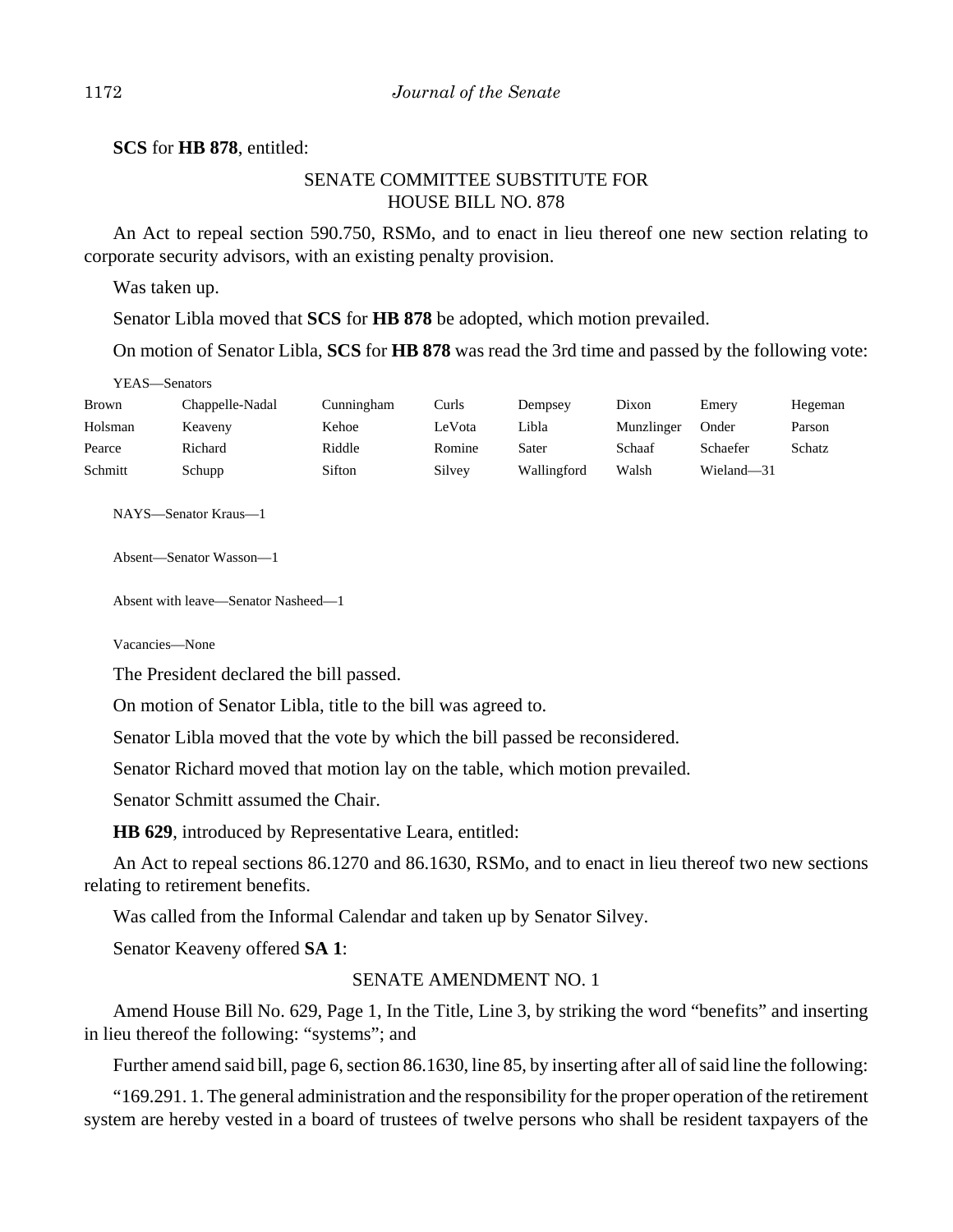school district, as follows:

(1) Four trustees to be appointed for terms of four years by the board of education; provided, however, that the terms of office of the first four trustees so appointed shall begin immediately upon their appointment and shall expire one, two, three**,** and four years from the date the retirement system becomes operative, respectively;

(2) **Until the election in 2016,** four trustees to be elected for terms of four years by and from the members of the retirement system; provided, however, that the terms of office of the first four trustees so elected shall begin immediately upon their election and shall expire one, two, three**,** and four years from the date the retirement system becomes operative, respectively**, but beginning at the election in 2016, three trustees**;

# (3) **Beginning at the election in 2016, one trustee shall be a person employed as a teacher or administrator at a charter school, as "charter school" is defined in section 169.270, elected for a term of four years by and from the members of the retirement system;**

**(4)** The ninth trustee shall be the superintendent of schools of the school district;

**[**(4)**] (5)** The tenth trustee shall be one retirant of the retirement system elected for a term of four years beginning the first day of January immediately following August 13, 1986, by the retirants of the retirement system;

**[**(5)**] (6)** The eleventh trustee shall be appointed for a term of four years beginning the first day of January immediately following August 13, 1990, by the board of trustees described in subdivision (3) of section 182.701;

**[**(6)**] (7)** The twelfth trustee shall be a retirant of the retirement system elected for a term of four years beginning the first day of January immediately following August 28, 1992, by the retirants of the retirement system.

2. If a vacancy occurs in the office of a trustee, the vacancy shall be filled for the unexpired term in the same manner as the office was previously filled, except that the board of trustees may appoint a qualified person to fill the vacancy in the office of an elected member until the next regular election at which time a member shall be elected for the unexpired term. No vacancy or vacancies on the board of trustees shall impair the power of the remaining trustees to administer the retirement system pending the filling of such vacancy or vacancies.

3. In the event of a lapse of the school district's corporate organization as described in subsections 1 and 4 of section 162.081, the general administration and responsibility for the proper operation of the retirement system shall continue to be vested in a twelve-person board of trustees, all of whom shall be resident taxpayers of a city, other than a city not within a county, of four hundred thousand or more. In such event, if vacancies occur in the offices of the four trustees appointed, prior to the lapse, by the board of education, or in the offices of the four trustees elected, prior to the lapse, by the members of the retirement system, or in the office of trustee held, prior to the lapse, by the superintendent of schools in the school district, as provided in subdivisions (1), (2) and (3) of subsection 1 of this section, the board of trustees shall appoint a qualified person to fill each vacancy and subsequent vacancies in the office of trustee for terms of up to four years, as determined by the board of trustees.

4. Each trustee shall, before assuming the duties of a trustee, take the oath of office before the court of the judicial circuit or one of the courts of the judicial circuit in which the school district is located that so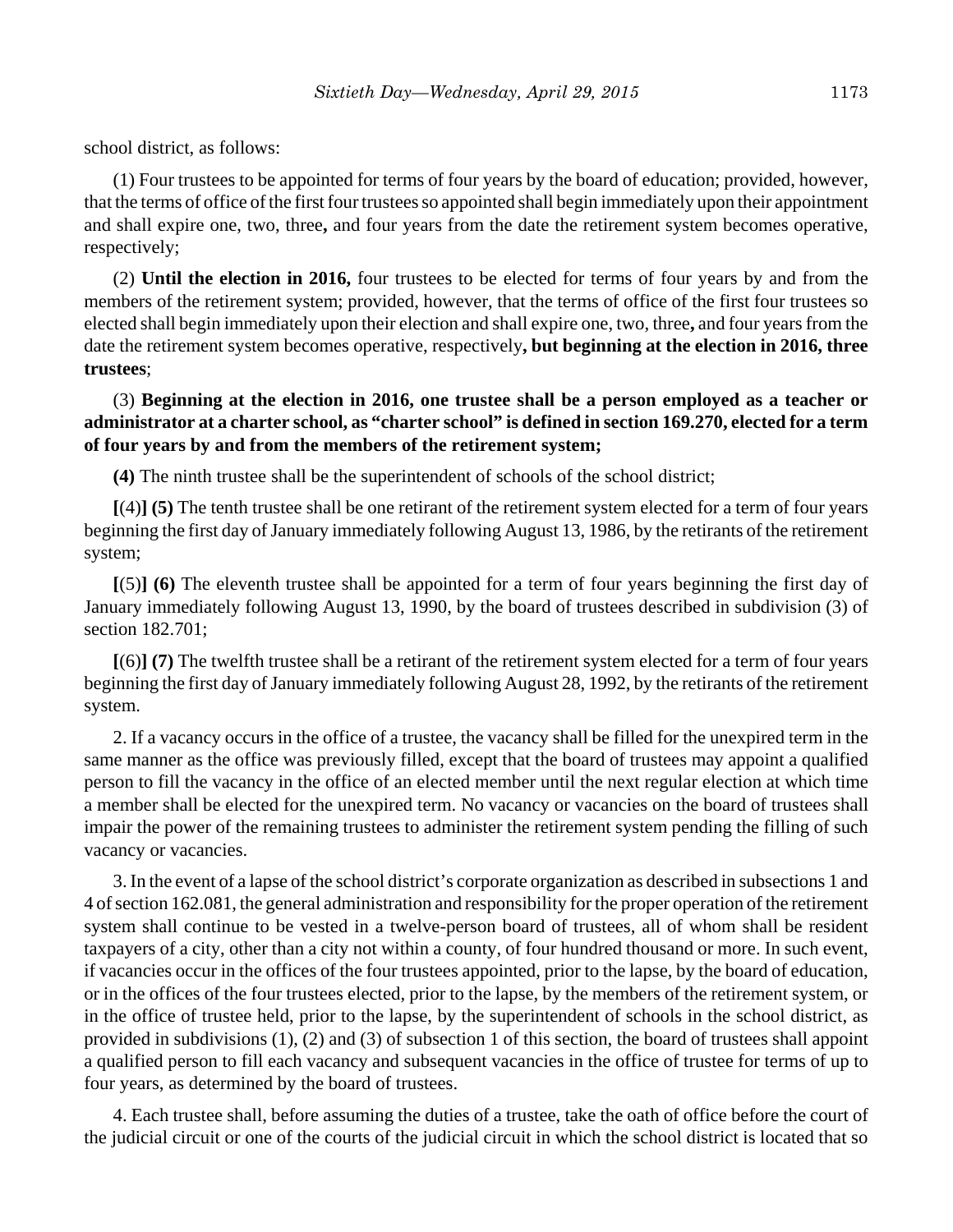far as it devolves upon the trustee, such trustee shall diligently and honestly administer the affairs of the board of trustees and that the trustee will not knowingly violate or willingly permit to be violated any of the provisions of the law applicable to the retirement system. Such oath shall be subscribed to by the trustee making it and filed in the office of the clerk of the circuit court.

5. Each trustee shall be entitled to one vote in the board of trustees. Seven trustees shall constitute a quorum at any meeting of the board of trustees. At any meeting of the board of trustees where a quorum is present, the vote of at least seven of the trustees in support of a motion, resolution or other matter is necessary to be the decision of the board; provided, however, that in the event of a lapse in the school district's corporate organization as described in subsections 1 and 4 of section 162.081, a majority of the trustees then in office shall constitute a quorum at any meeting of the board of trustees, and the vote of a majority of the trustees then in office in support of a motion, resolution or other matter shall be necessary to be the decision of the board.

6. The board of trustees shall have exclusive original jurisdiction in all matters relating to or affecting the funds herein provided for, including, in addition to all other matters, all claims for benefits or refunds, and its action, decision or determination in any matter shall be reviewable in accordance with chapter 536 or chapter 621. Subject to the limitations of sections 169.270 to 169.400, the board of trustees shall, from time to time, establish rules and regulations for the administration of funds of the retirement system, for the transaction of its business, and for the limitation of the time within which claims may be filed.

7. The trustees shall serve without compensation. The board of trustees shall elect from its membership a chairman and a vice chairman. The board of trustees shall appoint an executive director who shall serve as the administrative officer of the retirement system and as secretary to the board of trustees. It shall employ one or more persons, firms or corporations experienced in the investment of moneys to serve as investment counsel to the board of trustees. The compensation of all persons engaged by the board of trustees and all other expenses of the board necessary for the operation of the retirement system shall be paid at such rates and in such amounts as the board of trustees shall approve, and shall be paid from the investment income.

8. The board of trustees shall keep in convenient form such data as shall be necessary for actuarial valuations of the various funds of the retirement system and for checking the experience of the system.

9. The board of trustees shall keep a record of all its proceedings which shall be open to public inspection. It shall prepare annually and furnish to the board of education and to each member of the retirement system who so requests a report showing the fiscal transactions of the retirement system for the preceding fiscal year, the amount of accumulated cash and securities of the system, and the last balance sheet showing the financial condition of the system by means of an actuarial valuation of the assets and liabilities of the retirement system.

10. The board of trustees shall have, in its own name, power to sue and to be sued, to enter into contracts, to own property, real and personal, and to convey the same; but the members of such board of trustees shall not be personally liable for obligations or liabilities of the board of trustees or of the retirement system.

11. The board of trustees shall arrange for necessary legal advice for the operation of the retirement system.

12. The board of trustees shall designate a medical board to be composed of three or more physicians who shall not be eligible for membership in the system and who shall pass upon all medical examinations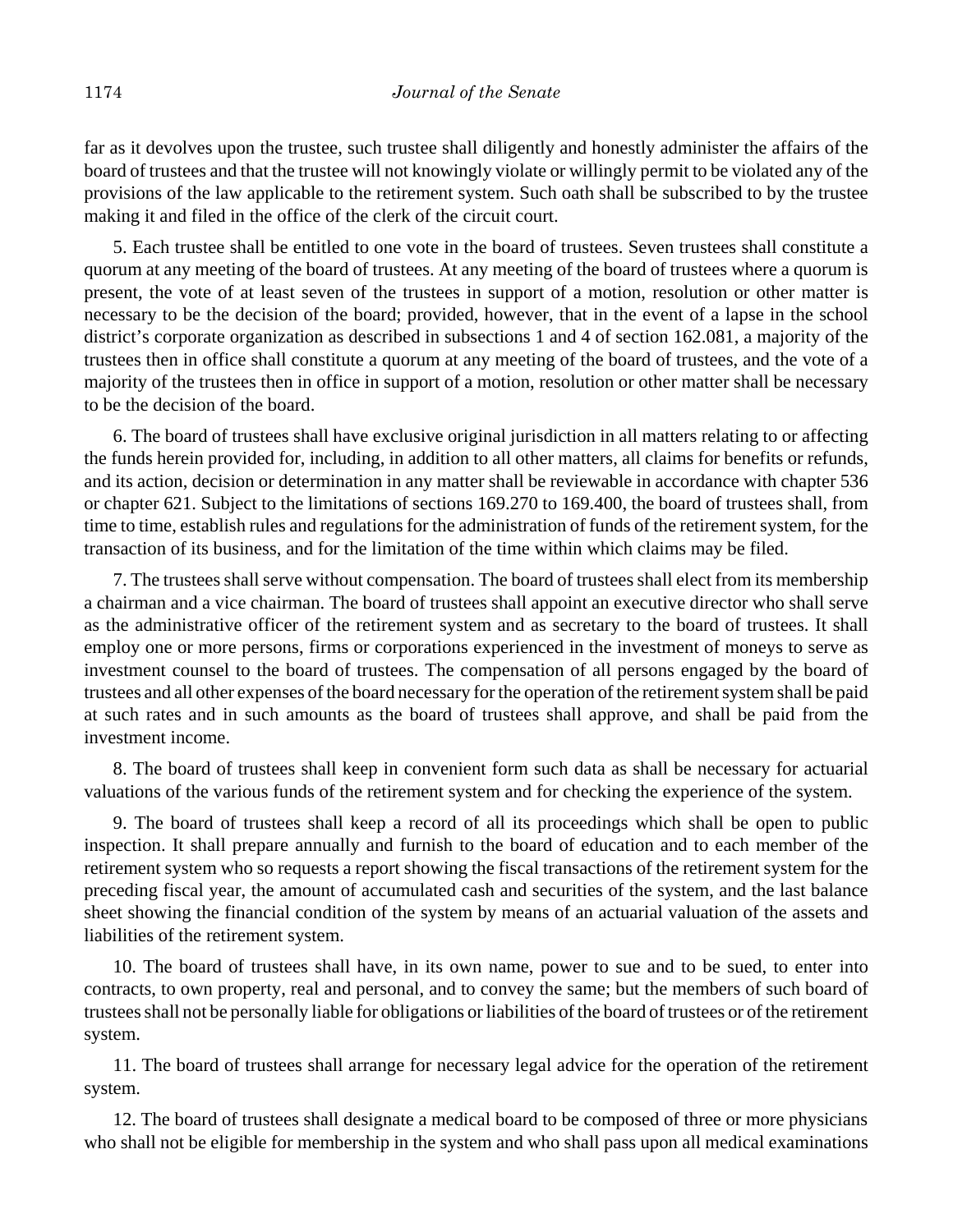required under the provisions of sections 169.270 to 169.400, shall investigate all essential statements and certificates made by or on behalf of a member in connection with an application for disability retirement and shall report in writing to the board of trustees its conclusions and recommendations upon all matters referred to it.

13. The board of trustees shall designate an actuary who shall be the technical advisor of the board of trustees on matters regarding the operation of the retirement system and shall perform such other duties as are required in connection therewith. Such person shall be qualified as an actuary by membership as a Fellow of the Society of Actuaries or by similar objective standards.

14. At least once in each five-year period the actuary shall make an investigation into the actuarial experience of the members, retirants and beneficiaries of the retirement system and, taking into account the results of such investigation, the board of trustees shall adopt for the retirement system such actuarial assumptions as the board of trustees deems necessary for the financial soundness of the retirement system.

15. On the basis of such actuarial assumptions as the board of trustees adopts, the actuary shall make annual valuations of the assets and liabilities of the funds of the retirement system.

16. The rate of contribution payable by the employers shall equal one and ninety-nine one-hundredths percent, effective July 1, 1993; three and ninety-nine one-hundredths percent, effective July 1, 1995; five and ninety-nine one-hundredths percent, effective July 1, 1996; seven and one-half percent effective January 1, 1999, and for subsequent calendar years through 2013. For calendar year 2014 and each subsequent year, the rate of contribution payable by the employers for each year shall be determined by the actuary for the retirement system in the manner provided in subsection 4 of section 169.350 and shall be certified by the board of trustees to the employers at least six months prior to the date such rate is to be effective.

17. In the event of a lapse of a school district's corporate organization as described in subsections 1 and 4 of section 162.081, no retirement system, nor any of the assets of any retirement system, shall be transferred to or merged with another retirement system without prior approval of such transfer or merge by the board of trustees of the retirement system.

169.450. 1. The general administration and responsibility for the proper operation of the retirement system and for making effective the provisions of sections 169.410 to 169.540 are hereby vested in a board of trustees of eleven persons, as follows:

(1) Four trustees to be appointed for terms of four years by the board of education; provided, however, that their terms shall be fixed so the terms of one of the trustees so appointed shall expire each year. The members of such board of trustees appointed by the board of education may be members of the board of education or other individuals deemed qualified to hold such positions by the board of education;

(2) Four trustees to be elected for terms of four years by and from the active members of the retirement system who shall hold office as trustees only while active members; provided, however, that their terms shall be fixed so that the terms of one of the trustees so elected shall expire each year; and provided further, that **[**not more than**] at least** two of such persons shall be teachers and **[**two**] not more than one** shall be **[**nonteachers**] a nonteacher, and beginning in 2016, one shall be a person employed as a teacher or administrator at a charter school, as "charter school" is defined in section 169.270, and elected for a term of four years by the members of the retirement system**. For the purposes of this subsection, a school administrator shall not be eligible for the positions established pursuant to this subdivision and shall be eligible for the position established pursuant to subdivision (4) of this subsection;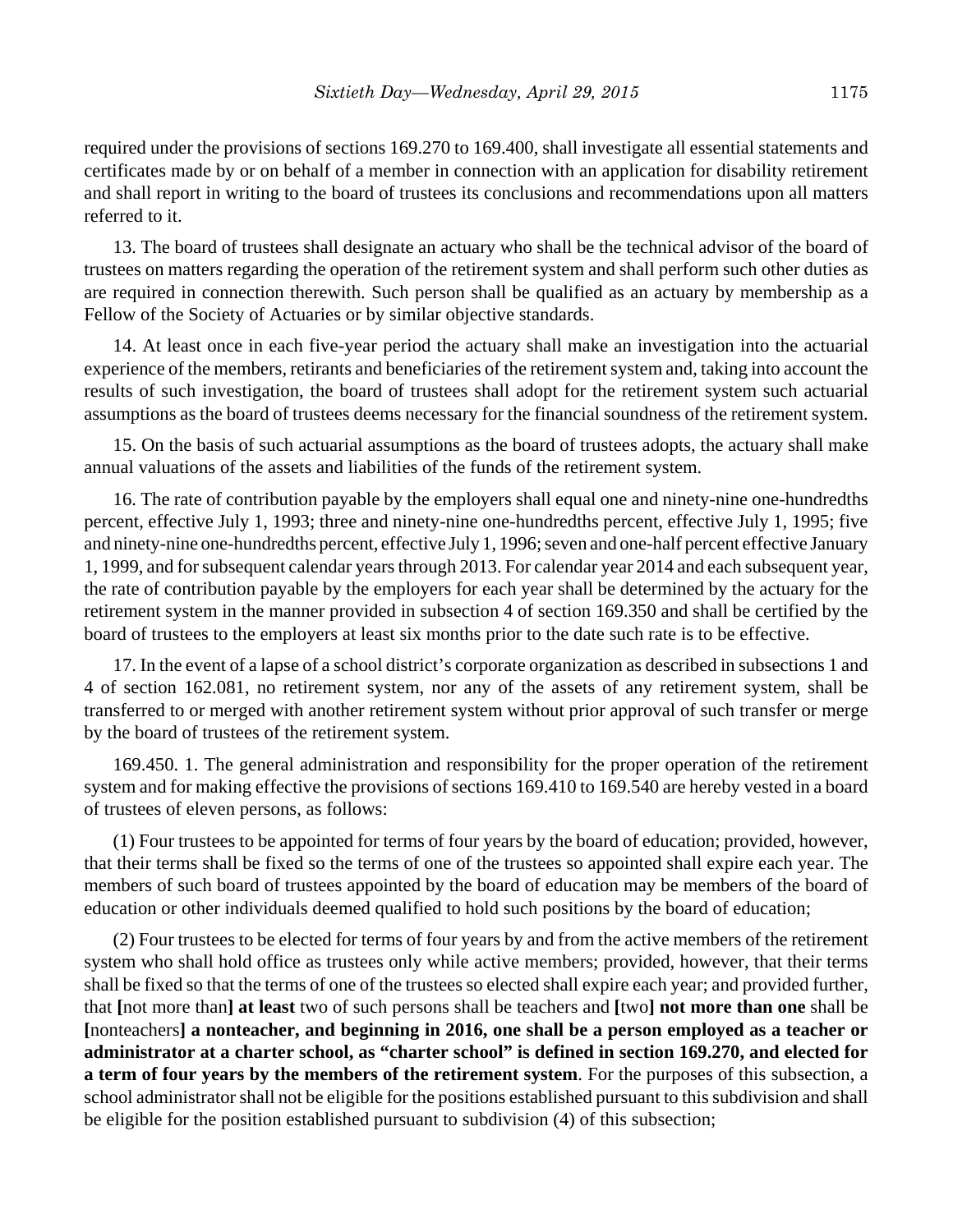(3) Two trustees, who shall be retired members, to be elected for terms of four years by and from the retired members of the retirement system; provided, however, that the terms of office of the first two trustees so elected shall begin immediately upon their election and shall expire two and four years from the date of their election, respectively; and provided further, that not more than one of such persons shall be a teacher and one shall be a nonteacher;

(4) One member, who shall be a school administrator, to be elected for a term of four years by and from the active members of the retirement system who shall hold office as a trustee only while an active member; except that, the initial term of office of such trustee shall expire on December 31, 1999.

2. If a vacancy occurs in the office of trustee, the vacancy shall be filled for the unexpired term in the same manner as the office was previously filled. No vacancy or vacancies on the board of trustees shall impair the power of the remaining trustees to administer the retirement system pending the filling of such vacancies.

3. In the event of a lapse of a school district's corporate organization as described in subsections 1 and 4 of section 162.081, or for any other reason, the general administration and the responsibility for the proper operation of the retirement system shall continue to be fully vested in the trustees then currently serving and such trustees shall continue to serve and be elected in the same manner as set forth in this statute as if no lapse had occurred, except that in the event of vacancies occurring in the office of trustees appointed by the board of education prior to the lapse, the board of trustees shall appoint a qualified person or persons to fill such vacancy or vacancies for terms of up to four years.

4. Trustees shall serve without compensation, and any trustee shall be reimbursed from the expense fund for all necessary expenses which the trustee may incur through service on the board of trustees.

5. Each trustee shall, within ten days after such trustee's appointment or election, take an oath of office before the clerk of the circuit court of the judicial circuit in which the school district is located that, so far as it devolves upon the trustee, the trustee will diligently and honestly administer the affairs of the board of trustees and that the trustee will not knowingly violate or willingly permit to be violated any of the provisions of the law applicable to the retirement system. Such oath shall be subscribed to by the trustee making it and filed in the office of the clerk of the circuit court.

6. The circuit court of the judicial circuit in which the school district is located shall have jurisdiction over the members of the board of trustees to require them to account for their official conduct in the management and disposition of the funds and property committed to their charge; to order, decree and compel payment by them to the public school retirement system of their school district of all sums of money, and of the value of all property which may have been improperly retained by them, or transferred to others, or which may have been lost or wasted by any violation of their duties or abuse of their powers as such members of such board; to remove any such member upon proof that the trustee has abused the trustee's trust or has violated the duties of the trustee's office; to restrain and prevent any alienation or disposition of property of such public school retirement system by the members, in cases where it may be threatened, or there is good reason to apprehend that it is intended to be made in fraud of the rights and interests of such public school retirement system. The jurisdiction conferred by sections 169.410 to 169.540 shall be exercised as in ordinary cases upon petition, filed by the board of education of such school district, or by any two members of the board of trustees. Such petition shall be heard in a summary manner after ten days' notice in writing to the member complained of, and an appeal shall lie from the judgment of the circuit court as in other causes and be speedily determined, but such appeal shall not operate under any condition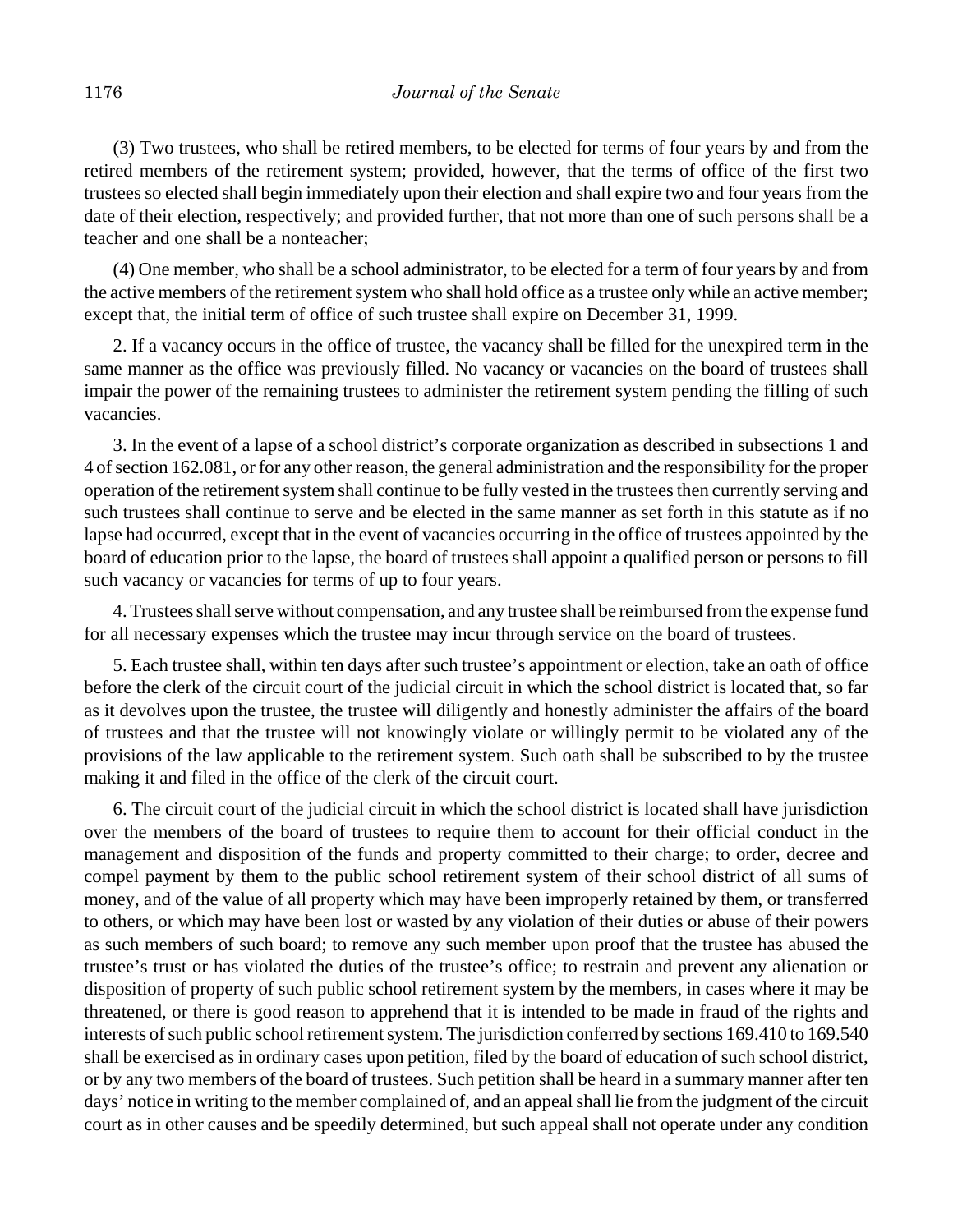as a supersedeas of a judgment of removal from office.

7. Each trustee shall be entitled to one vote in the board of trustees. Six votes shall be necessary for a decision by the trustees at any meeting of the board of trustees.

8. Subject to the limitations of sections 169.410 to 169.540, the board of trustees shall, from time to time, establish rules and regulations for the administration of the retirement system, for eligibility for and determination of benefits under the retirement system, for the investment of retirement system assets, and for the transaction of the retirement system's business.

9. The board of trustees shall elect from its membership a chairman and shall, by majority vote of its members, appoint a secretary, who may be, but need not be, one of its members. It shall engage such actuarial and other services as shall be required to transact the business of the retirement system. It shall also engage an investment counselor who shall be experienced in the investment of moneys to advise the trustees on investments of the retirement system. The compensation of all persons engaged by the board of trustees and all other expenses of the board necessary for the operation of the retirement system shall be paid at such rates and in such amounts as the board of trustees shall approve.

10. The board of trustees shall keep in convenient form such data as shall be necessary for actuarial valuations of the assets of the retirement system and for checking the experience of the system.

11. The board of trustees shall keep a record of all its proceedings which shall be open to public inspection. It shall prepare annually and send to the board of education and to each member of the retirement system a report showing the fiscal transactions of the retirement system for the preceding fiscal year, a detailed listing of all salaries and expenditures incurred by the trustees for its operation, the amount of the accumulated cash and securities of the system, and the last balance sheet showing the financial condition of the system by means of an actuarial valuation of the assets and liabilities of the retirement system. The board of trustees shall also prepare or cause to be prepared an annual report concerning the operation of the retirement system herein provided for, which report shall be sent by the chairman of the board of trustees to the board of education.

12. The board of trustees shall arrange for necessary legal advice for the operation of the retirement system.

13. The board of trustees shall designate a medical board to be composed of three physicians, none of whom shall be eligible for benefits pursuant to sections 169.410 to 169.540, who shall arrange for and pass upon all medical examinations required pursuant to the provisions of sections 169.410 to 169.540, shall investigate all essential statements and certificates made by or on behalf of a member in connection with an application for disability retirement and shall report in writing to the board of trustees its conclusions and recommendations upon all matters referred to it.

14. The actuary shall be the technical adviser of the board of trustees on matters regarding the operation of the system created by sections 169.410 to 169.540 and shall perform such other duties as are required in connection therewith. Such person shall be qualified as an actuary by membership as a fellow in the Society of Actuaries or by objective standards which are no less stringent than those established by the Society of Actuaries.

15. At least once in each five-year period the actuary shall make an investigation into the actuarial experience of the retirement system, and taking into account the results of such investigation of the experience, the board of trustees shall adopt for the retirement system such actuarial assumptions as shall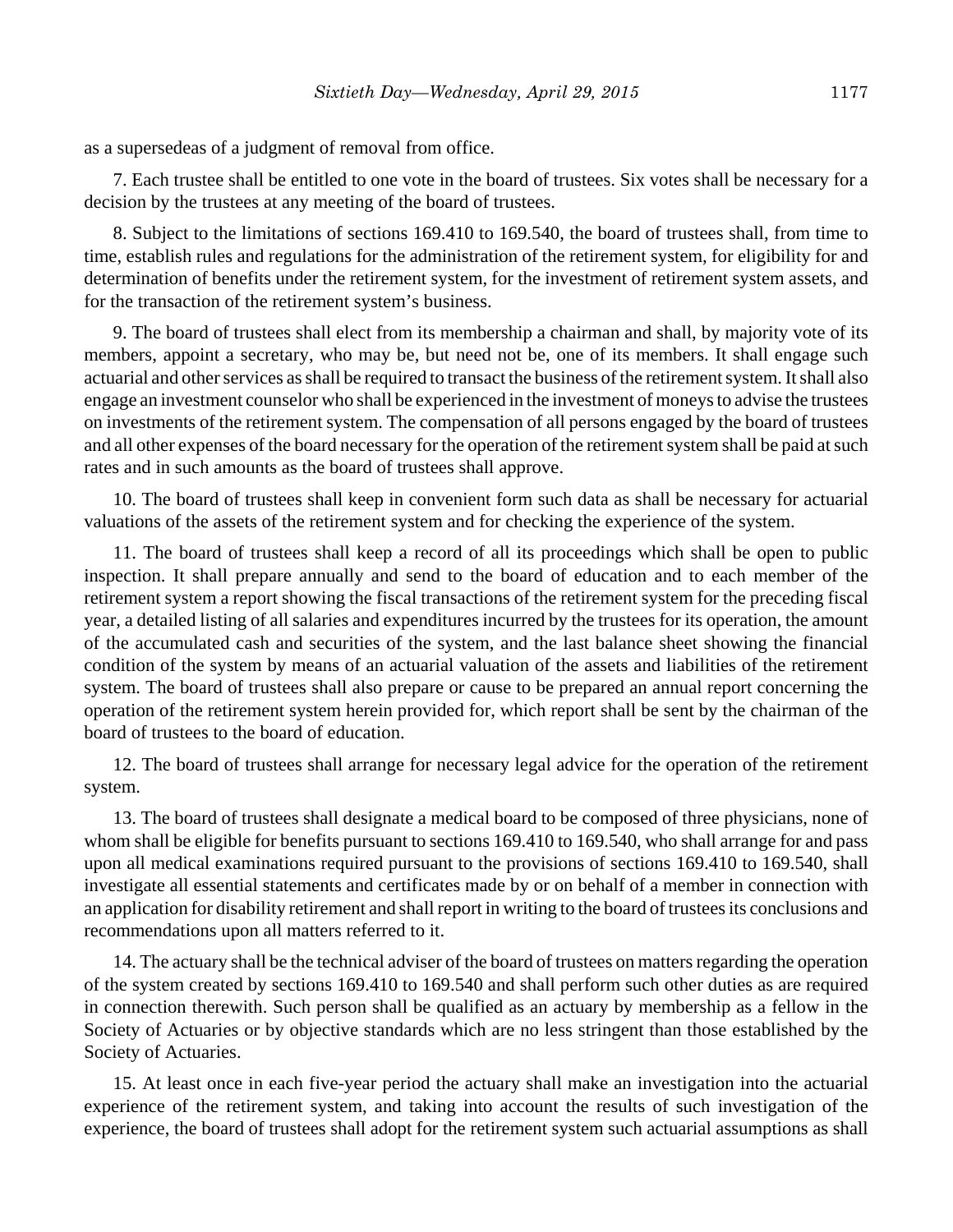be deemed necessary.

16. On the basis of such actuarial assumptions as the board of trustees shall adopt, the actuary shall make an annual valuation of the assets and liabilities of the funds of the retirement system.

17. On the basis of the valuation the board of trustees shall certify the rates of contribution payable by the board of education."; and

Further amend the title and enacting clause accordingly.

Senator Keaveny moved that the above amendment be adopted, which motion prevailed.

On motion of Senator Silvey, **HB 629**, as amended, was read the 3rd time and passed by the following vote:

YEAS—Senators

| Brown   | Chappelle-Nadal | Cunningham | Curls  | Dempsey | Dixon       | Emery      | Hegeman    |
|---------|-----------------|------------|--------|---------|-------------|------------|------------|
| Holsman | Keaveny         | Kehoe      | Kraus  | ∟eVota  | Libla       | Munzlinger | Onder      |
| Parson  | Pearce          | Richard    | Riddle | Romine  | Sater       | Schaaf     | Schaefer   |
| Schatz  | Schmitt         | Schupp     | Sifton | Silvey  | Wallingford | Walsh      | Wieland-32 |

NAYS—Senators—None

Absent—Senator Wasson—1

Absent with leave—Senator Nasheed—1

Vacancies—None

The President declared the bill passed.

On motion of Senator Silvey, title to the bill was agreed to.

Senator Silvey moved that the vote by which the bill passed be reconsidered.

Senator Richard moved that motion lay on the table, which motion prevailed.

# **HCS** for **HBs 517** and **754**, with **SCS**, entitled:

An Act to repeal sections 143.191, 143.801, and 144.020, RSMo, and to enact in lieu thereof four new sections relating taxation.

Was called from the Informal Calendar and taken up by Senator Kraus.

# **SCS** for **HCS** for **HBs 517** and **754**, entitled:

# SENATE COMMITTEE SUBSTITUTE FOR HOUSE COMMITTEE SUBSTITUTE FOR HOUSE BILLS NOS. 517 and 754

An Act to repeal sections 143.191, 143.801, and 144.020, RSMo, and to enact in lieu thereof three new sections relating to taxation.

Was taken up.

Senator Kraus offered **SS** for **SCS** for **HCS** for **HBs 517** and **754**, entitled: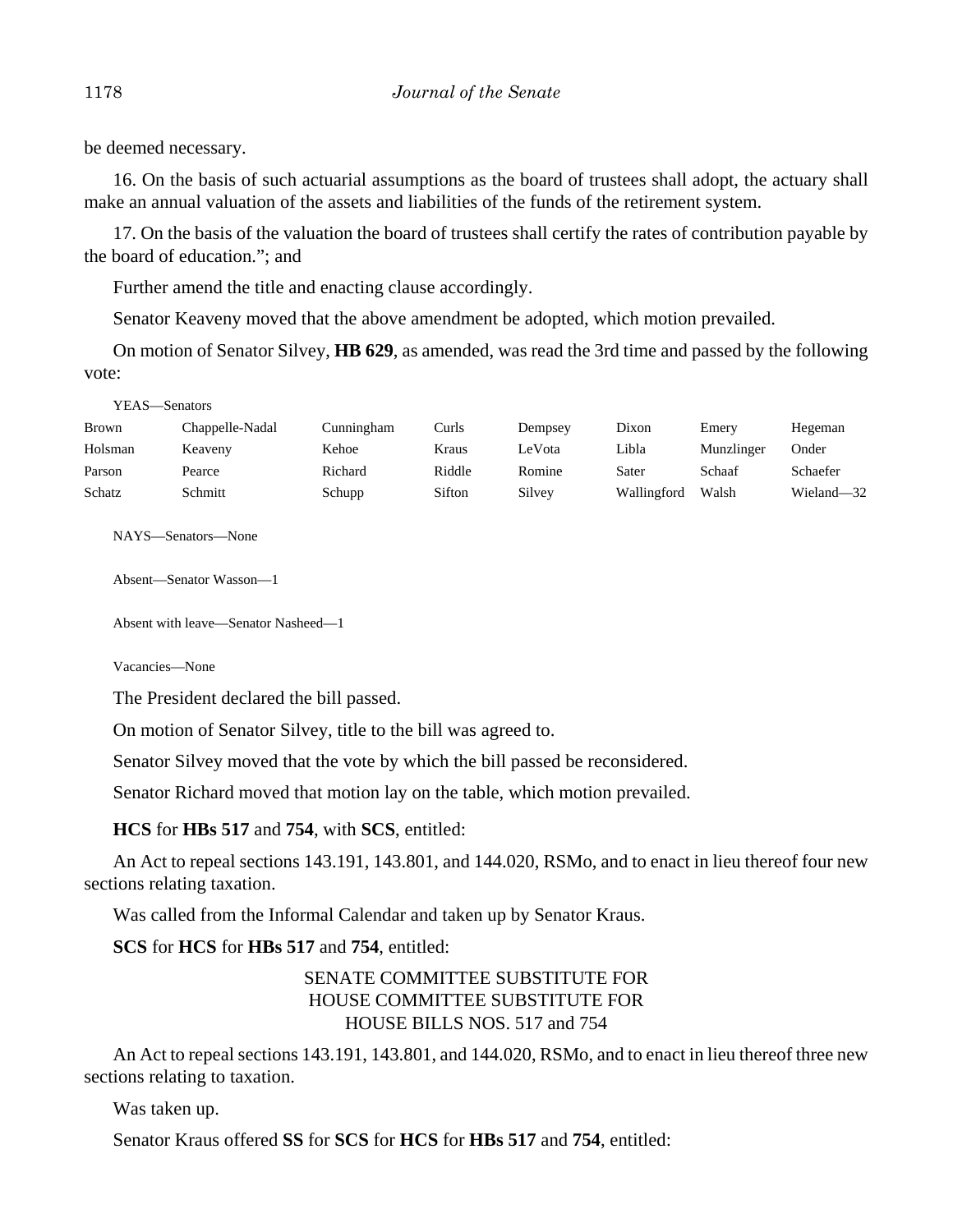# SENATE SUBSTITUTE FOR SENATE COMMITTEE SUBSTITUTE FOR HOUSE COMMITTEE SUBSTITUTE FOR HOUSE BILLS NOS. 517 & 754

An Act to repeal sections 143.191, 143.801, 144.020, 144.049, and 144.080, RSMo, and to enact in lieu thereof five new sections relating to taxation, with an existing penalty provision.

Senator Kraus moved that **SS** for **SCS** for **HCS** for **HBs 517** and **754** be adopted.

Senator Dixon offered **SA 1**:

#### SENATE AMENDMENT NO. 1

Amend Senate Substitute for Senate Committee Substitute for House Committee Substitute for House Bills Nos. 517 and 754, Page 1, Section A, Line 4, by inserting after all of said line the following:

"94.579. 1. The governing body of any home rule city with more than one hundred fifty-one thousand five hundred but fewer than one hundred fifty-one thousand six hundred inhabitants is hereby authorized to impose, by order or ordinance, a sales tax on all retail sales made within the city which are subject to sales tax under chapter 144. The tax authorized in this section shall not exceed one percent, and shall be imposed solely for the purpose of providing revenues for the operation of public safety departments, including police and fire departments, and for pension programs, and health care for employees and pensioners of the public safety departments. The tax authorized in this section shall be in addition to all other sales taxes imposed by law, and shall be stated separately from all other charges and taxes. The order or ordinance shall not become effective unless the governing body of the city submits to the voters residing within the city at a state general, primary, or special election a proposal to authorize the governing body of the city to impose a tax under this section. If the tax authorized in this section is not approved by the voters, then the city shall have an additional year during which to meet its required contribution payment beyond the time period described in section 105.683. If the city meets its required contribution payment in this time, then, notwithstanding the provisions of section 105.683 to the contrary, the delinquency shall not constitute a lien on the funds of the political subdivision, the board of such plan shall not be authorized to compel payment by application for writ of mandamus, and the state treasurer and the director of the department of revenue shall not withhold twenty-five percent of the certified contribution deficiency from the total moneys due the political subdivision from the state. The one-year extension shall only be available to the city on a one-time basis.

2. The ballot of submission for the tax authorized in this section shall be in substantially the following form:

Shall .................... (insert the name of the city) impose a sales tax at a rate of .......... (up to one) percent, solely for the purpose of providing revenues for the operation of public safety departments of the city?

 $\Box$  YES  $\Box$  NO

If you are in favor of the question, place an "X" in the box opposite "YES". If you are opposed to the question, place an "X" in the box opposite "NO".

If a majority of the votes cast on the question by the qualified voters voting thereon are in favor of the question, then the tax shall become effective on the first day of the second calendar quarter immediately following notification to the department of revenue. If a majority of the votes cast on the question by the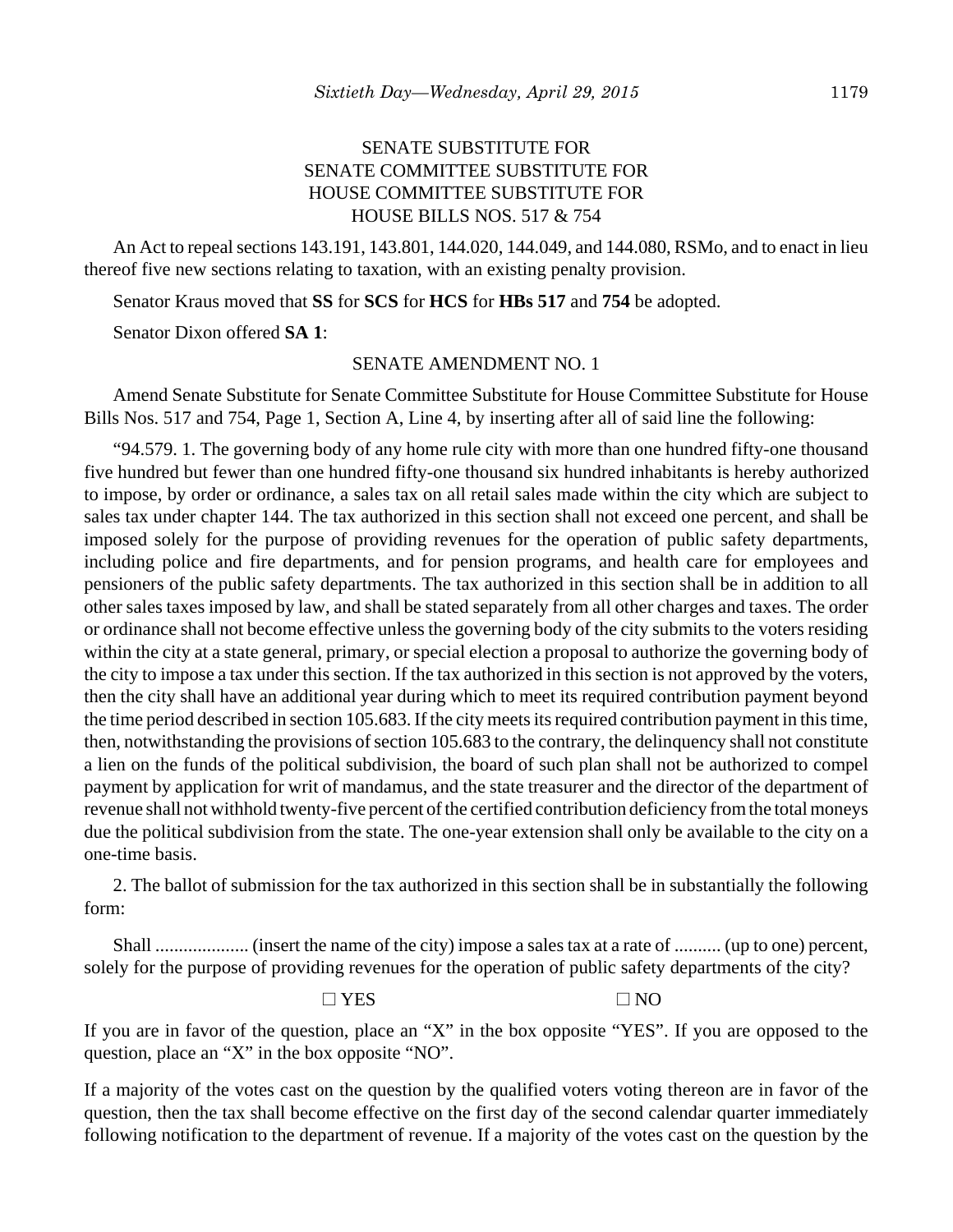qualified voters voting thereon are opposed to the question, then the tax shall not become effective unless and until the question is resubmitted under this section to the qualified voters and such question is approved by a majority of the qualified voters voting on the question.

3. All revenue collected under this section by the director of the department of revenue on behalf of any city, except for one percent for the cost of collection which shall be deposited in the state's general revenue fund, shall be deposited in a special trust fund, which is hereby created and shall be known as the "Public Safety Protection Sales Tax Fund", and shall be used solely for the designated purposes. Moneys in the fund shall not be deemed to be state funds, and shall not be commingled with any funds of the state. The director may make refunds from the amounts in the trust fund and credited to the city for erroneous payments and overpayments made, and may redeem dishonored checks and drafts deposited to the credit of such city. Any funds in the special trust fund which are not needed for current expenditures shall be invested in the same manner as other funds are invested. Any interest and moneys earned on such investments shall be credited to the fund. The director shall keep accurate records of the amounts in the fund, and such records shall be open to the inspection of the officers of such city and to the public. Not later than the tenth day of each month, the director shall distribute all moneys deposited in the fund during the preceding month to the city. Such funds shall be deposited with the treasurer of the city, and all expenditures of moneys from the fund shall be by an appropriation ordinance enacted by the governing body of the city.

4. On or after the effective date of the tax, the director of revenue shall be responsible for the administration, collection, enforcement, and operation of the tax, and sections 32.085 and 32.087 shall apply. In order to permit sellers required to collect and report the sales tax to collect the amount required to be reported and remitted, but not to change the requirements of reporting or remitting the tax, or to serve as a levy of the tax, and in order to avoid fractions of pennies, the governing body of the city may authorize the use of a bracket system similar to that authorized in section 144.285, and notwithstanding the provisions of that section, this new bracket system shall be used where this tax is imposed and shall apply to all taxable transactions. Beginning with the effective date of the tax, every retailer in the city shall add the sales tax to the sale price, and this tax shall be a debt of the purchaser to the retailer until paid, and shall be recoverable at law in the same manner as the purchase price. For purposes of this section, all retail sales shall be deemed to be consummated at the place of business of the retailer.

5. All applicable provisions in sections 144.010 to 144.525 governing the state sales tax, and section 32.057, the uniform confidentiality provision, shall apply to the collection of the tax, and all exemptions granted to agencies of government, organizations, and persons under sections 144.010 to 144.525 are hereby made applicable to the imposition and collection of the tax. The same sales tax permit, exemption certificate, and retail certificate required by sections 144.010 to 144.525 for the administration and collection of the state sales tax shall satisfy the requirements of this section, and no additional permit or exemption certificate or retail certificate shall be required; except that, the director of revenue may prescribe a form of exemption certificate for an exemption from the tax. All discounts allowed the retailer under the state sales tax for the collection of and for payment of taxes are hereby allowed and made applicable to the tax. The penalties for violations provided in section 32.057 and sections 144.010 to 144.525 are hereby made applicable to violations of this section. If any person is delinquent in the payment of the amount required to be paid under this section, or in the event a determination has been made against the person for the tax and penalties under this section, the limitation for bringing suit for the collection of the delinquent tax and penalties shall be the same as that provided in sections 144.010 to 144.525.

6. The governing body of any city that has adopted the sales tax authorized in this section may submit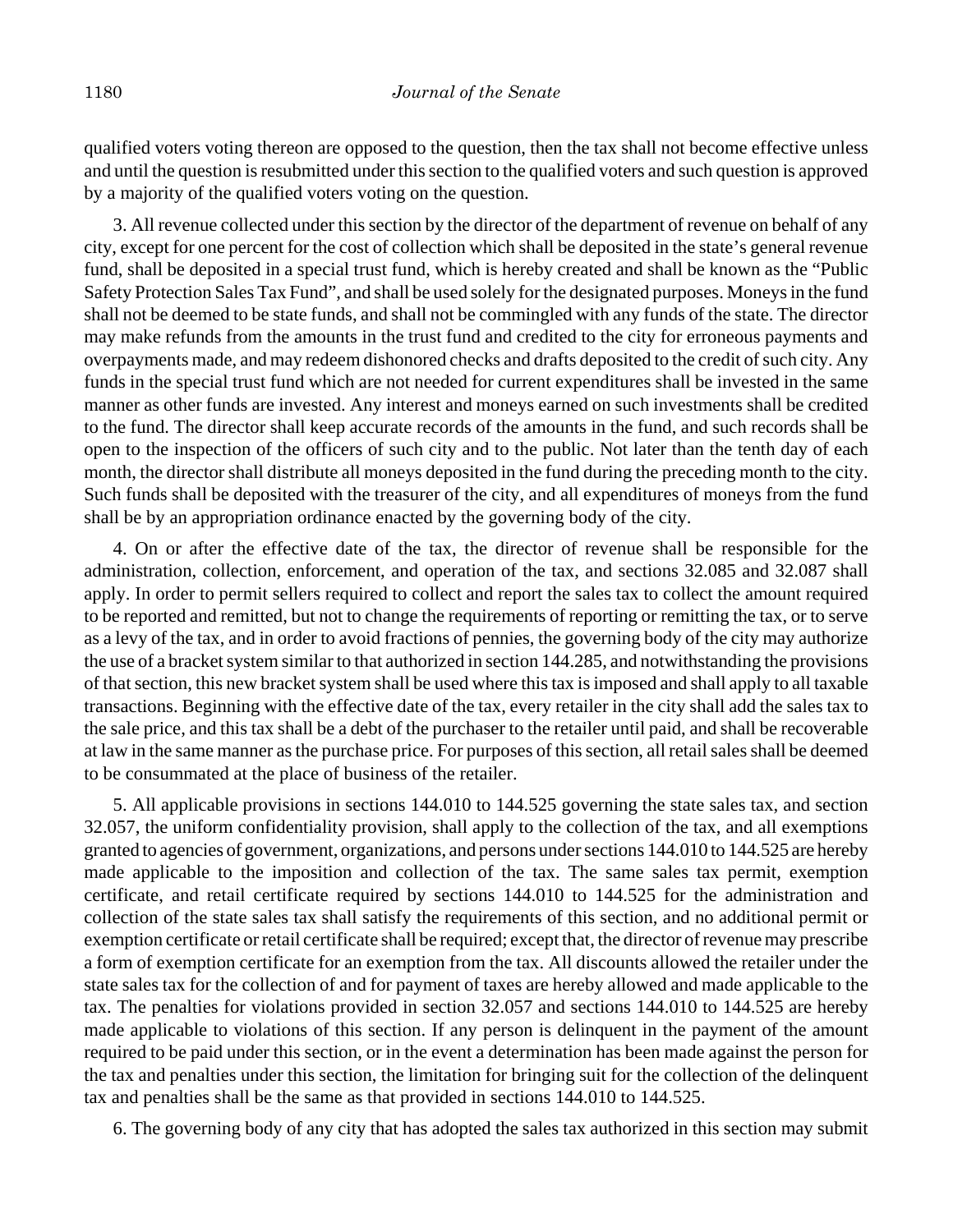the question of repeal of the tax to the voters on any date available for elections for the city. The ballot of submission shall be in substantially the following form:

Shall ...................................... (insert the name of the city) repeal the sales tax imposed at a rate of .......... (up to one) percent for the purpose of providing revenues for the operation of public safety departments of the city?

### $\Box$  YES  $\Box$  NO

If you are in favor of the question, place an "X" in the box opposite "YES". If you are opposed to the question, place an "X" in the box opposite "NO".

If a majority of the votes cast on the question by the qualified voters voting thereon are in favor of repeal, that repeal shall become effective on December thirty-first of the calendar year in which such repeal was approved.

If a majority of the votes cast on the question by the qualified voters voting thereon are opposed to the repeal, then the sales tax authorized in this section shall remain effective until the question is resubmitted under this section to the qualified voters and the repeal is approved by a majority of the qualified voters voting on the question.

7. The governing body of any city that has adopted the sales tax authorized in this section shall submit the question of **[**repeal**] continuation** of the tax to the voters every five years from the date of its inception on a date available for elections for the city. The ballot of submission shall be in substantially the following form:

Shall ......................................... (insert the name of the city) **[**repeal the**] continue collecting a** sales tax imposed at a rate of ............. (up to one) percent for the purpose of providing revenues for the operation of public safety departments of the city?

 $\Box$  YES  $\Box$  NO

If you are in favor of the question, place an "X" in the box opposite "YES". If you are opposed to the question, place an "X" in the box opposite "NO".

If a majority of the votes cast on the question by the qualified voters voting thereon are **[**in favor of repeal, that**] opposed to continuation,** repeal shall become effective on December thirty-first of the calendar year in which such **[**repeal was**] continuation was failed to be** approved. If a majority of the votes cast on the question by the qualified voters voting thereon are **[**opposed to the repeal**] in favor of continuation**, then the sales tax authorized in this section shall remain effective until the question is resubmitted under this section to the qualified voters and **[**the repeal is**] continuation fails to be** approved by a majority of the qualified voters voting on the question.

8. Whenever the governing body of any city that has adopted the sales tax authorized in this section receives a petition, signed by a number of registered voters of the city equal to at least two percent of the number of registered voters of the city voting in the last gubernatorial election, calling for an election to repeal the sales tax imposed under this section, the governing body shall submit to the voters of the city a proposal to repeal the tax. If a majority of the votes cast on the question by the qualified voters voting thereon are in favor of the repeal, the repeal shall become effective on December thirty-first of the calendar year in which such repeal was approved. If a majority of the votes cast on the question by the qualified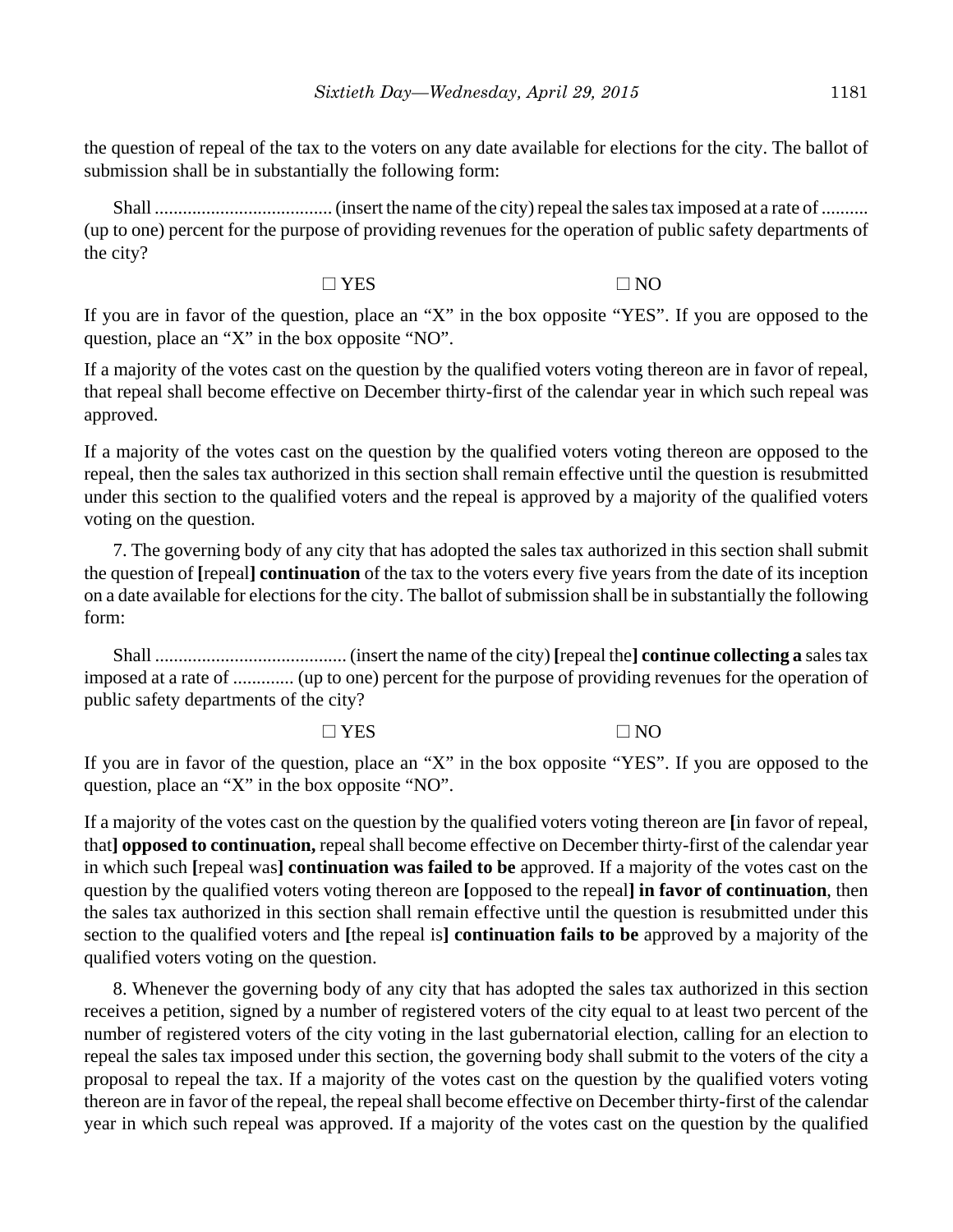voters voting thereon are opposed to the repeal, then the sales tax authorized in this section shall remain effective until the question is resubmitted under this section to the qualified voters and the repeal is approved by a majority of the qualified voters voting on the question.

9. If the tax is repealed or terminated by any means, all funds remaining in the special trust fund shall continue to be used solely for the designated purposes, and the city shall notify the director of the department of revenue of the action at least ninety days before the effective date of the repeal and the director may order retention in the trust fund, for a period of one year, of two percent of the amount collected after receipt of such notice to cover possible refunds or overpayment of the tax and to redeem dishonored checks and drafts deposited to the credit of such accounts. After one year has elapsed after the effective date of abolition of the tax in such city, the director shall remit the balance in the account to the city and close the account of that city. The director shall notify each city of each instance of any amount refunded or any check redeemed from receipts due the city."; and

Further amend the title and enacting clause accordingly.

Senator Dixon moved that the above amendment be adopted, which motion prevailed.

Senator Riddle offered **SA 2**:

### SENATE AMENDMENT NO. 2

Amend Senate Substitute for Senate Committee Substitute for House Committee Substitute for House Bills Nos. 517 and 754, Page 1, Section A, Line 4 of said page, by inserting after all of said line the following:

"32.069. **1.** Notwithstanding any other provision of law to the contrary, interest shall be allowed and paid on any refund or overpayment at the rate determined by section 32.068 only if the overpayment is not refunded within one hundred twenty days**[**, or within ninety days in the case of taxes imposed by sections 143.011 and 143.041,**]** from the latest of the following dates:

(1) The last day prescribed for filing a tax return or refund claim, without regard to any extension of time granted;

(2) The date the return, payment, or claim is filed; or

(3) The date the taxpayer files for a credit or refund and provides accurate and complete documentation to support such claim.

# **2. Notwithstanding any other provision of law to the contrary, interest shall be allowed and paid on any refund or overpayment at the rate determined by section 32.068 only if the overpayment in the case of taxes imposed by sections 143.011 and 143.041 is not refunded within forty-five days from the date the return or claim is filed.**

136.110. **1.** The director of revenue shall promptly record all sums of money collected or received by the director and shall immediately thereafter deposit the same with the state treasurer, excluding all funds received and disbursed by the state on behalf of counties and cities, towns and villages. The state treasurer, upon receipt of any moneys from the director of revenue, shall give his or her receipt therefor, executing the same in triplicate, and shall deliver one copy of such receipt to the director of revenue, one copy to the commissioner of administration, and shall retain the third copy thereof in the files of the state treasurer. The books of the director of revenue shall be audited by the state auditor at such times as may be required by law, and at such other times as may be directed by the governor.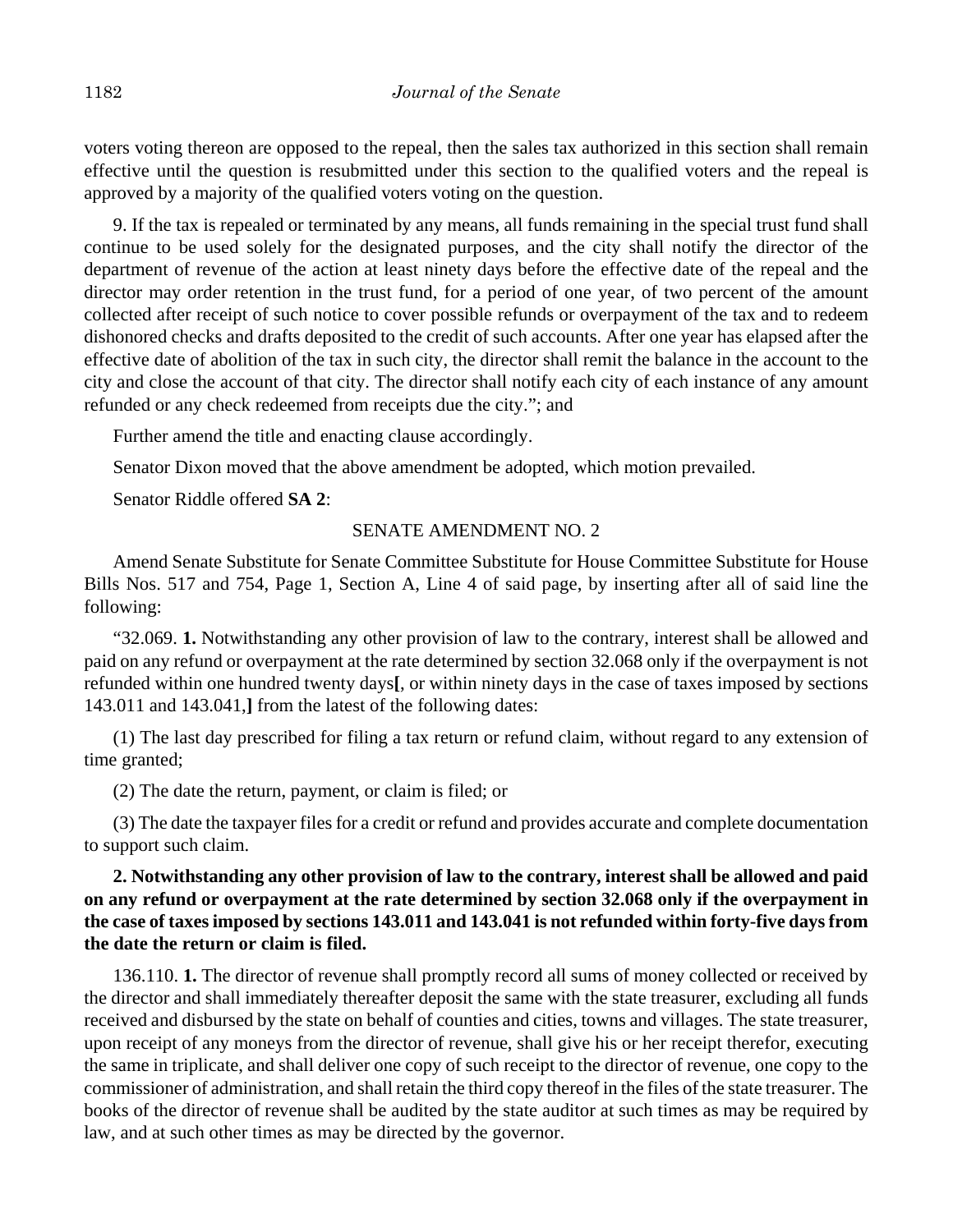# **2. For the purposes of this section, the term "promptly" shall mean within two business days.**"; and

Further amend said bill, page 8, section 143.801, line 16 of said page, by inserting after all of said line the following:

"143.811. 1. Under regulations prescribed by the director of revenue, interest shall be allowed and paid at the rate determined by section 32.065 on any overpayment in respect of the tax imposed by sections 143.011 to 143.996; except that, where the overpayment resulted from the filing of an amendment of the tax by the taxpayer after the last day prescribed for the filing of the return, interest shall be allowed and paid at the rate of six percent per annum. With respect to the part of an overpayment attributable to a deposit made pursuant to subsection 2 of section 143.631, interest shall be paid thereon at the rate in section 32.065 from the date of the deposit to the date of refund. No interest shall be allowed or paid if the amount thereof is less than one dollar.

2. For purposes of this section:

(1) Any return filed before the last day prescribed for the filing thereof shall be considered as filed on such last day determined without regard to any extension of time granted the taxpayer;

(2) Any tax paid by the taxpayer before the last day prescribed for its payment, any income tax withheld from the taxpayer during any calendar year, and any amount paid by the taxpayer as estimated income tax for a taxable year shall be deemed to have been paid by him on the fifteenth day of the fourth month following the close of his taxable year to which such amount constitutes a credit or payment.

3. For purposes of this section with respect to any withholding tax:

(1) If a return for any period ending with or within a calendar year is filed before April fifteenth of the succeeding calendar year, such return shall be considered filed April fifteenth of such succeeding calendar year; and

(2) If a tax with respect to remuneration paid during any period ending with or within a calendar year is paid before April fifteenth of the succeeding calendar year, such tax shall be considered paid on April fifteenth of such succeeding calendar year.

4. If any overpayment of tax imposed by sections 143.061 and 143.071 is refunded within four months after the last date prescribed (or permitted by extension of time) for filing the return of such tax or within four months after the return was filed, whichever is later, no interest shall be allowed under this section on overpayment.

5. If any overpayment of tax imposed by sections 143.011 and 143.041 is refunded within **[**ninety**] forty-five** days after the **[**last date prescribed or permitted by extension of time for filing the return of such tax**] date the return or claim is filed**, no interest shall be allowed under this section on overpayment.

6. Any overpayment resulting from a carryback, including a net operating loss and a corporate capital loss, shall be deemed not to have been made prior to the close of the taxable year in which the loss arises.

7. Any overpayment resulting from a carryback of a tax credit, including but not limited to the tax credits provided in sections 253.557 and 348.432, shall be deemed not to have been made prior to the close of the taxable year in which the tax credit was authorized."; and

Further amend the title and enacting clause accordingly.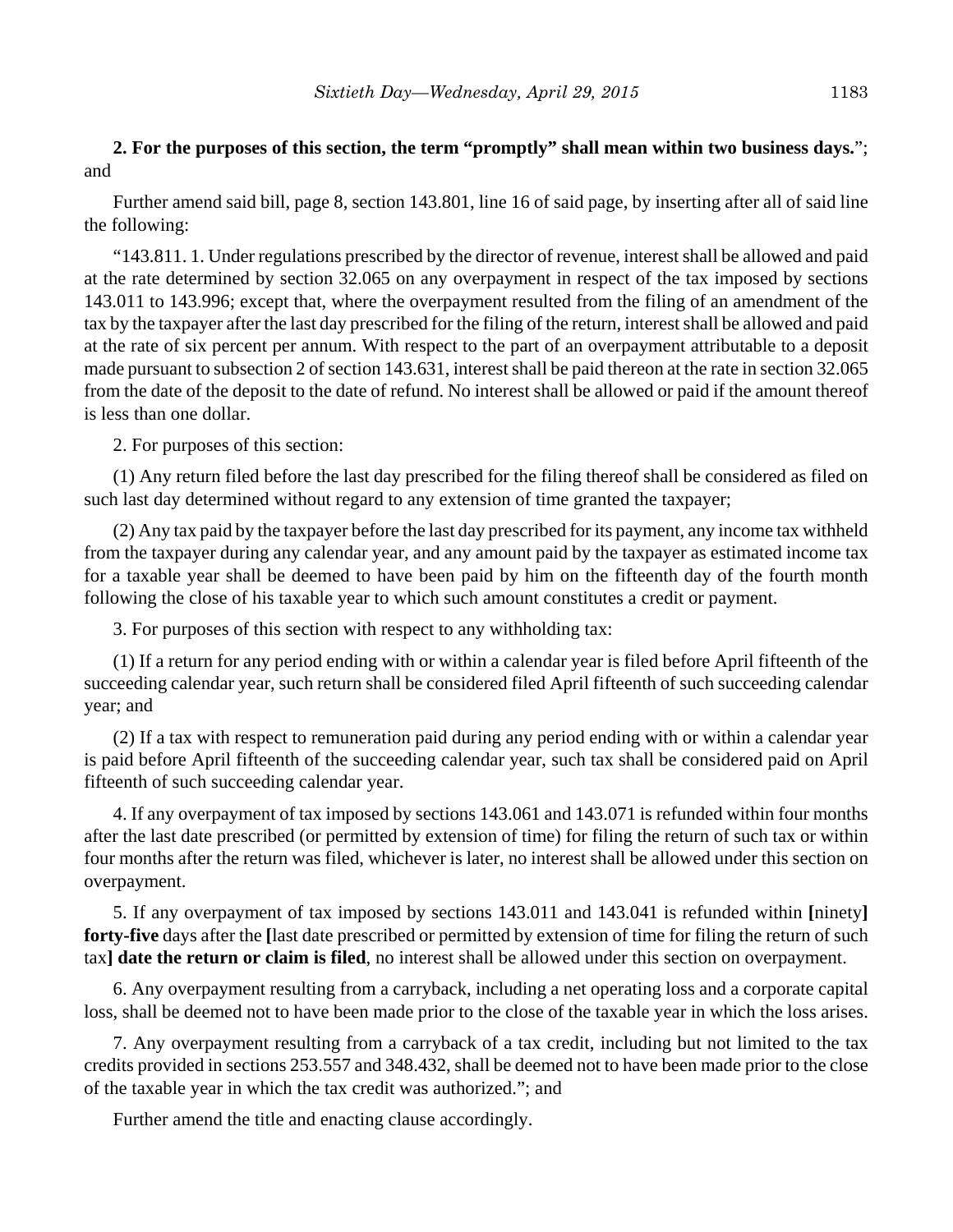Senator Riddle moved that the above amendment be adopted, which motion prevailed.

Senator Schatz offered **SA 3**:

#### SENATE AMENDMENT NO. 3

Amend Senate Substitute for Senate Committee Substitute for House Committee Substitute House Bills Nos. 517 and 754, Page 11, Section 144.020, Line 25, by inserting immediately after said line the following:

"144.030. 1. There is hereby specifically exempted from the provisions of sections 144.010 to 144.525 and from the computation of the tax levied, assessed or payable pursuant to sections 144.010 to 144.525 such retail sales as may be made in commerce between this state and any other state of the United States, or between this state and any foreign country, and any retail sale which the state of Missouri is prohibited from taxing pursuant to the Constitution or laws of the United States of America, and such retail sales of tangible personal property which the general assembly of the state of Missouri is prohibited from taxing or further taxing by the constitution of this state.

2. There are also specifically exempted from the provisions of the local sales tax law as defined in section 32.085, section 238.235, and sections 144.010 to 144.525 and 144.600 to 144.761 and from the computation of the tax levied, assessed or payable pursuant to the local sales tax law as defined in section 32.085, section 238.235, and sections 144.010 to 144.525 and 144.600 to 144.745:

(1) Motor fuel or special fuel subject to an excise tax of this state, unless all or part of such excise tax is refunded pursuant to section 142.824; or upon the sale at retail of fuel to be consumed in manufacturing or creating gas, power, steam, electrical current or in furnishing water to be sold ultimately at retail; or feed for livestock or poultry; or grain to be converted into foodstuffs which are to be sold ultimately in processed form at retail; or seed, limestone or fertilizer which is to be used for seeding, liming or fertilizing crops which when harvested will be sold at retail or will be fed to livestock or poultry to be sold ultimately in processed form at retail; economic poisons registered pursuant to the provisions of the Missouri pesticide registration law (sections 281.220 to 281.310) which are to be used in connection with the growth or production of crops, fruit trees or orchards applied before, during, or after planting, the crop of which when harvested will be sold at retail or will be converted into foodstuffs which are to be sold ultimately in processed form at retail;

(2) Materials, manufactured goods, machinery and parts which when used in manufacturing, processing, compounding, mining, producing or fabricating become a component part or ingredient of the new personal property resulting from such manufacturing, processing, compounding, mining, producing or fabricating and which new personal property is intended to be sold ultimately for final use or consumption; and materials, including without limitation, gases and manufactured goods, including without limitation slagging materials and firebrick, which are ultimately consumed in the manufacturing process by blending, reacting or interacting with or by becoming, in whole or in part, component parts or ingredients of steel products intended to be sold ultimately for final use or consumption;

(3) Materials, replacement parts and equipment purchased for use directly upon, and for the repair and maintenance or manufacture of, motor vehicles, watercraft, railroad rolling stock or aircraft engaged as common carriers of persons or property;

(4) Motor vehicles registered in excess of fifty-four thousand pounds, and the trailers pulled by such motor vehicles, that are actually used in the normal course of business to haul property on the public highways of the state, and that are capable of hauling loads commensurate with the motor vehicle's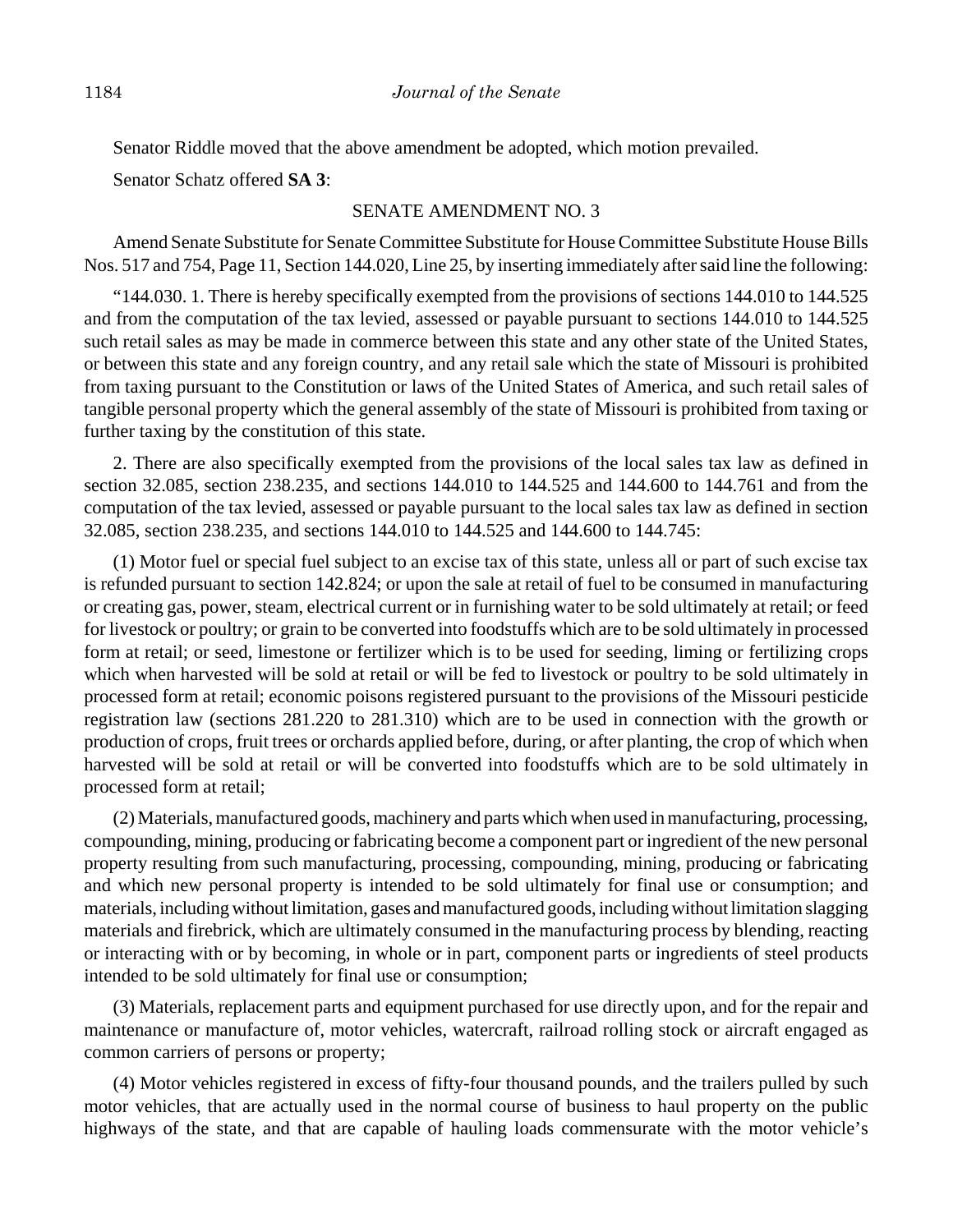registered weight; and the materials, replacement parts, and equipment purchased for use directly upon, and for the repair and maintenance or manufacture of such vehicles. For purposes of this subdivision, "motor vehicle" and "public highway" shall have the meaning as ascribed in section 390.020;

(5) Replacement machinery, equipment, and parts and the materials and supplies solely required for the installation or construction of such replacement machinery, equipment, and parts, used directly in manufacturing, mining, fabricating or producing a product which is intended to be sold ultimately for final use or consumption; and machinery and equipment, and the materials and supplies required solely for the operation, installation or construction of such machinery and equipment, purchased and used to establish new, or to replace or expand existing, material recovery processing plants in this state. For the purposes of this subdivision, a "material recovery processing plant" means a facility that has as its primary purpose the recovery of materials into a usable product or a different form which is used in producing a new product and shall include a facility or equipment which are used exclusively for the collection of recovered materials for delivery to a material recovery processing plant but shall not include motor vehicles used on highways. For purposes of this section, the terms motor vehicle and highway shall have the same meaning pursuant to section 301.010. Material recovery is not the reuse of materials within a manufacturing process or the use of a product previously recovered. The material recovery processing plant shall qualify under the provisions of this section regardless of ownership of the material being recovered;

(6) Machinery and equipment, and parts and the materials and supplies solely required for the installation or construction of such machinery and equipment, purchased and used to establish new or to expand existing manufacturing, mining or fabricating plants in the state if such machinery and equipment is used directly in manufacturing, mining or fabricating a product which is intended to be sold ultimately for final use or consumption;

(7) Tangible personal property which is used exclusively in the manufacturing, processing, modification or assembling of products sold to the United States government or to any agency of the United States government;

(8) Animals or poultry used for breeding or feeding purposes, or captive wildlife;

(9) Newsprint, ink, computers, photosensitive paper and film, toner, printing plates and other machinery, equipment, replacement parts and supplies used in producing newspapers published for dissemination of news to the general public;

(10) The rentals of films, records or any type of sound or picture transcriptions for public commercial display;

(11) Pumping machinery and equipment used to propel products delivered by pipelines engaged as common carriers;

(12) Railroad rolling stock for use in transporting persons or property in interstate commerce and motor vehicles licensed for a gross weight of twenty-four thousand pounds or more or trailers used by common carriers, as defined in section 390.020, in the transportation of persons or property;

(13) Electrical energy used in the actual primary manufacture, processing, compounding, mining or producing of a product, or electrical energy used in the actual secondary processing or fabricating of the product, or a material recovery processing plant as defined in subdivision (5) of this subsection, in facilities owned or leased by the taxpayer, if the total cost of electrical energy so used exceeds ten percent of the total cost of production, either primary or secondary, exclusive of the cost of electrical energy so used or if the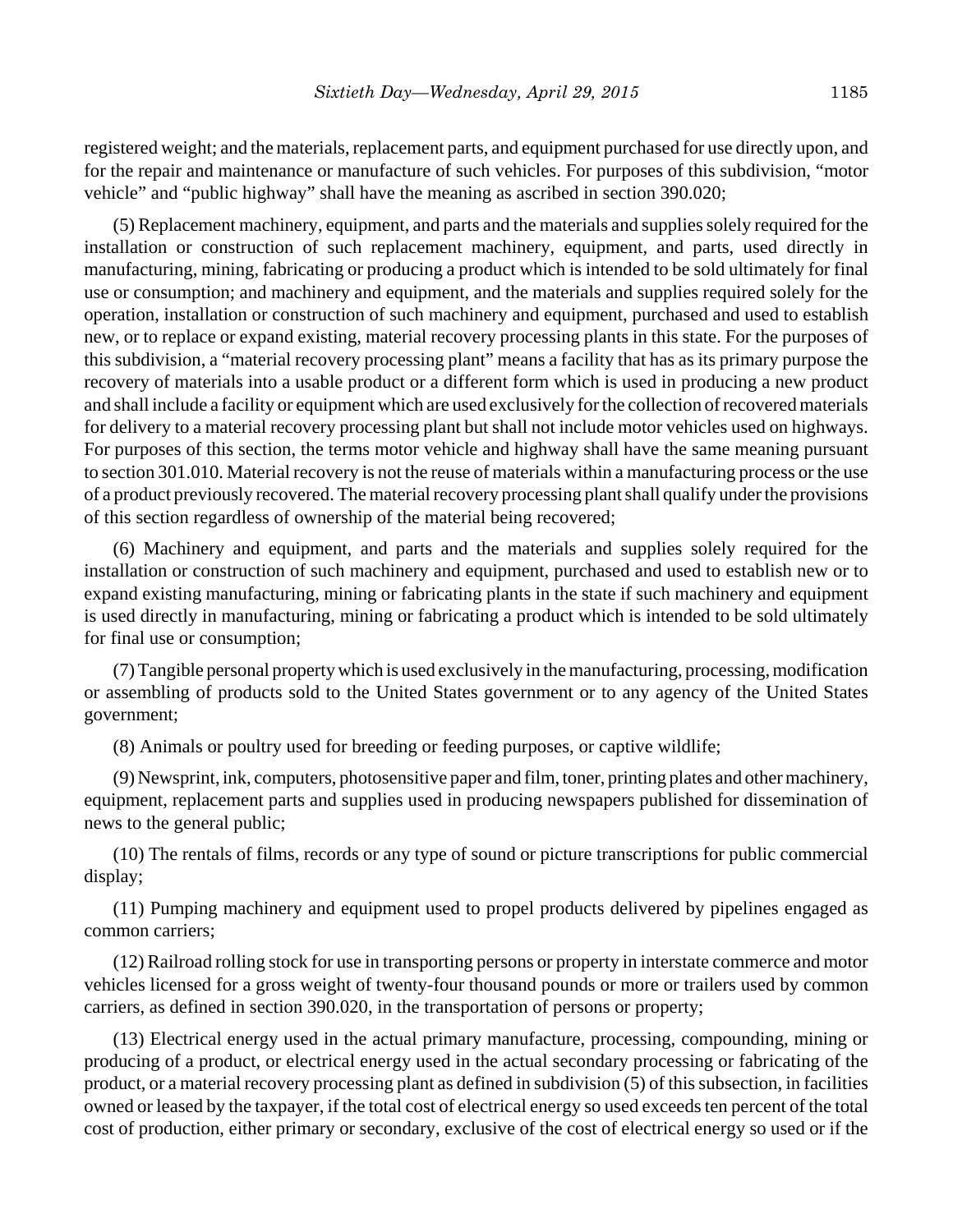raw materials used in such processing contain at least twenty-five percent recovered materials as defined in section 260.200. There shall be a rebuttable presumption that the raw materials used in the primary manufacture of automobiles contain at least twenty-five percent recovered materials. For purposes of this subdivision, "processing" means any mode of treatment, act or series of acts performed upon materials to transform and reduce them to a different state or thing, including treatment necessary to maintain or preserve such processing by the producer at the production facility;

(14) Anodes which are used or consumed in manufacturing, processing, compounding, mining, producing or fabricating and which have a useful life of less than one year;

(15) Machinery, equipment, appliances and devices purchased or leased and used solely for the purpose of preventing, abating or monitoring air pollution, and materials and supplies solely required for the installation, construction or reconstruction of such machinery, equipment, appliances and devices;

(16) Machinery, equipment, appliances and devices purchased or leased and used solely for the purpose of preventing, abating or monitoring water pollution, and materials and supplies solely required for the installation, construction or reconstruction of such machinery, equipment, appliances and devices;

(17) Tangible personal property purchased by a rural water district;

(18) All amounts paid or charged for admission or participation or other fees paid by or other charges to individuals in or for any place of amusement, entertainment or recreation, games or athletic events, including museums, fairs, zoos and planetariums, owned or operated by a municipality or other political subdivision where all the proceeds derived therefrom benefit the municipality or other political subdivision and do not inure to any private person, firm, or corporation, provided, however, that a municipality or other political subdivision may enter into revenue-sharing agreements with private persons, firms, or corporations providing goods or services, including management services, in or for the place of amusement, entertainment or recreation, games or athletic events, and provided further that nothing in this subdivision shall exempt from tax any amounts retained by any private person, firm, or corporation under such revenue-sharing agreement;

(19) All sales of insulin and prosthetic or orthopedic devices as defined on January 1, 1980, by the federal Medicare program pursuant to Title XVIII of the Social Security Act of 1965, including the items specified in Section 1862(a)(12) of that act, and also specifically including hearing aids and hearing aid supplies and all sales of drugs which may be legally dispensed by a licensed pharmacist only upon a lawful prescription of a practitioner licensed to administer those items, including samples and materials used to manufacture samples which may be dispensed by a practitioner authorized to dispense such samples and all sales or rental of medical oxygen, home respiratory equipment and accessories, hospital beds and accessories and ambulatory aids, all sales or rental of manual and powered wheelchairs, stairway lifts, Braille writers, electronic Braille equipment and, if purchased or rented by or on behalf of a person with one or more physical or mental disabilities to enable them to function more independently, all sales or rental of scooters, reading machines, electronic print enlargers and magnifiers, electronic alternative and augmentative communication devices, and items used solely to modify motor vehicles to permit the use of such motor vehicles by individuals with disabilities or sales of over-the-counter or nonprescription drugs to individuals with disabilities, and drugs required by the Food and Drug Administration to meet the over-the-counter drug product labeling requirements in 21 CFR 201.66, or its successor, as prescribed by a health care practitioner licensed to prescribe;

(20) All sales made by or to religious and charitable organizations and institutions in their religious,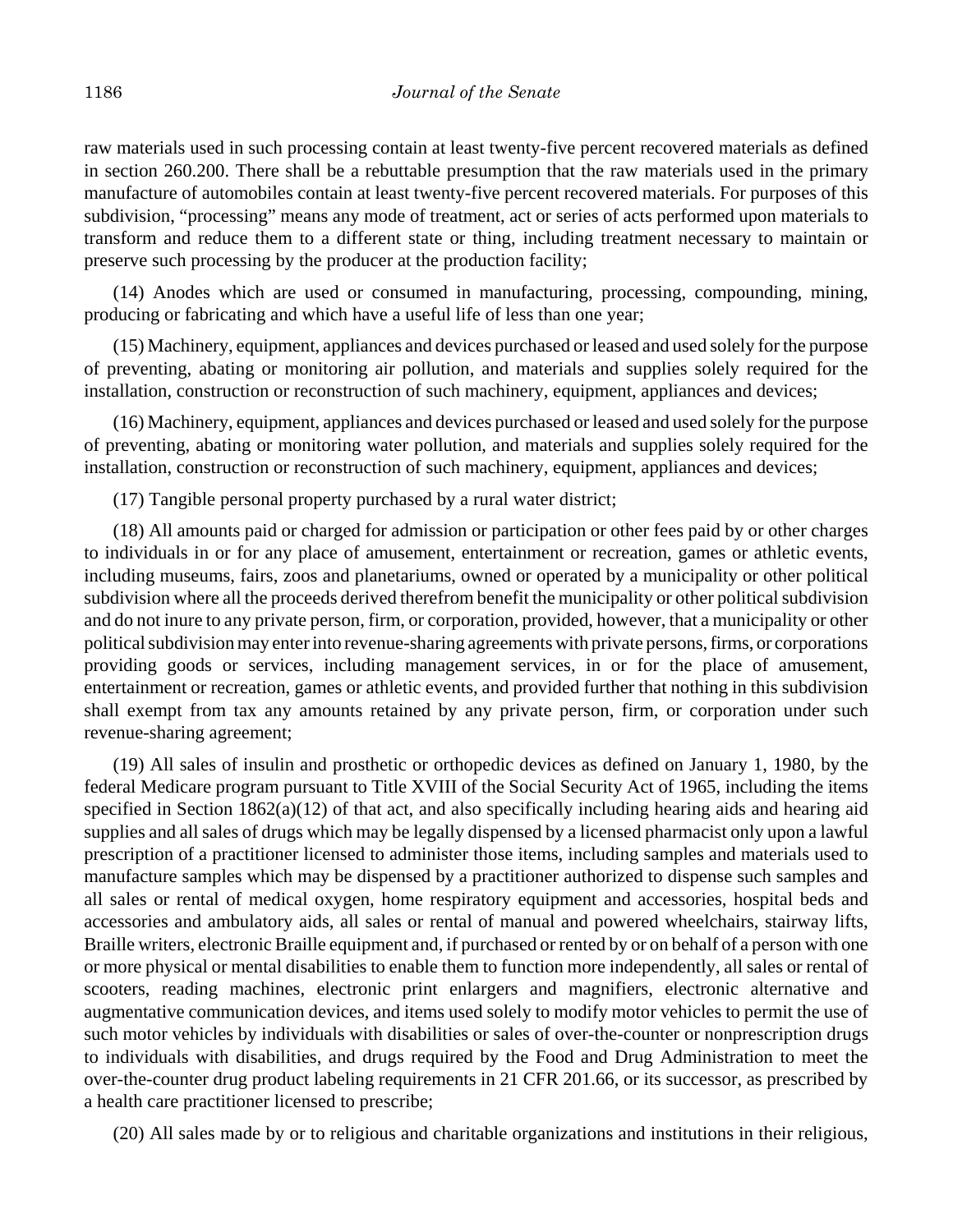charitable or educational functions and activities and all sales made by or to all elementary and secondary schools operated at public expense in their educational functions and activities;

(21) All sales of aircraft to common carriers for storage or for use in interstate commerce and all sales made by or to not-for-profit civic, social, service or fraternal organizations, including fraternal organizations which have been declared tax-exempt organizations pursuant to Section 501(c)(8) or (10) of the 1986 Internal Revenue Code, as amended, in their civic or charitable functions and activities and all sales made to eleemosynary and penal institutions and industries of the state, and all sales made to any private not-for-profit institution of higher education not otherwise excluded pursuant to subdivision (20) of this subsection or any institution of higher education supported by public funds, and all sales made to a state relief agency in the exercise of relief functions and activities;

(22) All ticket sales made by benevolent, scientific and educational associations which are formed to foster, encourage, and promote progress and improvement in the science of agriculture and in the raising and breeding of animals, and by nonprofit summer theater organizations if such organizations are exempt from federal tax pursuant to the provisions of the Internal Revenue Code and all admission charges and entry fees to the Missouri state fair or any fair conducted by a county agricultural and mechanical society organized and operated pursuant to sections 262.290 to 262.530;

(23) All sales made to any private not-for-profit elementary or secondary school, all sales of feed additives, medications or vaccines administered to livestock or poultry in the production of food or fiber, all sales of pesticides used in the production of crops, livestock or poultry for food or fiber, all sales of bedding used in the production of livestock or poultry for food or fiber, all sales of propane or natural gas, electricity or diesel fuel used exclusively for drying agricultural crops, natural gas used in the primary manufacture or processing of fuel ethanol as defined in section 142.028, natural gas, propane, and electricity used by an eligible new generation cooperative or an eligible new generation processing entity as defined in section 348.432, and all sales of farm machinery and equipment, other than airplanes, motor vehicles and trailers, and any freight charges on any exempt item. As used in this subdivision, the term "feed additives" means tangible personal property which, when mixed with feed for livestock or poultry, is to be used in the feeding of livestock or poultry. As used in this subdivision, the term "pesticides" includes adjuvants such as crop oils, surfactants, wetting agents and other assorted pesticide carriers used to improve or enhance the effect of a pesticide and the foam used to mark the application of pesticides and herbicides for the production of crops, livestock or poultry. As used in this subdivision, the term "farm machinery and equipment" means new or used farm tractors and such other new or used farm machinery and equipment and repair or replacement parts thereon and any accessories for and upgrades to such farm machinery and equipment, rotary mowers used exclusively for agricultural purposes, and supplies and lubricants used exclusively, solely, and directly for producing crops, raising and feeding livestock, fish, poultry, pheasants, chukar, quail, or for producing milk for ultimate sale at retail, including field drain tile, and one-half of each purchaser's purchase of diesel fuel therefor which is:

(a) Used exclusively for agricultural purposes;

(b) Used on land owned or leased for the purpose of producing farm products; and

(c) Used directly in producing farm products to be sold ultimately in processed form or otherwise at retail or in producing farm products to be fed to livestock or poultry to be sold ultimately in processed form at retail;

(24) Except as otherwise provided in section 144.032, all sales of metered water service, electricity,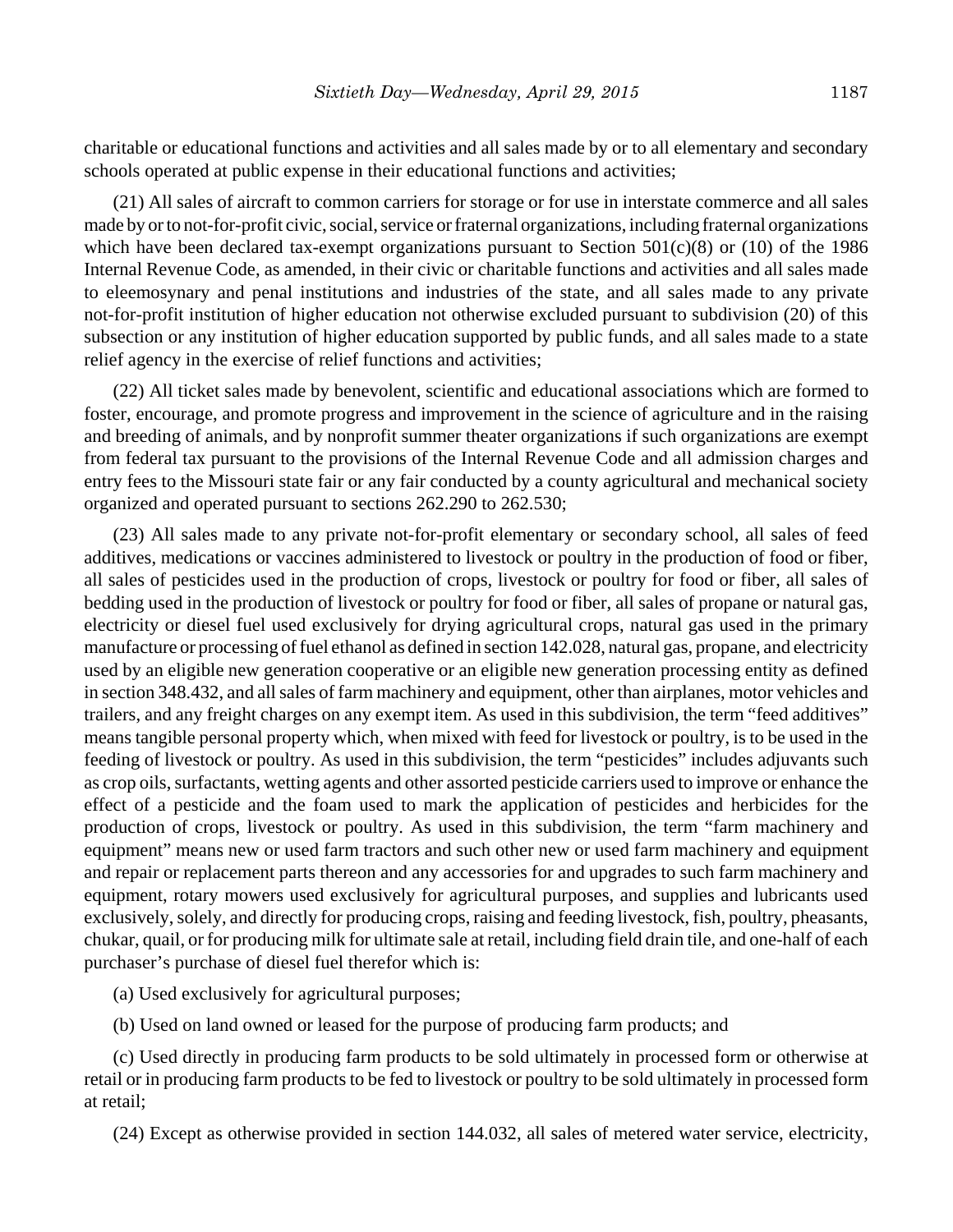electrical current, natural, artificial or propane gas, wood, coal or home heating oil for domestic use and in any city not within a county, all sales of metered or unmetered water service for domestic use:

(a) "Domestic use" means that portion of metered water service, electricity, electrical current, natural, artificial or propane gas, wood, coal or home heating oil, and in any city not within a county, metered or unmetered water service, which an individual occupant of a residential premises uses for nonbusiness, noncommercial or nonindustrial purposes. Utility service through a single or master meter for residential apartments or condominiums, including service for common areas and facilities and vacant units, shall be deemed to be for domestic use. Each seller shall establish and maintain a system whereby individual purchases are determined as exempt or nonexempt;

(b) Regulated utility sellers shall determine whether individual purchases are exempt or nonexempt based upon the seller's utility service rate classifications as contained in tariffs on file with and approved by the Missouri public service commission. Sales and purchases made pursuant to the rate classification "residential" and sales to and purchases made by or on behalf of the occupants of residential apartments or condominiums through a single or master meter, including service for common areas and facilities and vacant units, shall be considered as sales made for domestic use and such sales shall be exempt from sales tax. Sellers shall charge sales tax upon the entire amount of purchases classified as nondomestic use. The seller's utility service rate classification and the provision of service thereunder shall be conclusive as to whether or not the utility must charge sales tax;

(c) Each person making domestic use purchases of services or property and who uses any portion of the services or property so purchased for a nondomestic use shall, by the fifteenth day of the fourth month following the year of purchase, and without assessment, notice or demand, file a return and pay sales tax on that portion of nondomestic purchases. Each person making nondomestic purchases of services or property and who uses any portion of the services or property so purchased for domestic use, and each person making domestic purchases on behalf of occupants of residential apartments or condominiums through a single or master meter, including service for common areas and facilities and vacant units, under a nonresidential utility service rate classification may, between the first day of the first month and the fifteenth day of the fourth month following the year of purchase, apply for credit or refund to the director of revenue and the director shall give credit or make refund for taxes paid on the domestic use portion of the purchase. The person making such purchases on behalf of occupants of residential apartments or condominiums shall have standing to apply to the director of revenue for such credit or refund;

(25) All sales of handicraft items made by the seller or the seller's spouse if the seller or the seller's spouse is at least sixty-five years of age, and if the total gross proceeds from such sales do not constitute a majority of the annual gross income of the seller;

(26) Excise taxes, collected on sales at retail, imposed by Sections 4041, 4061, 4071, 4081, 4091, 4161, 4181, 4251, 4261 and 4271 of Title 26, United States Code. The director of revenue shall promulgate rules pursuant to chapter 536 to eliminate all state and local sales taxes on such excise taxes;

(27) Sales of fuel consumed or used in the operation of ships, barges, or waterborne vessels which are used primarily in or for the transportation of property or cargo, or the conveyance of persons for hire, on navigable rivers bordering on or located in part in this state, if such fuel is delivered by the seller to the purchaser's barge, ship, or waterborne vessel while it is afloat upon such river;

(28) All sales made to an interstate compact agency created pursuant to sections 70.370 to 70.441 or sections 238.010 to 238.100 in the exercise of the functions and activities of such agency as provided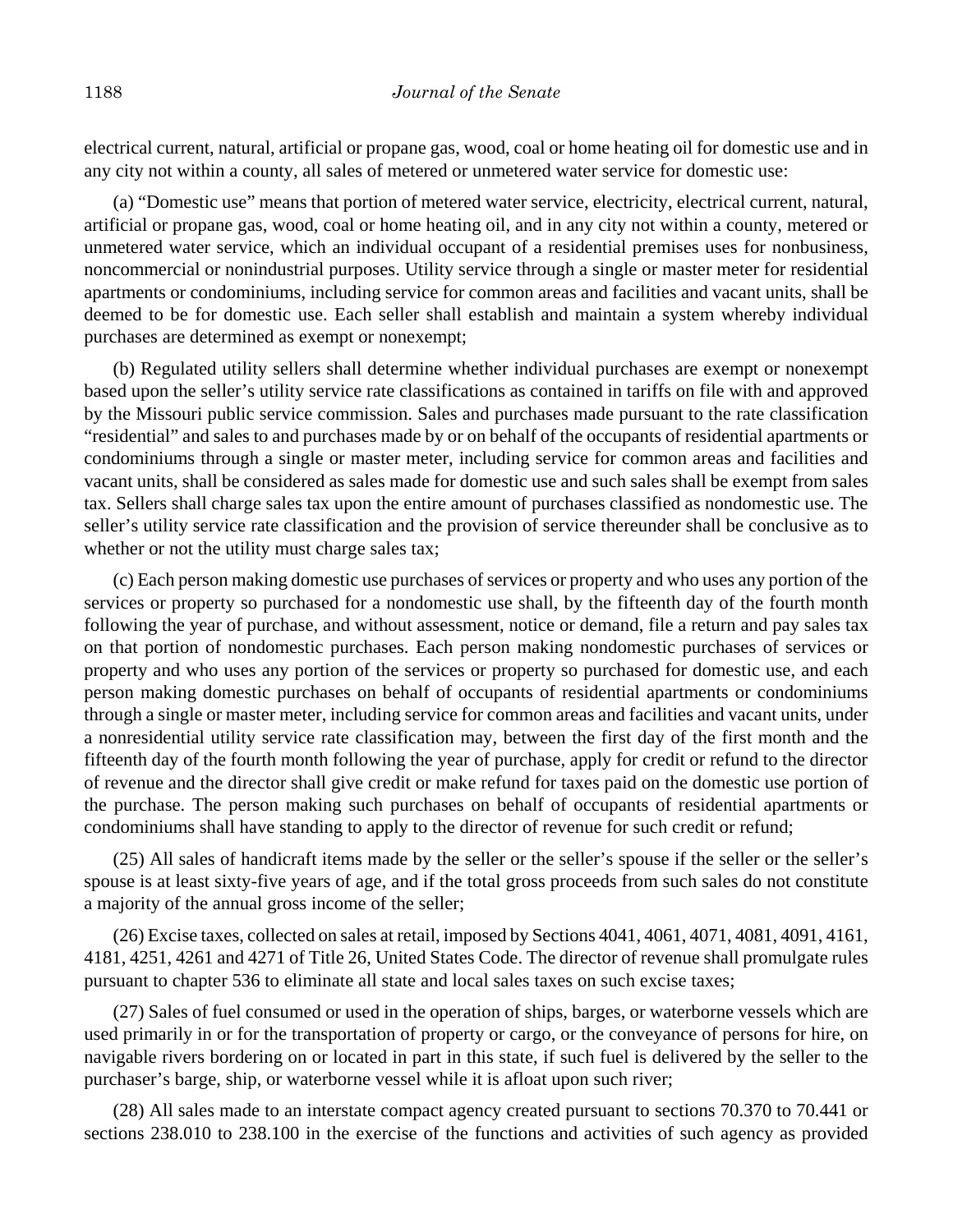pursuant to the compact;

(29) Computers, computer software and computer security systems purchased for use by architectural or engineering firms headquartered in this state. For the purposes of this subdivision, "headquartered in this state" means the office for the administrative management of at least four integrated facilities operated by the taxpayer is located in the state of Missouri;

(30) All livestock sales when either the seller is engaged in the growing, producing or feeding of such livestock, or the seller is engaged in the business of buying and selling, bartering or leasing of such livestock;

(31) All sales of barges which are to be used primarily in the transportation of property or cargo on interstate waterways;

(32) Electrical energy or gas, whether natural, artificial or propane, water, or other utilities which are ultimately consumed in connection with the manufacturing of cellular glass products or in any material recovery processing plant as defined in subdivision (5) of this subsection;

(33) Notwithstanding other provisions of law to the contrary, all sales of pesticides or herbicides used in the production of crops, aquaculture, livestock or poultry;

(34) Tangible personal property and utilities purchased for use or consumption directly or exclusively in the research and development of agricultural/biotechnology and plant genomics products and prescription pharmaceuticals consumed by humans or animals;

(35) All sales of grain bins for storage of grain for resale;

(36) All sales of feed which are developed for and used in the feeding of pets owned by a commercial breeder when such sales are made to a commercial breeder, as defined in section 273.325, and licensed pursuant to sections 273.325 to 273.357;

(37) All purchases by a contractor on behalf of an entity located in another state, provided that the entity is authorized to issue a certificate of exemption for purchases to a contractor under the provisions of that state's laws. For purposes of this subdivision, the term "certificate of exemption" shall mean any document evidencing that the entity is exempt from sales and use taxes on purchases pursuant to the laws of the state in which the entity is located. Any contractor making purchases on behalf of such entity shall maintain a copy of the entity's exemption certificate as evidence of the exemption. If the exemption certificate issued by the exempt entity to the contractor is later determined by the director of revenue to be invalid for any reason and the contractor has accepted the certificate in good faith, neither the contractor or the exempt entity shall be liable for the payment of any taxes, interest and penalty due as the result of use of the invalid exemption certificate. Materials shall be exempt from all state and local sales and use taxes when purchased by a contractor for the purpose of fabricating tangible personal property which is used in fulfilling a contract for the purpose of constructing, repairing or remodeling facilities for the following:

(a) An exempt entity located in this state, if the entity is one of those entities able to issue project exemption certificates in accordance with the provisions of section 144.062; or

(b) An exempt entity located outside the state if the exempt entity is authorized to issue an exemption certificate to contractors in accordance with the provisions of that state's law and the applicable provisions of this section;

(38) All sales or other transfers of tangible personal property to a lessor who leases the property under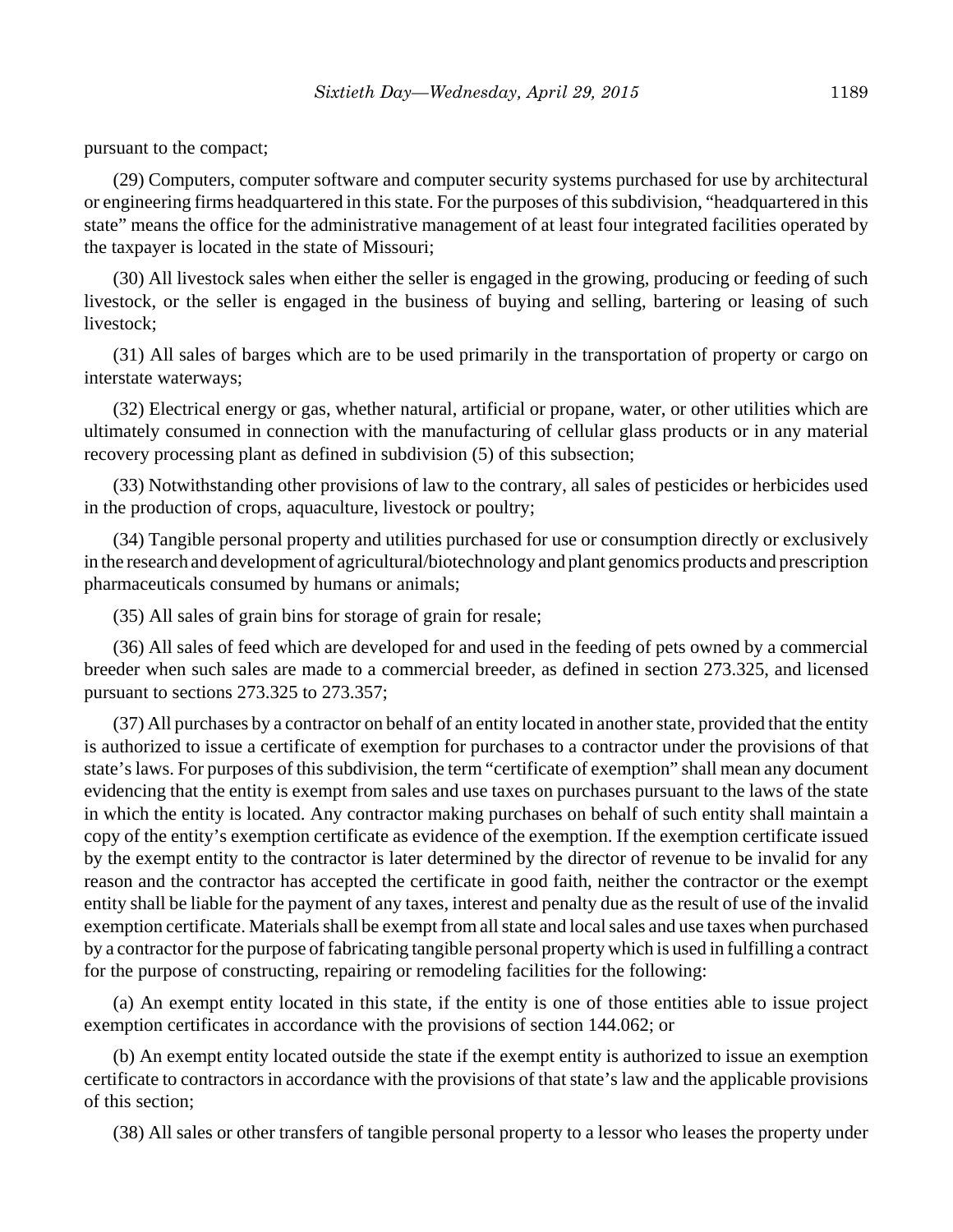a lease of one year or longer executed or in effect at the time of the sale or other transfer to an interstate compact agency created pursuant to sections 70.370 to 70.441 or sections 238.010 to 238.100;

(39) Sales of tickets to any collegiate athletic championship event that is held in a facility owned or operated by a governmental authority or commission, a quasi-governmental agency, a state university or college or by the state or any political subdivision thereof, including a municipality, and that is played on a neutral site and may reasonably be played at a site located outside the state of Missouri. For purposes of this subdivision, "neutral site" means any site that is not located on the campus of a conference member institution participating in the event;

(40) All purchases by a sports complex authority created under section 64.920, and all sales of utilities by such authority at the authority's cost that are consumed in connection with the operation of a sports complex leased to a professional sports team;

(41) All materials, replacement parts, and equipment purchased for use directly upon, and for the modification, replacement, repair, and maintenance of aircraft, aircraft power plants, and aircraft accessories;

(42) Sales of sporting clays, wobble, skeet, and trap targets to any shooting range or similar places of business for use in the normal course of business and money received by a shooting range or similar places of business from patrons and held by a shooting range or similar place of business for redistribution to patrons at the conclusion of a shooting event**;**

**(43) Any new or used aircraft sold or delivered in this state to a person who is not a resident of this state or a corporation that is not incorporated in this state, and such aircraft is not to be based in this state and shall not remain in this state more than ten business days subsequent to the last to occur of:**

**(a) The transfer of title to the aircraft to a person who is not a resident of this state or a corporation that is not incorporated in this state; or**

**(b) The date of the return to service of the aircraft in accordance with 14 CFR 91.407 for any maintenance, preventive maintenance, rebuilding, alterations, repairs, or installations that are completed contemporaneously with the transfer of title to the aircraft to a person who is not a resident of this state or a corporation that is not incorporated in this state**.

3. Any ruling, agreement, or contract, whether written or oral, express or implied, between a person and this state's executive branch, or any other state agency or department, stating, agreeing, or ruling that such person is not required to collect sales and use tax in this state despite the presence of a warehouse, distribution center, or fulfillment center in this state that is owned or operated by the person or an affiliated person shall be null and void unless it is specifically approved by a majority vote of each of the houses of the general assembly. For purposes of this subsection, an "affiliated person" means any person that is a member of the same controlled group of corporations as defined in Section 1563(a) of the Internal Revenue Code of 1986, as amended, as the vendor or any other entity that, notwithstanding its form of organization, bears the same ownership relationship to the vendor as a corporation that is a member of the same controlled group of corporations as defined in Section 1563(a) of the Internal Revenue Code, as amended."; and

Further amend the title and enacting clause accordingly.

Senator Schatz moved that the above amendment be adopted, which motion prevailed.

Senator Emery offered **SA 4**: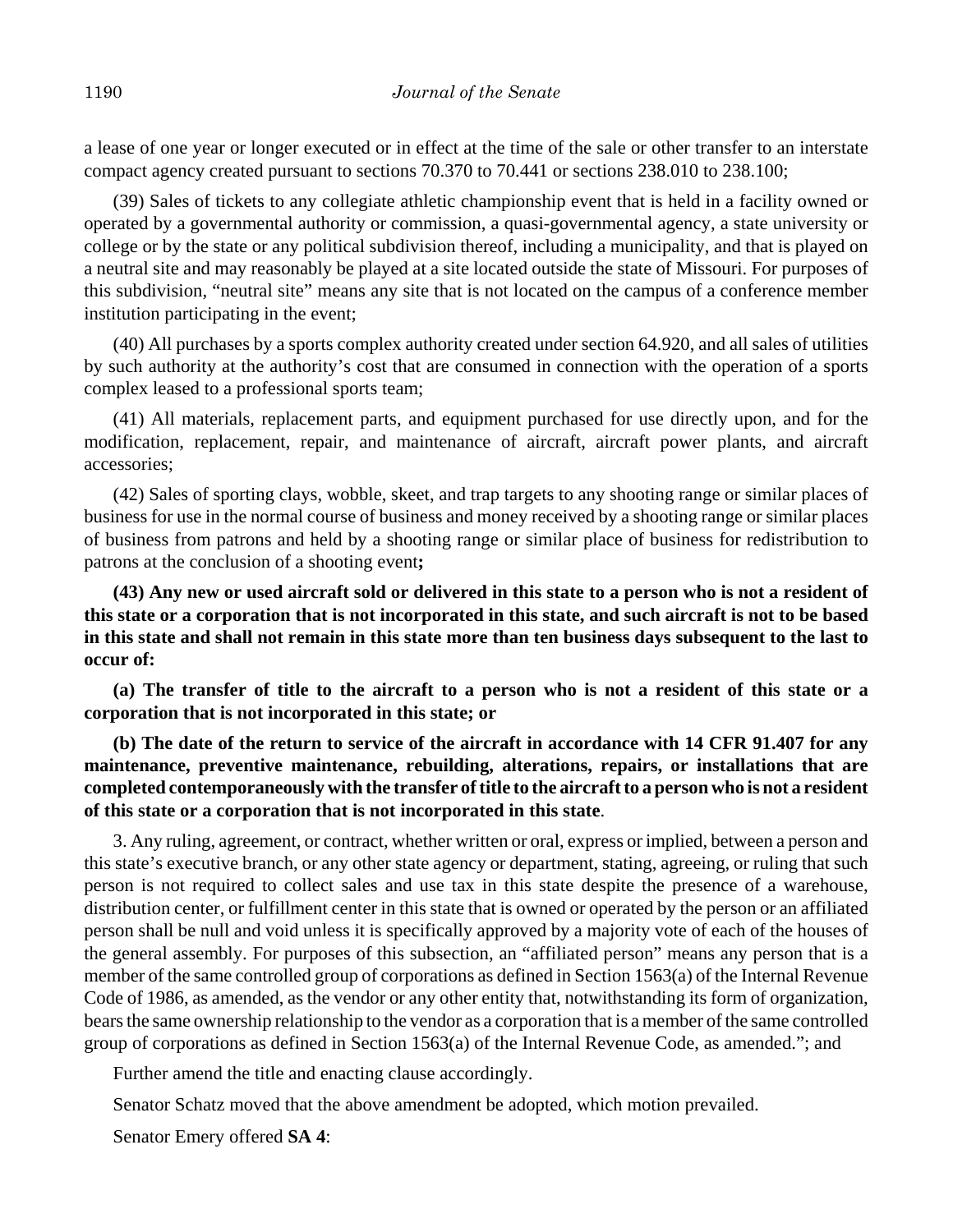#### SENATE AMENDMENT NO. 4

Amend Senate Substitute for Senate Committee Substitute for House Committee Substitute for House Bills Nos. 517and 754, Page 1, Section A, Line 4 of said page, by inserting after all of said line the following:

"143.161. 1. For all taxable years beginning after December 31, 1997, a resident may deduct one thousand two hundred dollars for each dependent for whom such resident is entitled to a dependency exemption deduction for federal income tax purposes. In the case of a dependent who has attained sixty-five years of age on or before the last day of the taxable year, if such dependent resides in the taxpayer's home or the dependent's own home or if such dependent does not receive Medicaid or state funding while residing in a facility licensed pursuant to chapter 198, the taxpayer may deduct an additional one thousand dollars.

2. **[**For all taxable years beginning before January 1, 1999, a resident who qualifies as an unmarried head of household or as a surviving spouse for federal income tax purposes may deduct an additional eight hundred dollars.**]** For all taxable years beginning on or after January 1, 1999, a resident who qualifies as an unmarried head of household or as a surviving spouse for federal income tax purposes may deduct an additional one thousand four hundred dollars.

**3. For all taxable years beginning on or after January 1, 2015, for each birth for which a certificate of birth resulting in stillbirth has been issued under section 193.165, a taxpayer may claim the exemption under subsection 1 of this section only in the taxable year in which the stillbirth occurred, if the child otherwise would have been a member of the taxpayer's household.**"; and

Further amend the title and enacting clause accordingly.

Senator Emery moved that the above amendment be adopted, which motion prevailed.

Senator Hegeman offered **SA 5**:

#### SENATE AMENDMENT NO. 5

Amend Senate Substitute for Senate Committee Substitute for House Committee Substittue for House Bills Nos. 517 and 754, Page 1, Section A, Line 4, by inserting after all of said line the following:

"65.620. 1. Whenever any county abolishes township organization the county treasurer and ex officio collector shall immediately settle his accounts as treasurer with the county commission and shall thereafter perform all duties, exercise all powers, have all rights and be subject to all liabilities imposed and conferred upon the county collector of revenue under chapter 52 until the first Monday in March after the general election next following the abolishment of township organization and until a collector of revenue for the county is elected and qualified. The person elected collector at the general election as aforesaid, if that election is not one for collector of revenue under chapter 52, shall serve until the first Monday in March following the election and qualification of a collector of revenue under chapter 52. Upon abolition of township organization a county treasurer shall be appointed to serve until the expiration of the term of such officer pursuant to chapter 54.

2. Upon abolition of township organization, title to all property of all kinds theretofore owned by the several townships of the county shall vest in the county and the county shall be liable for all outstanding obligations and liabilities of the several townships.

3. The terms of office of all township officers shall expire on the abolition of township organization and the township trustee of each township shall immediately settle his accounts with the county clerk and all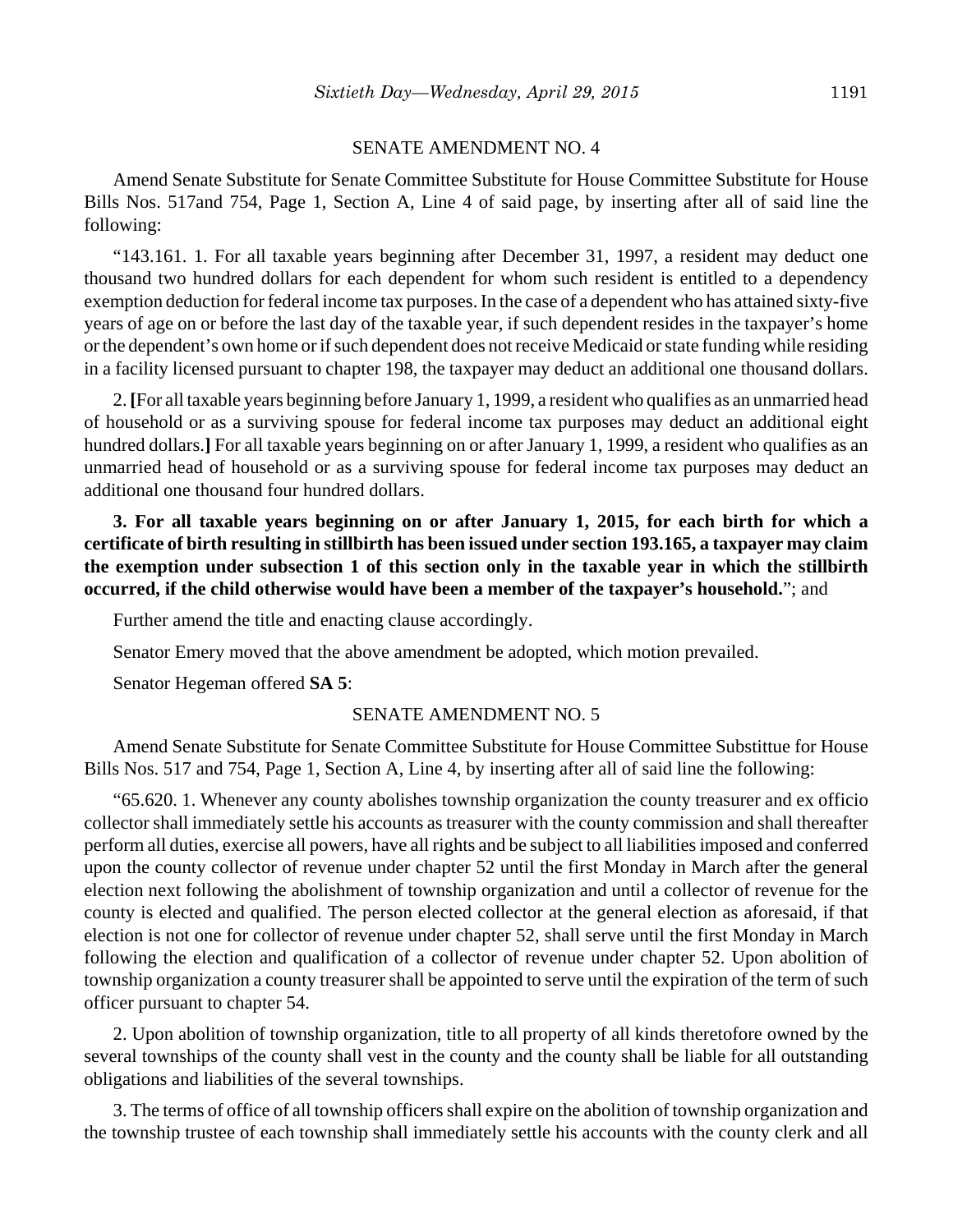township officers shall promptly deliver to the appropriate county officers, as directed by the county commission, all books, papers, records and property pertaining to their offices.

**4. For a period of one calendar year following the abolition of the townships or until the voters of the county have approved a tax levy for road and bridge purposes, whichever occurs first, the county collector shall continue to collect a property tax on a county-wide basis in an amount equal to the tax levied by the township that had the lowest total tax rate in the county immediately prior to the abolishment of the townships. The continued collection of the tax shall be considered a continuation of an existing tax and shall not be considered a new tax levy.**"; and

Further amend the title and enacting clause accordingly.

Senator Hegeman moved that the above amendment be adopted, which motion prevailed.

Senator Kraus moved that **SS** for **SCS** for **HCS** for **HBs 517** and **754**, as amended, be adopted, which motion prevailed.

Senator Kraus moved that **SS** for **SCS** for **HCS** for **HBs 517** and **754**, as amended, be read the 3rd time and passed and was recognized to close.

President Pro Tem Dempsey referred **SS** for **SCS** for **HCS** for **HBs 517** and **754**, as amended, to the Committee on Governmental Accountability and Fiscal Oversight.

# **REPORTS OF STANDING COMMITTEES**

On behalf of Senator Richard, Chairman of the Committee on Rules, Joint Rules, Resolutions and Ethics, Senator Kehoe submitted the following reports:

Mr. President: Your Committee on Rules, Joint Rules, Resolutions and Ethics, to which was referred **SCR 38**, begs leave to report that it has considered the same and recommends that the concurrent resolution do pass.

Also,

Mr. President: Your Committee on Rules, Joint Rules, Resolutions and Ethics, to which was referred **SCR 39**, begs leave to report that it has considered the same and recommends that the concurrent resolution do pass.

Also,

Mr. President: Your Committee on Rules, Joint Rules, Resolutions and Ethics, to which was referred **HCR 18**, begs leave to report that it has considered the same and recommends that the concurrent resolution do pass.

Also,

Mr. President: Your Committee on Rules, Joint Rules, Resolutions and Ethics, to which was referred **HCR 26**, begs leave to report that it has considered the same and recommends that the concurrent resolution do pass.

Also,

Mr. President: Your Committee on Rules, Joint Rules, Resolutions and Ethics, to which was referred **HCS** for **HCR 32**, begs leave to report that it has considered the same and recommends that the concurrent resolution do pass.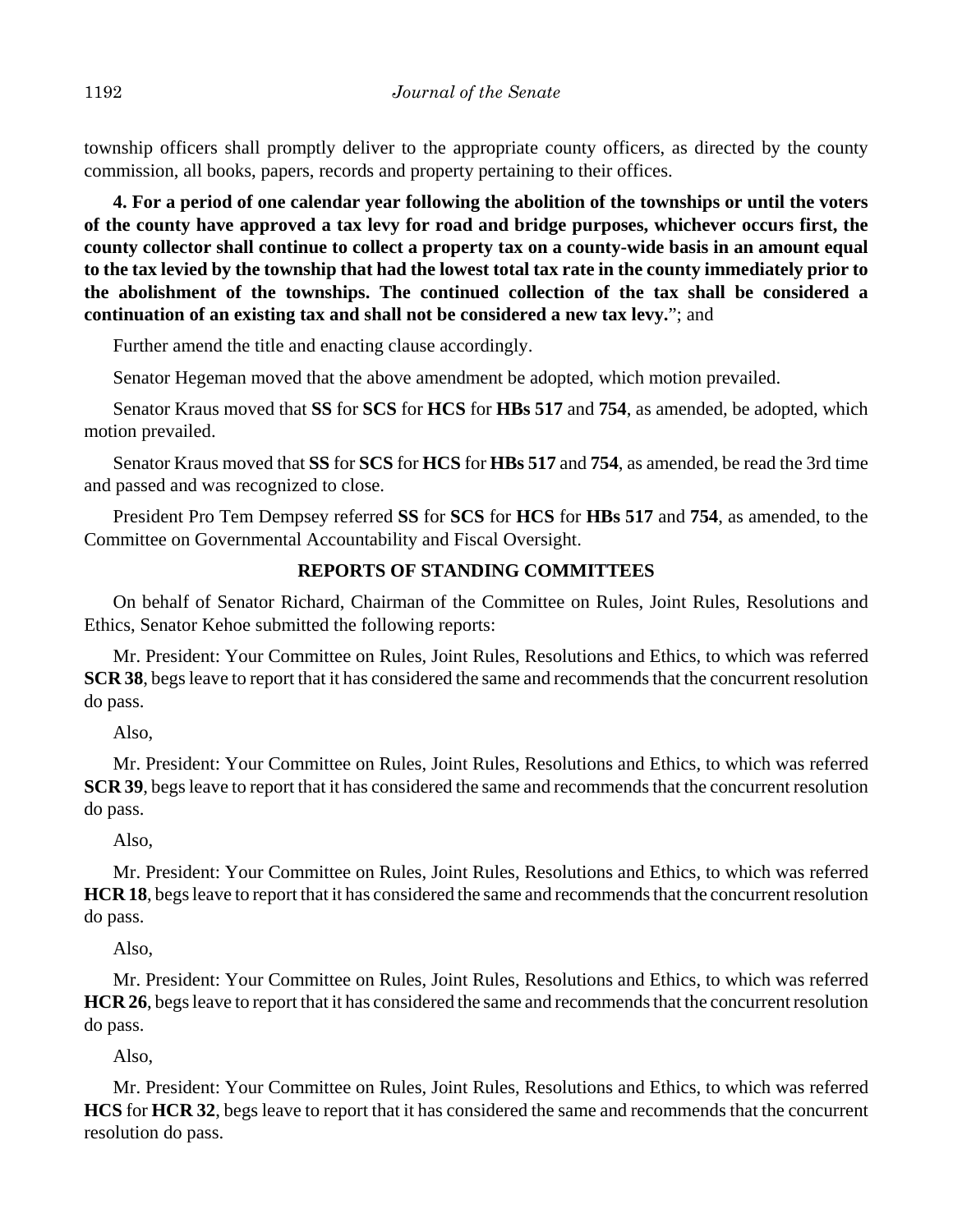#### **MESSAGES FROM THE HOUSE**

The following messages were received from the House of Representatives through its Chief Clerk:

Mr. President: I am instructed by the House of Representatives to inform the Senate that the House grants the Senate further conference on **HCS** for **SB 104**, as amended.

Also, the Speaker of the House has appointed the following conferees. Representatives: Dugger, Entlicher, Alferman, Conway (10) and Newman.

Also,

Mr. President: I am instructed by the House of Representatives to inform the Senate that the House has taken up and passed **HCS** for **SB 282** entitled:

An Act to repeal sections 375.534, 375.1070, 375.1072, 379.118, 379.120, and 379.470, RSMo, and to enact in lieu thereof fourteen new sections relating to property and casualty insurance procedures.

With House Amendment Nos. 1, 2 and 3.

#### HOUSE AMENDMENT NO. 1

Amend House Committee Substitute for Senate Bill No. 282, Page 8, Section 375.1605, Line 110, by inserting after all of said line the following:

"**376.791 1. The provisions of subdivisions (4) and (5) of subsection 2 of section 376.777 shall not apply to any individual health insurance coverage. The term "individual health insurance coverage" shall have the meaning assigned to it in section 376.450, RSMo.**

**2. The director shall promulgate rules and regulations to implement and administer the provisions of this section prior to January 1, 2016. Any rule or portion of a rule, as that term is defined in section 536.010, that is created under the authority delegated in this section shall become effective only if it complies with and is subject to all of the provisions of chapter 536 and, if applicable, section 536.028. This section and chapter 536 are nonseverable and if any of the powers vested with the general assembly under chapter 536 to review, to delay the effective date, or to disapprove and annul a rule are subsequently held unconstitutional, then the grant of rulemaking authority and any rule proposed or adopted after August 28, 2015, shall be invalid and void.**"; and

Further amend said bill by amending the title, enacting clause, and intersectional references accordingly.

#### HOUSE AMENDMENT NO. 2

Amend House Committee Substitute for Senate Bill No. 282, Page 11, Section 379.473, Lines 1-5, by deleting all of said lines and inserting in lieu thereof the following:

"**379.473. 1. A rating difference that results from application of a rating plan that is intended to control rate changes applicable to a current policyholder upon renewal of the policy or the transfer of a policy in force among insurers shall be permitted and such a rating difference shall not be considered excessive, inadequate, or unfairly discriminatory under section 379.318 or section 379.470, and shall not be deemed an unfair trade practice under sections 375.930 to 375.948 or a violation of section 379.356.**

**2. The provisions of this section shall apply to personal and commercial lines of property and casualty insurance. The director may exclude, by rule, the lines of workers' compensation insurance, medical malpractice insurance, and surety bonds from the applicability of this section.**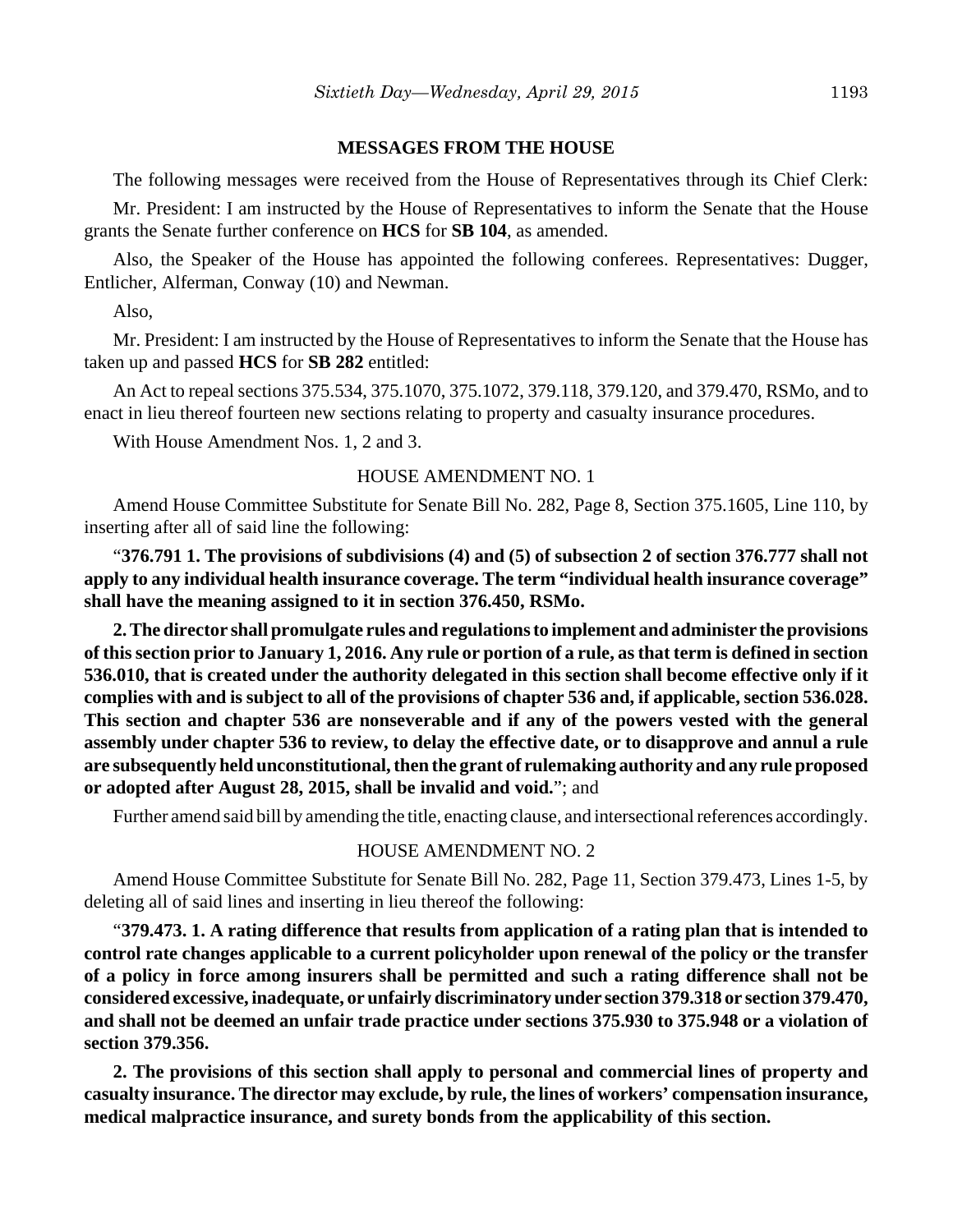**3. The director may promulgate any rules necessary to implement and administer the provisions of this section. Any rule or portion of a rule, as that term is defined in section 536.010, that is created under the authority delegated in this section shall become effective only if it complies with and is subject to all of the provisions of chapter 536 and, if applicable, section 536.028. This section and chapter 536 are nonseverable and if any of the powers vested with the general assembly pursuant to chapter 536 to review, to delay the effective date, or to disapprove and annul a rule are subsequently held unconstitutional, then the grant of rulemaking authority and any rule proposed or adopted after August 28, 2015, shall be invalid and void.**"; and

Further amend said bill, Page 12, Section 379.1706, Line 18, by inserting at the end of said line the following:

"**A transportation network company shall not include shared expense carpooling or vanpooling services.**"; and

Further amend said bill by amending the title, enacting clause, and intersectional references accordingly.

#### HOUSE AMENDMENT NO. 3

Amend House Committee Substitute for Senate Bill No. 282, Page 1, In the Title, Line 3, by deleting the words "property and casualty"; and

Further amend said bill, Page 8, Section 375.1605, Line 110, by inserting after all of said section and line the following:

"**376.1950. 1. Subject to any limitations a federal agency or federal law may impose on health carriers, any health carrier that offers or issues individual health benefit plans which are delivered, issued for delivery, continued, or renewed in this state shall make available to its appointed insurance producers its individual health benefit plan premiums and plans no later than twenty-one days prior to the beginning of the annual enrollment period, in accordance with federal law.**

**2. Such health carrier may provide its health benefit plan monthly premiums and summary of benefits to its appointed insurance producers in a format determined by the health carrier.**

**3. No provision in this section shall be construed to provide the department of insurance, financial institutions and professional registration with approval authority over any health benefit premiums or plans.**

**4. As used in this section, the term "health carrier" shall have the same meaning assigned to it as in section 376.1350.**"; and

Further amend said bill by amending the title, enacting clause, and intersectional references accordingly.

In which the concurrence of the Senate is respectfully requested.

Also,

Mr. President: I am instructed by the House of Representatives to inform the Senate that the House has taken up and passed **SB 318**.

With House Amendment Nos. 1 and 2.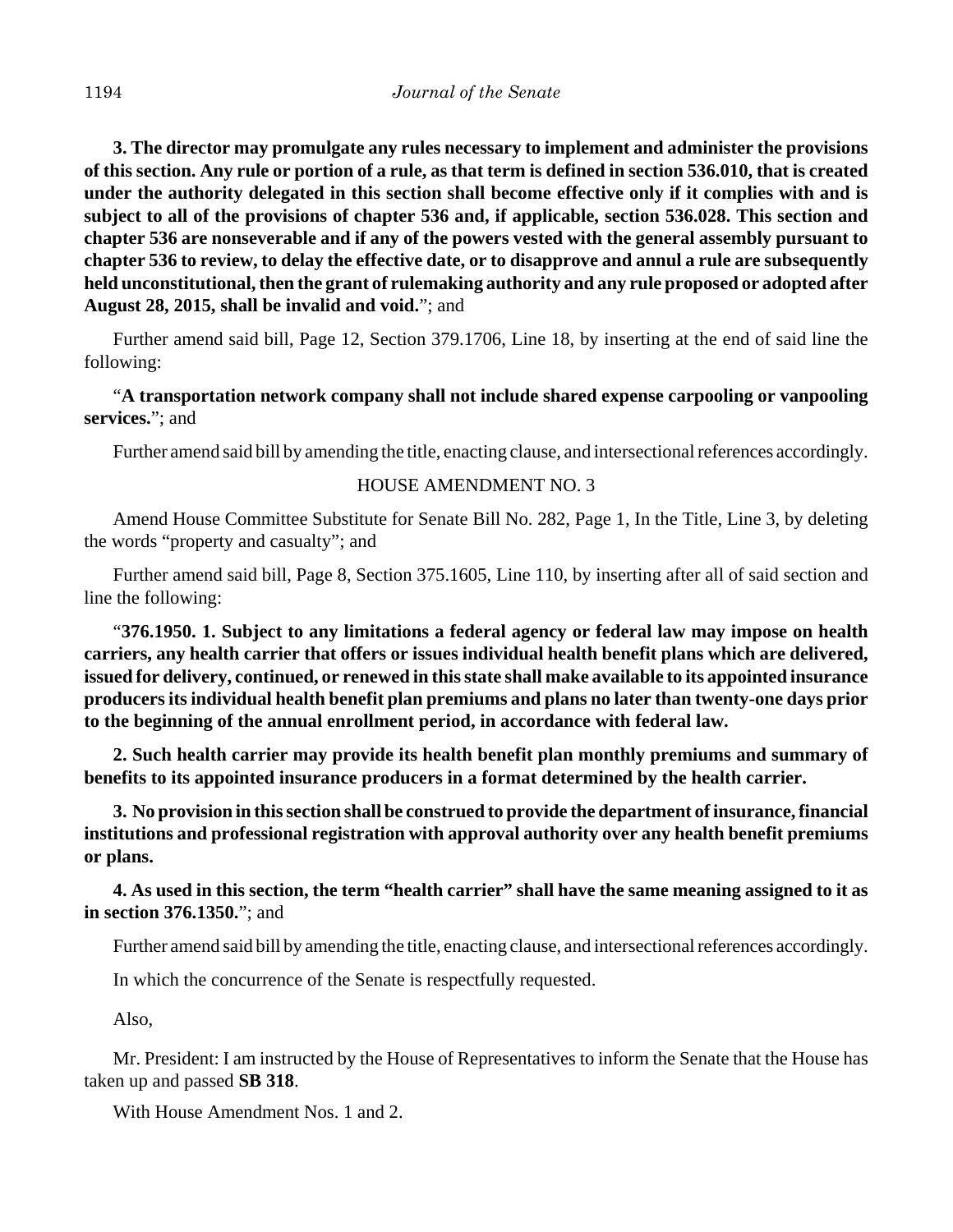#### HOUSE AMENDMENT NO. 1

Amend Senate Bill No. 318, Page 1, Section A, Line 2, by inserting immediately after said section and line the following:

"**227.428. The portion of Business Highway 71 from the Interstate 29 intersection traveling north for two miles and located in Andrew County shall be designated as the "Randy Bever Memorial Highway". The department of transportation shall erect and maintain appropriate signs designating such highway with the cost for such designation to be paid by private donation.**"; and

Further amend said bill by amending the title, enacting clause, and intersectional references accordingly.

#### HOUSE AMENDMENT NO. 2

Amend Senate Bill No. 318, Page 1, In the Title, Lines 2-3, by deleting the words "the designation of a highway" and inserting in lieu thereof the words "highway designations"; and

Further amend said bill and page, Section A, Line 2, by inserting immediately after all of said section the following:

"**227.524. The portion of Highway 10 from the western border of the city limits of Norborne in Carroll County to the eastern border of the city limits of Hardin in Ray County shall be designated the "Ray-Carroll County Veterans Memorial Highway". The department of transportation shall erect and maintain appropriate signs designating such highway with costs to be paid by private donations.**"; and

Further amend said bill by amending the title, enacting clause, and intersectional references accordingly.

In which the concurrence of the Senate is respectfully requested.

Also,

Mr. President: I am instructed by the House of Representatives to inform the Senate that the House has taken up and passed **HCS** for **SCS** for **SB 270**, entitled:

An Act to repeal sections 86.200, 86.213, 86.237, 86.250, 86.251, 86.257, 86.263, 86.270, 86.320, 169.141, 169.291, 169.324, 169.450, 169.560, and 169.715, RSMo, and to enact in lieu thereof fifteen new sections relating to public retirement systems.

With House Amendment Nos. 1, 2, 3, 4 and 5.

#### HOUSE AMENDMENT NO. 1

Amend House Committee Substitute for Senate Committee Substitute for Senate Bill No. 270, Page 13, Section 86.320, Line 22, by inserting after all of said line the following:

"**104.037. If a retired member of the Missouri department of transportation and highway patrol employees' retirement system or the Missouri state employees' retirement system is elected to any state office, appointed to any state office, or is reemployed by a department and such member reimburses the retirement system for any amount received as retirement benefits, increased by an additional amount to account for interest which would have accrued should the retirement benefits not have been paid, such member shall be considered an active member of the retirement system, and upon retirement, the member's creditable service shall be calculated as if the member had never retired and received any retirement benefits.**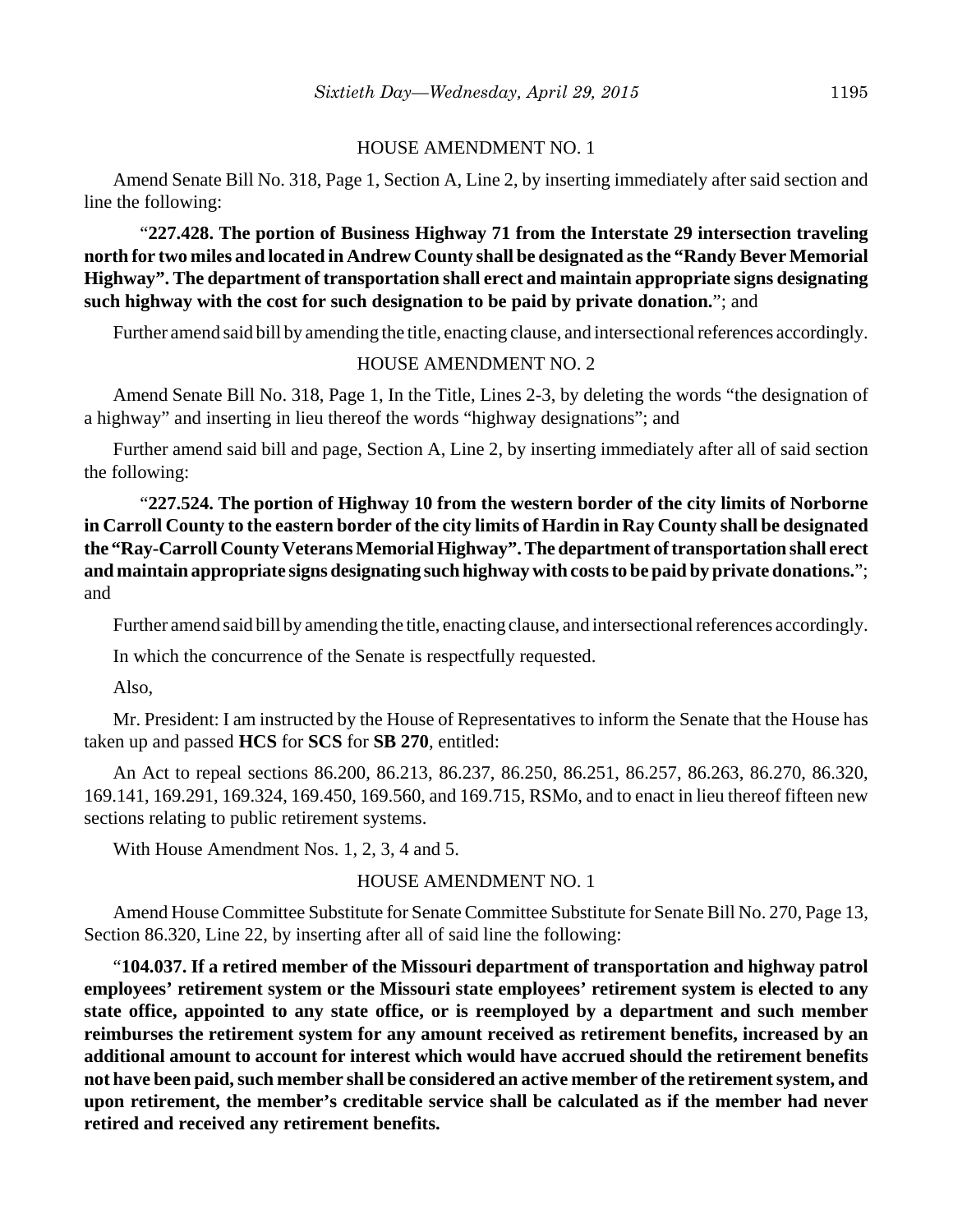#### 1196 *Journal of the Senate*

104.380. **1. Except as provided in subsection 2 of this section,** if a retired member is elected to any state office or is appointed to any state office or is employed by a department in a position normally requiring the performance by the person of duties during not less than one thousand forty hours per year, the member shall not receive an annuity for any month or part of a month for which the member serves as an officer or employee, but the member shall be considered to be a new employee with no previous creditable service and must accrue creditable service continuously for at least one year in order to receive any additional annuity. Any retired member who again becomes an employee and who accrues additional creditable service and later retires shall receive an additional amount of monthly annuity calculated to include only the creditable service and the average compensation earned by the member since such employment or creditable service earned as a member of the general assembly. Years of membership service and twelfths of a year are to be used in calculating any additional annuity except for creditable service earned as a member of the general assembly, and such additional annuity shall be based on the type of service accrued. In either event, the original annuity and the additional annuity, if any, shall be paid commencing with the end of the first month after the month during which the member's term of office has been completed, or the member's employment terminated. If a retired member is employed by a department in a position that does not normally require the person to perform duties during at least one thousand forty hours per year, the member shall not be considered an employee as defined pursuant to section 104.010. A retired member who becomes reemployed as an employee on or after August 28, 2001, in a position covered by the Missouri department of transportation and highway patrol employees' retirement system shall not be eligible to receive retirement benefits or additional creditable service from the state employees' retirement system. Annual benefit increases paid under section 104.415 shall not accrue while a retired member is employed as described in this section. Any future annual benefit increases paid after the member terminates such employment will be paid in the same month as the member's original annual benefit increases were paid. Benefits paid under subsection 3 of section 104.374 are not applicable to any additional annuity paid under this section.

**2. If a retired member of the Missouri department of transportation and highway patrol employees' retirement system or the Missouri state employees' retirement system is elected to any state office, appointed to any state office, or is reemployed by a department and such member reimburses the retirement system for any amount received as retirement benefits, increased by an additional amount to account for interest which would have accrued should the retirement benefits not have been paid, such member shall be considered an active member of the retirement system, and upon retirement, the member's creditable service shall be calculated as if the member had never retired and received any retirement benefits.**

104.1039. **1. Except as provided in subsection 2 of this section,** if a retiree is employed as an employee by a department, the retiree shall not receive an annuity payment for any calendar month in which the retiree is so employed. While reemployed the retiree shall be considered to be a new employee with no previous credited service and must accrue credited service continuously for at least one year in order to receive any additional annuity. Such retiree shall receive an additional annuity in addition to the original annuity, calculated based only on the credited service and the pay earned by such retiree during reemployment and paid in accordance with the annuity option originally elected; provided such retiree who ceases to receive an annuity pursuant to this section shall not receive such additional annuity if such retiree is employed by a department in a position that is covered by a state-sponsored defined benefit retirement plan not created pursuant to this chapter. The original annuity and any additional annuity shall be paid commencing as of the end of the first month after the month during which the retiree's reemployment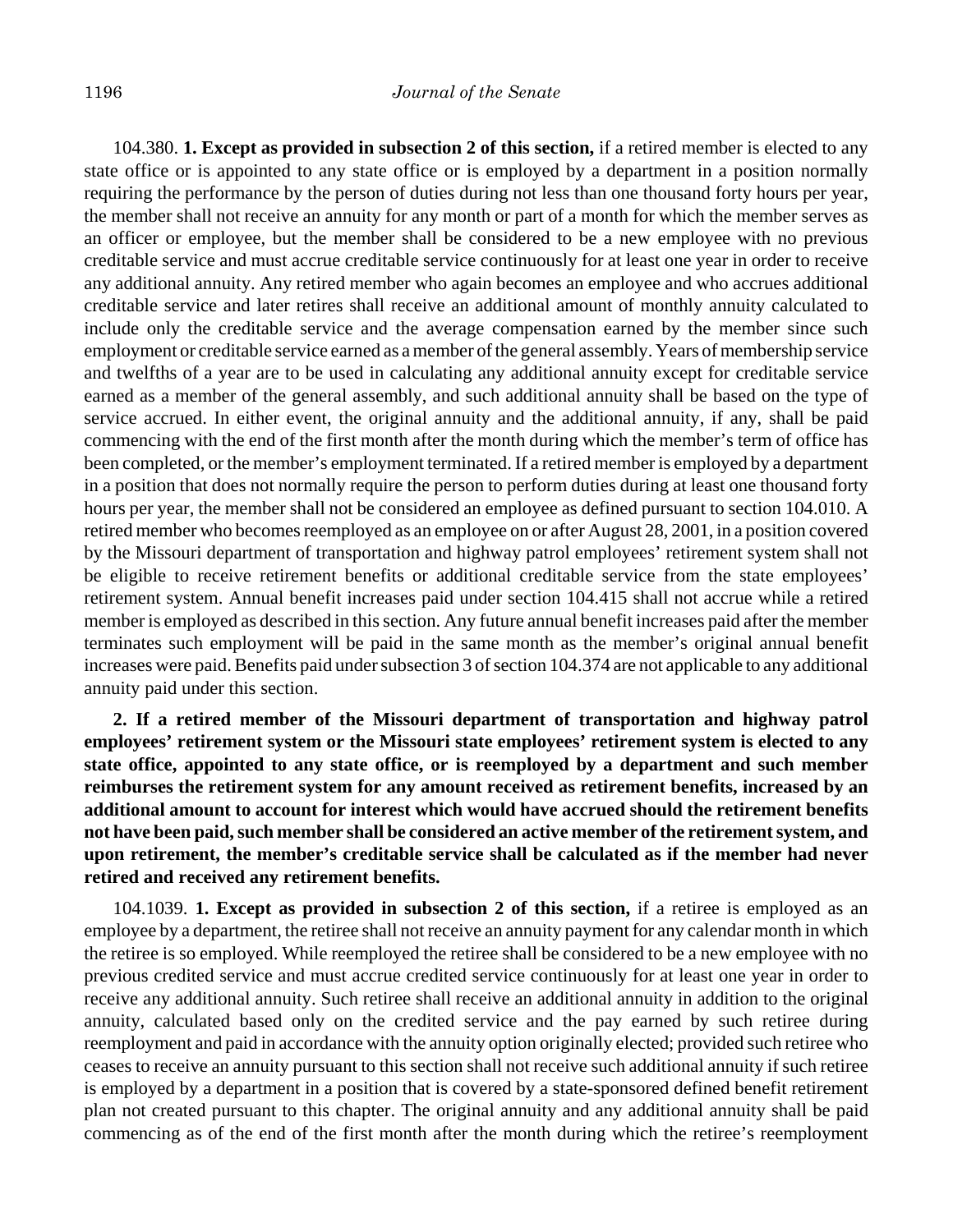terminates. Cost-of-living adjustments paid under section 104.1045 shall not accrue while a retiree is employed as described in this section. Any future cost-of-living adjustments paid after the retiree terminates such employment will be paid in the same month as the retiree's original annual benefit increases were paid.

**2. If a retired member of the Missouri department of transportation and highway patrol employees' retirement system or the Missouri state employees' retirement system is elected to any state office, appointed to any state office, or is reemployed by a department and such member reimburses the retirement system for any amount received as retirement benefits, increased by an additional amount to account for interest which would have accrued should the retirement benefits not have been paid, such member shall be considered an active member of the retirement system, and upon retirement, the member's creditable service shall be calculated as if the member had never retired and received any retirement benefits.**"; and

Further amend said bill by amending the title, enacting clause, and intersectional references accordingly.

# HOUSE AMENDMENT NO. 2

Amend House Committee Substitute for Senate Committee Substitute for Senate Bill No. 270, Page 13, Section 86.320, Line 22, by inserting after all of said line the following:

"105.669. 1. Any participant of a plan who is **[**found guilty**] convicted** of a felony offense listed in subsection 3 of this section, which is committed in direct connection with or directly related to the participant's duties as an employee on or after August 28, 2014, shall not be eligible to receive any retirement benefits from the respective plan based on service rendered on or after August 28, 2014, except a participant may still request from the respective retirement system a refund of the participant's plan contributions, including interest credited to the participant's account.

2. **[**Upon a finding of guilt, the court shall forward a notice of the court's finding to**] The employer of any participant who is charged or convicted of a felony offense listed in subsection 3 of this section, which is committed in direct connection with or directly related to the participant's duties as an employee on or after August 28, 2014, shall notify** the appropriate retirement system in which the offender was a participant**[**. The court shall also make a determination on the value of the money, property, or services involved in committing the offense**] and provide information in connection with such charge or conviction**. The plans shall take all actions necessary to implement the provisions of this section.

3. The finding of guilt for any of the following offenses or a substantially similar offense provided under federal law shall result in the ineligibility of retirement benefits as provided in subsection 1 of this section:

(1) The offense of felony stealing under section 570.030 when such offense involved money, property, or services valued at five thousand dollars or more as determined by the court;

(2) The offense of felony receiving stolen property under section 570.080 when such offense involved money, property, or services valued at five thousand dollars or more as determined by the court;

(3) The offense of forgery under section 570.090;

(4) The offense of felony counterfeiting under section 570.103;

(5) The offense of bribery of a public servant under section 576.010; or

(6) The offense of acceding to corruption under section 576.020."; and

Further amend said bill by amending the title, enacting clause, and intersectional references accordingly.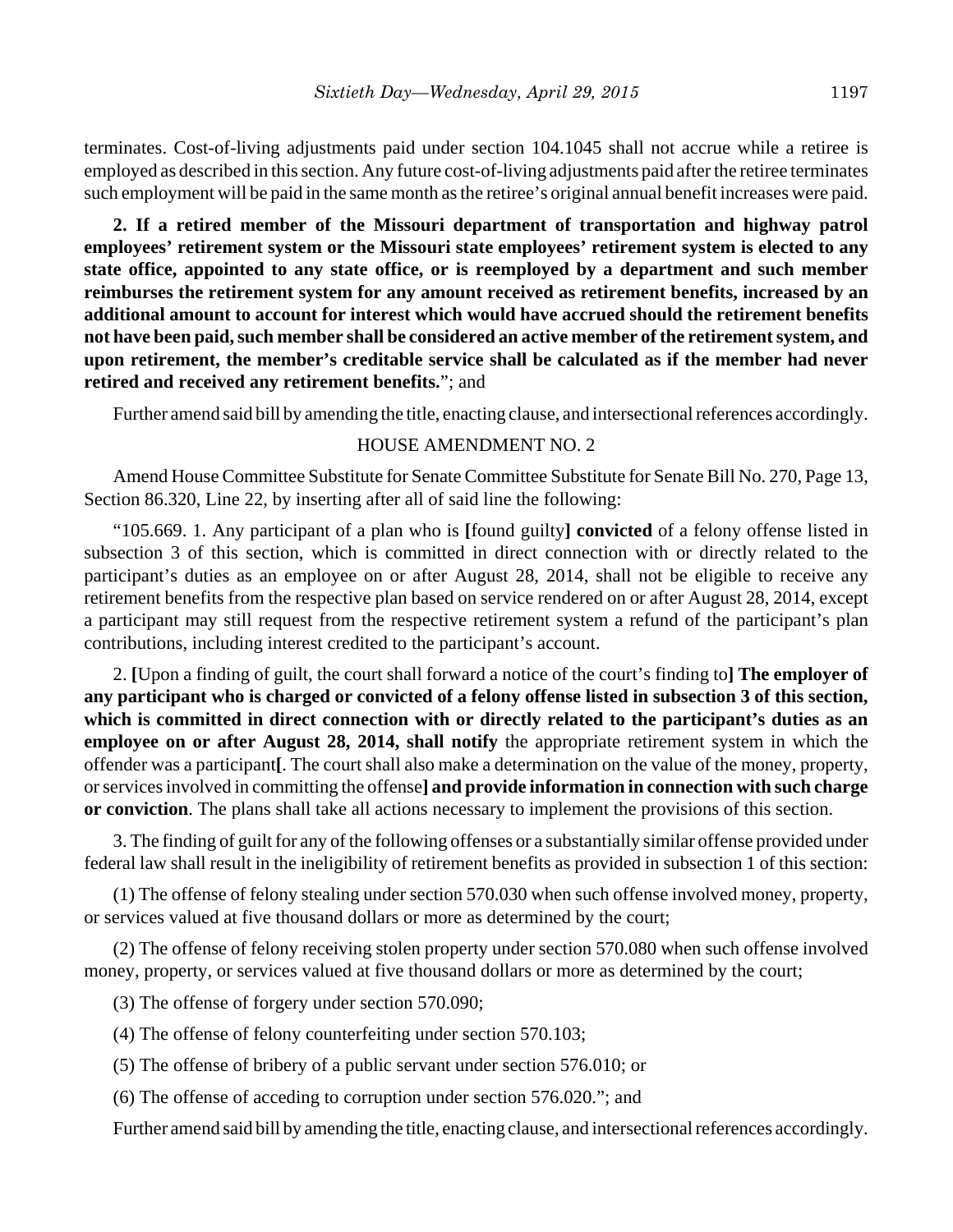#### HOUSE AMENDMENT NO. 3

Amend House Committee Substitute for Senate Committee Substitute for Senate Bill No. 270, Page 13, Section 86.320, Line 22, by inserting after said line the following:

"104.403. 1. Any state employee or retiree**, but not including a current or former member of the general assembly or statewide elected official,** who retires pursuant to section 104.404, and who is also eligible for medical coverage as described in section 103.115, shall be eligible to apply for the following coverage:

(1) Such retiree may elect to continue coverage for himself or herself and any eligible dependents at the same cost as if such retiree was an active employee;

(2) Such retiree may continue to pay the applicable rate as if the retiree were an active employee for a maximum period of five years or upon becoming eligible for Medicare, whichever occurs first; and

(3) After five years or upon becoming eligible for Medicare, the cost for medical coverage for such retiree and any dependents shall revert to the applicable rate in place at that time.

2. Any employee **[**or retiree**]** of a participating member agency who retires pursuant to section 104.404 shall only be eligible to have the provisions of subsection 1 of this section applied to his or her coverage if the governing body of the participating member agency elects to provide such benefits.

3. The governing boards of Truman State University, Lincoln University, the educational institutions described in section 174.020, the highway commission that governs the health care plans of the Missouri department of transportation and the Missouri state highway patrol, and the conservation commission of the department of conservation may elect to provide its employees or retirees who retire pursuant to section 104.404 the same benefits as described in subsection 1 of this section under the respective medical plans of those institutions and departments. **[**If the highway commission elects to provide retirees the benefits of this section, any special consultant pursuant to section 104.515 who is a member of the Missouri department of transportation and Missouri state highway patrol medical and life insurance plan and who retired on or after February 1, 2003, but prior to July 1, 2003, shall be eligible to receive the benefits of this section.**]**

104.404. 1. An employee who has not been a retiree of the system in which such employee is currently receiving creditable or credited service, who is eligible to receive a normal annuity pursuant to section 104.080, 104.090, 104.100, 104.271, or 104.400, or a life and any temporary annuity pursuant to section 104.1024, and whose annuity commences no later than **[**September 1, 2003,**] November 1, 2015,** shall be eligible to receive the medical benefits described in section 104.403.

2. **[**An employee who would be eligible to receive a normal annuity pursuant to section 104.080, 104.090, 104.100, 104.271, or 104.400, or a life and any temporary annuity pursuant to section 104.1024, no later than January 1, 2004, shall be eligible to retire based on the employee's creditable or credited service and the average compensation or final average pay on the employee's date of termination of employment if the employee applies to retire and whose annuity commences no later than September 1, 2003. Such employee who so retires shall be eligible to receive the medical benefits described in subsection 1 of this section.

3. Any employee described in subsections 1 and 2 of this section who otherwise would be eligible to elect to receive benefits under the provisions of sections 104.625 and 104.1024, by no later than January 1, 2004, shall be eligible to elect to receive benefits pursuant to sections 104.625 and 104.1024; except that in no event shall a lump sum payment be made for any time period after the employee's annuity starting date.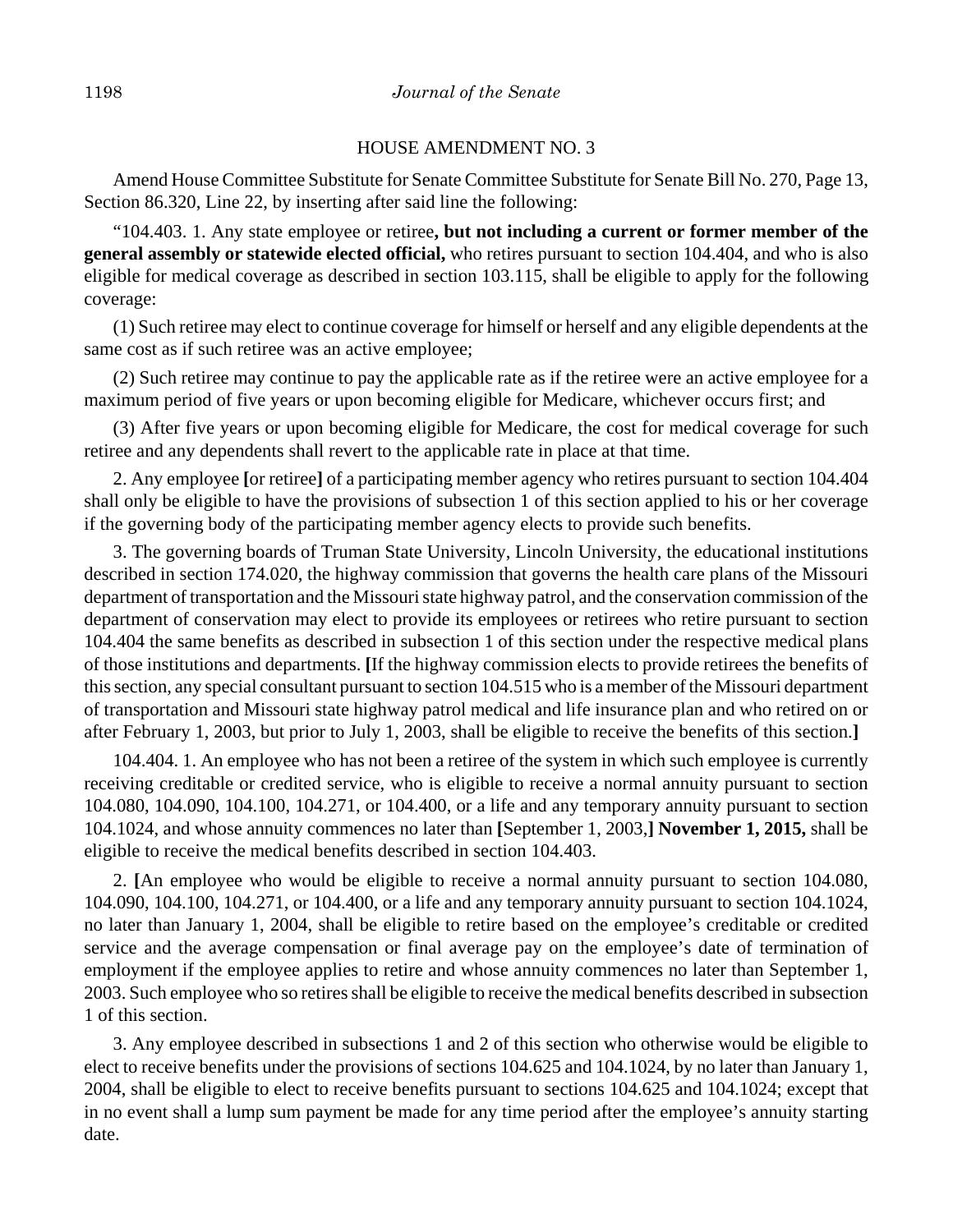4.**]** A retiree whose retirement annuity commenced on or after **[**February 1, 2003**] March 1, 2015**, but no later than **[**September 1, 2003**] November 1, 2015**, shall be eligible to receive the medical benefits described in section 104.403.

**[**5.**] 3.** The state may hire employees to replace those employees retiring pursuant to this section and section 104.403, except that departments shall not fill more than twenty-five percent of those positions vacated. Exceptions to the twenty-five percent restriction may be made for critical or seasonal positions or positions which are entirely federally funded. Such determination shall be made by rule and regulation promulgated by the office of administration. The provisions of this subsection shall not apply to Truman University, Lincoln University or the educational institutions described in section 174.020.

**[**6.**] 4.** Any rule or portion of a rule, as that term is defined in section 536.010, that is created under the authority delegated in this section shall become effective only if it complies with and is subject to all of the provisions of chapter 536 and, if applicable, section 536.028. This section and chapter 536 are nonseverable and if any of the powers vested with the general assembly pursuant to chapter 536 to review, to delay the effective date, or to disapprove and annul a rule are subsequently held unconstitutional, then the grant of rulemaking authority and any rule proposed or adopted after August 28, **[**2003**] 2015**, shall be invalid and void.

**[**7.**] 5.** The Missouri state employees' retirement system and the highways and transportation employees' and highway patrol retirement system**, if applicable,** shall make a report in writing to the governor**[**,**] and** commissioner of administration**[**, and the general assembly by April 1, 2004,**] by December 1, 2015,** and in addition shall provide **[**monthly tracking**] a report** of the effect of state employee retirements pursuant to this section and section 104.403. **[**The report shall cover the time period of February 1, 2003, to January 31, 2004.**]** The report shall include the number of such retirements, the amount of payroll affected as a result of retirements, and the financial effect of such retirements as expressed in a report by each system's actuary.

**[**8.**] 6.** The office of administration shall make a report in writing to the governor and the general assembly by **[**April 1, 2004,**] March 1, 2016,** and in addition shall provide **[**monthly tracking**] a report** of the budgetary effect of state employee retirements **[**pursuant**] relative** to **the effect of** this section and section 104.403. The report shall include the amount of payroll reduced as a result of such retirements, the number of positions that are core cut as a result of such retirements, the number of employees employed to replace those who retired pursuant to this section, and the financial effect on the budget, including any costs associated with payment of medical premiums by the state.

**[**9.**] 7.** The Missouri consolidated health care plan shall make a report in writing to the **[**governor and the general assembly by April 1, 2004, and in addition shall provide monthly tracking**] office of administration by December 1, 2015,** of the effect of state not be limited to, the amount of payroll reduced as a result of such retirements, the number of positions that are core cut as a result of such retirements, the number of employees employed to replace those who retired pursuant to this section, and the financial effect on the budget, including any costs associated with payment of medical premiums by the state."; and

Further amend said bill by amending the title, enacting clause, and intersectional references accordingly.

# HOUSE AMENDMENT NO. 4

Amend House Committee Substitute for Senate Committee Substitute for Senate Bill No. 270, Page 13, Section 86.320, Line 22, by inserting after all of said line the following: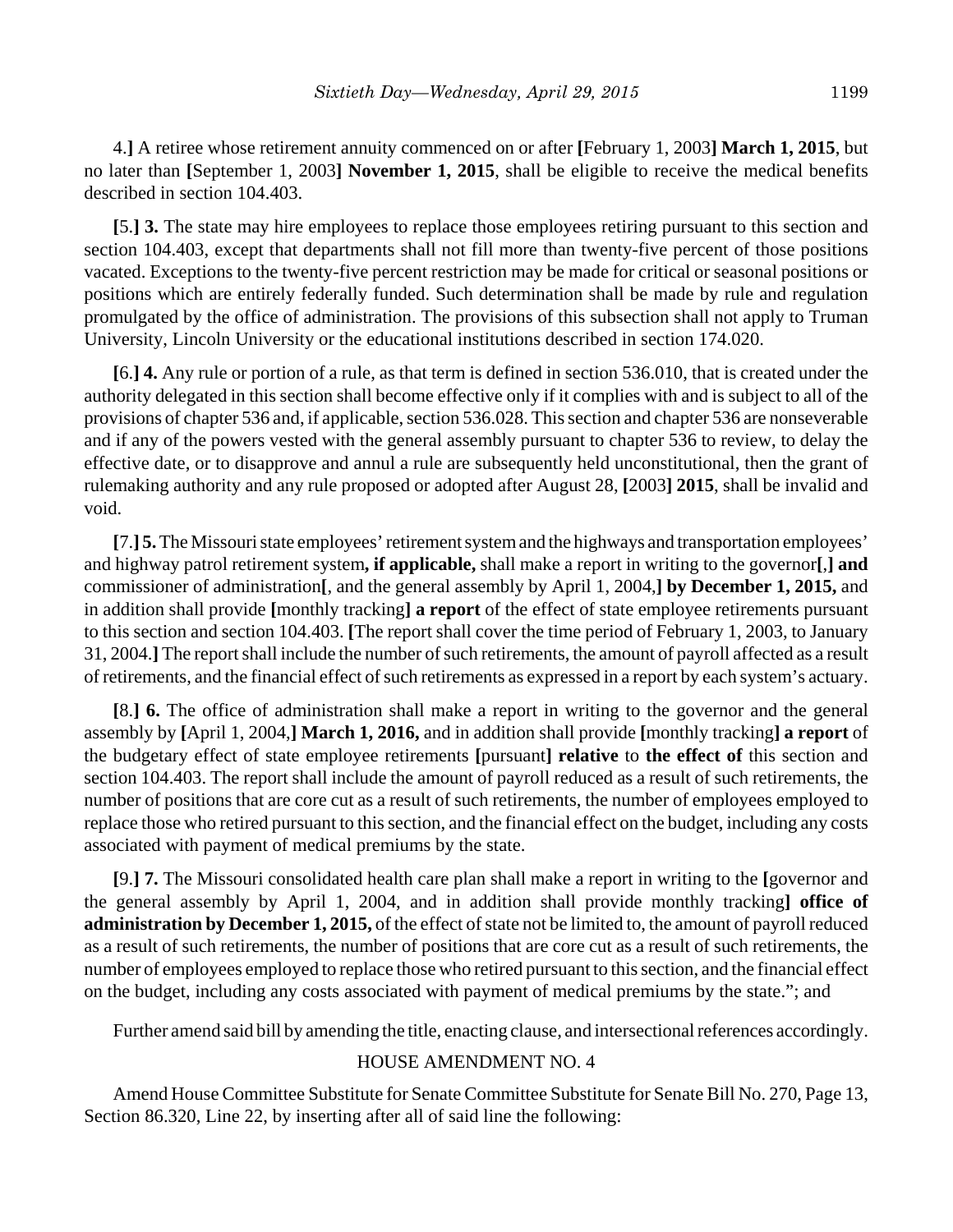"169.070. 1. The retirement allowance of a member whose age at retirement is sixty years or more and whose creditable service is five years or more, or whose sum of age and creditable service equals eighty years or more, or who has attained age fifty-five and whose creditable service is twenty-five years or more or whose creditable service is thirty years or more regardless of age, may be the sum of the following items, not to exceed one hundred percent of the member's final average salary:

(1) Two and five-tenths percent of the member's final average salary for each year of membership service;

(2) Six-tenths of the amount payable for a year of membership service for each year of prior service not exceeding thirty years. In lieu of the retirement allowance otherwise provided in subdivisions (1) and (2) of this subsection, a member may elect to receive a retirement allowance of:

(3) Two and four-tenths percent of the member's final average salary for each year of membership service, if the member's creditable service is twenty-nine years or more but less than thirty years, and the member has not attained age fifty-five;

(4) Two and thirty-five-hundredths percent of the member's final average salary for each year of membership service, if the member's creditable service is twenty-eight years or more but less than twentynine years, and the member has not attained age fifty-five;

(5) Two and three-tenths percent of the member's final average salary for each year of membership service, if the member's creditable service is twenty-seven years or more but less than twenty-eight years, and the member has not attained age fifty-five;

(6) Two and twenty-five-hundredths percent of the member's final average salary for each year of membership service, if the member's creditable service is twenty-six years or more but less than twentyseven years, and the member has not attained age fifty-five;

(7) Two and two-tenths percent of the member's final average salary for each year of membership service, if the member's creditable service is twenty-five years or more but less than twenty-six years, and the member has not attained age fifty-five;

(8) **[**Between July 1, 2001, and July 1, 2014,**]** Two and fifty-five hundredths percent of the member's final average salary for each year of membership service, if the member's creditable service is thirty-one years or more regardless of age.

2. In lieu of the retirement allowance provided in subsection 1 of this section, a member whose age is sixty years or more on September 28, 1975, may elect to have the member's retirement allowance calculated as a sum of the following items:

(1) Sixty cents plus one and five-tenths percent of the member's final average salary for each year of membership service;

(2) Six-tenths of the amount payable for a year of membership service for each year of prior service not exceeding thirty years;

(3) Three-fourths of one percent of the sum of subdivisions (1) and (2) of this subsection for each month of attained age in excess of sixty years but not in excess of age sixty-five.

3. (1) In lieu of the retirement allowance provided either in subsection 1 or 2 of this section, collectively called "option 1", a member whose creditable service is twenty-five years or more or who has attained the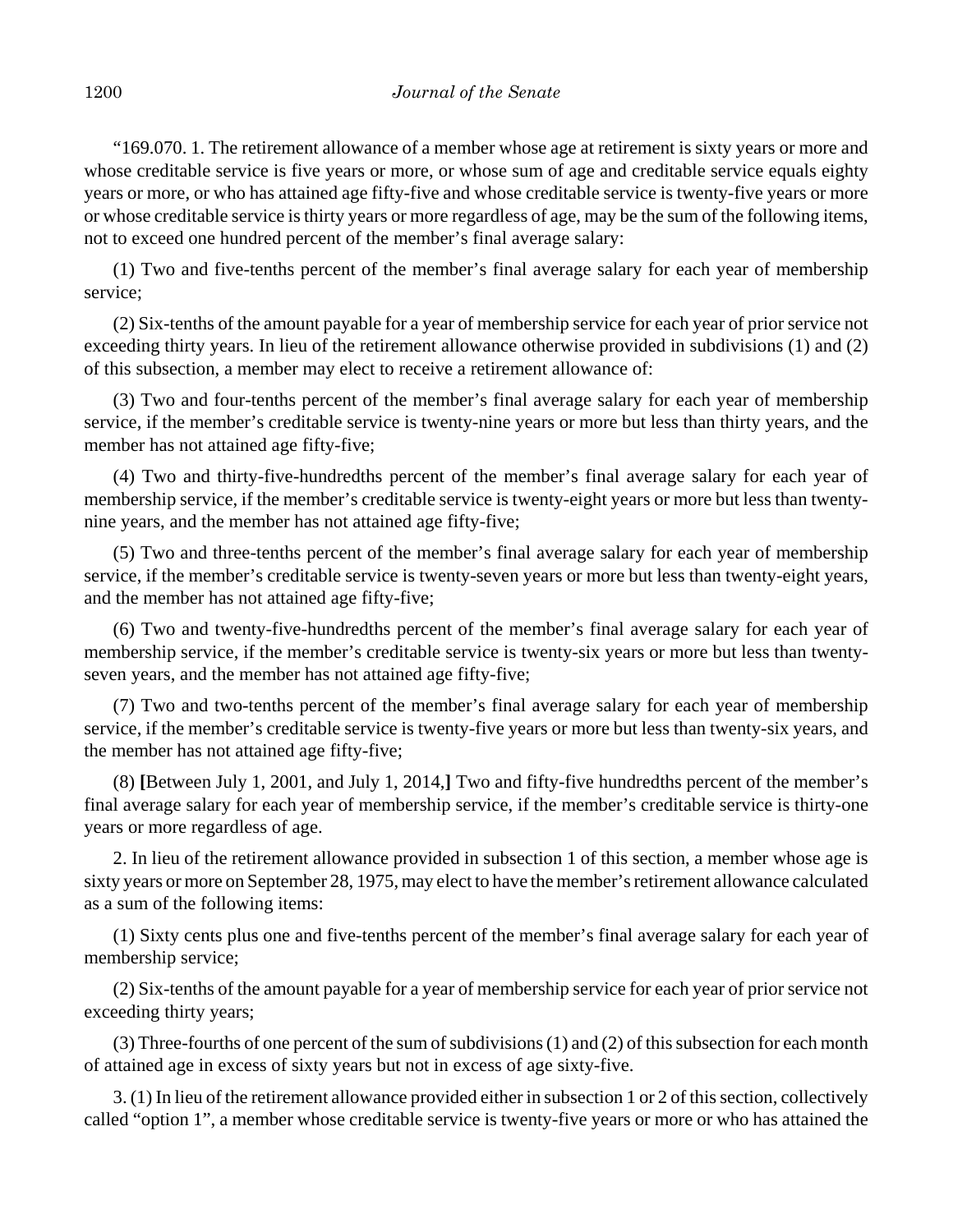age of fifty-five with five or more years of creditable service may elect in the member's application for retirement to receive the actuarial equivalent of the member's retirement allowance in reduced monthly payments for life during retirement with the provision that:

Option 2. Upon the member's death the reduced retirement allowance shall be continued throughout the life of and paid to such person as has an insurable interest in the life of the member as the member shall have nominated in the member's election of the option, and provided further that if the person so nominated dies before the retired member, the retirement allowance will be increased to the amount the retired member would be receiving had the retired member elected option 1;

#### OR

Option 3. Upon the death of the member three-fourths of the reduced retirement allowance shall be continued throughout the life of and paid to such person as has an insurable interest in the life of the member and as the member shall have nominated in an election of the option, and provided further that if the person so nominated dies before the retired member, the retirement allowance will be increased to the amount the retired member would be receiving had the member elected option 1;

#### OR

Option 4. Upon the death of the member one-half of the reduced retirement allowance shall be continued throughout the life of, and paid to, such person as has an insurable interest in the life of the member and as the member shall have nominated in an election of the option, and provided further that if the person so nominated dies before the retired member, the retirement allowance shall be increased to the amount the retired member would be receiving had the member elected option 1;

#### OR

Option 5. Upon the death of the member prior to the member having received one hundred twenty monthly payments of the member's reduced allowance, the remainder of the one hundred twenty monthly payments of the reduced allowance shall be paid to such beneficiary as the member shall have nominated in the member's election of the option or in a subsequent nomination. If there is no beneficiary so nominated who survives the member for the remainder of the one hundred twenty monthly payments, the total of the remainder of such one hundred twenty monthly payments shall be paid to the surviving spouse, surviving children in equal shares, surviving parents in equal shares, or estate of the last person, in that order of precedence, to receive a monthly allowance in a lump sum payment. If the total of the one hundred twenty payments paid to the retired individual and the beneficiary of the retired individual is less than the total of the member's accumulated contributions, the difference shall be paid to the beneficiary in a lump sum;

#### OR

Option 6. Upon the death of the member prior to the member having received sixty monthly payments of the member's reduced allowance, the remainder of the sixty monthly payments of the reduced allowance shall be paid to such beneficiary as the member shall have nominated in the member's election of the option or in a subsequent nomination. If there is no beneficiary so nominated who survives the member for the remainder of the sixty monthly payments, the total of the remainder of such sixty monthly payments shall be paid to the surviving spouse, surviving children in equal shares, surviving parents in equal shares, or estate of the last person, in that order of precedence, to receive a monthly allowance in a lump sum payment. If the total of the sixty payments paid to the retired individual and the beneficiary of the retired individual is less than the total of the member's accumulated contributions, the difference shall be paid to the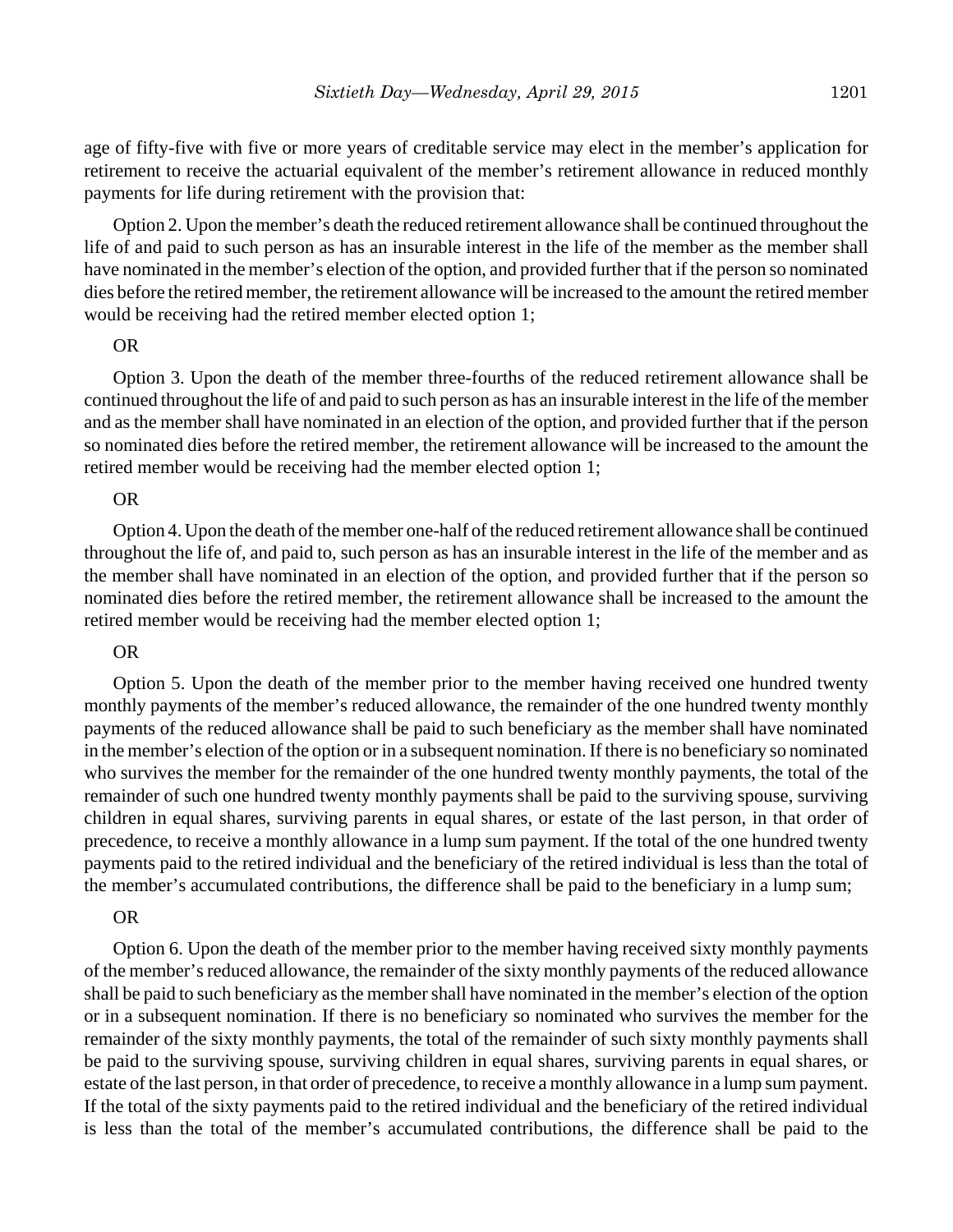beneficiary in a lump sum.

(2) The election of an option may be made only in the application for retirement and such application must be filed prior to the date on which the retirement of the member is to be effective. If either the member or the person nominated to receive the survivorship payments dies before the effective date of retirement, the option shall not be effective, provided that:

(a) If the member or a person retired on disability retirement dies after acquiring twenty-five or more years of creditable service or after attaining the age of fifty-five years and acquiring five or more years of creditable service and before retirement, except retirement with disability benefits, and the person named by the member as the member's beneficiary has an insurable interest in the life of the deceased member, the designated beneficiary may elect to receive either survivorship benefits under option 2 or a payment of the accumulated contributions of the member. If survivorship benefits under option 2 are elected and the member at the time of death would have been eligible to receive an actuarial equivalent of the member's retirement allowance, the designated beneficiary may further elect to defer the option 2 payments until the date the member would have been eligible to receive the retirement allowance provided in subsection 1 or 2 of this section;

(b) If the member or a person retired on disability retirement dies before attaining age fifty-five but after acquiring five but fewer than twenty-five years of creditable service, and the person named as the member's beneficiary has an insurable interest in the life of the deceased member, the designated beneficiary may elect to receive either a payment of the member's accumulated contributions, or survivorship benefits under option 2 to begin on the date the member would first have been eligible to receive an actuarial equivalent of the member's retirement allowance, or to begin on the date the member would first have been eligible to receive the retirement allowance provided in subsection 1 or 2 of this section.

4. If the total of the retirement or disability allowance paid to an individual before the death of the individual is less than the accumulated contributions at the time of retirement, the difference shall be paid to the beneficiary of the individual, or to the surviving spouse, surviving children in equal shares, surviving parents in equal shares, or estate of the individual in that order of precedence. If an optional benefit as provided in option 2, 3 or 4 in subsection 3 of this section had been elected, and the beneficiary dies after receiving the optional benefit, and if the total retirement allowance paid to the retired individual and the beneficiary of the retired individual is less than the total of the contributions, the difference shall be paid to the surviving spouse, surviving children in equal shares, surviving parents in equal shares, or estate of the beneficiary, in that order of precedence, unless the retired individual designates a different recipient with the board at or after retirement.

5. If a member dies and his or her financial institution is unable to accept the final payment or payments due to the member, the final payment or payments shall be paid to the beneficiary of the member or, if there is no beneficiary, to the surviving spouse, surviving children in equal shares, surviving parents in equal shares, or estate of the member, in that order of precedence, unless otherwise stated. If the beneficiary of a deceased member dies and his or her financial institution is unable to accept the final payment or payments, the final payment or payments shall be paid to the surviving spouse, surviving children in equal shares, surviving parents in equal shares, or estate of the member, in that order of precedence, unless otherwise stated.

6. If a member dies before receiving a retirement allowance, the member's accumulated contributions at the time of the death of the member shall be paid to the beneficiary of the member or, if there is no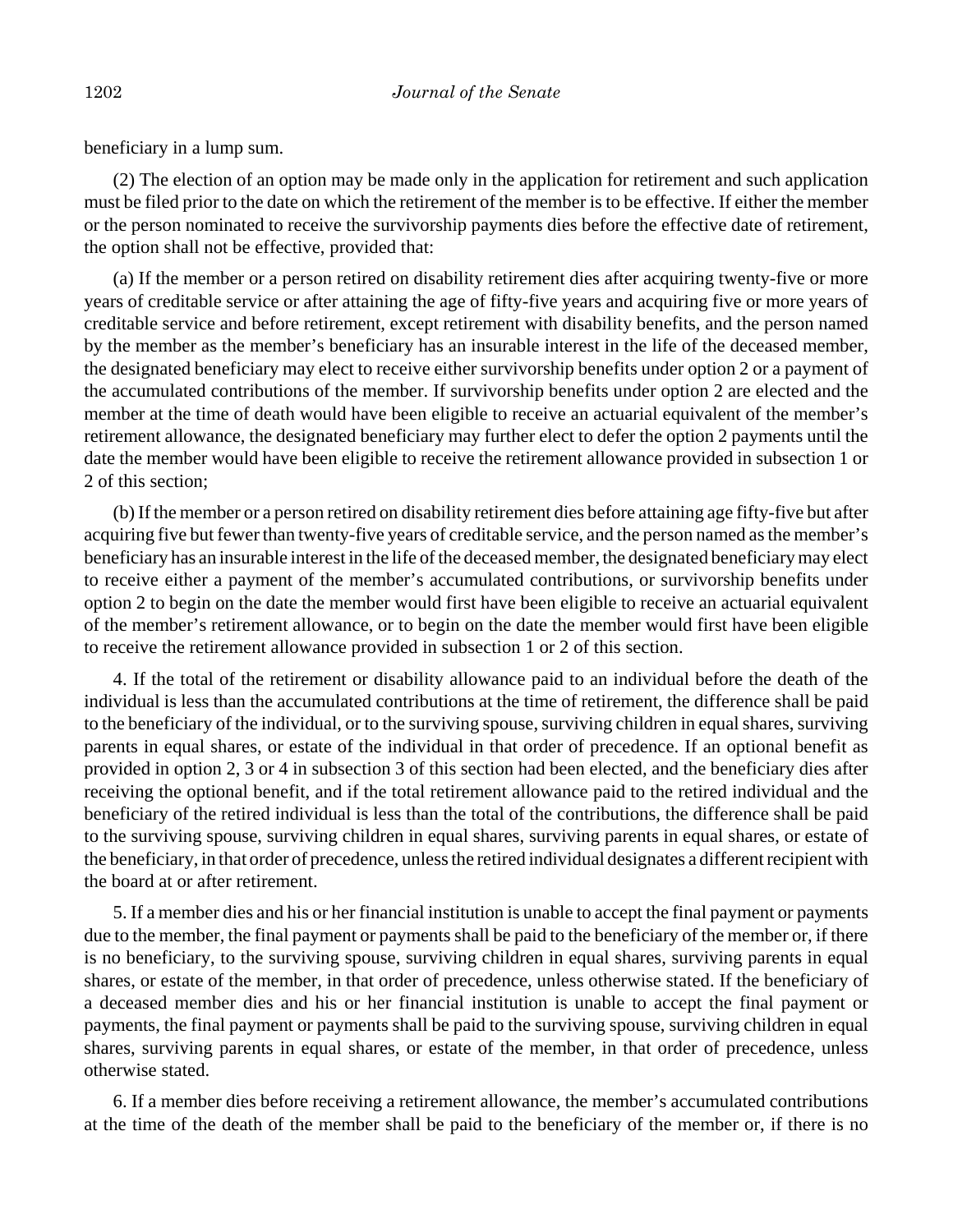beneficiary, to the surviving spouse, surviving children in equal shares, surviving parents in equal shares, or to the estate of the member, in that order of precedence; except that, no such payment shall be made if the beneficiary elects option 2 in subsection 3 of this section, unless the beneficiary dies before having received benefits pursuant to that subsection equal to the accumulated contributions of the member, in which case the amount of accumulated contributions in excess of the total benefits paid pursuant to that subsection shall be paid to the surviving spouse, surviving children in equal shares, surviving parents in equal shares, or estate of the beneficiary, in that order of precedence.

7. If a member ceases to be a public school employee as herein defined and certifies to the board of trustees that such cessation is permanent, or if the membership of the person is otherwise terminated, the member shall be paid the member's accumulated contributions with interest.

8. Notwithstanding any provisions of sections 169.010 to 169.141 to the contrary, if a member ceases to be a public school employee after acquiring five or more years of membership service in Missouri, the member may at the option of the member leave the member's contributions with the retirement system and claim a retirement allowance any time after reaching the minimum age for voluntary retirement. When the member's claim is presented to the board, the member shall be granted an allowance as provided in sections 169.010 to 169.141 on the basis of the member's age, years of service, and the provisions of the law in effect at the time the member requests the member's retirement to become effective.

9. The retirement allowance of a member retired because of disability shall be nine-tenths of the allowance to which the member's creditable service would entitle the member if the member's age were sixty, or fifty percent of one-twelfth of the annual salary rate used in determining the member's contributions during the last school year for which the member received a year of creditable service immediately prior to the member's disability, whichever is greater, except that no such allowance shall exceed the retirement allowance to which the member would have been entitled upon retirement at age sixty if the member had continued to teach from the date of disability until age sixty at the same salary rate.

10. Notwithstanding any provisions of sections 169.010 to 169.141 to the contrary, from October 13, 1961, the contribution rate pursuant to sections 169.010 to 169.141 shall be multiplied by the factor of twothirds for any member of the system for whom federal Old Age and Survivors Insurance tax is paid from state or local tax funds on account of the member's employment entitling the person to membership in the system. The monetary benefits for a member who elected not to exercise an option to pay into the system a retroactive contribution of four percent on that part of the member's annual salary rate which was in excess of four thousand eight hundred dollars but not in excess of eight thousand four hundred dollars for each year of employment in a position covered by this system between July 1, 1957, and July 1, 1961, as provided in subsection 10 of this section as it appears in RSMo, 1969, shall be the sum of:

(1) For years of service prior to July 1, 1946, six-tenths of the full amount payable for years of membership service;

(2) For years of membership service after July 1, 1946, in which the full contribution rate was paid, full benefits under the formula in effect at the time of the member's retirement;

(3) For years of membership service after July 1, 1957, and prior to July 1, 1961, the benefits provided in this section as it appears in RSMo, 1959; except that if the member has at least thirty years of creditable service at retirement the member shall receive the benefit payable pursuant to that section as though the member's age were sixty-five at retirement;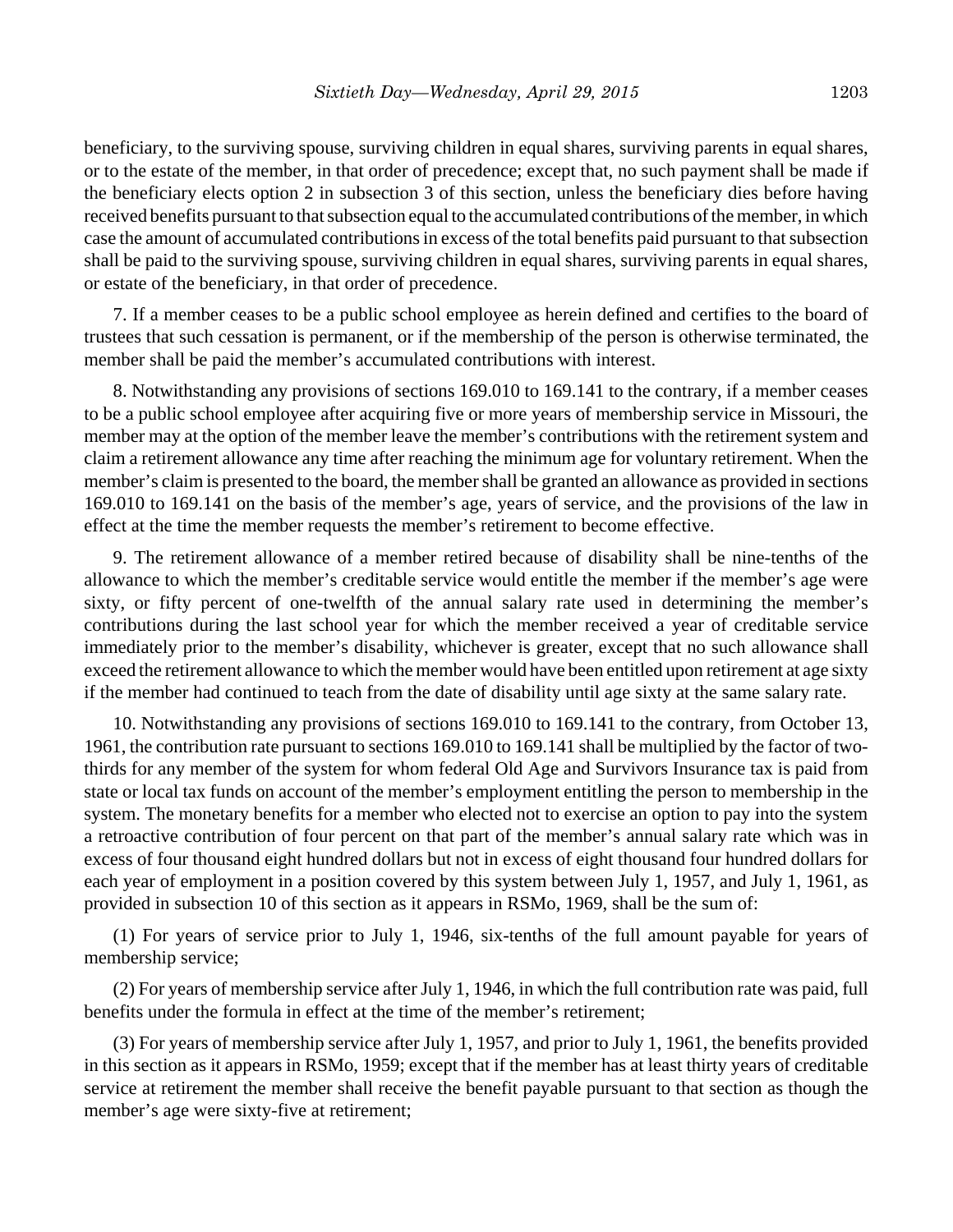(4) For years of membership service after July 1, 1961, in which the two-thirds contribution rate was paid, two-thirds of the benefits under the formula in effect at the time of the member's retirement.

11. The monetary benefits for each other member for whom federal Old Age and Survivors Insurance tax is or was paid at any time from state or local funds on account of the member's employment entitling the member to membership in the system shall be the sum of:

(1) For years of service prior to July 1, 1946, six-tenths of the full amount payable for years of membership service;

(2) For years of membership service after July 1, 1946, in which the full contribution rate was paid, full benefits under the formula in effect at the time of the member's retirement;

(3) For years of membership service after July 1, 1957, in which the two-thirds contribution rate was paid, two-thirds of the benefits under the formula in effect at the time of the member's retirement.

12. Any retired member of the system who was retired prior to September 1, 1972, or beneficiary receiving payments under option 1 or option 2 of subsection 3 of this section, as such option existed prior to September 1, 1972, will be eligible to receive an increase in the retirement allowance of the member of two percent for each year, or major fraction of more than one-half of a year, which the retired member has been retired prior to July 1, 1975. This increased amount shall be payable commencing with January, 1976, and shall thereafter be referred to as the member's retirement allowance. The increase provided for in this subsection shall not affect the retired member's eligibility for compensation provided for in section 169.580 or 169.585, nor shall the amount being paid pursuant to these sections be reduced because of any increases provided for in this section.

13. If the board of trustees determines that the cost of living, as measured by generally accepted standards, increases two percent or more in the preceding fiscal year, the board shall increase the retirement allowances which the retired members or beneficiaries are receiving by two percent of the amount being received by the retired member or the beneficiary at the time the annual increase is granted by the board with the provision that the increases provided for in this subsection shall not become effective until the fourth January first following the member's retirement or January 1, 1977, whichever later occurs, or in the case of any member retiring on or after July 1, 2000, the increase provided for in this subsection shall not become effective until the third January first following the member's retirement, or in the case of any member retiring on or after July 1, 2001, the increase provided for in this subsection shall not become effective until the second January first following the member's retirement. Commencing with January 1, 1992, if the board of trustees determines that the cost of living has increased five percent or more in the preceding fiscal year, the board shall increase the retirement allowances by five percent. The total of the increases granted to a retired member or the beneficiary after December 31, 1976, may not exceed eighty percent of the retirement allowance established at retirement or as previously adjusted by other subsections. If the cost of living increases less than five percent, the board of trustees may determine the percentage of increase to be made in retirement allowances, but at no time can the increase exceed five percent per year. If the cost of living decreases in a fiscal year, there will be no increase in allowances for retired members on the following January first.

14. The board of trustees may reduce the amounts which have been granted as increases to a member pursuant to subsection 13 of this section if the cost of living, as determined by the board and as measured by generally accepted standards, is less than the cost of living was at the time of the first increase granted to the member; except that, the reductions shall not exceed the amount of increases which have been made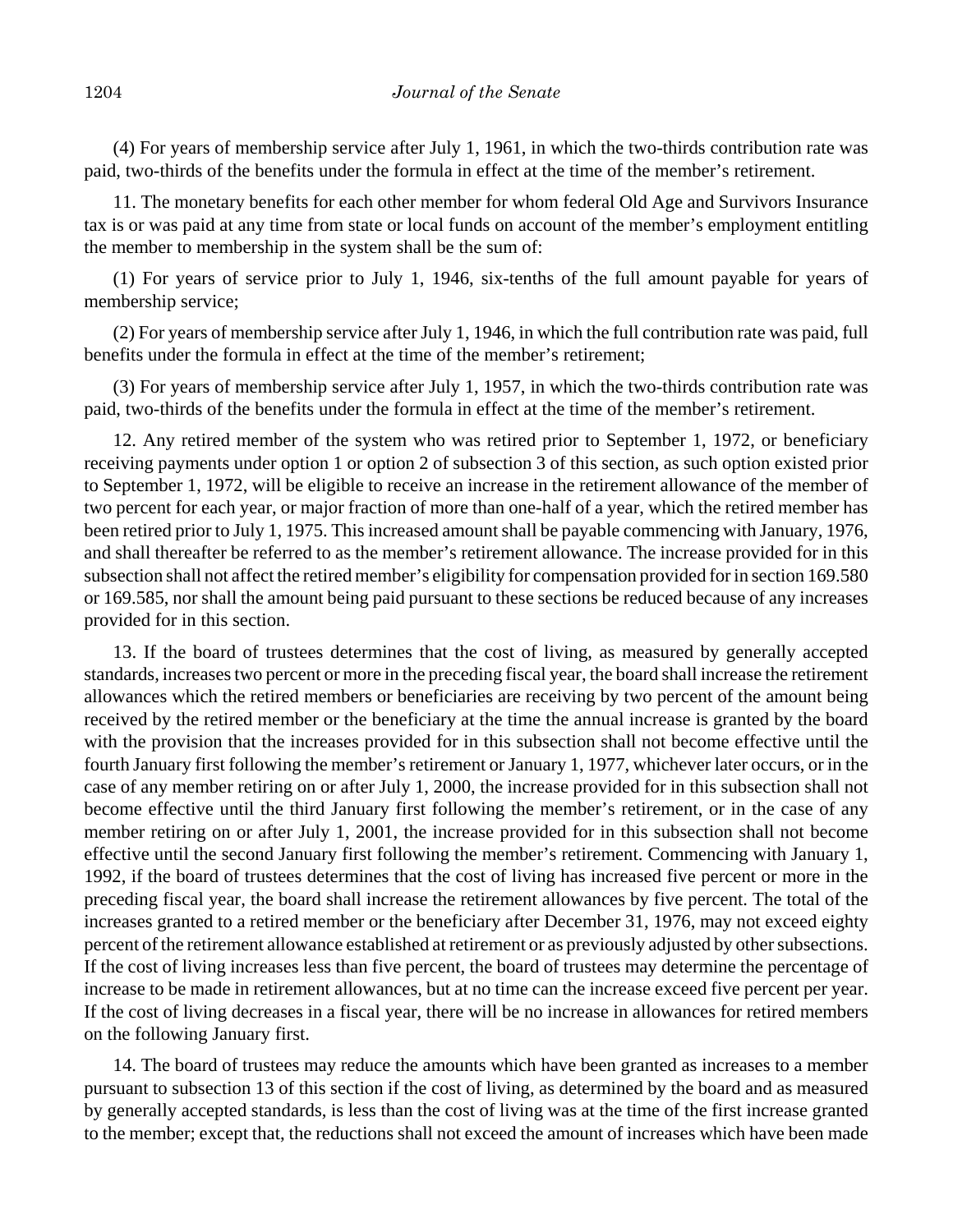to the member's allowance after December 31, 1976.

15. Any application for retirement shall include a sworn statement by the member certifying that the spouse of the member at the time the application was completed was aware of the application and the plan of retirement elected in the application.

16. Notwithstanding any other provision of law, any person retired prior to September 28, 1983, who is receiving a reduced retirement allowance under option 1 or option 2 of subsection 3 of this section, as such option existed prior to September 28, 1983, and whose beneficiary nominated to receive continued retirement allowance payments under the elected option dies or has died, shall upon application to the board of trustees have his or her retirement allowance increased to the amount he or she would have been receiving had the option not been elected, actuarially adjusted to recognize any excessive benefits which would have been paid to him or her up to the time of application.

17. Benefits paid pursuant to the provisions of the public school retirement system of Missouri shall not exceed the limitations of Section 415 of Title 26 of the United States Code except as provided pursuant to this subsection. Notwithstanding any other law to the contrary, the board of trustees may establish a benefit plan pursuant to Section 415(m) of Title 26 of the United States Code. Such plan shall be created solely for the purpose described in Section 415(m)(3)(A) of Title 26 of the United States Code. The board of trustees may promulgate regulations necessary to implement the provisions of this subsection and to create and administer such benefit plan.

18. Notwithstanding any other provision of law to the contrary, any person retired before, on, or after May 26, 1994, shall be made, constituted, appointed and employed by the board as a special consultant on the matters of education, retirement and aging, and upon request shall give written or oral opinions to the board in response to such requests. As compensation for such duties the person shall receive an amount based on the person's years of service so that the total amount received pursuant to sections 169.010 to 169.141 shall be at least the minimum amounts specified in subdivisions (1) to (4) of this subsection. In determining the minimum amount to be received, the amounts in subdivisions (3) and (4) of this subsection shall be adjusted in accordance with the actuarial adjustment, if any, that was applied to the person's retirement allowance. In determining the minimum amount to be received, beginning September 1, 1996, the amounts in subdivisions (1) and (2) of this subsection shall be adjusted in accordance with the actuarial adjustment, if any, that was applied to the person's retirement allowance due to election of an optional form of retirement having a continued monthly payment after the person's death. Notwithstanding any other provision of law to the contrary, no person retired before, on, or after May 26, 1994, and no beneficiary of such a person, shall receive a retirement benefit pursuant to sections 169.010 to 169.141 based on the person's years of service less than the following amounts:

(1) Thirty or more years of service, one thousand two hundred dollars;

- (2) At least twenty-five years but less than thirty years, one thousand dollars;
- (3) At least twenty years but less than twenty-five years, eight hundred dollars;
- (4) At least fifteen years but less than twenty years, six hundred dollars.

19. Notwithstanding any other provisions of law to the contrary, any person retired prior to May 26, 1994, and any designated beneficiary of such a retired member who was deceased prior to July 1, 1999, shall be made, constituted, appointed and employed by the board as a special consultant on the matters of education, retirement or aging and upon request shall give written or oral opinions to the board in response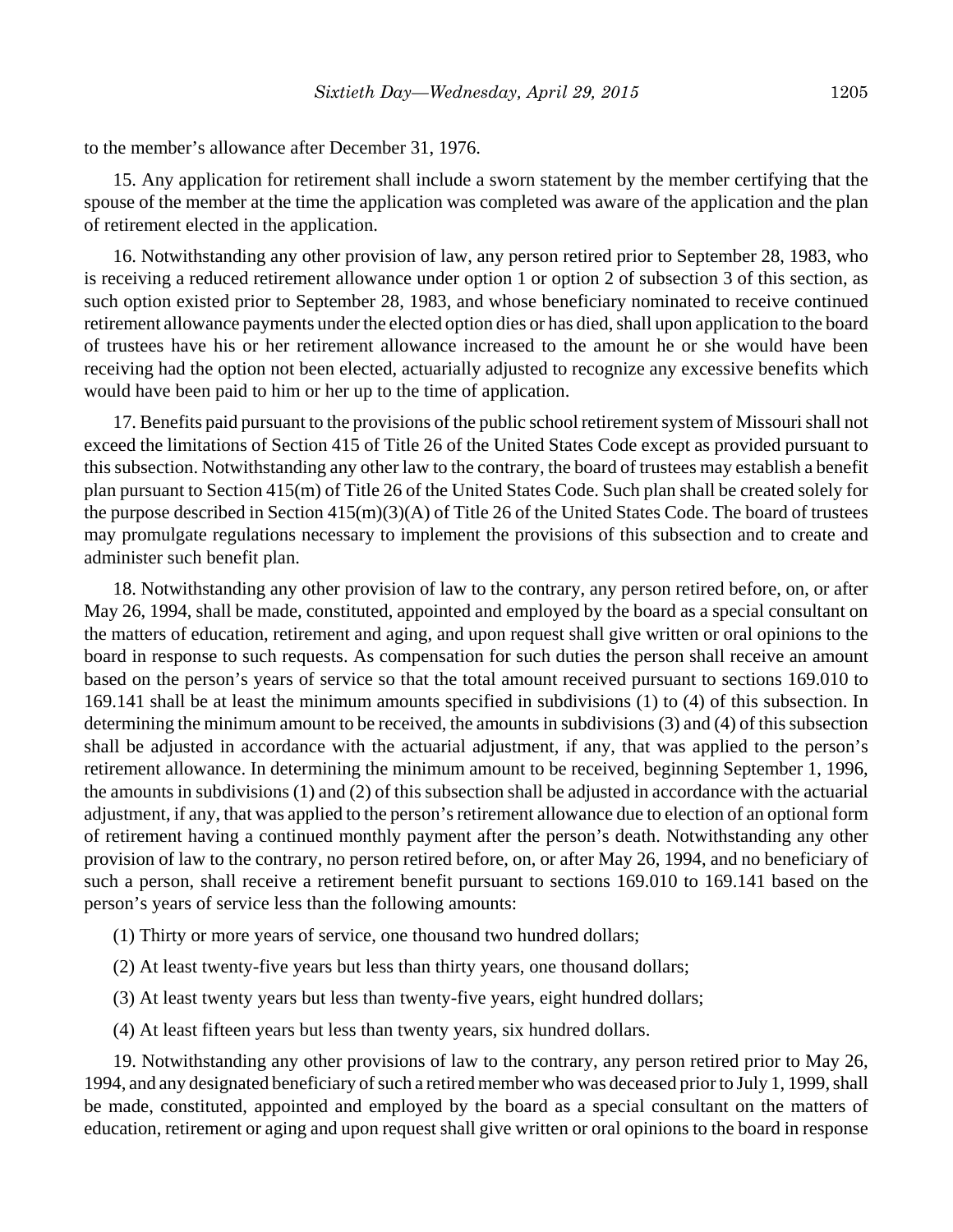to such requests. Beginning September 1, 1996, as compensation for such service, the member shall have added, pursuant to this subsection, to the member's monthly annuity as provided by this section a dollar amount equal to the lesser of sixty dollars or the product of two dollars multiplied by the member's number of years of creditable service. Beginning September 1, 1999, the designated beneficiary of the deceased member shall as compensation for such service have added, pursuant to this subsection, to the monthly annuity as provided by this section a dollar amount equal to the lesser of sixty dollars or the product of two dollars multiplied by the member's number of years of creditable service. The total compensation provided by this section including the compensation provided by this subsection shall be used in calculating any future cost-of-living adjustments provided by subsection 13 of this section.

20. Any member who has retired prior to July 1, 1998, and the designated beneficiary of a deceased retired member shall be made, constituted, appointed and employed by the board as a special consultant on the matters of education, retirement and aging, and upon request shall give written or oral opinions to the board in response to such requests. As compensation for such duties the person shall receive a payment equivalent to eight and seven-tenths percent of the previous month's benefit, which shall be added to the member's or beneficiary's monthly annuity and which shall not be subject to the provisions of subsections 13 and 14 of this section for the purposes of the limit on the total amount of increases which may be received.

21. Any member who has retired shall be made, constituted, appointed and employed by the board as a special consultant on the matters of education, retirement and aging, and upon request shall give written or oral opinions to the board in response to such request. As compensation for such duties, the beneficiary of the retired member, or, if there is no beneficiary, the surviving spouse, surviving children in equal shares, surviving parents in equal shares, or estate of the retired member, in that order of precedence, shall receive as a part of compensation for these duties a death benefit of five thousand dollars.

22. Any member who has retired prior to July 1, 1999, and the designated beneficiary of a retired member who was deceased prior to July 1, 1999, shall be made, constituted, appointed and employed by the board as a special consultant on the matters of education, retirement and aging, and upon request shall give written or oral opinions to the board in response to such requests. As compensation for such duties, the person shall have added, pursuant to this subsection, to the monthly annuity as provided by this section a dollar amount equal to five dollars times the member's number of years of creditable service.

23. Any member who has retired prior to July 1, 2000, and the designated beneficiary of a deceased retired member shall be made, constituted, appointed and employed by the board as a special consultant on the matters of education, retirement and aging, and upon request shall give written or oral opinions to the board in response to such requests. As compensation for such duties, the person shall receive a payment equivalent to three and five-tenths percent of the previous month's benefit, which shall be added to the member or beneficiary's monthly annuity and which shall not be subject to the provisions of subsections 13 and 14 of this section for the purposes of the limit on the total amount of increases which may be received.

24. Any member who has retired prior to July 1, 2001, and the designated beneficiary of a deceased retired member shall be made, constituted, appointed and employed by the board as a special consultant on the matters of education, retirement and aging, and upon request shall give written or oral opinions to the board in response to such requests. As compensation for such duties, the person shall receive a dollar amount equal to three dollars times the member's number of years of creditable service, which shall be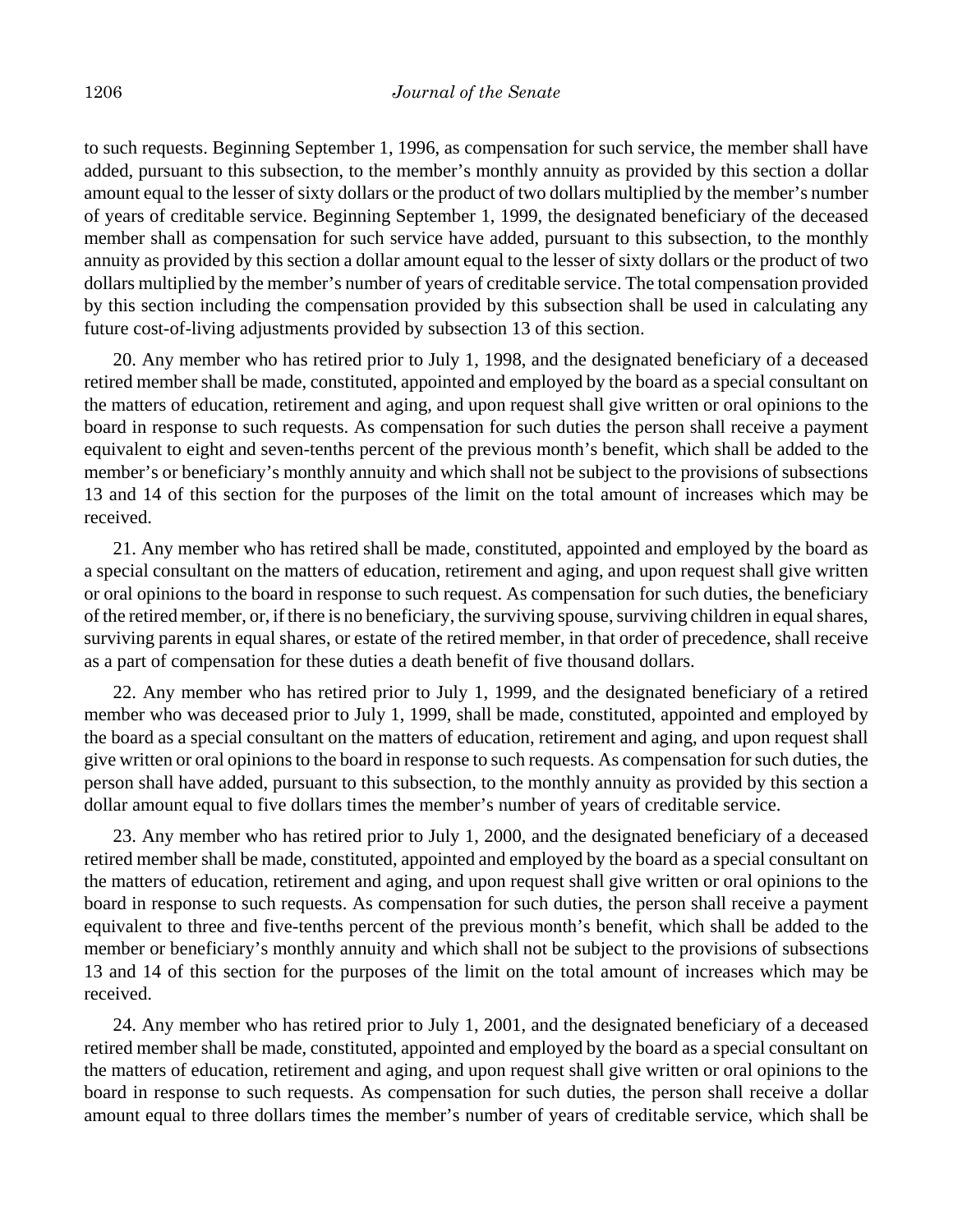added to the member's or beneficiary's monthly annuity and which shall not be subject to the provisions of subsections 13 and 14 of this section for the purposes of the limit on the total amount of increases which may be received."; and

Further amend said bill, Page 26, Section 169.715, Line 33, by inserting after all of said line the following:

"Section B. Because of the importance of providing an additional retirement allowance option to Missouri teachers, section 169.070 of section A of this act is deemed necessary for the immediate preservation of the public health, welfare, peace and safety, and is hereby declared to be an emergency act within the meaning of the constitution, and section 169.070 of section A of this act shall be in full force and effect upon its passage and approval."; and

Further amend said bill by amending the title, enacting clause, and intersectional references accordingly.

### HOUSE AMENDMENT NO. 5

Amend House Committee Substitute for Senate Committee Substitute for Senate Bill No. 270, Page 13, Section 86.320, Line 22, by inserting after said line the following:

"105.927. The treasurer of the state of Missouri shall credit an amount not to exceed **[**seventy-five**] one hundred** dollars per month, to a plan established pursuant to the provisions of the Internal Revenue Code Section 401(a) for each participant in the state's deferred compensation program; provided that funds to be credited to each participant's account shall not exceed the amount appropriated by the general assembly for each participant. Such funds may be credited to each participant directly by a state agency if that agency's payroll is not issued through the treasurer of the state of Missouri. Funds so credited shall be held, administered and invested as provided in sections 105.900 to 105.925 and the plan document adopted for the administration of such contributions."; and

Further amend said bill by amending the title, enacting clause, and intersectional references accordingly.

Emergency clause adopted.

In which the concurrence of the Senate is respectfully requested.

## **CONFERENCE COMMITTEE APPOINTMENTS**

President Pro Tem Dempsey appointed the following conference committee to act with a like committee from the House on **HCS** for **SB 104**, as amended: Senators Kraus, Wasson, Hegeman, Keaveny and Schupp.

On motion of Senator Kehoe, the Senate recessed until 3:00 p.m.

#### **RECESS**

The time of recess having expired, the Senate was called to order by Senator Pearce.

### **REPORTS OF STANDING COMMITTEES**

Senator Cunningham, Chairman of the Committee on Governmental Accountability and Fiscal Oversight, submitted the following reports:

Mr. President: Your Committee on Governmental Accountability and Fiscal Oversight, to which were referred **HCS** for **HJR 34**, with **SCS**; **SS** for **SB 373**; and **SS No. 2** for **SCS** for **SBs 199**, **417** and **42**, begs leave to report that it has considered the same and recommends that the bills do pass.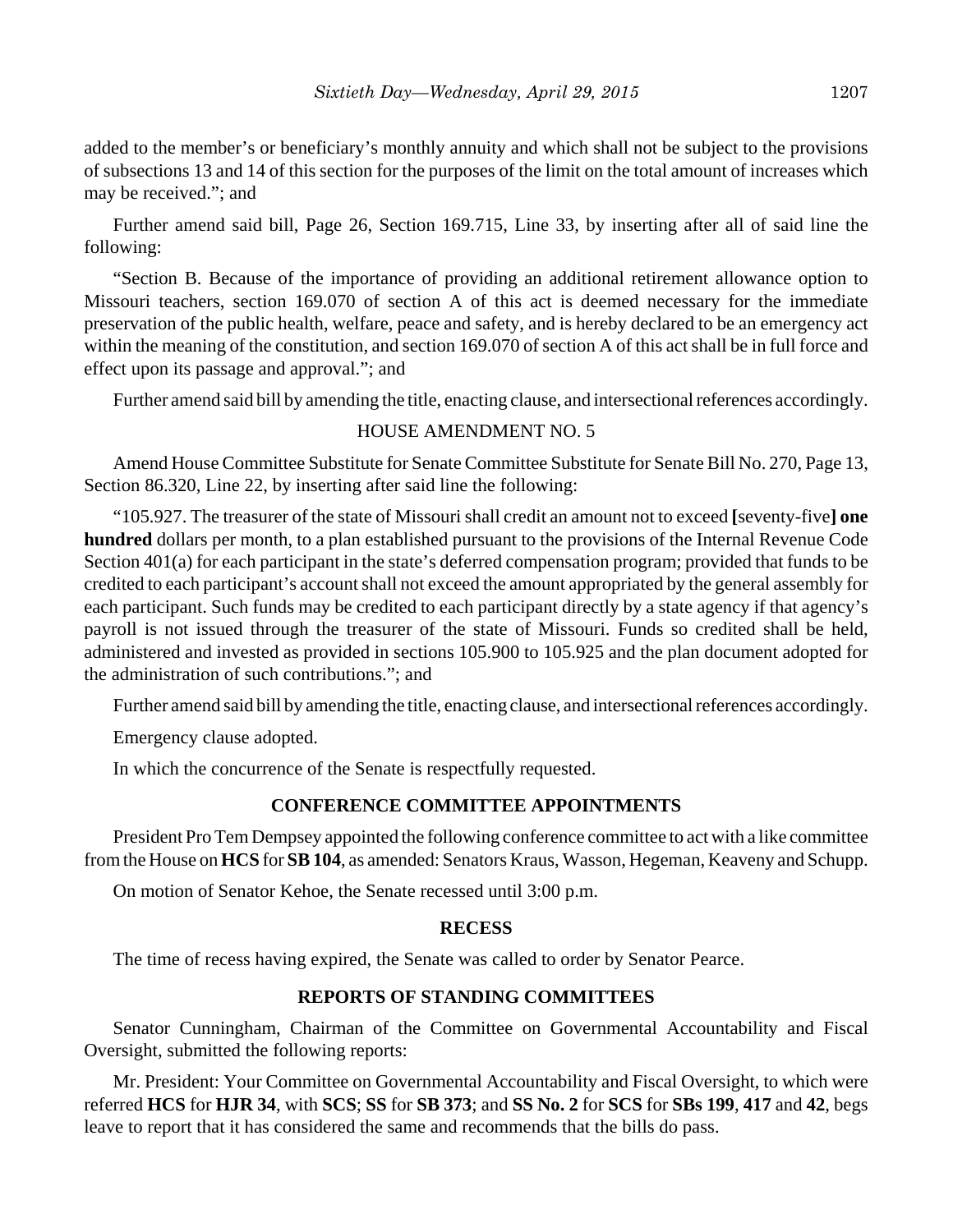### **THIRD READING OF SENATE BILLS**

**SS** for **SB 373**, introduced by Senator Libla, entitled:

# SENATE SUBSTITUTE FOR SENATE BILL NO. 373

An Act to repeal section 311.730, RSMo, and to enact in lieu thereof two new sections relating to the establishment of the division of alcohol and tobacco control fund.

Was taken up.

On motion of Senator Libla, **SS** for **SB 373** was read the 3rd time and passed by the following vote:

YEAS—Senators

| Brown   | Chappelle-Nadal | Cunningham | Dempsey | Dixon       | Emery      | Hegeman       | Holsman |
|---------|-----------------|------------|---------|-------------|------------|---------------|---------|
| Keaveny | Kehoe           | Kraus      | LeVota  | Libla       | Munzlinger | Nasheed       | Onder   |
| Parson  | Pearce          | Richard    | Riddle  | Romine      | Sater      | Schaefer      | Schatz  |
| Schmitt | Schupp          | Sifton     | Silvey  | Wallingford | Walsh      | $Wasson - 31$ |         |

NAYS—Senator Schaaf—1

Absent—Senators Curls Wieland—2

Absent with leave—Senators—None

Vacancies—None

The President declared the bill passed.

On motion of Senator Libla, title to the bill was agreed to.

Senator Libla moved that the vote by which the bill passed be reconsidered.

Senator Richard moved that motion lay on the table, which motion prevailed.

**SS No. 2** for **SCS** for **SBs 199**, **417** and **42**, introduced by Senator Dixon, entitled:

SENATE SUBSTITUTE NO. 2 FOR SENATE COMMITTEE SUBSTITUTE FOR SENATE BILLS NOS. 199, 417 and 42

An Act to repeal section 563.046 as enacted by senate bill no. 491, ninety-seventh general assembly, second regular session, and section 563.046 as enacted by senate bill no. 60, seventy-ninth general assembly, first regular session, RSMo, and to enact in lieu thereof two new sections relating to actions committed by government officials, with an emergency clause for a certain section and an effective date for a certain section.

Was taken up.

President Pro Tem Dempsey assumed the Chair.

On motion of Senator Dixon, **SS No. 2** for **SCS** for **SBs 199**, **417** and **42** was read the 3rd time and passed by the following vote: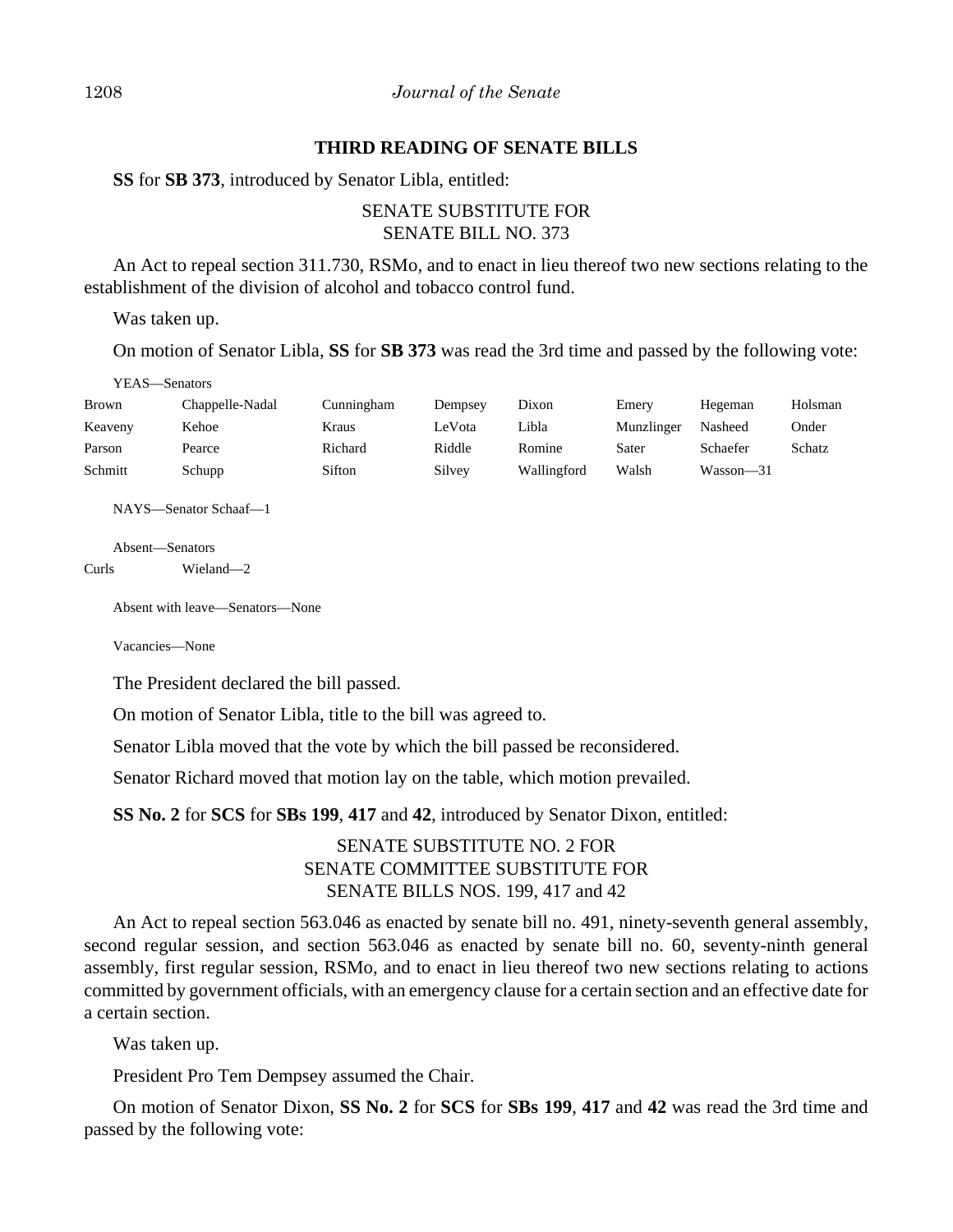| YEAS-Senators                            |                 |            |        |             |       |            |            |  |
|------------------------------------------|-----------------|------------|--------|-------------|-------|------------|------------|--|
| Brown                                    | Chappelle-Nadal | Cunningham | Curls  | Dempsey     | Dixon | Emery      | Hegeman    |  |
| Holsman                                  | Keaveny         | Kehoe      | Kraus  | LeVota      | Libla | Munzlinger | Onder      |  |
| Parson                                   | Pearce          | Richard    | Riddle | Romine      | Sater | Schaefer   | Schatz     |  |
| Schmitt                                  | Schupp          | Sifton     | Silvey | Wallingford | Walsh | Wasson     | Wieland-32 |  |
| NAYS-Senators<br>$Schaaf - 2$<br>Nasheed |                 |            |        |             |       |            |            |  |
| Absent—Senators—None                     |                 |            |        |             |       |            |            |  |

Absent with leave—Senators—None

Vacancies—None

The President declared the bill passed.

The emergency clause was adopted by the following vote:

YEAS—Senators

| Brown   | Chappelle-Nadal | Cunningham | Curls       | Dempsey | Dixon    | Emery      | Hegeman |
|---------|-----------------|------------|-------------|---------|----------|------------|---------|
| Holsman | Keaveny         | Kehoe      | Kraus       | LeVota  | Libla    | Munzlinger | Parson  |
| Pearce  | Richard         | Riddle     | Romine      | Sater   | Schaefer | Schatz     | Schmitt |
| Schupp  | Sifton          | Silvey     | Wallingford | Walsh   | Wasson   | Wieland—31 |         |

NAYS—Senators Nasheed Schaaf—2

Absent—Senator Onder—1

Absent with leave—Senators—None

Vacancies—None

On motion of Senator Dixon, title to the bill was agreed to.

Senator Dixon moved that the vote by which the bill passed be reconsidered.

Senator Richard moved that motion lay on the table, which motion prevailed.

### **HOUSE BILLS ON THIRD READING**

**HB 514**, introduced by Representative Leara, entitled:

An Act to repeal section 99.845, RSMo, and to enact in lieu thereof one new section relating to tax increment financing.

Was called from the Informal Calendar and taken up by Senator Schmitt.

Senator Richard offered **SA 1**: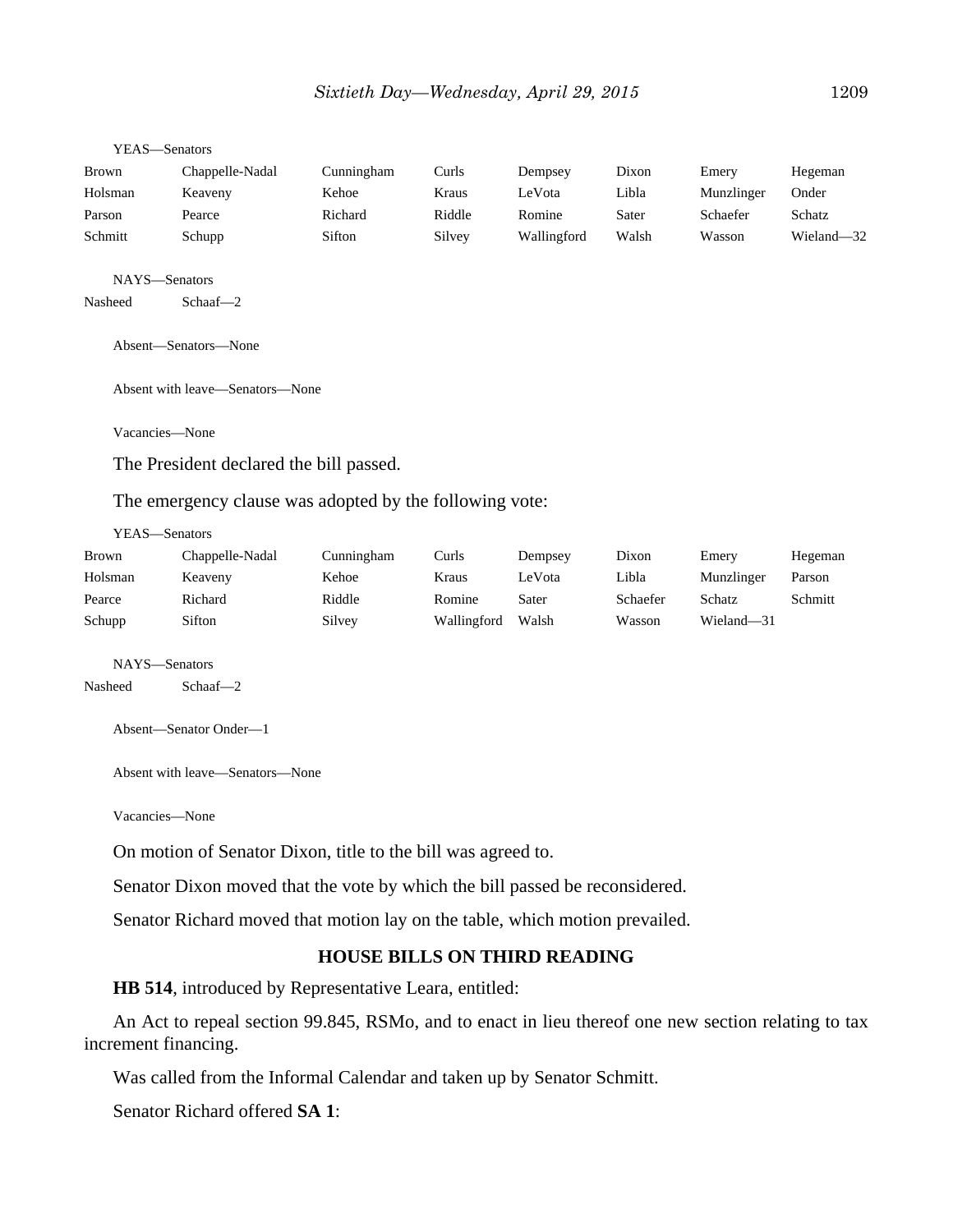#### 1210 *Journal of the Senate*

#### SENATE AMENDMENT NO. 1

Amend House Bill No. 514, Pages 1-10, Section 99.845, by striking all of said section and inserting in lieu thereof the following:

"99.845. 1. A municipality, either at the time a redevelopment project is approved or, in the event a municipality has undertaken acts establishing a redevelopment plan and redevelopment project and has designated a redevelopment area after the passage and approval of sections 99.800 to 99.865 but prior to August 13, 1982, which acts are in conformance with the procedures of sections 99.800 to 99.865, may adopt tax increment allocation financing by passing an ordinance providing that after the total equalized assessed valuation of the taxable real property in a redevelopment project exceeds the certified total initial equalized assessed valuation of the taxable real property in the redevelopment project, the ad valorem taxes, and payments in lieu of taxes, if any, arising from the levies upon taxable real property in such redevelopment project by taxing districts and tax rates determined in the manner provided in subsection 2 of section 99.855 each year after the effective date of the ordinance until redevelopment costs have been paid shall be divided as follows:

(1) That portion of taxes, penalties and interest levied upon each taxable lot, block, tract, or parcel of real property which is attributable to the initial equalized assessed value of each such taxable lot, block, tract, or parcel of real property in the area selected for the redevelopment project shall be allocated to and, when collected, shall be paid by the county collector to the respective affected taxing districts in the manner required by law in the absence of the adoption of tax increment allocation financing;

(2) (a) Payments in lieu of taxes attributable to the increase in the current equalized assessed valuation of each taxable lot, block, tract, or parcel of real property in the area selected for the redevelopment project and any applicable penalty and interest over and above the initial equalized assessed value of each such unit of property in the area selected for the redevelopment project shall be allocated to and, when collected, shall be paid to the municipal treasurer who shall deposit such payment in lieu of taxes into a special fund called the "Special Allocation Fund" of the municipality for the purpose of paying redevelopment costs and obligations incurred in the payment thereof. Beginning August 28, 2014, if the voters in a taxing district vote to approve an increase in such taxing district's levy rate for ad valorem tax on real property, any additional revenues generated within an existing redevelopment project area that are directly attributable to the newly voter-approved incremental increase in such taxing district's levy rate shall not be considered payments in lieu of taxes subject to deposit into a special allocation fund without the consent of such taxing district. Revenues will be considered directly attributable to the newly voter-approved incremental increase to the extent that they are generated from the difference between the taxing district's actual levy rate currently imposed and the maximum voter-approved levy rate at the time that the redevelopment project was adopted. Payments in lieu of taxes which are due and owing shall constitute a lien against the real estate of the redevelopment project from which they are derived and shall be collected in the same manner as the real property tax, including the assessment of penalties and interest where applicable. The municipality may, in the ordinance, pledge the funds in the special allocation fund for the payment of such costs and obligations and provide for the collection of payments in lieu of taxes, the lien of which may be foreclosed in the same manner as a special assessment lien as provided in section 88.861. No part of the current equalized assessed valuation of each lot, block, tract, or parcel of property in the area selected for the redevelopment project attributable to any increase above the total initial equalized assessed value of such properties shall be used in calculating the general state school aid formula provided for in section 163.031 until such time as all redevelopment costs have been paid as provided for in this section and section 99.850.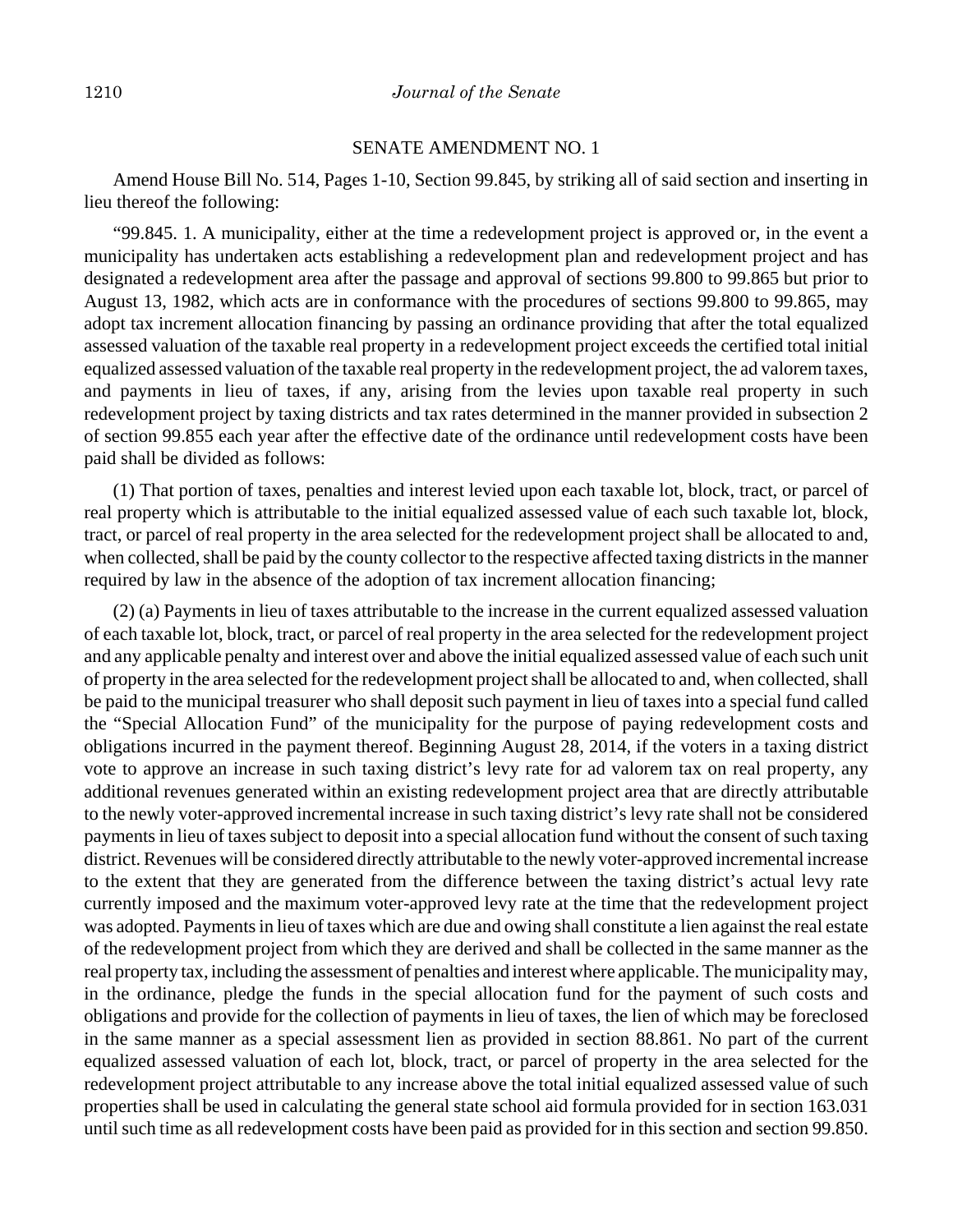(b) Notwithstanding any provisions of this section to the contrary, for purposes of determining the limitation on indebtedness of local government pursuant to Article VI, Section 26(b) of the Missouri Constitution, the current equalized assessed value of the property in an area selected for redevelopment attributable to the increase above the total initial equalized assessed valuation shall be included in the value of taxable tangible property as shown on the last completed assessment for state or county purposes.

(c) The county assessor shall include the current assessed value of all property within the taxing district in the aggregate valuation of assessed property entered upon the assessor's book and verified pursuant to section 137.245, and such value shall be utilized for the purpose of the debt limitation on local government pursuant to Article VI, Section 26(b) of the Missouri Constitution;

(3) For purposes of this section, "levies upon taxable real property in such redevelopment project by taxing districts" shall not include the blind pension fund tax levied under the authority of Article III, Section 38(b) of the Missouri Constitution, or the merchants' and manufacturers' inventory replacement tax levied under the authority of subsection 2 of Section 6 of Article X of the Missouri Constitution, except in redevelopment project areas in which tax increment financing has been adopted by ordinance pursuant to a plan approved by vote of the governing body of the municipality taken after August 13, 1982, and before January 1, 1998.

2. In addition to the payments in lieu of taxes described in subdivision (2) of subsection 1 of this section, for redevelopment plans and projects adopted or redevelopment projects approved by ordinance after July 12, 1990, and prior to August 31, 1991, fifty percent of the total additional revenue from taxes, penalties and interest imposed by the municipality, or other taxing districts, which are generated by economic activities within the area of the redevelopment project over the amount of such taxes generated by economic activities within the area of the redevelopment project in the calendar year prior to the adoption of the redevelopment project by ordinance, while tax increment financing remains in effect, but excluding taxes imposed on sales or charges for sleeping rooms paid by transient guests of hotels and motels, taxes levied pursuant to section 70.500, licenses, fees or special assessments other than payments in lieu of taxes and any penalty and interest thereon, or, effective January 1, 1998, taxes levied pursuant to section 94.660, for the purpose of public transportation, shall be allocated to, and paid by the local political subdivision collecting officer to the treasurer or other designated financial officer of the municipality, who shall deposit such funds in a separate segregated account within the special allocation fund. Any provision of an agreement, contract or covenant entered into prior to July 12, 1990, between a municipality and any other political subdivision which provides for an appropriation of other municipal revenues to the special allocation fund shall be and remain enforceable.

3. In addition to the payments in lieu of taxes described in subdivision (2) of subsection 1 of this section, for redevelopment plans and projects adopted or redevelopment projects approved by ordinance after August 31, 1991, fifty percent of the total additional revenue from taxes, penalties and interest which are imposed by the municipality or other taxing districts, and which are generated by economic activities within the area of the redevelopment project over the amount of such taxes generated by economic activities within the area of the redevelopment project in the calendar year prior to the adoption of the redevelopment project by ordinance, while tax increment financing remains in effect, but excluding personal property taxes, taxes imposed on sales or charges for sleeping rooms paid by transient guests of hotels and motels, taxes levied pursuant to section 70.500, taxes levied for the purpose of public transportation pursuant to section 94.660, taxes imposed on sales pursuant to subsection 2 of section 67.1712 for the purpose of operating and maintaining a metropolitan park and recreation district, licenses, fees or special assessments other than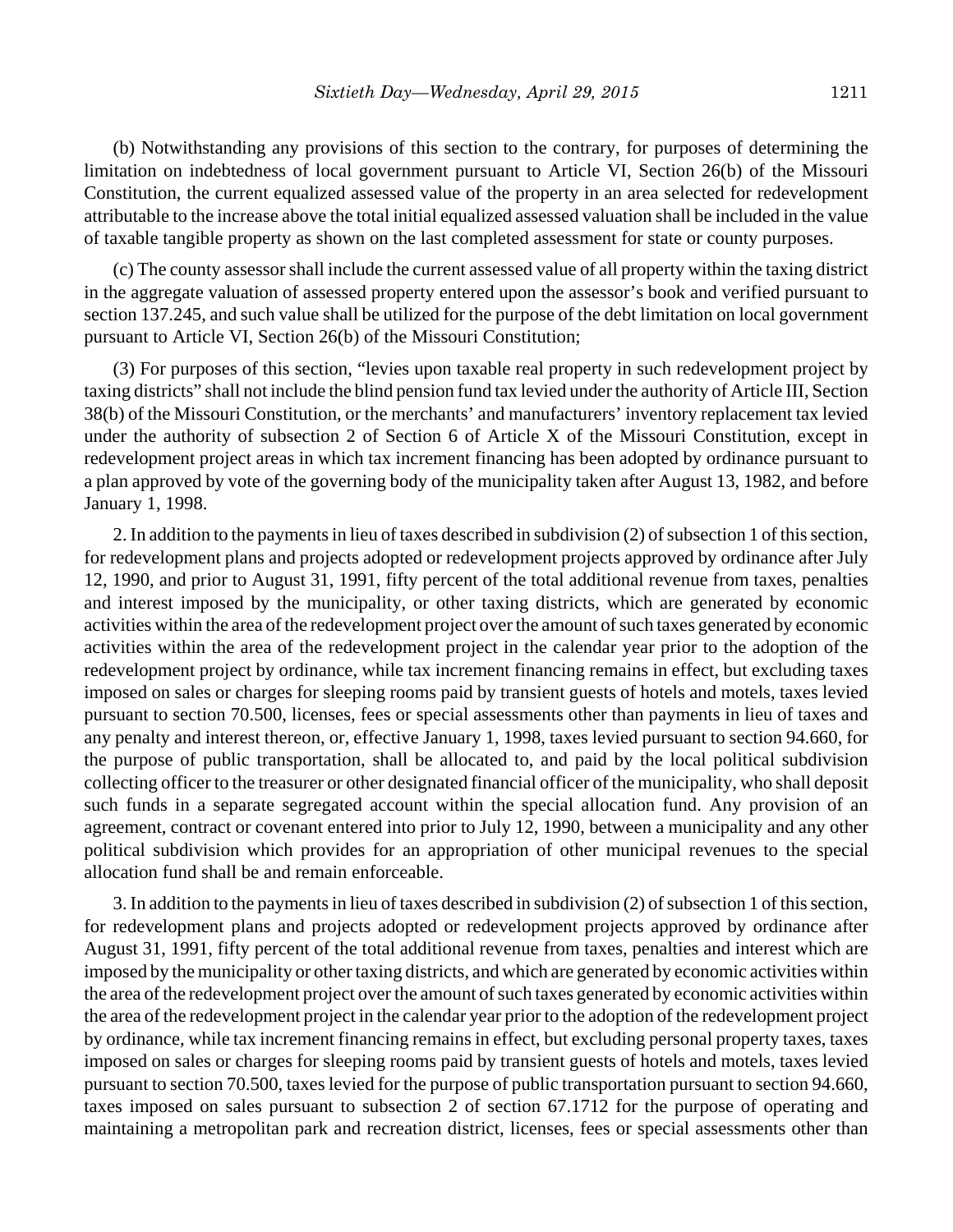payments in lieu of taxes and penalties and interest thereon, any sales tax imposed by a county with a charter form of government and with more than six hundred thousand but fewer than seven hundred thousand inhabitants, for the purpose of sports stadium improvement or levied by such county under section 238.410 for the purpose of the county transit authority operating transportation facilities, or for redevelopment plans and projects adopted or redevelopment projects approved by ordinance after August 28, 2013, taxes imposed on sales under and pursuant to section 67.700 or 650.399 for the purpose of emergency communication systems, shall be allocated to, and paid by the local political subdivision collecting officer to the treasurer or other designated financial officer of the municipality, who shall deposit such funds in a separate segregated account within the special allocation fund. Beginning August 28, 2014, if the voters in a taxing district vote to approve an increase in such taxing district's sales tax or use tax, other than the renewal of an expiring sales or use tax, any additional revenues generated within an existing redevelopment project area that are directly attributable to the newly voter-approved incremental increase in such taxing district's levy rate shall not be considered economic activity taxes subject to deposit into a special allocation fund without the consent of such taxing district.

4. Beginning January 1, 1998, for redevelopment plans and projects adopted or redevelopment projects approved by ordinance and which have complied with subsections 4 to 12 of this section, in addition to the payments in lieu of taxes and economic activity taxes described in subsections 1, 2 and 3 of this section, up to fifty percent of the new state revenues, as defined in subsection 8 of this section, estimated for the businesses within the project area and identified by the municipality in the application required by subsection 10 of this section, over and above the amount of such taxes reported by businesses within the project area as identified by the municipality in their application prior to the approval of the redevelopment project by ordinance, while tax increment financing remains in effect, may be available for appropriation by the general assembly as provided in subsection 10 of this section to the department of economic development supplemental tax increment financing fund, from the general revenue fund, for distribution to the treasurer or other designated financial officer of the municipality with approved plans or projects.

5. The treasurer or other designated financial officer of the municipality with approved plans or projects shall deposit such funds in a separate segregated account within the special allocation fund established pursuant to section 99.805.

6. No transfer from the general revenue fund to the Missouri supplemental tax increment financing fund shall be made unless an appropriation is made from the general revenue fund for that purpose. No municipality shall commit any state revenues prior to an appropriation being made for that project. For all redevelopment plans or projects adopted or approved after December 23, 1997, appropriations from the new state revenues shall not be distributed from the Missouri supplemental tax increment financing fund into the special allocation fund unless the municipality's redevelopment plan ensures that one hundred percent of payments in lieu of taxes and fifty percent of economic activity taxes generated by the project shall be used for eligible redevelopment project costs while tax increment financing remains in effect. This account shall be separate from the account into which payments in lieu of taxes are deposited, and separate from the account into which economic activity taxes are deposited.

7. In order for the redevelopment plan or project to be eligible to receive the revenue described in subsection 4 of this section, the municipality shall comply with the requirements of subsection 10 of this section prior to the time the project or plan is adopted or approved by ordinance. The director of the department of economic development and the commissioner of the office of administration may waive the requirement that the municipality's application be submitted prior to the redevelopment plan's or project's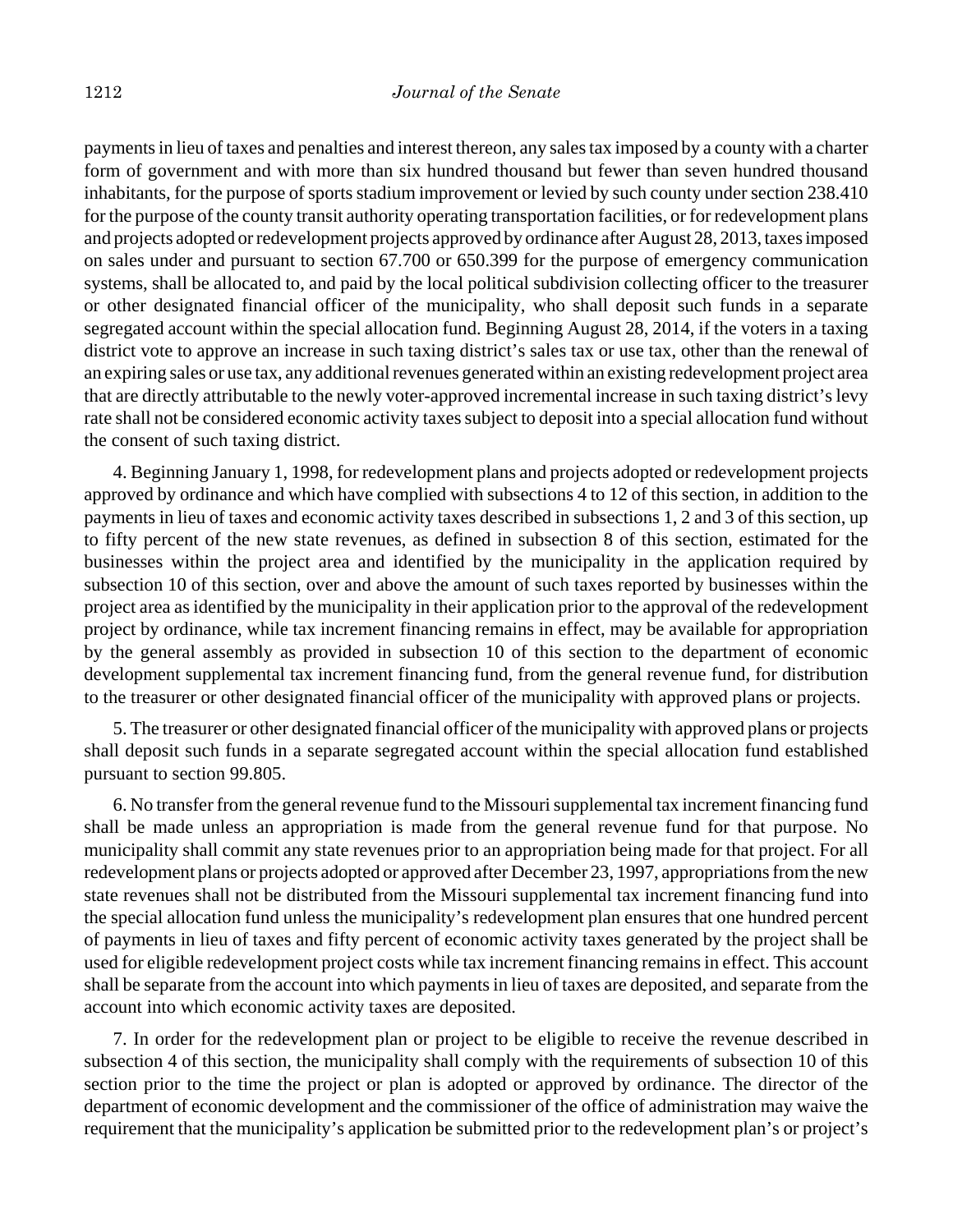adoption or the redevelopment plan's or project's approval by ordinance.

8. For purposes of this section, "new state revenues" means:

(1) The incremental increase in the general revenue portion of state sales tax revenues received pursuant to section 144.020, excluding sales taxes that are constitutionally dedicated, taxes deposited to the school district trust fund in accordance with section 144.701, sales and use taxes on motor vehicles, trailers, boats and outboard motors and future sales taxes earmarked by law. In no event shall the incremental increase include any amounts attributable to retail sales unless the municipality or authority has proven to the Missouri development finance board and the department of economic development and such entities have made a finding that the sales tax increment attributable to retail sales is from new sources which did not exist in the state during the baseline year. The incremental increase in the general revenue portion of state sales tax revenues for an existing or relocated facility shall be the amount that current state sales tax revenue exceeds the state sales tax revenue in the base year as stated in the redevelopment plan as provided in subsection 10 of this section; or

(2) The state income tax withheld on behalf of new employees by the employer pursuant to section 143.221 at the business located within the project as identified by the municipality. The state income tax withholding allowed by this section shall be the municipality's estimate of the amount of state income tax withheld by the employer within the redevelopment area for new employees who fill new jobs directly created by the tax increment financing project.

9. Subsection 4 of this section shall apply only to **the following:**

**(1)** Blighted areas located in enterprise zones, pursuant to sections 135.200 to 135.256, blighted areas located in federal empowerment zones, or to blighted areas located in central business districts or urban core areas of cities which districts or urban core areas at the time of approval of the project by ordinance, provided that the enterprise zones, federal empowerment zones or blighted areas contained one or more buildings at least fifty years old; and

**[**(1)**] (a)** Suffered from generally declining population or property taxes over the twenty-year period immediately preceding the area's designation as a project area by ordinance; or

**[**(2)**] (b)** Was a historic hotel located in a county of the first classification without a charter form of government with a population according to the most recent federal decennial census in excess of one hundred fifty thousand and containing a portion of a city with a population according to the most recent federal decennial census in excess of three hundred fifty thousand**;**

**(2) Blighted areas consisting solely of the site of a former automobile manufacturing plant located in any county with a charter form of government and with more than nine hundred fifty thousand inhabitants. For the purposes of this section, "former automobile manufacturing plant" means a redevelopment area containing a minimum of one hundred acres, and such redevelopment area was previously used primarily for the manufacture of automobiles but ceased such manufacturing after the 2007 calendar year; or**

**(3) Blighted areas consisting solely of the site of a former insurance company national service center containing a minimum of one hundred acres located in any county with a charter form of government and with more than nine hundred fifty thousand inhabitants**.

10. The initial appropriation of up to fifty percent of the new state revenues authorized pursuant to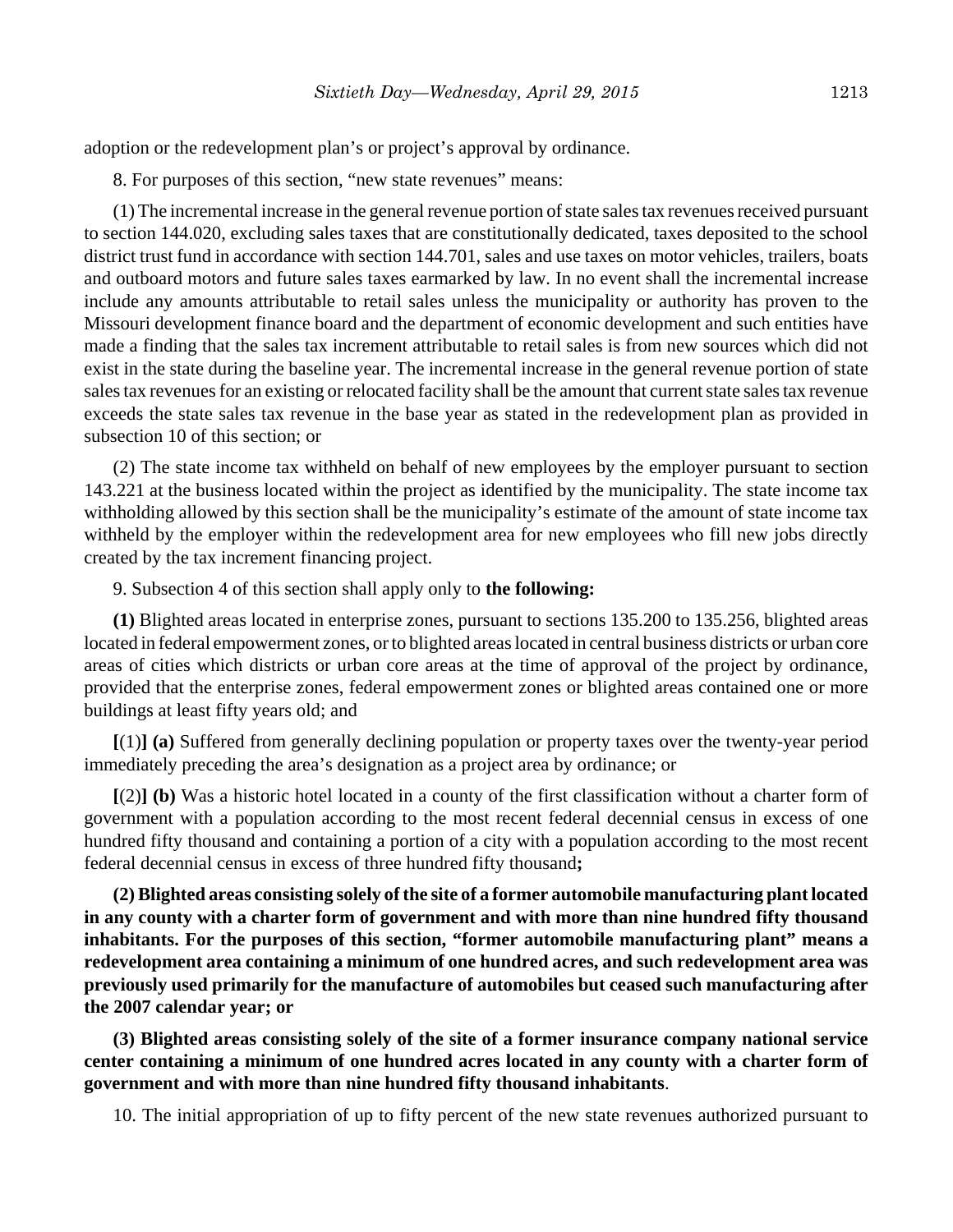**[**subsections 4 and 5**] subsection 4** of this section shall not be made to or distributed by the department of economic development to a municipality until all of the following conditions have been satisfied:

(1) The director of the department of economic development or his or her designee and the commissioner of the office of administration or his or her designee have approved a tax increment financing application made by the municipality for the appropriation of the new state revenues. The municipality shall include in the application the following items in addition to the items in section 99.810:

(a) The tax increment financing district or redevelopment area, including the businesses identified within the redevelopment area;

(b) The base year of state sales tax revenues or the base year of state income tax withheld on behalf of existing employees, reported by existing businesses within the project area prior to approval of the redevelopment project;

(c) The estimate of the incremental increase in the general revenue portion of state sales tax revenue or the estimate for the state income tax withheld by the employer on behalf of new employees expected to fill new jobs created within the redevelopment area after redevelopment;

(d) The official statement of any bond issue pursuant to this subsection after December 23, 1997;

(e) An affidavit that is signed by the developer or developers attesting that the provisions of subdivision (1) of subsection 1 of section 99.810 have been met and specifying that the redevelopment area would not be reasonably anticipated to be developed without the appropriation of the new state revenues;

(f) The cost-benefit analysis required by section 99.810 includes a study of the fiscal impact on the state of Missouri; **[**and**]**

(g) The statement of election between the use of the incremental increase of the general revenue portion of the state sales tax revenues or the state income tax withheld by employers on behalf of new employees who fill new jobs created in the redevelopment area;

(h) The name, street and mailing address, and phone number of the mayor or chief executive officer of the municipality;

(i) The street address of the development site;

(j) The three-digit North American Industry Classification System number or numbers characterizing the development project;

(k) The estimated development project costs;

(l) The anticipated sources of funds to pay such development project costs;

(m) Evidence of the commitments to finance such development project costs;

(n) The anticipated type and term of the sources of funds to pay such development project costs;

(o) The anticipated type and terms of the obligations to be issued;

(p) The most recent equalized assessed valuation of the property within the development project area;

(q) An estimate as to the equalized assessed valuation after the development project area is developed in accordance with a development plan;

(r) The general land uses to apply in the development area;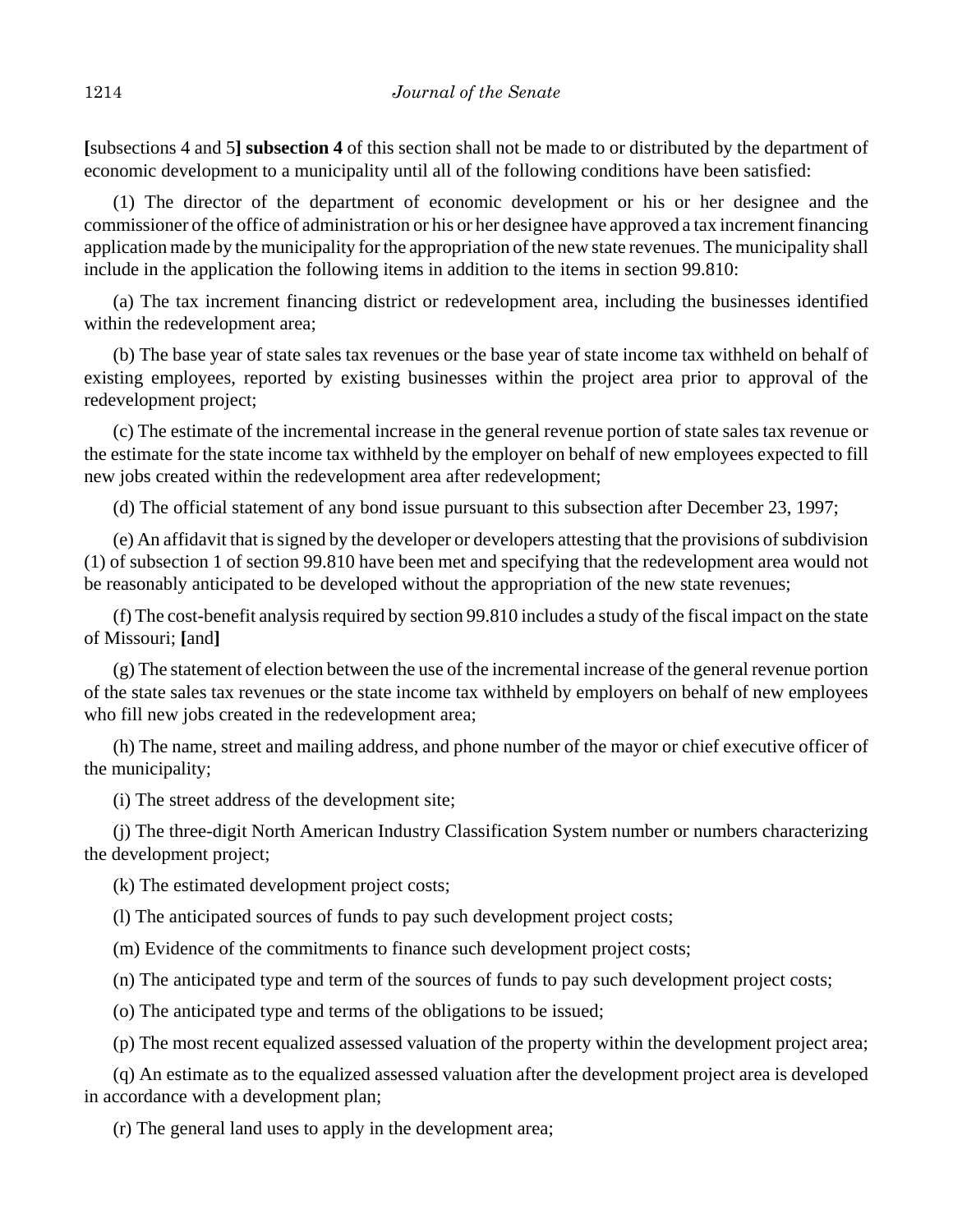(s) The total number of individuals employed in the development area, broken down by full-time, part-time, and temporary positions;

(t) The total number of full-time equivalent positions in the development area;

(u) The current gross wages, state income tax withholdings, and federal income tax withholdings for individuals employed in the development area;

(v) The total number of individuals employed in this state by the corporate parent of any business benefitting from public expenditures in the development area, and all subsidiaries thereof, as of December thirty-first of the prior fiscal year, broken down by full-time, part-time, and temporary positions;

(w) The number of new jobs to be created by any business benefitting from public expenditures in the development area, broken down by full-time, part-time, and temporary positions;

(x) The average hourly wage to be paid to all current and new employees at the project site, broken down by full-time, part-time, and temporary positions;

(y) For project sites located in a metropolitan statistical area, as defined by the federal Office of Management and Budget, the average hourly wage paid to nonmanagerial employees in this state for the industries involved at the project, as established by the United States Bureau of Labor Statistics;

(z) For project sites located outside of metropolitan statistical areas, the average weekly wage paid to nonmanagerial employees in the county for industries involved at the project, as established by the United States Department of Commerce;

(aa) A list of other community and economic benefits to result from the project;

(bb) A list of all development subsidies that any business benefitting from public expenditures in the development area has previously received for the project, and the name of any other granting body from which such subsidies are sought;

(cc) A list of all other public investments made or to be made by this state or units of local government to support infrastructure or other needs generated by the project for which the funding pursuant to this section is being sought;

(dd) A statement as to whether the development project may reduce employment at any other site, within or without the state, resulting from automation, merger, acquisition, corporate restructuring, relocation, or other business activity;

(ee) A statement as to whether or not the project involves the relocation of work from another address and if so, the number of jobs to be relocated and the address from which they are to be relocated;

(ff) A list of competing businesses in the county containing the development area and in each contiguous county;

(gg) A market study for the development area;

(hh) A certification by the chief officer of the applicant as to the accuracy of the development plan;

(2) The methodologies used in the application for determining the base year and determining the estimate of the incremental increase in the general revenue portion of the state sales tax revenues or the state income tax withheld by employers on behalf of new employees who fill new jobs created in the redevelopment area shall be approved by the director of the department of economic development or his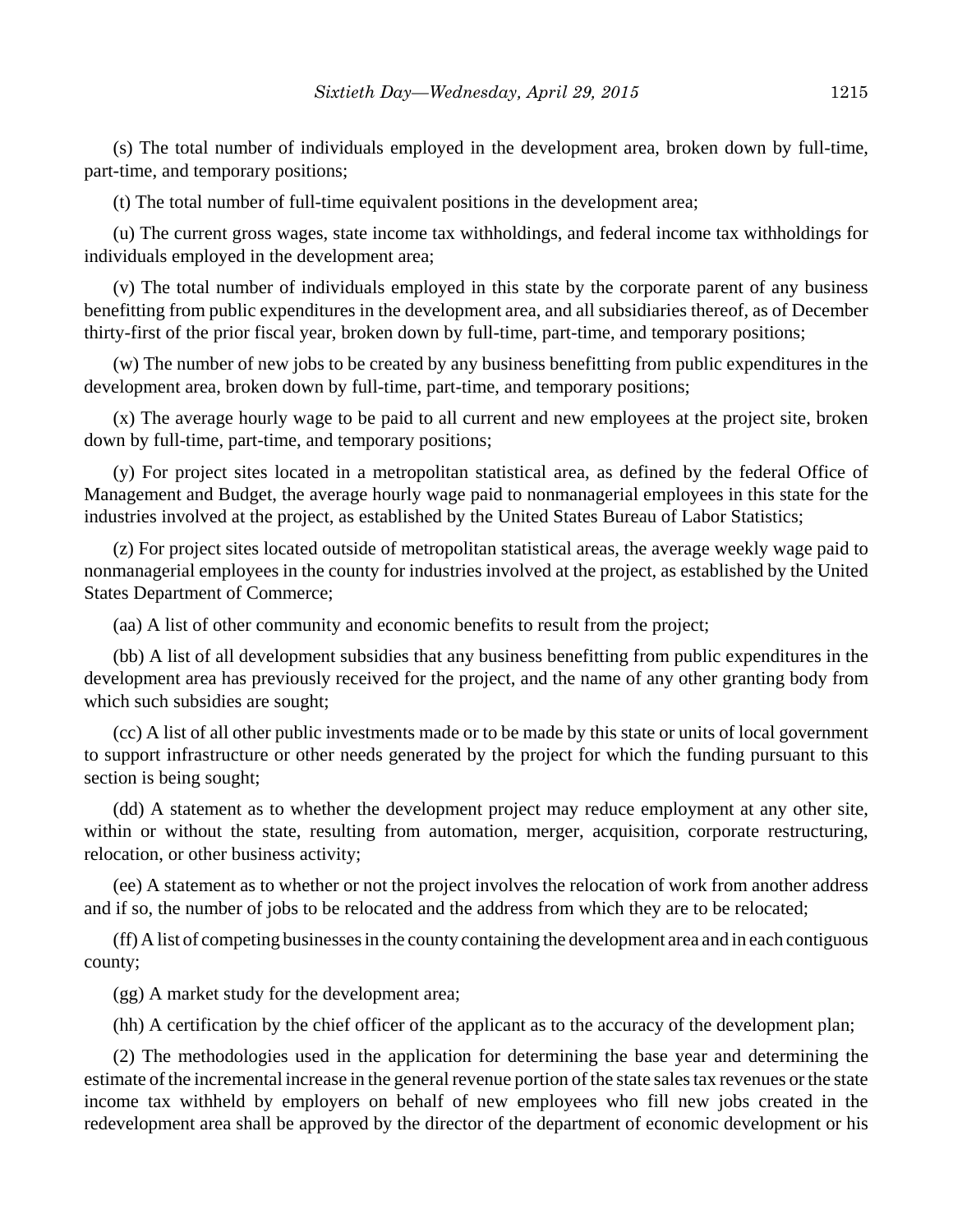or her designee and the commissioner of the office of administration or his or her designee. Upon approval of the application, the director of the department of economic development or his or her designee and the commissioner of the office of administration or his or her designee shall issue a certificate of approval. The department of economic development may request the appropriation following application approval;

(3) The appropriation shall be either a portion of the estimate of the incremental increase in the general revenue portion of state sales tax revenues in the redevelopment area or a portion of the estimate of the state income tax withheld by the employer on behalf of new employees who fill new jobs created in the redevelopment area as indicated in the municipality's application, approved by the director of the department of economic development or his or her designee and the commissioner of the office of administration or his or her designee. At no time shall the annual amount of the new state revenues approved for disbursements from the Missouri supplemental tax increment financing fund exceed thirty-two million dollars; **provided, however, that such thirty-two million dollar cap shall not apply to redevelopment plans or projects initially listed by name in the applicable appropriations bill after August 28, 2015, which involve either:**

- **(a) A former automobile manufacturing plant; or**
- **(b) The retention of a federal employer employing over two thousand geospatial intelligence jobs.**

**At no time shall the annual amount of the new state revenues for disbursements from the Missouri supplemental tax increment financing fund for redevelopment plans and projects eligible under the provisions of paragraph (a) of this subdivision exceed four million dollars in the aggregate. At no time shall the annual amount of the new state revenues for disbursements from the Missouri supplemental tax increment financing fund for redevelopment plans and projects eligible under the provisions of paragraph (b) of this subdivision exceed twelve million dollars in the aggregate. To the extent a redevelopment plan or project independently meets the eligibility criteria set forth in both paragraphs (a) and (b) of this subdivision, then at no such time shall the annual amount of new state revenues for disbursements from the Missouri supplemental tax increment financing fund for such eligible redevelopment plan or project exceed twelve million dollars in the aggregate;**

(4) Redevelopment plans and projects receiving new state revenues shall have a duration of up to fifteen years, unless prior approval for a longer term is given by the director of the department of economic development or his or her designee and the commissioner of the office of administration or his or her designee; except that, in no case shall the duration exceed twenty-three years.

11. In addition to the areas authorized in subsection 9 of this section, the funding authorized pursuant to subsection 4 of this section shall also be available in a federally approved levee district, where construction of a levee begins after December 23, 1997, and which is contained within a county of the first classification without a charter form of government with a population between fifty thousand and one hundred thousand inhabitants which contains all or part of a city with a population in excess of four hundred thousand or more inhabitants.

12. There is hereby established within the state treasury a special fund to be known as the "Missouri Supplemental Tax Increment Financing Fund", to be administered by the department of economic development. The department shall annually distribute from the Missouri supplemental tax increment financing fund the amount of the new state revenues as appropriated as provided in the provisions of **[**subsections 4 and 5**] subsection 4** of this section if and only if the conditions of subsection 10 of this section are met. The fund shall also consist of any gifts, contributions, grants or bequests received from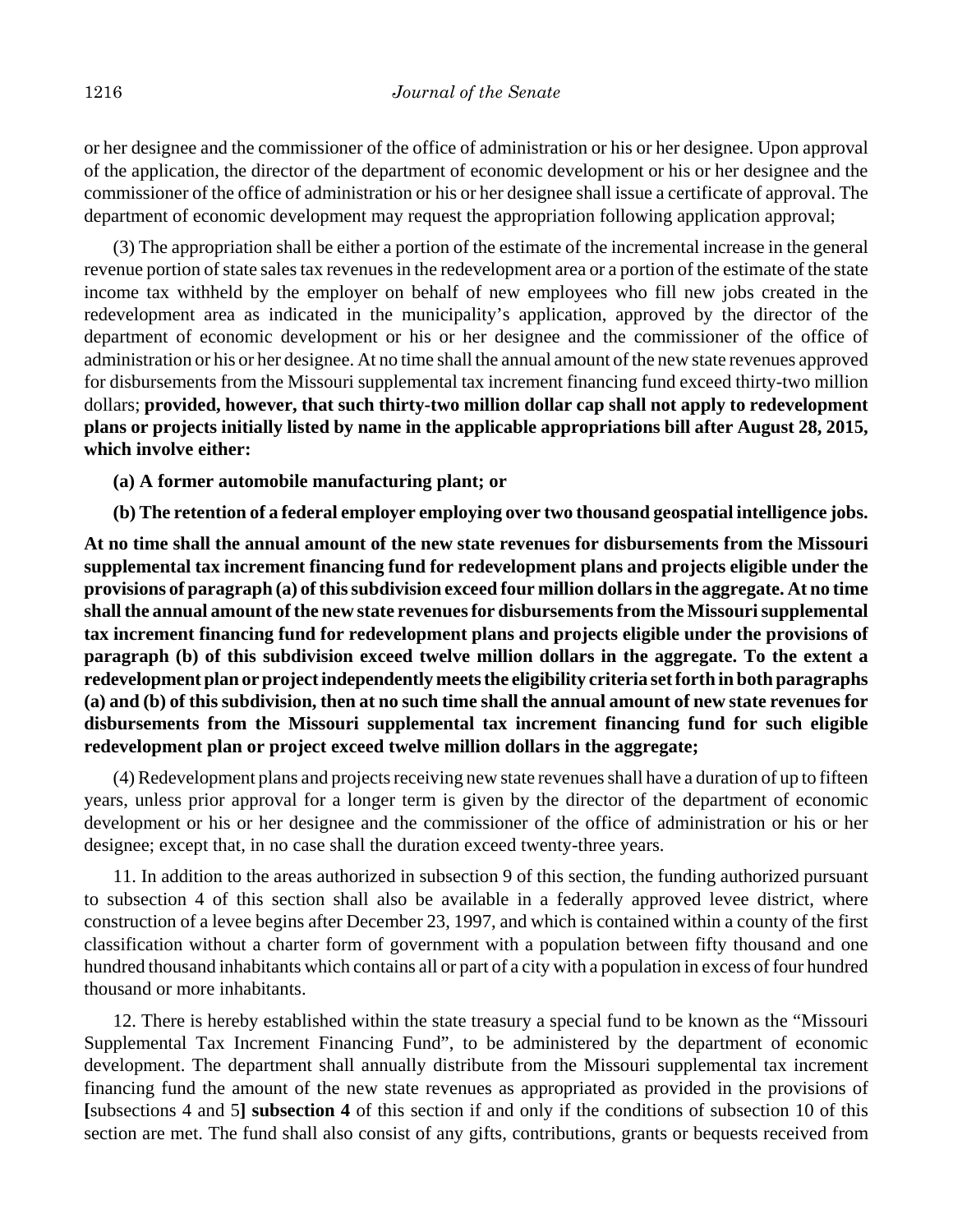federal, private or other sources. Moneys in the Missouri supplemental tax increment financing fund shall be disbursed per project pursuant to state appropriations.

13. Redevelopment project costs may include, at the prerogative of the state, the portion of salaries and expenses of the department of economic development and the department of revenue reasonably allocable to each redevelopment project approved for disbursements from the Missouri supplemental tax increment financing fund for the ongoing administrative functions associated with such redevelopment project. Such amounts shall be recovered from new state revenues deposited into the Missouri supplemental tax increment financing fund created under this section.

14. For redevelopment plans or projects approved by ordinance that result in net new jobs from the relocation of a national headquarters from another state to the area of the redevelopment project, the economic activity taxes and new state tax revenues shall not be based on a calculation of the incremental increase in taxes as compared to the base year or prior calendar year for such redevelopment project, rather the incremental increase shall be the amount of total taxes generated from the net new jobs brought in by the national headquarters from another state. In no event shall this subsection be construed to allow a redevelopment project to receive an appropriation in excess of up to fifty percent of the new state revenues.

**99.866. The state of Missouri, acting through the department of economic development and the office of administration, and any city not within a county, acting directly, through an affiliated entity or through such city's land clearance for redevelopment authority, may enter into a financing agreement relating to the redevelopment of an area contiguous with a former public housing site that has been declared blighted under Missouri law and which may lead to the retention within such city of, and relocation to such blighted area within such city by, a federal employer employing over two thousand geospatial intelligence jobs. Such financing agreement may provide for the appropriation and disbursement of state withholding tax revenues and city tax revenues generated from such employer for up to thirty years to fund costs associated with the retention of such employer; provided, however, that the annual amount of the state appropriation contemplated by this section plus any appropriation of state withholding tax revenues related to such employer from the Missouri supplemental tax increment financing fund pursuant to section 99.845 shall not exceed twelve million dollars per year and shall maintain a positive net fiscal impact for the state over the term. If the state of Missouri income tax rates are reduced or replaced after August 28, 2015, the department of economic development shall request an appropriation from the general assembly of an amount sufficient to offset any reduction in available withholding tax revenues resulting directly from such tax rate reduction or replacement, which in no event shall exceed the amounts that would have been received had the state income tax rates not been reduced or replaced.**"; and

Further amend the title and enacting clause accordingly.

Senator Richard moved that the above amendment be adopted, which motion prevailed.

Senator Schmitt, moved that **HB 514**, as amended, be read the 3rd time and passed and was recognized to close.

President Pro Tem Dempsey referred **HB 514**, as amended, to the Committee on Governmental Accountability and Fiscal Oversight.

#### **HCS** for **HB 722**, entitled:

An Act to amend chapter 260, RSMo, by adding thereto one new section relating to the provision of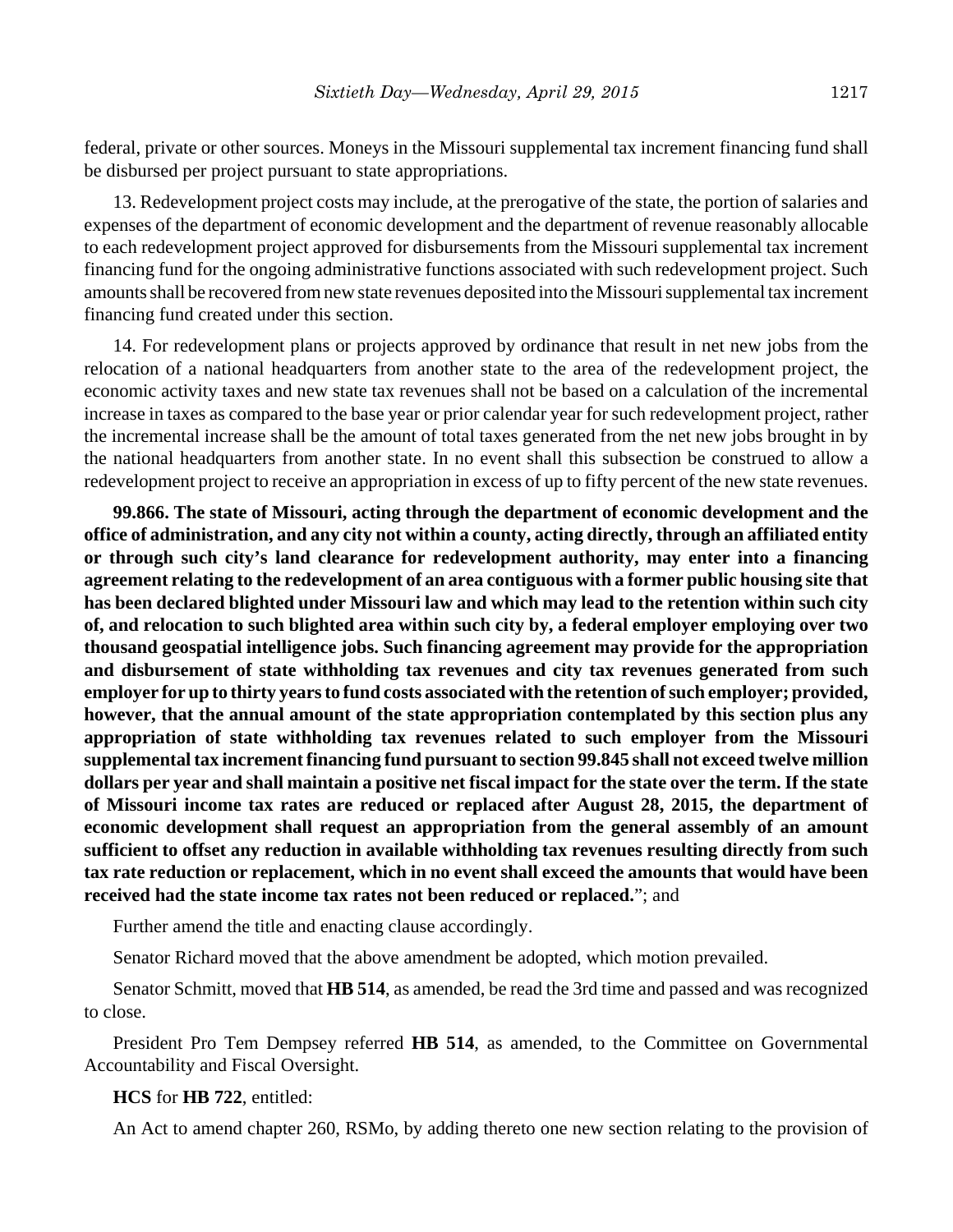paper and plastic bags.

Was called from the Informal Calendar and taken up by Senator Kehoe.

Senator Kehoe offered **SS** for **HCS** for **HB 722**, entitled:

# SENATE SUBSTITUTE FOR HOUSE COMMITTEE SUBSTITUTE FOR HOUSE BILL NO. 722

An Act to amend chapters 260 and 285, RSMo, by adding thereto two new sections relating to prohibited ordinances by political subdivisions.

Senator Nasheed raised the point of order that the **SS** for **HCS** for **HB 722** is out of order as it goes beyond the scope of the underlying bill. The point of order was referred to the President Pro Tem who took it under advisement, which placed **HCS** for **HB 722**, with **SS** and the point of order (pending), on the Informal Calendar.

### **PRIVILEGED MOTIONS**

Senator Kehoe moved that the Senate refuse to concur in **HCS** for **SB 283**, as amended, and request the House to recede from its position or, failing to do so, grant the Senate a conference thereon, which motion prevailed.

Senator Kraus moved that the Senate refuse to concur in **HCS** for **SB 254**, as amended, and request the House to recede from its position or, failing to do so, grant the Senate a conference thereon, which motion prevailed.

Senator Parson moved that the Senate refuse to concur in **HCS** for **SB 282**, as amended, and request the House to recede from its position or, failing to do so, grant the Senate a conference thereon, which motion prevailed.

Senator Nasheed moved that the Senate refuse to concur in **HCS for SCS** for **SB 270**, as amended, and request the House to recede from its position or, failing to do so, grant the Senate a conference thereon, which motion prevailed.

### **HOUSE BILLS ON THIRD READING**

**HB 615**, introduced by Representative Dohrman, with **SCS**, entitled:

An Act to repeal sections 287.040, 287.090, 287.140, 287.957, and 287.975, RSMo, and to enact in lieu thereof six new sections relating to workers' compensation, with an existing penalty provision.

Was called from the Informal Calendar and taken up by Senator Schatz.

**SCS** for **HB 615**, entitled:

# SENATE COMMITTEE SUBSTITUTE FOR HOUSE BILL NO. 615

An Act to repeal sections 287.040, 287.090, 287.140, 287.955, 287.957, and 287.975, RSMo, and to enact in lieu thereof seven new sections relating to workers' compensation, with an existing penalty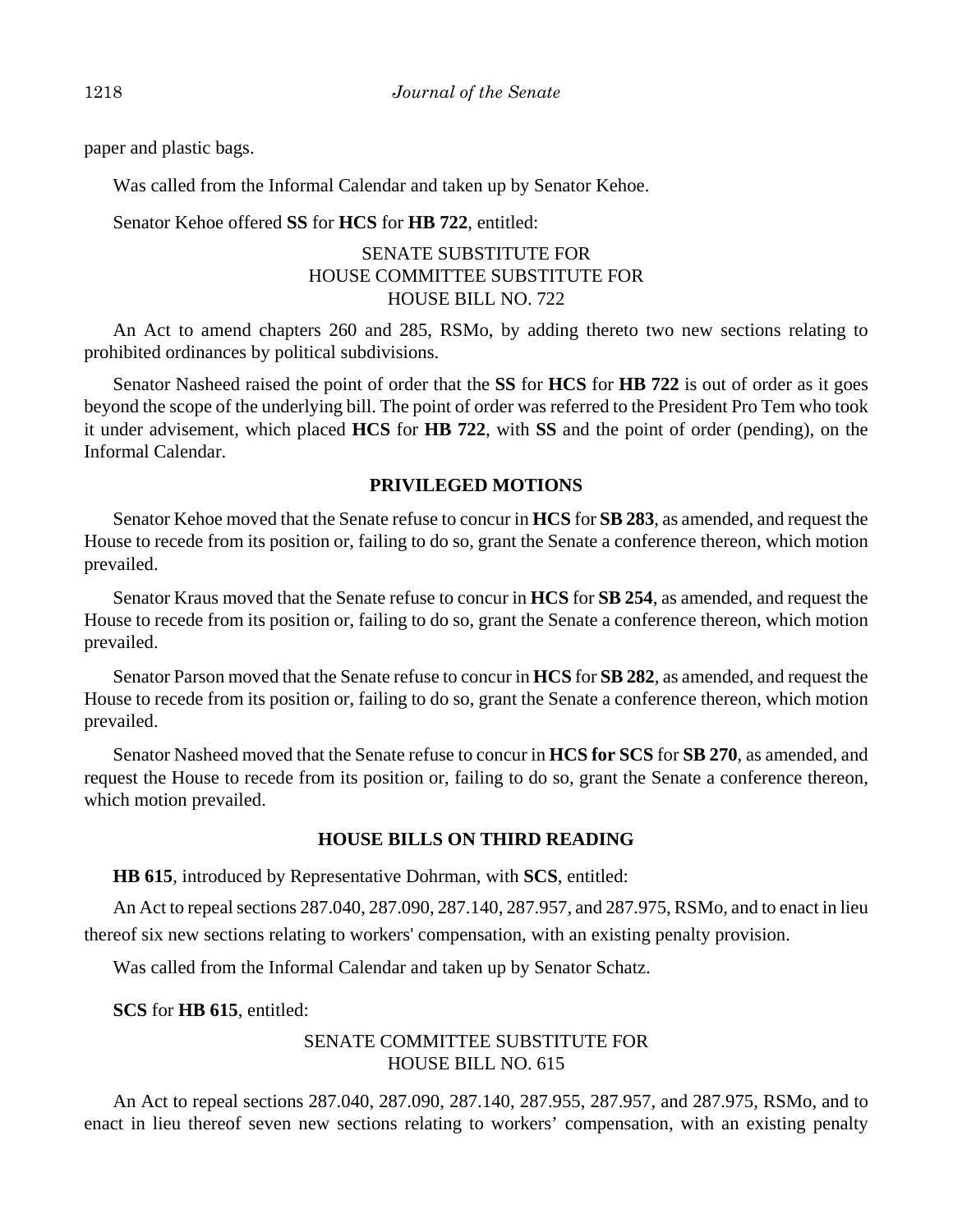#### provision.

Was taken up.

Senator Schatz moved that **SCS** for **HB 615** be adopted, which motion prevailed.

On motion of Senator Schatz, **SCS** for **HB 615** was read the 3rd time and passed by the following vote:

#### YEAS—Senators

| Brown    | Chappelle-Nadal | Cunningham | Curls   | Dempsey | Dixon  | Emery       | Hegeman |
|----------|-----------------|------------|---------|---------|--------|-------------|---------|
| Holsman  | Keaveny         | Kehoe      | Kraus   | LeVota  | Libla  | Munzlinger  | Nasheed |
| Onder    | Parson          | Pearce     | Richard | Riddle  | Romine | Sater       | Schaaf  |
| Schaefer | Schatz          | Schmitt    | Schupp  | Sifton  | Silvey | Wallingford | Walsh   |
| Wasson   | Wieland-34      |            |         |         |        |             |         |

NAYS—Senators—None

Absent—Senators—None

Absent with leave—Senators—None

Vacancies—None

The President declared the bill passed.

On motion of Senator Schatz, title to the bill was agreed to.

Senator Schatz moved that the vote by which the bill passed be reconsidered.

Senator Richard moved that motion lay on the table, which motion prevailed.

### **MESSAGES FROM THE HOUSE**

The following messages were received from the House of Representatives through its Chief Clerk:

Mr. President: I am instructed by the House of Representatives to inform the Senate that the House has taken up and passed **SB 446**.

With House Amendment No. 1, House Amendment No. 1 to House Amendment No. 2 and House Amendment No. 2, as amended.

#### HOUSE AMENDMENT NO. 1

Amend Senate Bill No. 446, Page 1, In the Title, Line 3, by deleting all of said line and inserting in lieu thereof the following words, "motor vehicles."; and

Further amend said bill, Page 2, Section 301.451, Line 25, by inserting after all of said section and line the following:

"**301.474. 1. Any person who has been awarded the military service award known as the "Korea Defense Service Medal" may apply for special motor vehicle license plates for any motor vehicle such person owns, either solely or jointly, other than an apportioned motor vehicle or a commercial motor vehicle licensed in excess of eighteen thousand pounds gross weight.**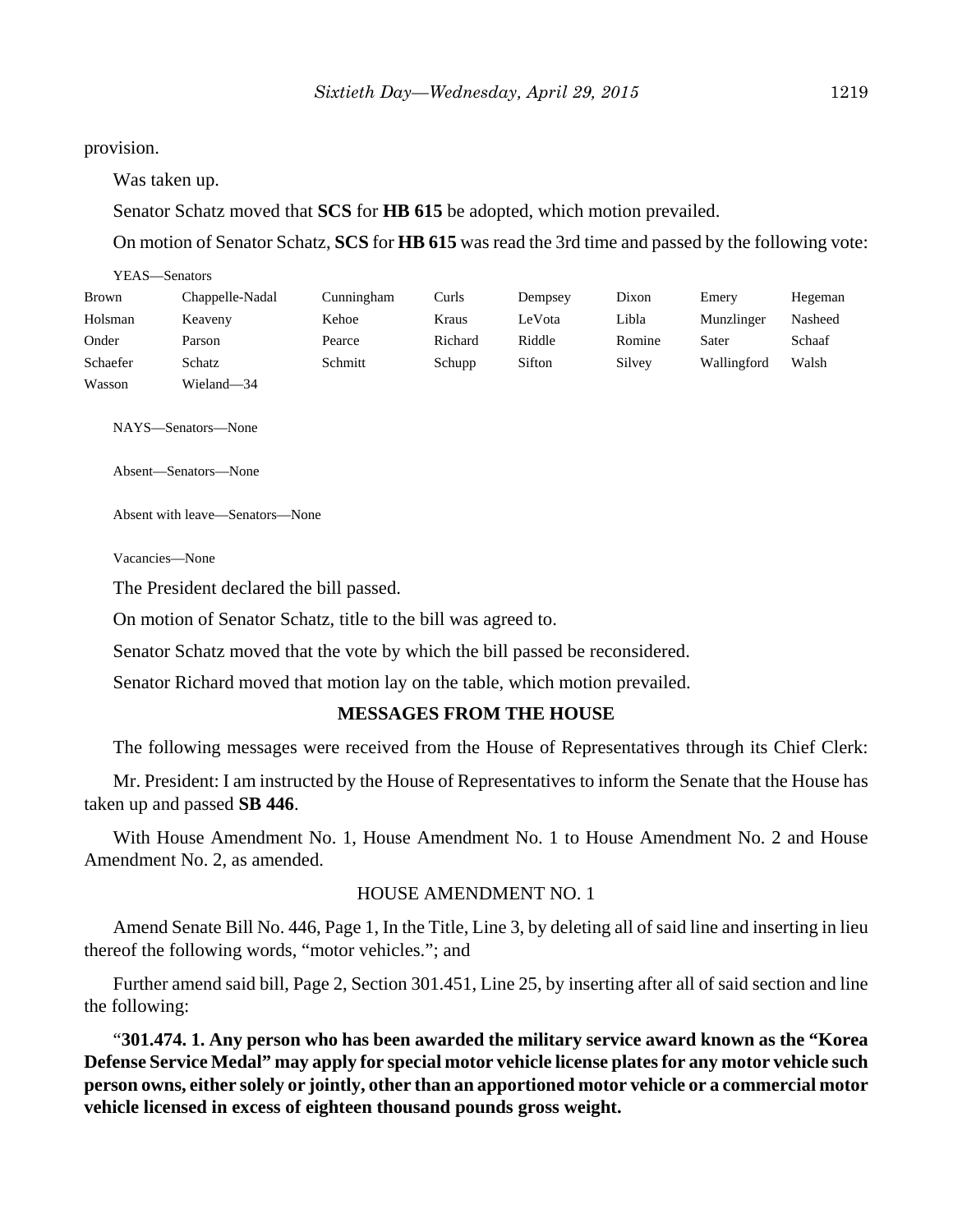**2. Any such person shall make application for the special license plates on a form provided by the director of revenue and furnish such proof as a recipient of the Korea Defense Service Medal as the director may require.**

**3. Upon presentation of such proof of eligibility, payment of a fifteen dollar fee in addition to the regular registration fees, and presentation of any documents which may be required by law the director of revenue shall issue to the vehicle owner a special personalized license plate which shall bear the words "KOREA DEFENSE SERVICE MEDAL" at the bottom of the plate in a manner prescribed by the director of revenue. Such license plates shall be made with fully reflective material with a common color scheme and design, shall be clearly visible at night, and shall be aesthetically attractive as prescribed by section 301.130.**

**4. Such plates shall also bear an image of the Korea Defense Service Medal.**

**5. Notwithstanding the provisions of section 301.144, no additional fee shall be charged for the personalization of license plates issued under this section.**

**6. There shall be no limit on the number of license plates any person qualified under this section may obtain so long as each set of license plates issued under this section is issued for vehicles owned solely or jointly by such person.**

**7. License plates issued under the provisions of this section shall not be transferable to any other person except that any registered co-owner of the motor vehicle shall be entitled to operate the motor vehicle with such plates for the duration of the year licensed in the event of the death of the qualified person.**

**8. The director may consult with any organization which represents the interests of persons receiving the Korea Defense Service Medal when formulating the design for the special license plates described in this section.**

**9. The director shall make all necessary rules and regulations for the administration of this section and shall design all necessary forms required by this section. Any rule or portion of a rule, as that term is defined in section 536.010, that is created under the authority delegated in this section shall become effective only if it complies with and is subject to all of the provisions of chapter 536 and, if applicable, section 536.028. This section and chapter 536 are nonseverable and if any of the powers vested with the general assembly under chapter 536 to review, to delay the effective date, or to disapprove and annul a rule are subsequently held unconstitutional, then the grant of rulemaking authority and any rule proposed or adopted after August 28, 2015, shall be invalid and void.**"; and

Further amend said bill by amending the title, enacting clause, and intersectional references accordingly.

HOUSE AMENDMENT NO. 1 TO HOUSE AMENDMENT NO. 2

Amend House Amendment No. to Senate Bill No. 446, Page 16, Line34, by inserting the following after all of said line:

"306.126. 1. [The operator of a motorboat shall not allow any person to ride or sit on the gunwales, decking over the bow, railing, top of seat back or decking over the back of the motorboat while under way, unless such person is inboard of adequate guards or railing provided on the motorboat to prevent a passenger from being lost overboard. As used in this section, the term "adequate guards or railing" means guards or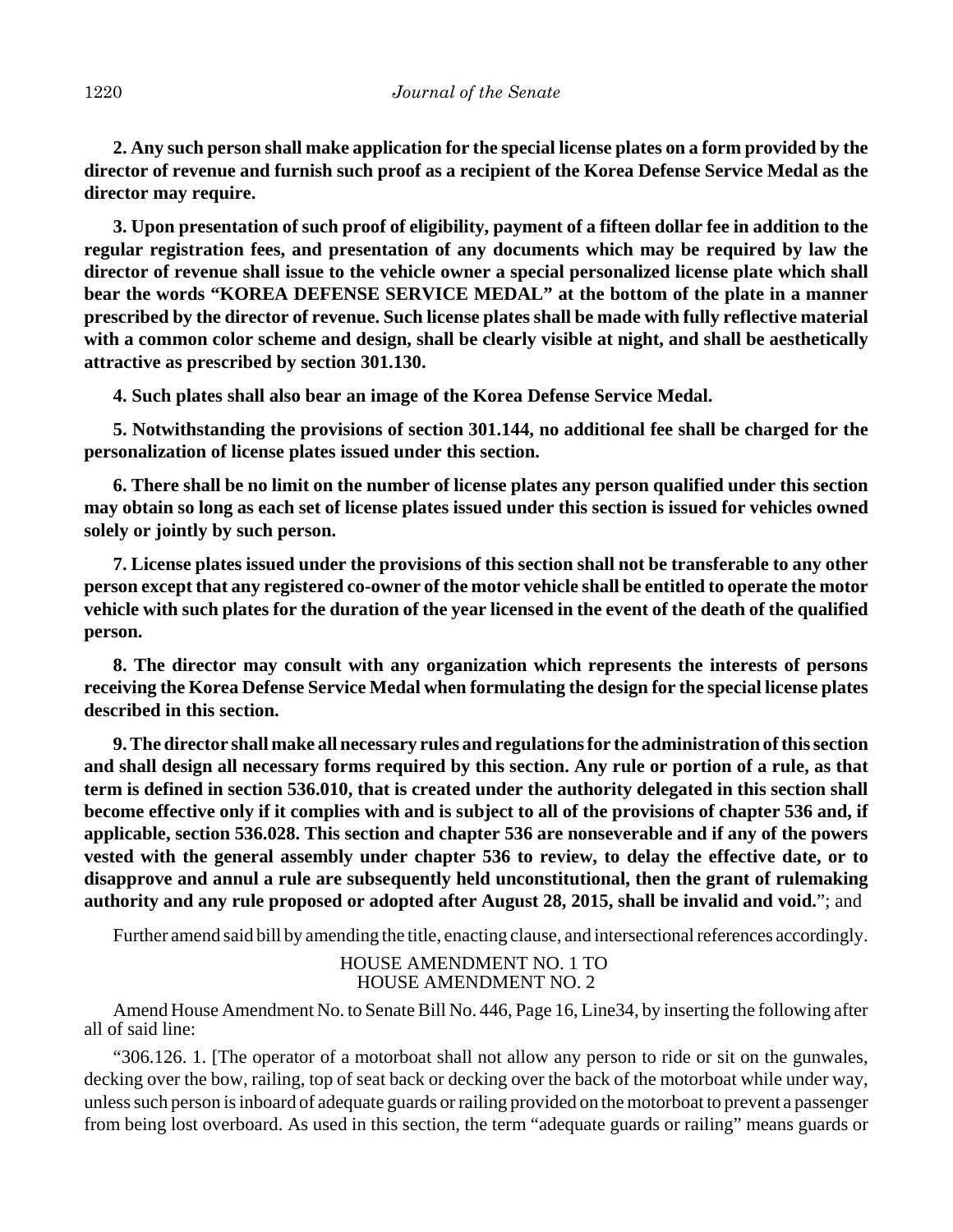railings having a height parameter of at least six inches but not more than eighteen inches. Nothing in this section shall be construed to mean that passengers or other persons aboard a motorboat cannot occupy the decking over the bow of the boat to moor it to a mooring buoy or to cast off from such a buoy, or for any other necessary purpose. The provisions of this section shall not apply to vessels propelled by sail.

2.] Whenever any person leaves any watercraft, other than a personal watercraft, on the waters of the Mississippi River, the waters of the Missouri River or the lakes of this state and enters the water between the hours of 11:00 a.m. and sunset, the operator of such watercraft shall display on the watercraft a red or orange flag measuring not less than twelve inches by twelve inches. The provisions of this subsection shall not apply to watercraft that is moored or anchored. The flag required by this subsection shall be visible for three hundred sixty degrees around the horizon when displayed and shall be displayed only when an occupant of the watercraft has left the confines of the watercraft and entered the water. The flag required by this subsection shall not be displayed when the watercraft is engaged in towing any person, but shall be displayed when such person has ceased being towed and has reentered the water.

[3.] **2.** No operator shall knowingly operate any watercraft within fifty yards of a flag required by subsection 2 of this section at a speed in excess of a slow-no wake speed."; and

Further amend said amendment, Page 18, Line 6, by deleting the word "**hour**" and inserting in lieu thereof the word "**twenty-four hours**"; and

Further amend said bill by amending the title, enacting clause, and intersectional references accordingly.

### HOUSE AMENDMENT NO. 2

Amend Senate Bill No. 446, Page 1, Section A, Line 2, by inserting immediately after said section and line the following:

"301.196. 1. Beginning January 1, 2006, except as otherwise provided in this section, the transferor of an interest in a motor vehicle or trailer listed on the face of a Missouri title, excluding salvage titles and junking certificates, shall notify the department of revenue of the transfer within thirty days of the date of transfer. The notice shall be in a form determined by the department by rule and shall contain:

#### (1) **The name of the transferor and transferee;**

**(2)** A description of the motor vehicle or trailer sufficient to identify it;

**[**(2)**] (3)** The vehicle identification number of the motor vehicle or trailer;

**[**(3)**] (4)** The name and address of the transferee;

**[**(4)**] (5)** The date of birth of the transferee, unless the transferee is not a natural person;

- **[**(5)**] (6)** The date of the transfer or sale;
- **[**(6)**] (7)** The purchase price of the motor vehicle or trailer, if applicable;

**[**(7)**] (8)** The number of the transferee's drivers license, unless the transferee does not have a drivers license;

**[**(8) The printed name and signature**] (9) The transferor's electronic signature if transmitted electronically or the signatures** of the transferee **and transferor if not submitted electronically. For the**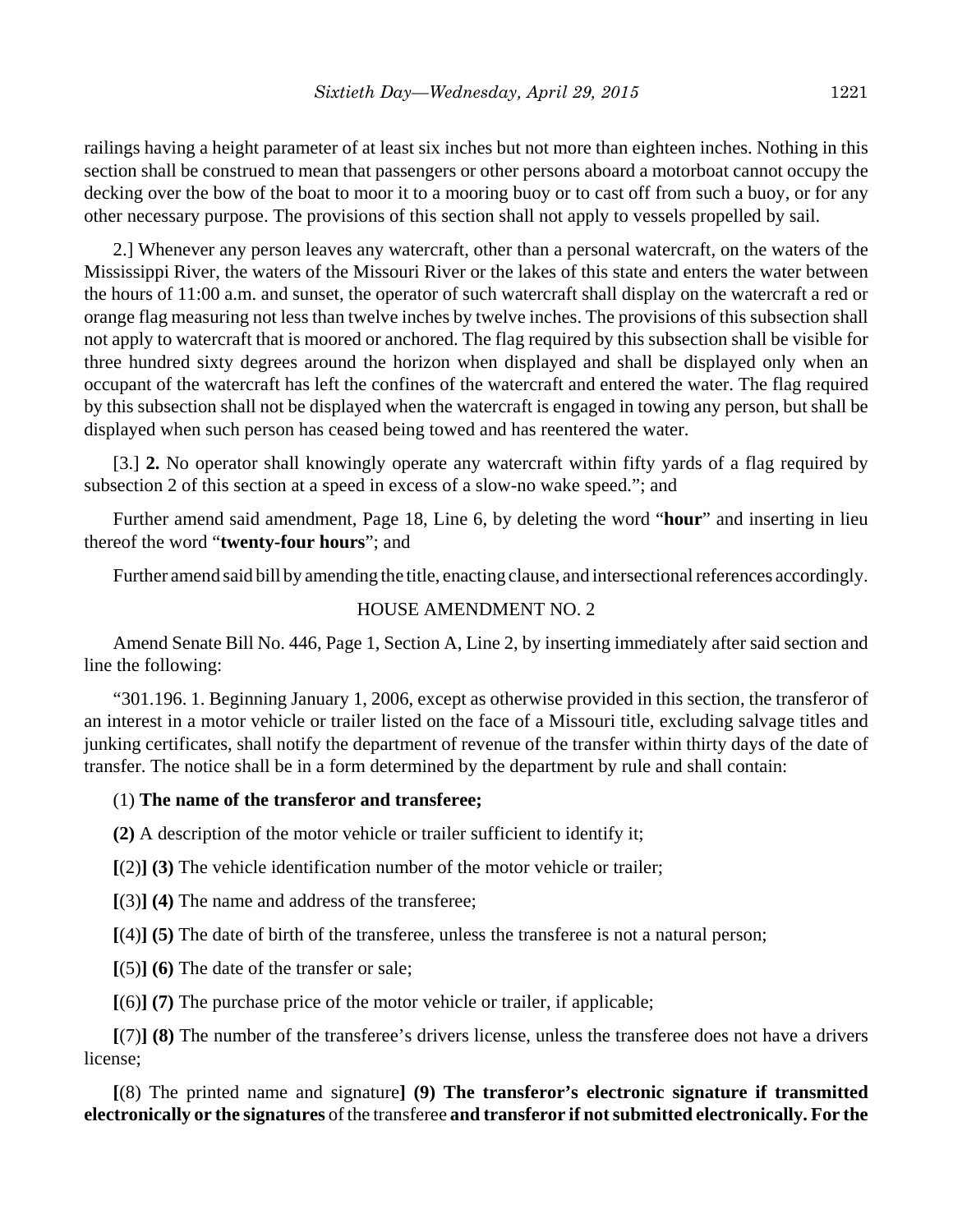**purposes of this section, "transmitted electronically" shall have the same meaning as an electronic signature as defined in section 432.205**;

**[**(9)**] (10)** Any other information required by the department by rule.

# 2. **A notice of sale substantially complying with the requirements of this section is effective even though it contains minor errors which are not materially misleading.**

**3.** For purposes of giving notice under this section, if the transfer occurs by operation of law, the personal representative, receiver, trustee, sheriff, or other representative or successor in interest of the person whose interest is transferred shall be considered the transferor. Repossession by a creditor shall not be considered a transfer of ownership requiring such notice.

**[**3.**] 4.** The requirements of this section shall not apply to transfers when there is no complete change of ownership interest or upon award of ownership of a motor vehicle or trailer made by court order, or transfers of ownership of a motor vehicle or trailer to or between vehicle dealers, or transfers of ownership of a motor vehicle or trailer to an insurance company due to a theft or casualty loss, or transfers of beneficial ownership of a motor vehicle owned by a trust.

**[**4.**] 5.** Notification under this section is only required for transfers of ownership that would otherwise require registration and an application for certificate of title in this state under section 301.190, and is for informational purposes only and does not constitute an assignment or release of any interest in the vehicle.

**[**5.**] 6.** Retail sales made by licensed dealers including sales of new vehicles shall be reported pursuant to the provisions of section 301.280."; and

Further amend said bill, Page 2, Section 301.451, Line 25, by inserting immediately after said section and line the following:

"302.010. Except where otherwise provided, when used in this chapter, the following words and phrases mean:

(1) "Circuit court", each circuit court in the state;

(2) "Commercial motor vehicle", a motor vehicle designed or regularly used for carrying freight and merchandise, or more than fifteen passengers;

(3) "Conviction", any final conviction; also a forfeiture of bail or collateral deposited to secure a defendant's appearance in court, which forfeiture has not been vacated, shall be equivalent to a conviction, except that when any conviction as a result of which points are assessed pursuant to section 302.302 is appealed, the term "conviction" means the original judgment of conviction for the purpose of determining the assessment of points, and the date of final judgment affirming the conviction shall be the date determining the beginning of any license suspension or revocation pursuant to section 302.304;

(4) "Criminal history check", a search of criminal records, including criminal history record information as defined in section 43.500, maintained by the Missouri state highway patrol in the Missouri criminal records repository or by the Federal Bureau of Investigation as part of its criminal history records, including, but not limited to, any record of conviction, plea of guilty or nolo contendre, or finding of guilty in any state for any offense related to alcohol, controlled substances, or drugs;

(5) "Director", the director of revenue acting directly or through the director's authorized officers and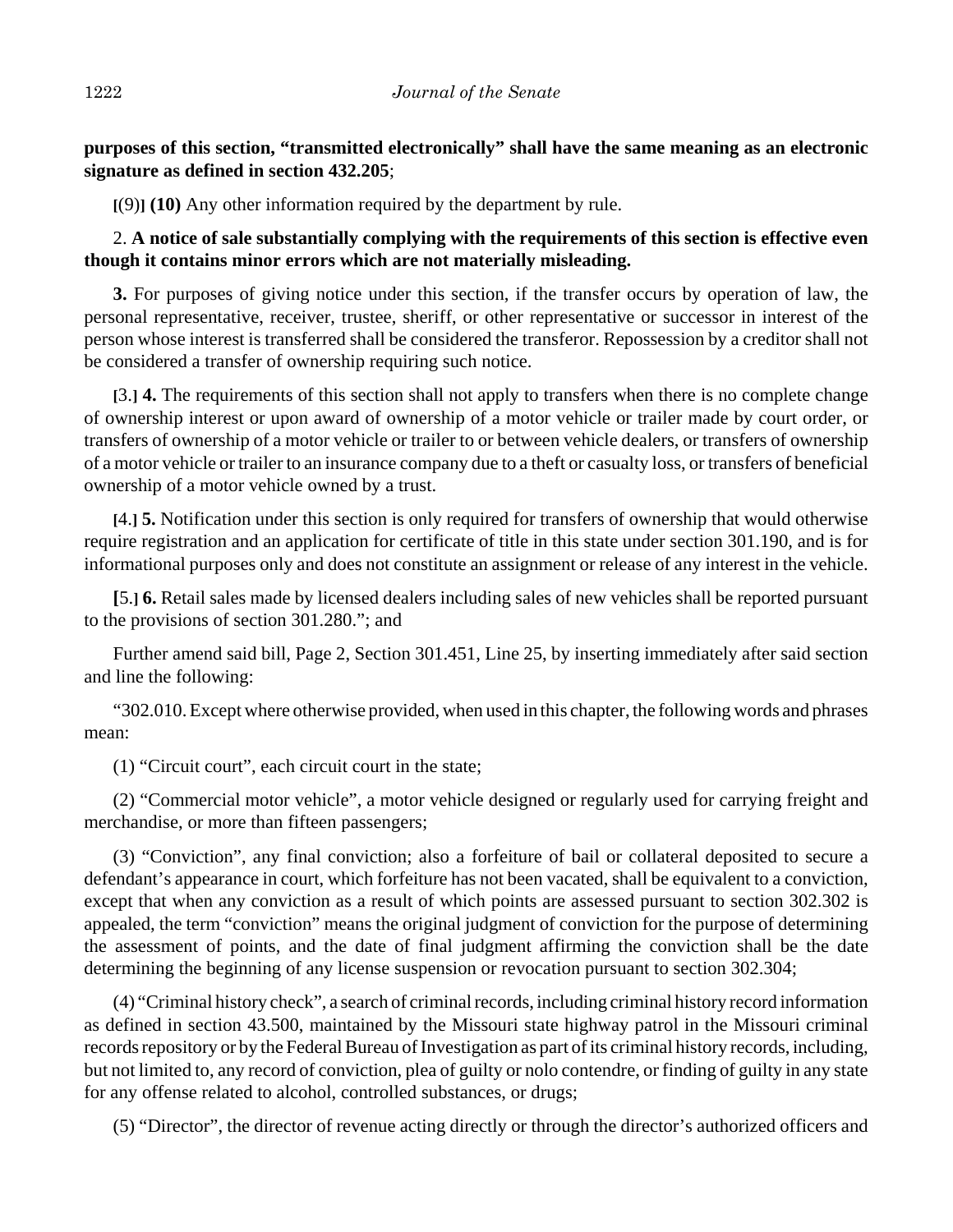agents;

(6) "Farm tractor", every motor vehicle designed and used primarily as a farm implement for drawing plows, mowing machines and other implements of husbandry;

(7) "Highway", any public thoroughfare for vehicles, including state roads, county roads and public streets, avenues, boulevards, parkways, or alleys in any municipality;

(8) "Incompetent to drive a motor vehicle", a person who has become physically incapable of meeting the prescribed requirements of an examination for an operator's license, or who has been adjudged by a probate division of the circuit court in a capacity hearing of being incapacitated;

(9) "License", a license issued by a state to a person which authorizes a person to operate a motor vehicle;

(10) "Motor vehicle", any self-propelled vehicle not operated exclusively upon tracks except motorized bicycles, as defined in section 307.180;

(11) "Motorcycle", a motor vehicle operated on two wheels; however, this definition shall not include motorized bicycles as defined in section 301.010;

(12) "Motortricycle", a motor vehicle operated on three wheels, including a motorcycle operated with any conveyance, temporary or otherwise, requiring the use of a third wheel;

(13) "Moving violation", that character of traffic violation where at the time of violation the motor vehicle involved is in motion, except that the term does not include the driving of a motor vehicle without a valid motor vehicle registration license, or violations of sections 304.170 to 304.240, inclusive, relating to sizes and weights of vehicles;

(14) "Municipal court", every division of the circuit court having original jurisdiction to try persons for violations of city ordinances;

(15) "Nonresident", every person who is not a resident of this state;

(16) "Operator", every person who is in actual physical control of a motor vehicle upon a highway;

(17) "Owner", a person who holds the legal title of a vehicle or in the event a vehicle is the subject of an agreement for the conditional sale or lease thereof with the right of purchase upon performance of the conditions stated in the agreement and with an immediate right of possession vested in the conditional vendee or lessee, or in the event a mortgagor of a vehicle is entitled to possession, then such conditional vendee or lessee or mortgagor shall be deemed the owner for the purpose of sections 302.010 to 302.540;

(18) "Record" includes, but is not limited to, papers, documents, facsimile information, microphotographic process, electronically generated or electronically recorded information, digitized images, deposited or filed with the department of revenue;

(19) "Residence address", "residence", or "resident address" shall be the location at which a person has been physically present, and that the person regards as home. A residence address is a person's true, fixed, principal, and permanent home, to which a person intends to return and remain, even though currently residing elsewhere;

(20) "Restricted driving privilege", a **sixty-day** driving privilege issued by the director of revenue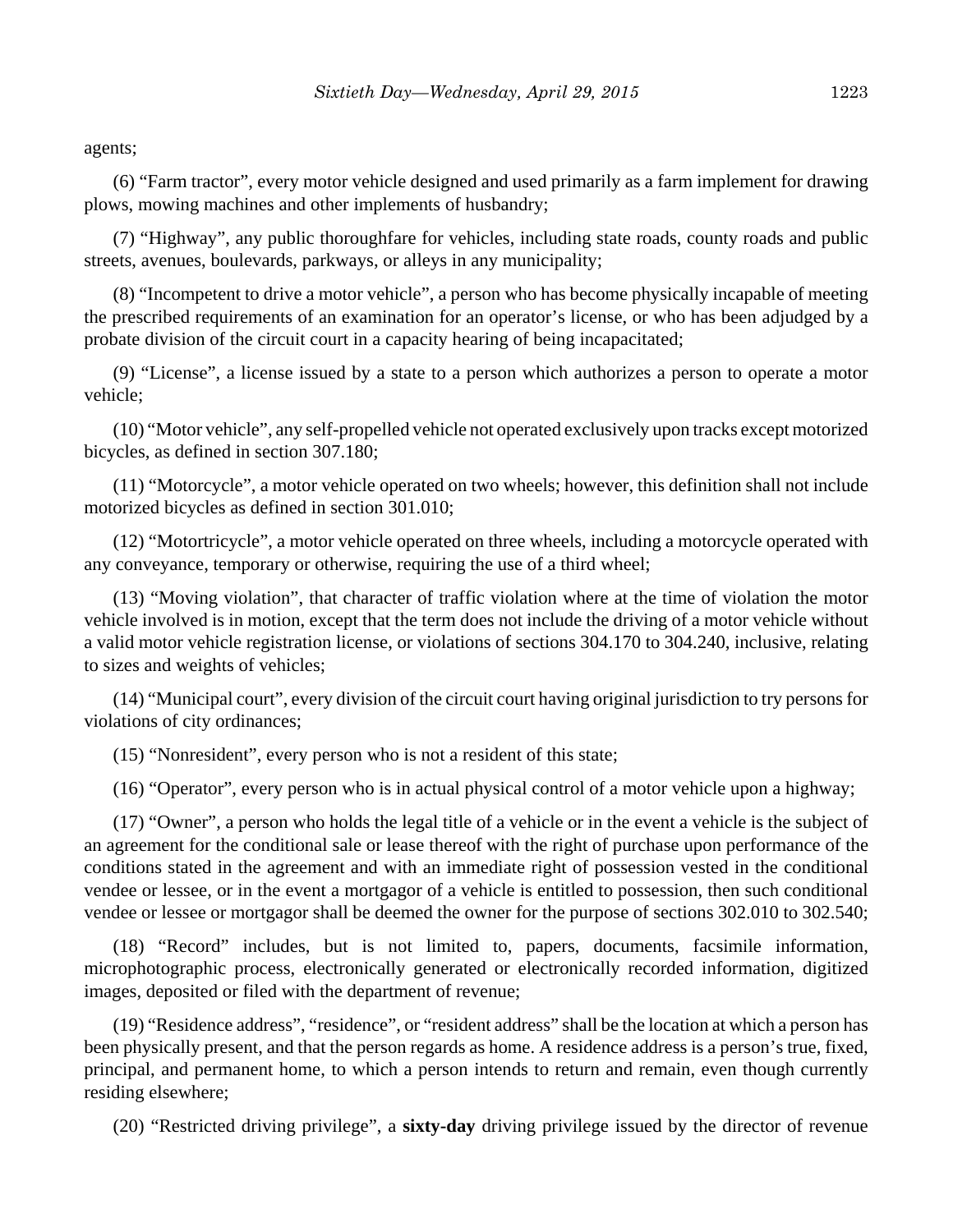following a suspension of driving privileges for the limited purpose of driving in connection with the driver's business, occupation, employment, formal program of secondary, postsecondary or higher education, or for an alcohol education or treatment program or certified ignition interlock provider**, or a ninety-day 'interlock restricted privilege' issued by the director of revenue for the limited purpose of driving in connection with the driver's business, occupation, employment, seeking medical treatment for such driver or a dependent family member, attending school or other institution of higher education, attending alcohol or drug treatment programs, seeking the required services of a certified ignition interlock provider, fulfilling court obligations, including required appearances and probation and parole obligations, religious services, the care of a child or children, including scheduled visitation or custodial obligations pursuant to a court order, fueling requirements for any vehicle utilized, and seeking basic nutritional requirements**;

(21) "School bus", when used in sections 302.010 to 302.540, means any motor vehicle, either publicly or privately owned, used to transport students to and from school, or to transport pupils properly chaperoned to and from any place within the state for educational purposes. The term "school bus" shall not include a bus operated by a public utility, municipal corporation or common carrier authorized to conduct local or interstate transportation of passengers when such bus is not traveling a specific school bus route but is:

(a) On a regularly scheduled route for the transportation of fare-paying passengers; or

(b) Furnishing charter service for the transportation of persons enrolled as students on field trips or other special trips or in connection with other special events;

(22) "School bus operator", an operator who operates a school bus as defined in subdivision (21) of this section in the transportation of any schoolchildren and who receives compensation for such service. The term "school bus operator" shall not include any person who transports schoolchildren as an incident to employment with a school or school district, such as a teacher, coach, administrator, secretary, school nurse, or janitor unless such person is under contract with or employed by a school or school district as a school bus operator;

(23) "Signature", any method determined by the director of revenue for the signing, subscribing or verifying of a record, report, application, driver's license, or other related document that shall have the same validity and consequences as the actual signing by the person providing the record, report, application, driver's license or related document;

(24) "Substance abuse traffic offender program", a program certified by the division of alcohol and drug abuse of the department of mental health to provide education or rehabilitation services pursuant to a professional assessment screening to identify the individual needs of the person who has been referred to the program as the result of an alcohol- or drug-related traffic offense. Successful completion of such a program includes participation in any education or rehabilitation program required to meet the needs identified in the assessment screening. The assignment recommendations based upon such assessment shall be subject to judicial review as provided in subsection 14 of section 302.304 and subsections 1 and 5 of section 302.540;

(25) "Vehicle", any mechanical device on wheels, designed primarily for use, or used on highways, except motorized bicycles, vehicles propelled or drawn by horses or human power, or vehicles used exclusively on fixed rails or tracks, or cotton trailers or motorized wheelchairs operated by handicapped persons.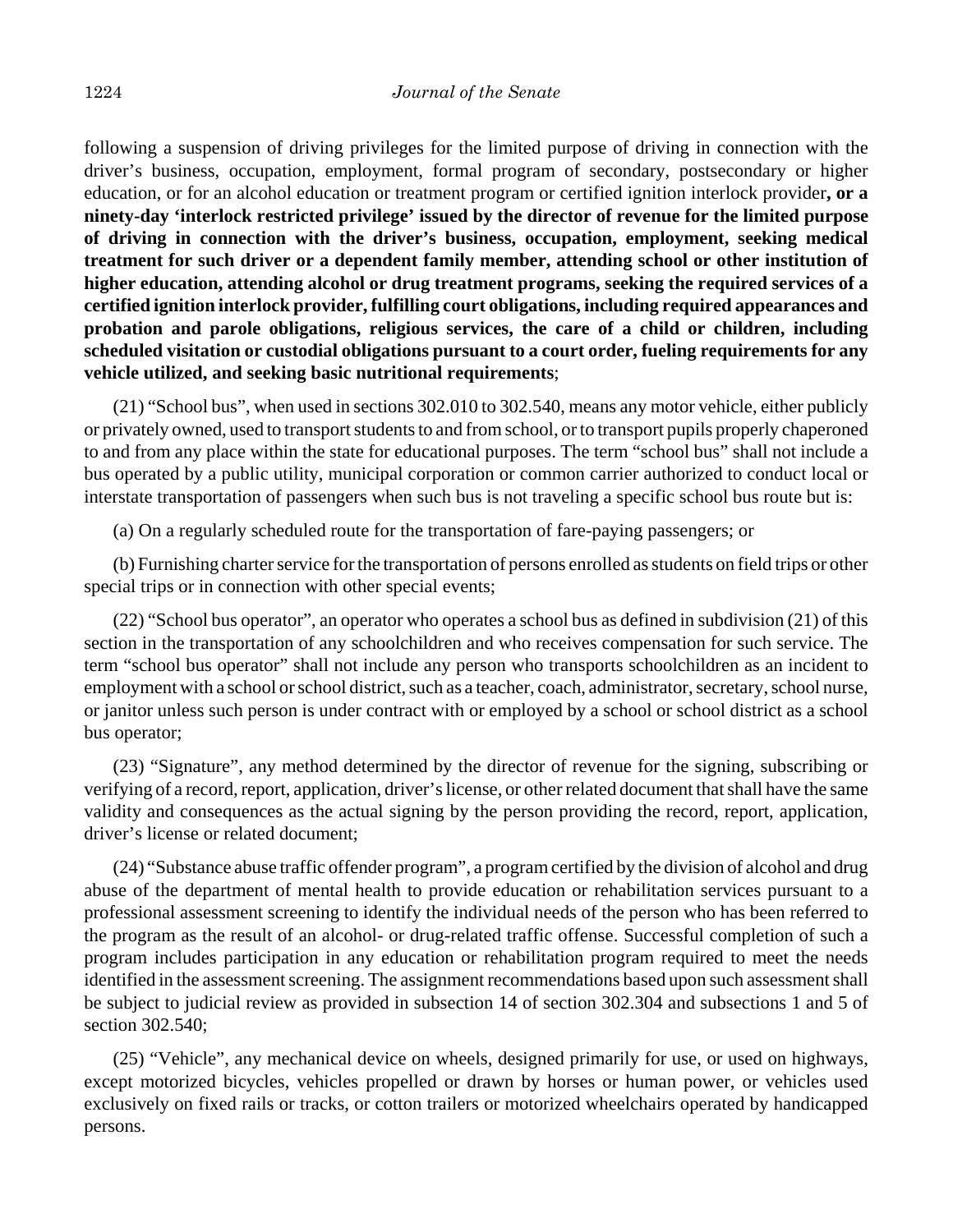302.060. 1. The director shall not issue any license and shall immediately deny any driving privilege:

(1) To any person who is under the age of eighteen years, if such person operates a motor vehicle in the transportation of persons or property as classified in section 302.015;

(2) To any person who is under the age of sixteen years, except as hereinafter provided;

(3) To any person whose license has been suspended, during such suspension, or to any person whose license has been revoked, until the expiration of one year after such license was revoked;

(4) To any person who is an habitual drunkard or is addicted to the use of narcotic drugs;

(5) To any person who has previously been adjudged to be incapacitated and who at the time of application has not been restored to partial capacity;

(6) To any person who, when required by this law to take an examination, has failed to pass such examination;

(7) To any person who has an unsatisfied judgment against such person, as defined in chapter 303, until such judgment has been satisfied or the financial responsibility of such person, as described in section 303.120, has been established;

(8) To any person whose application shows that the person has been convicted within one year prior to such application of violating the laws of this state relating to failure to stop after an accident and to disclose the person's identity or driving a motor vehicle without the owner's consent;

(9) To any person who has been convicted more than twice of violating state law, or a county or municipal ordinance where the defendant was represented by or waived the right to an attorney in writing, relating to driving while intoxicated; except that, after the expiration of ten years from the date of conviction of the last offense of violating such law or ordinance relating to driving while intoxicated, a person who was so convicted may petition the circuit court of the county in which such last conviction was rendered and the court shall review the person's habits and conduct since such conviction, including the results of a criminal history check as defined in section 302.010. If the court finds that the petitioner has not been found guilty of, and has no pending charges for any offense related to alcohol, controlled substances or drugs and has no other alcohol-related enforcement contacts as defined in section 302.525 during the preceding ten years and that the petitioner's habits and conduct show such petitioner to no longer pose a threat to the public safety of this state, the court shall order the director to issue a license to the petitioner if the petitioner is otherwise qualified pursuant to the provisions of sections 302.010 to 302.540. No person may obtain a license pursuant to the provisions of this subdivision through court action more than one time;

(10) To any person who has been found guilty of acting with criminal negligence while driving while intoxicated to cause the death of another person, or to any person who has been convicted twice within a five-year period of violating state law, county or municipal ordinance of driving while intoxicated, or any other intoxication-related traffic offense as defined in section 577.001, except that, after the expiration of five years from the date of conviction of the last offense of violating such law or ordinance, a person who was so convicted may petition the circuit court of the county in which such last conviction was rendered and the court shall review the person's habits and conduct since such conviction, including the results of a criminal history check as defined in section 302.010. If the court finds that the petitioner has not been found guilty of, and has no pending charges for any offense related to alcohol, controlled substances, or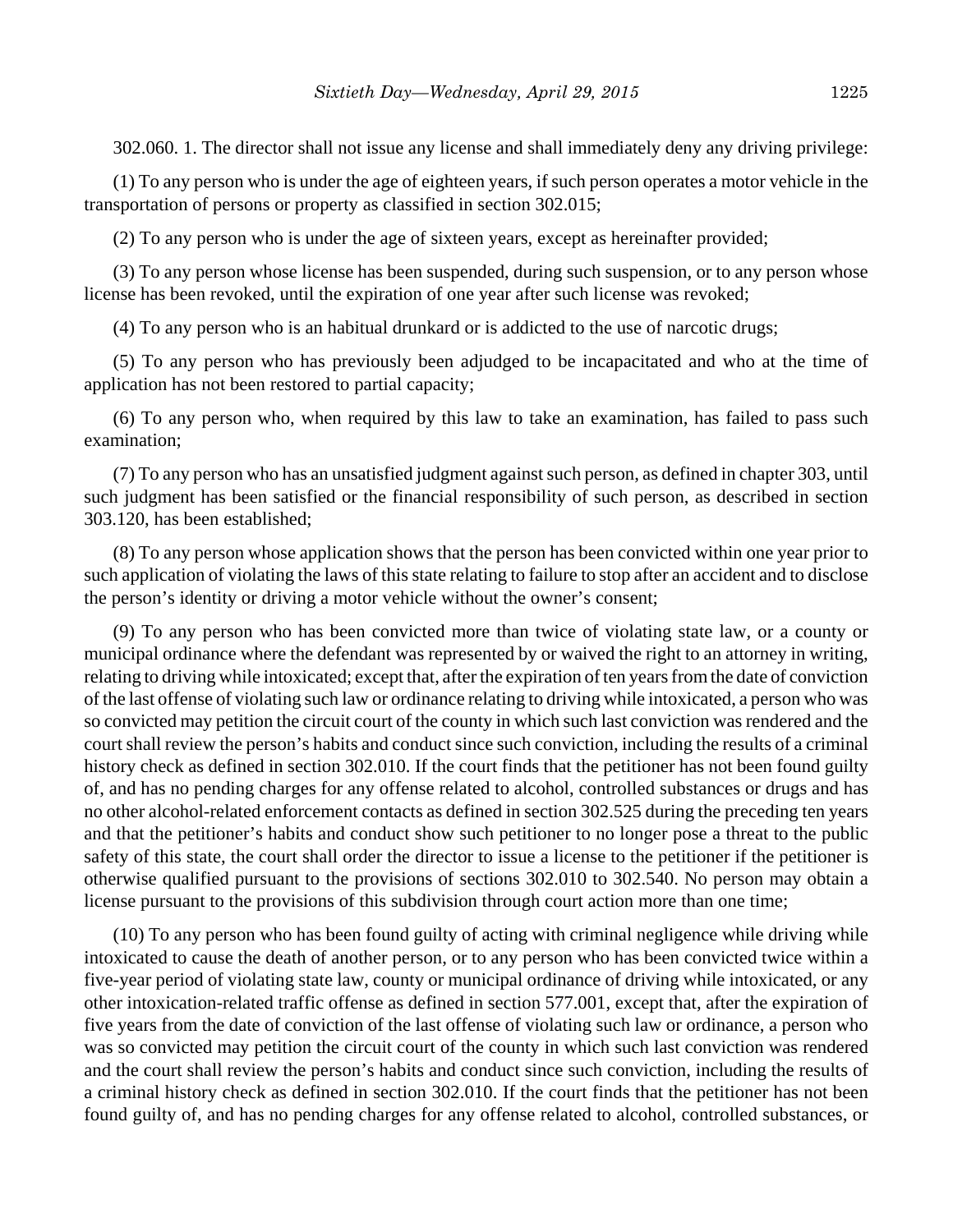drugs and has no other alcohol-related enforcement contacts as defined in section 302.525 during the preceding five years, and that the petitioner's habits and conduct show such petitioner to no longer pose a threat to the public safety of this state, the court shall order the director to issue a license to the petitioner if the petitioner is otherwise qualified pursuant to the provisions of sections 302.010 to 302.540;

(11) To any person who is otherwise disqualified pursuant to the provisions of chapter 302, chapter 303, or section 544.046;

(12) To any person who is under the age of eighteen years, if such person's parents or legal guardians file a certified document with the department of revenue stating that the director shall not issue such person a driver's license. Each document filed by the person's parents or legal guardians shall be made upon a form furnished by the director and shall include identifying information of the person for whom the parents or legal guardians are denying the driver's license. The document shall also contain identifying information of the person's parents or legal guardians. The document shall be certified by the parents or legal guardians to be true and correct. This provision shall not apply to any person who is legally emancipated. The parents or legal guardians may later file an additional document with the department of revenue which reinstates the person's ability to receive a driver's license.

2. Any person whose license is reinstated under the provisions of subdivision (9) or (10) of subsection 1 of this section shall be required to file proof with the director of revenue that any motor vehicle operated by the person is equipped with a functioning, certified ignition interlock device as a required condition of reinstatement. The ignition interlock device required for reinstatement under this subsection and for obtaining a limited driving privilege under paragraph (a) or (b) of subdivision (8) of subsection 3 of section 302.309 shall have a photo identification technology feature, and a court may require a global positioning system feature for such device. The ignition interlock device shall further be required to be maintained on all motor vehicles operated by the person for a period of not less than six months immediately following the date of reinstatement. If the monthly monitoring reports show that the ignition interlock device has registered any confirmed blood alcohol concentration readings above the alcohol setpoint established by the department of transportation or that the person has tampered with or circumvented the ignition interlock device **within the last three months of the six-month period of required installation of the ignition interlock device**, then the period for which the person must maintain the ignition interlock device following the date of reinstatement shall be extended **[**for an additional six months**] until the person has completed three consecutive months with no violations as described in this section**. If the person fails to maintain such proof with the director, the license shall be suspended **[**for the remainder of the six-month period or**]** until proof as required by this section is filed with the director. **[**Upon the completion of the six-month period, the license shall be shown as reinstated, if the person is otherwise eligible.**]**

3. Any person who petitions the court for reinstatement of his or her license pursuant to subdivision (9) or (10) of subsection 1 of this section shall make application with the Missouri state highway patrol as provided in section 43.540, and shall submit two sets of fingerprints collected pursuant to standards as determined by the highway patrol. One set of fingerprints shall be used by the highway patrol to search the criminal history repository and the second set shall be forwarded to the Federal Bureau of Investigation for searching the federal criminal history files. At the time of application, the applicant shall supply to the highway patrol the court name and case number for the court where he or she has filed his or her petition for reinstatement. The applicant shall pay the fee for the state criminal history check pursuant to section 43.530 and pay the appropriate fee determined by the Federal Bureau of Investigation for the federal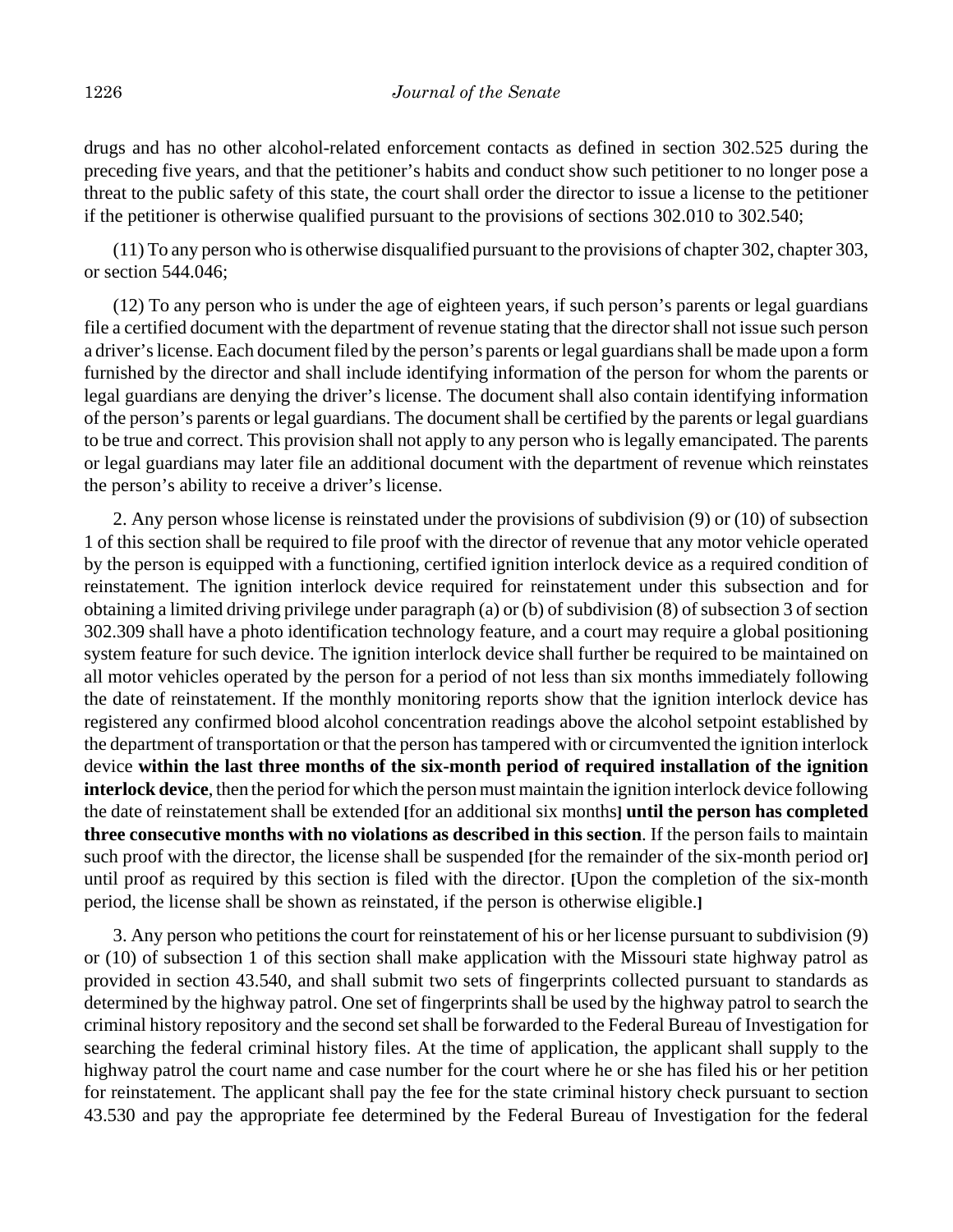criminal history record. The Missouri highway patrol, upon receipt of the results of the criminal history check, shall forward a copy of the results to the circuit court designated by the applicant and to the department. Notwithstanding the provisions of section 610.120, all records related to any criminal history check shall be accessible and available to the director and the court.

302.304. 1. The director shall notify by ordinary mail any operator of the point value charged against the operator's record when the record shows four or more points have been accumulated in a twelve-month period.

2. In an action to suspend or revoke a license or driving privilege under this section points shall be accumulated on the date of conviction. No case file of any conviction for a driving violation for which points may be assessed pursuant to section 302.302 may be closed until such time as a copy of the record of such conviction is forwarded to the department of revenue.

3. The director shall suspend the license and driving privileges of any person whose driving record shows the driver has accumulated eight points in eighteen months.

4. The license and driving privilege of any person whose license and driving privilege have been suspended under the provisions of sections 302.010 to 302.540 except those persons whose license and driving privilege have been suspended under the provisions of subdivision (8) of subsection 1 of section 302.302 or has accumulated sufficient points together with a conviction under subdivision (10) of subsection 1 of section 302.302 and who has filed proof of financial responsibility with the department of revenue, in accordance with chapter 303, and is otherwise eligible, shall be reinstated as follows:

(1) In the case of an initial suspension, thirty days after the effective date of the suspension;

(2) In the case of a second suspension, sixty days after the effective date of the suspension;

(3) In the case of the third and subsequent suspensions, ninety days after the effective date of the suspension.

Unless proof of financial responsibility is filed with the department of revenue, a suspension shall continue in effect for two years from its effective date.

5. The period of suspension of the driver's license and driving privilege of any person under the provisions of subdivision (8) of subsection 1 of section 302.302 or who has accumulated sufficient points together with a conviction under subdivision (10) of subsection 1 of section 302.302 shall be thirty days, followed by a sixty-day period of restricted driving privilege as defined in section 302.010. Upon completion of such period of restricted driving privilege, upon compliance with other requirements of law and upon filing of proof of financial responsibility with the department of revenue, in accordance with chapter 303, the license and driving privilege shall be reinstated. If a person, otherwise subject to the provisions of this subsection, files proof of installation with the department of revenue that any vehicle operated by such person is equipped with a functioning, certified ignition interlock device, there shall be no period of suspension. However, in lieu of a suspension the person shall instead complete a ninety-day period of restricted driving privilege. If the person fails to maintain such proof of the device with the director of revenue as required, the restricted driving privilege shall be terminated. Upon completion of such ninety-day period of restricted driving privilege, upon compliance with other requirements of law, and upon filing of proof of financial responsibility with the department of revenue, in accordance with chapter 303, the license and driving privilege shall be reinstated. However, if the monthly monitoring reports during such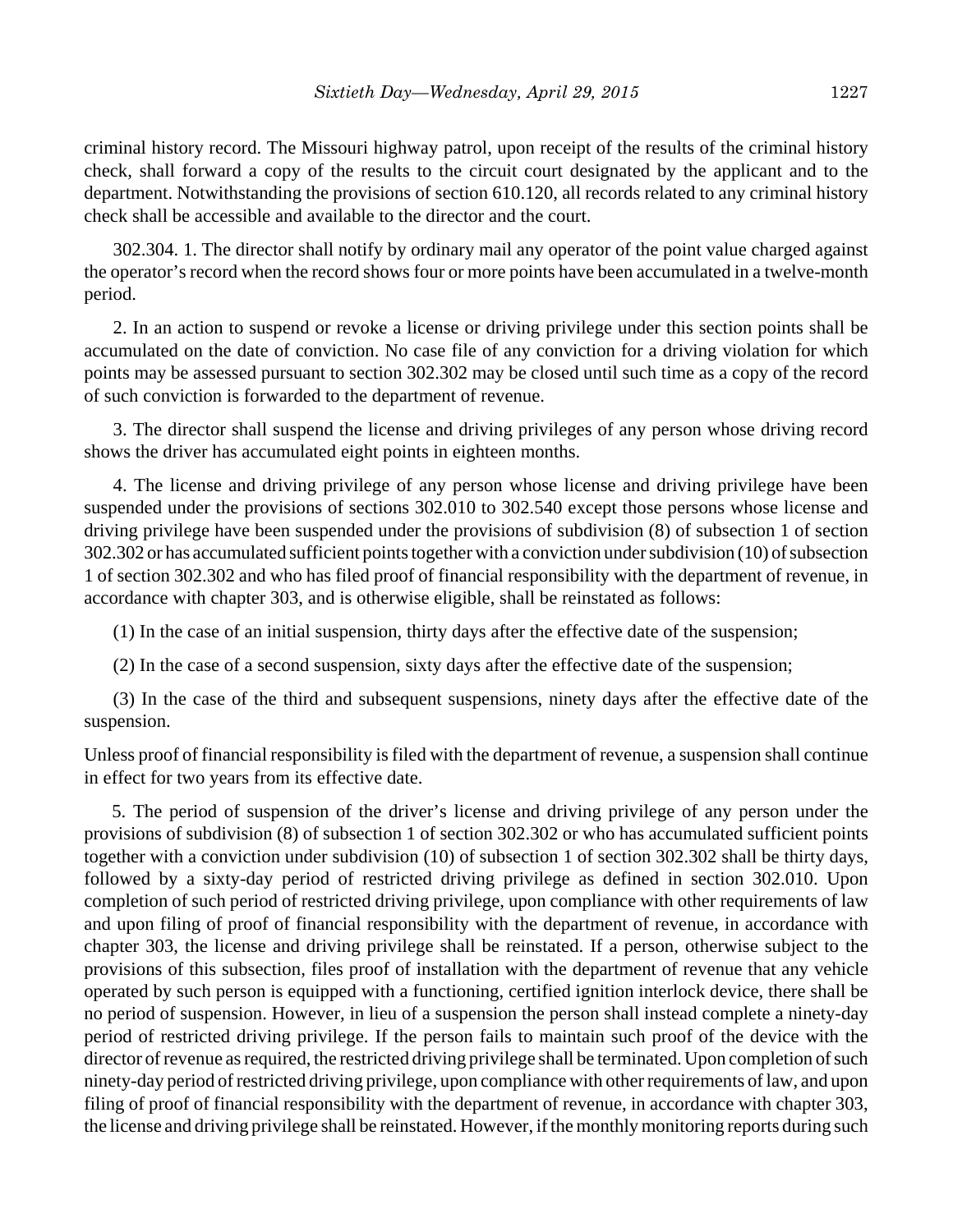ninety-day period indicate that the ignition interlock device has registered a confirmed blood alcohol concentration level above the alcohol setpoint established by the department of transportation or such reports indicate that the ignition interlock device has been tampered with or circumvented, then the license and driving privilege of such person shall not be reinstated until the person completes an additional thirtyday period of restricted driving privilege.

6. If the person fails to maintain proof of financial responsibility in accordance with chapter 303, or, if applicable, if the person fails to maintain proof that any vehicle operated is equipped with a functioning, certified ignition interlock device installed pursuant to subsection 5 of this section, the person's driving privilege and license shall be resuspended.

7. The director shall revoke the license and driving privilege of any person when the person's driving record shows such person has accumulated twelve points in twelve months or eighteen points in twenty-four months or twenty-four points in thirty-six months. The revocation period of any person whose license and driving privilege have been revoked under the provisions of sections 302.010 to 302.540 and who has filed proof of financial responsibility with the department of revenue in accordance with chapter 303 and is otherwise eligible, shall be terminated by a notice from the director of revenue after one year from the effective date of the revocation. Unless proof of financial responsibility is filed with the department of revenue, except as provided in subsection 2 of section 302.541, the revocation shall remain in effect for a period of two years from its effective date. If the person fails to maintain proof of financial responsibility in accordance with chapter 303, the person's license and driving privilege shall be rerevoked. Any person whose license and driving privilege have been revoked under the provisions of sections 302.010 to 302.540 shall, upon receipt of the notice of termination of the revocation from the director, pass the complete driver examination and apply for a new license before again operating a motor vehicle upon the highways of this state.

8. If, prior to conviction for an offense that would require suspension or revocation of a person's license under the provisions of this section, the person's total points accumulated are reduced, pursuant to the provisions of section 302.306, below the number of points required for suspension or revocation pursuant to the provisions of this section, then the person's license shall not be suspended or revoked until the necessary points are again obtained and accumulated.

9. If any person shall neglect or refuse to surrender the person's license, as provided herein, the director shall direct the state highway patrol or any peace or police officer to secure possession thereof and return it to the director.

10. Upon the issuance of a reinstatement or termination notice after a suspension or revocation of any person's license and driving privilege under the provisions of sections 302.010 to 302.540, the accumulated point value shall be reduced to four points, except that the points of any person serving as a member of the Armed Forces of the United States outside the limits of the United States during a period of suspension or revocation shall be reduced to zero upon the date of the reinstatement or termination of notice. It shall be the responsibility of such member of the Armed Forces to submit copies of official orders to the director of revenue to substantiate such overseas service. Any other provision of sections 302.010 to 302.540 to the contrary notwithstanding, the effective date of the four points remaining on the record upon reinstatement or termination shall be the date of the reinstatement or termination notice.

11. No credit toward reduction of points shall be given during periods of suspension or revocation or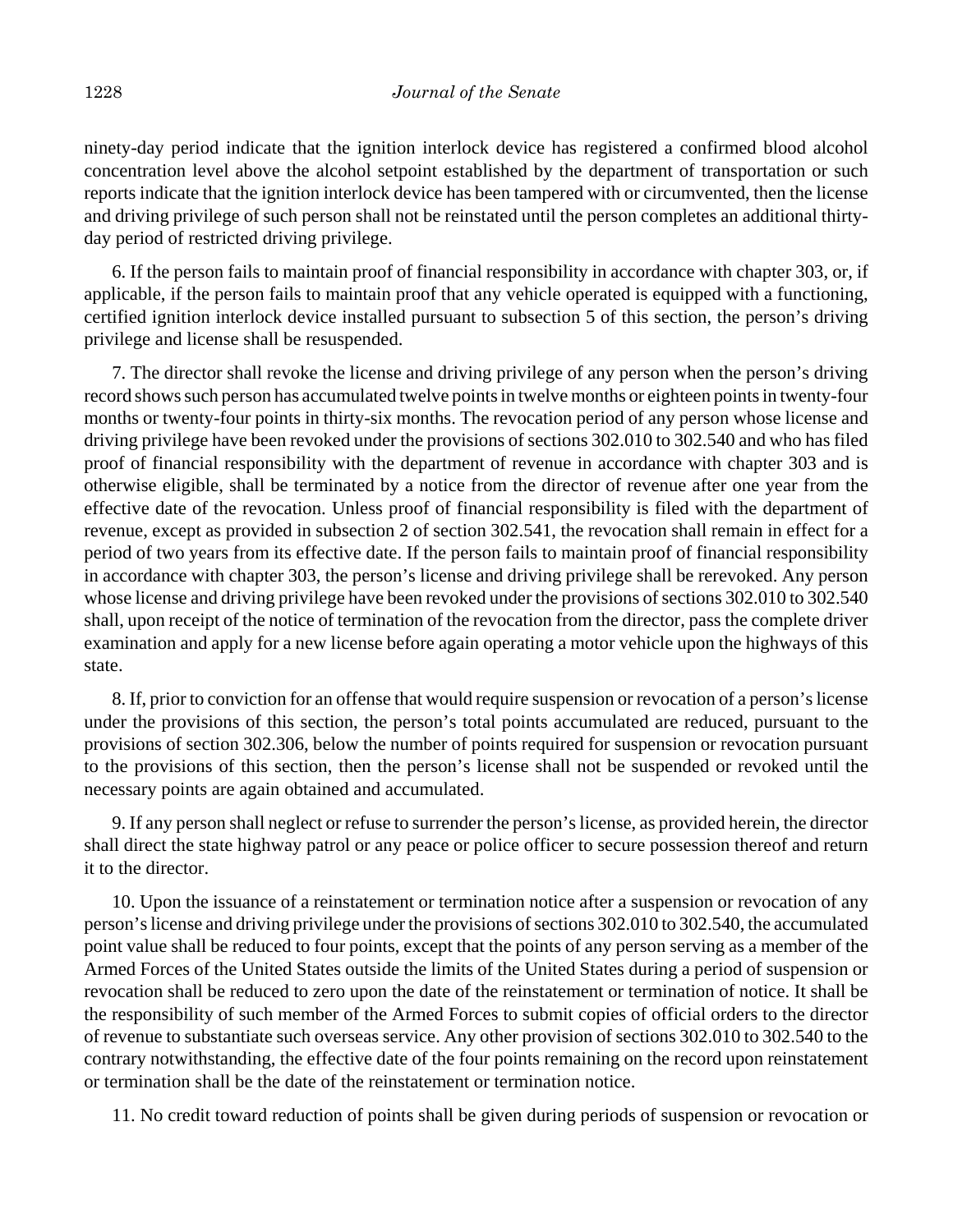any period of driving under a limited driving privilege granted by a court or the director of revenue.

12. Any person or nonresident whose license or privilege to operate a motor vehicle in this state has been suspended or revoked under this or any other law shall, before having the license or privilege to operate a motor vehicle reinstated, pay to the director a reinstatement fee of twenty dollars which shall be in addition to all other fees provided by law.

13. Notwithstanding any other provision of law to the contrary, if after two years from the effective date of any suspension or revocation issued under this chapter, except any suspension or revocation issued under section 302.410, 302.462, or 302.574, the person or nonresident has not paid the reinstatement fee of twenty dollars, the director shall reinstate such license or privilege to operate a motor vehicle in this state. Any person who has had his or her license suspended or revoked under section 302.410, 302.462, or 302.574, shall be required to pay the reinstatement fee.

14. No person who has had a license to operate a motor vehicle suspended or revoked as a result of an assessment of points for a violation under subdivision (8), (9) or (10) of subsection 1 of section 302.302 shall have that license reinstated until such person has participated in and successfully completed a substance abuse traffic offender program defined in section 302.010, or a program determined to be comparable by the department of mental health. Assignment recommendations, based upon the needs assessment as described in subdivision (24) of section 302.010, shall be delivered in writing to the person with written notice that the person is entitled to have such assignment recommendations reviewed by the court if the person objects to the recommendations. The person may file a motion in the associate division of the circuit court of the county in which such assignment was given, on a printed form provided by the state courts administrator, to have the court hear and determine such motion pursuant to the provisions of chapter 517. The motion shall name the person or entity making the needs assessment as the respondent and a copy of the motion shall be served upon the respondent in any manner allowed by law. Upon hearing the motion, the court may modify or waive any assignment recommendation that the court determines to be unwarranted based upon a review of the needs assessment, the person's driving record, the circumstances surrounding the offense, and the likelihood of the person committing a like offense in the future, except that the court may modify but may not waive the assignment to an education or rehabilitation program of a person determined to be a prior or persistent offender as defined in section 577.001 or of a person determined to have operated a motor vehicle with fifteen-hundredths of one percent or more by weight in such person's blood. Compliance with the court determination of the motion shall satisfy the provisions of this section for the purpose of reinstating such person's license to operate a motor vehicle. The respondent's personal appearance at any hearing conducted pursuant to this subsection shall not be necessary unless directed by the court.

15. The fees for the program authorized in subsection 14 of this section, or a portion thereof to be determined by the department of mental health, shall be paid by the person enrolled in the program. Any person who is enrolled in the program shall pay, in addition to any fee charged for the program, a supplemental fee in an amount to be determined by the department of mental health for the purposes of funding the substance abuse traffic offender program defined in section 302.010 or a program determined to be comparable by the department of mental health. The administrator of the program shall remit to the division of alcohol and drug abuse of the department of mental health on or before the fifteenth day of each month the supplemental fee for all persons enrolled in the program, less two percent for administrative costs. Interest shall be charged on any unpaid balance of the supplemental fees due the division of alcohol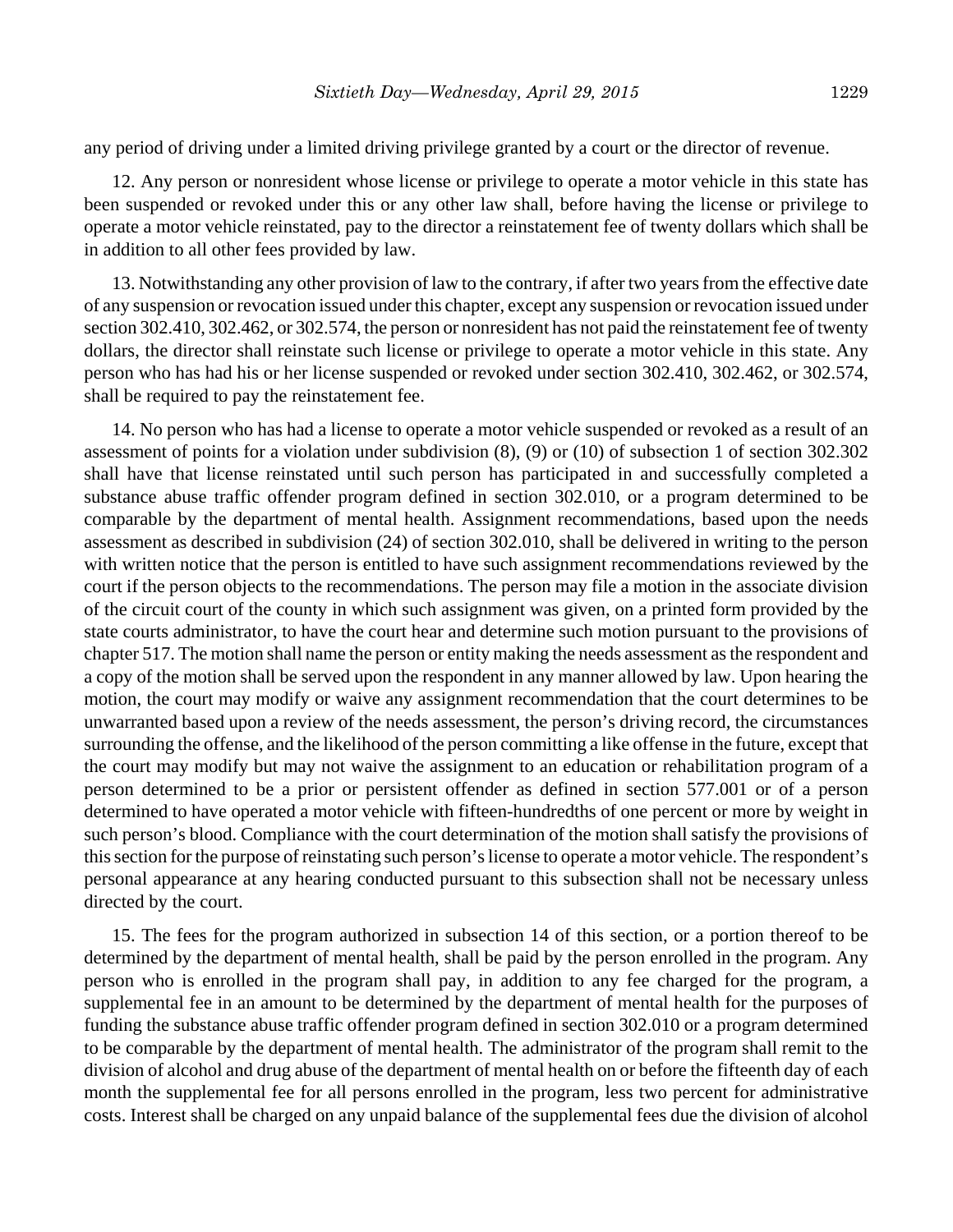and drug abuse pursuant to this section and shall accrue at a rate not to exceed the annual rate established pursuant to the provisions of section 32.065, plus three percentage points. The supplemental fees and any interest received by the department of mental health pursuant to this section shall be deposited in the mental health earnings fund which is created in section 630.053.

16. Any administrator who fails to remit to the division of alcohol and drug abuse of the department of mental health the supplemental fees and interest for all persons enrolled in the program pursuant to this section shall be subject to a penalty equal to the amount of interest accrued on the supplemental fees due the division pursuant to this section. If the supplemental fees, interest, and penalties are not remitted to the division of alcohol and drug abuse of the department of mental health within six months of the due date, the attorney general of the state of Missouri shall initiate appropriate action of the collection of said fees and interest accrued. The court shall assess attorney fees and court costs against any delinquent program.

17. Any person who has had a license to operate a motor vehicle suspended or revoked as a result of an assessment of points for a conviction for an intoxication-related traffic offense as defined under section 577.001, and who has a prior alcohol-related enforcement contact as defined under section 302.525, shall be required to file proof with the director of revenue that any motor vehicle operated by the person is equipped with a functioning, certified ignition interlock device as a required condition of reinstatement of the license. The ignition interlock device shall further be required to be maintained on all motor vehicles operated by the person for a period of not less than six months immediately following the date of reinstatement. If the monthly monitoring reports show that the ignition interlock device has registered any confirmed blood alcohol concentration readings above the alcohol setpoint established by the department of transportation or that the person has tampered with or circumvented the ignition interlock device **within the last three months of the six-month period of required installation of the ignition interlock device**, then the period for which the person must maintain the ignition interlock device following the date of reinstatement shall be extended **[**for an additional six months**] until the person has completed three consecutive months with no violations as described in this section**. If the person fails to maintain such proof with the director, the license shall be resuspended or revoked and the person shall be guilty of a class A misdemeanor.

302.309. 1. Whenever any license is suspended pursuant to sections 302.302 to 302.309, the director of revenue shall return the license to the operator immediately upon the termination of the period of suspension and upon compliance with the requirements of chapter 303.

2. Any operator whose license is revoked pursuant to these sections, upon the termination of the period of revocation, shall apply for a new license in the manner prescribed by law.

3. (1) All circuit courts, the director of revenue, or a commissioner operating under section 478.007 shall have jurisdiction to hear applications and make eligibility determinations granting limited driving privileges, except as provided under subdivision (8) of this subsection. Any application may be made in writing to the director of revenue and the person's reasons for requesting the limited driving privilege shall be made therein.

(2) When any court of record having jurisdiction or the director of revenue finds that an operator is required to operate a motor vehicle in connection with any of the following:

(a) A business, occupation, or employment;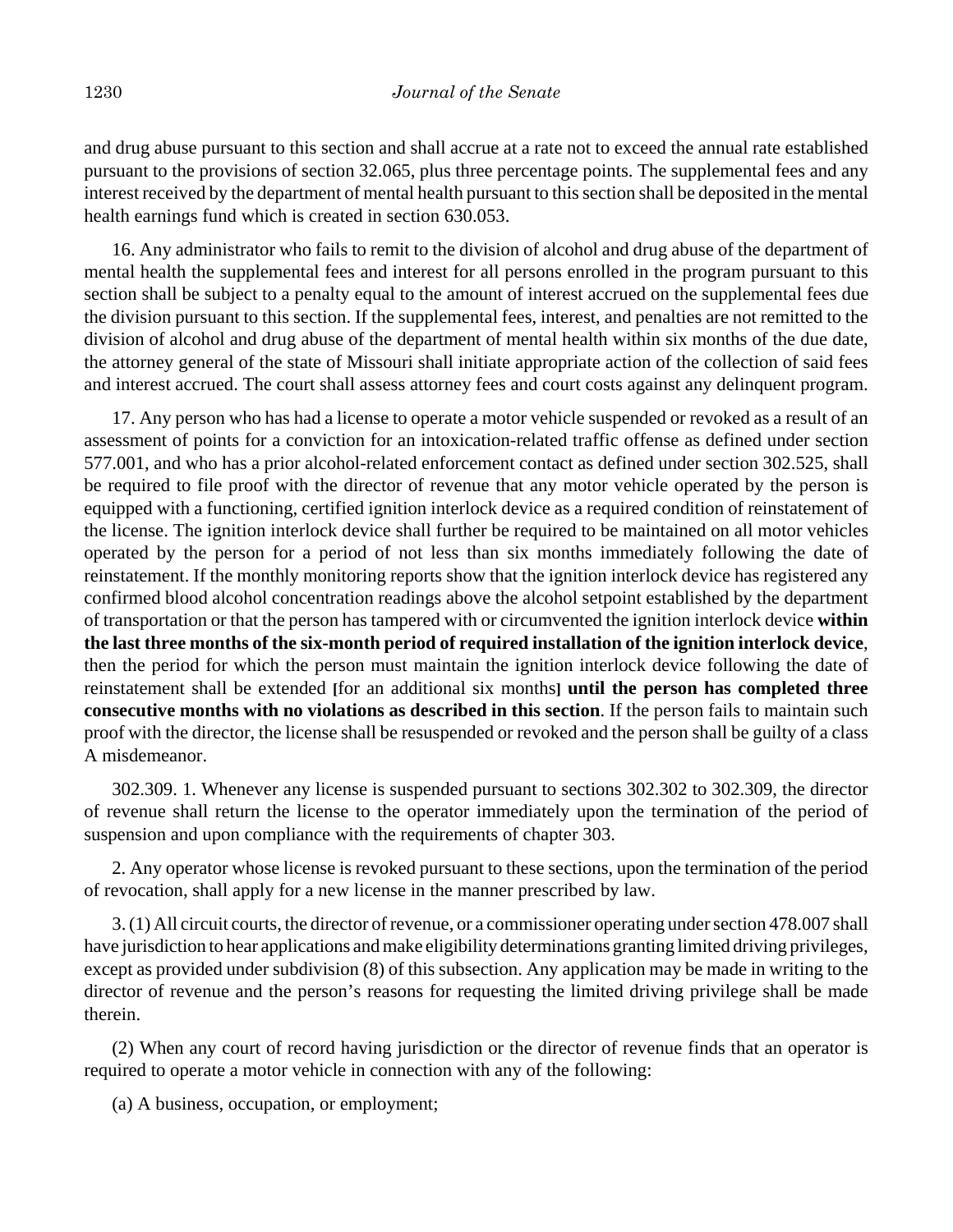- (b) Seeking medical treatment for such operator;
- (c) Attending school or other institution of higher education;
- (d) Attending alcohol or drug treatment programs;
- (e) Seeking the required services of a certified ignition interlock device provider; or

(f) Any other circumstance the court or director finds would create an undue hardship on the operator, the court or director may grant such limited driving privilege as the circumstances of the case justify if the court or director finds undue hardship would result to the individual, and while so operating a motor vehicle within the restrictions and limitations of the limited driving privilege the driver shall not be guilty of operating a motor vehicle without a valid license.

(3) An operator may make application to the proper court in the county in which such operator resides or in the county in which is located the operator's principal place of business or employment. Any application for a limited driving privilege made to a circuit court shall name the director as a party defendant and shall be served upon the director prior to the grant of any limited privilege, and shall be accompanied by a copy of the applicant's driving record as certified by the director. Any applicant for a limited driving privilege shall have on file with the department of revenue proof of financial responsibility as required by chapter 303. Any application by a person who transports persons or property as classified in section 302.015 may be accompanied by proof of financial responsibility as required by chapter 303, but if proof of financial responsibility does not accompany the application, or if the applicant does not have on file with the department of revenue proof of financial responsibility, the court or the director has discretion to grant the limited driving privilege to the person solely for the purpose of operating a vehicle whose owner has complied with chapter 303 for that vehicle, and the limited driving privilege must state such restriction. When operating such vehicle under such restriction the person shall carry proof that the owner has complied with chapter 303 for that vehicle.

(4) No limited driving privilege shall be issued to any person otherwise eligible under the provisions of **[**paragraph (a) of**]** subdivision (6) of this subsection **[**on a license revocation resulting from a conviction under subdivision (9) of subsection 1 of section 302.302, or**] if such person has** a license denial under paragraph (a) or (b) of subdivision (8) of this subsection**[**, or a license revocation under paragraph (g) of subdivision (6) of this subsection,**] or on a license revocation resulting from a conviction under subdivision (9) of subsection 1 of section 302.302, or a license revocation under subdivision (2) of subsection 2 of section 302.525, or sections 302.574 or 577.041,** until the applicant has filed proof with the department of revenue that any motor vehicle operated by the person is equipped with a functioning, certified ignition interlock device as a required condition of limited driving privilege. The ignition interlock device required for obtaining a limited driving privilege under paragraph (a) or (b) of subdivision (8) of this subsection shall have a photo identification technology feature, and a court may require a global positioning system feature for such device.

(5) The court order or the director's grant of the limited or restricted driving privilege shall indicate the termination date of the privilege, which shall be not later than the end of the period of suspension or revocation. The court order or the director's grant of the limited or restricted driving privilege shall also indicate whether a functioning, certified ignition interlock device is required as a condition of operating a motor vehicle with the limited driving privilege. A copy of any court order shall be sent by the clerk of the court to the director, and a copy shall be given to the driver which shall be carried by the driver whenever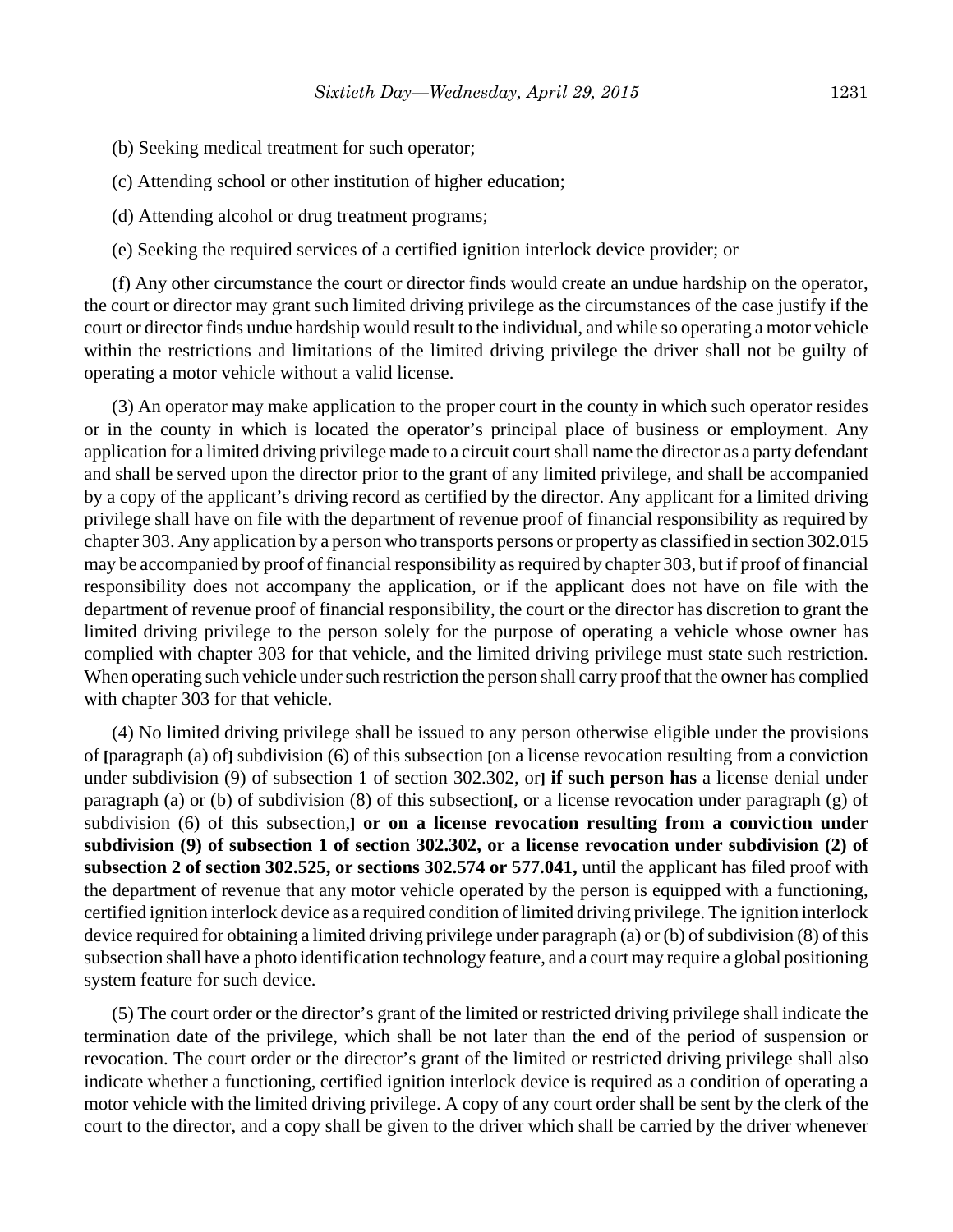such driver operates a motor vehicle. The director of revenue upon granting a limited driving privilege shall give a copy of the limited driving privilege to the applicant. The applicant shall carry a copy of the limited driving privilege while operating a motor vehicle. A conviction which results in the assessment of points pursuant to section 302.302, other than a violation of a municipal stop sign ordinance where no accident is involved, against a driver who is operating a vehicle pursuant to a limited driving privilege terminates the privilege, as of the date the points are assessed to the person's driving record. If the date of arrest is prior to the issuance of the limited driving privilege, the privilege shall not be terminated. Failure of the driver to maintain proof of financial responsibility, as required by chapter 303, or to maintain proof of installation of a functioning, certified ignition interlock device, as applicable, shall terminate the privilege. The director shall notify by ordinary mail the driver whose privilege is so terminated.

(6) Except as provided in subdivision (8) of this subsection, no person is eligible to receive a limited driving privilege whose license at the time of application has been suspended or revoked for the following reasons:

(a) **[**A conviction of violating the provisions of section 577.010 or 577.012, or any similar provision of any federal or state law, or a municipal or county law where the judge in such case was an attorney and the defendant was represented by or waived the right to an attorney in writing, until the person has completed the first thirty days of a suspension or revocation imposed pursuant to this chapter;

(b)**]** A conviction of any felony in the commission of which a motor vehicle was used **and such conviction occurred within the five year period prior to the date of application. However, any felony conviction for leaving the scene of an accident under section 577.060 shall not render the applicant ineligible for a limited driving privilege under this section**;

 $[$ (c)<sup> $]$ </sup> (b) Ineligibility for a license because of the provisions of subdivision  $(1)$ ,  $(2)$ ,  $(4)$ ,  $(5)$ ,  $(6)$ ,  $(7)$ ,  $(8)$ , (9), **or** (10) **[**or (11)**]** of subsection 1 of section 302.060; **or**

**[**(d) Because of operating a motor vehicle under the influence of narcotic drugs, a controlled substance as defined in chapter 195, or having left the scene of an accident as provided in section 577.060;

(e) Due to a revocation for failure to submit to a chemical test pursuant to section 302.574 or due to a refusal to submit to a chemical test in any other state, unless such person has completed the first ninety days of such revocation and files proof of installation with the department of revenue that any vehicle operated by such person is equipped with a functioning, certified ignition interlock device, provided the person is not otherwise ineligible for a limited driving privilege;

(f)**] (c)** Due to a suspension pursuant to **subdivision (8) or (10) of subsection 1 of section 302.302 or** subsection 2 of section 302.525 **[**and who has not completed the first thirty days of such suspension, provided the person is not otherwise ineligible for a limited driving privilege; or

(g) Due to a revocation pursuant to subsection 2 of section 302.525 if such person has not completed the first forty-five days of such revocation, provided the person is not otherwise ineligible for a limited driving privilege**]**.

(7) No person who possesses a commercial driver's license shall receive a limited driving privilege issued for the purpose of operating a commercial motor vehicle if such person's driving privilege is suspended, revoked, cancelled, denied, or disqualified. Nothing in this section shall prohibit the issuance of a limited driving privilege for the purpose of operating a noncommercial motor vehicle provided that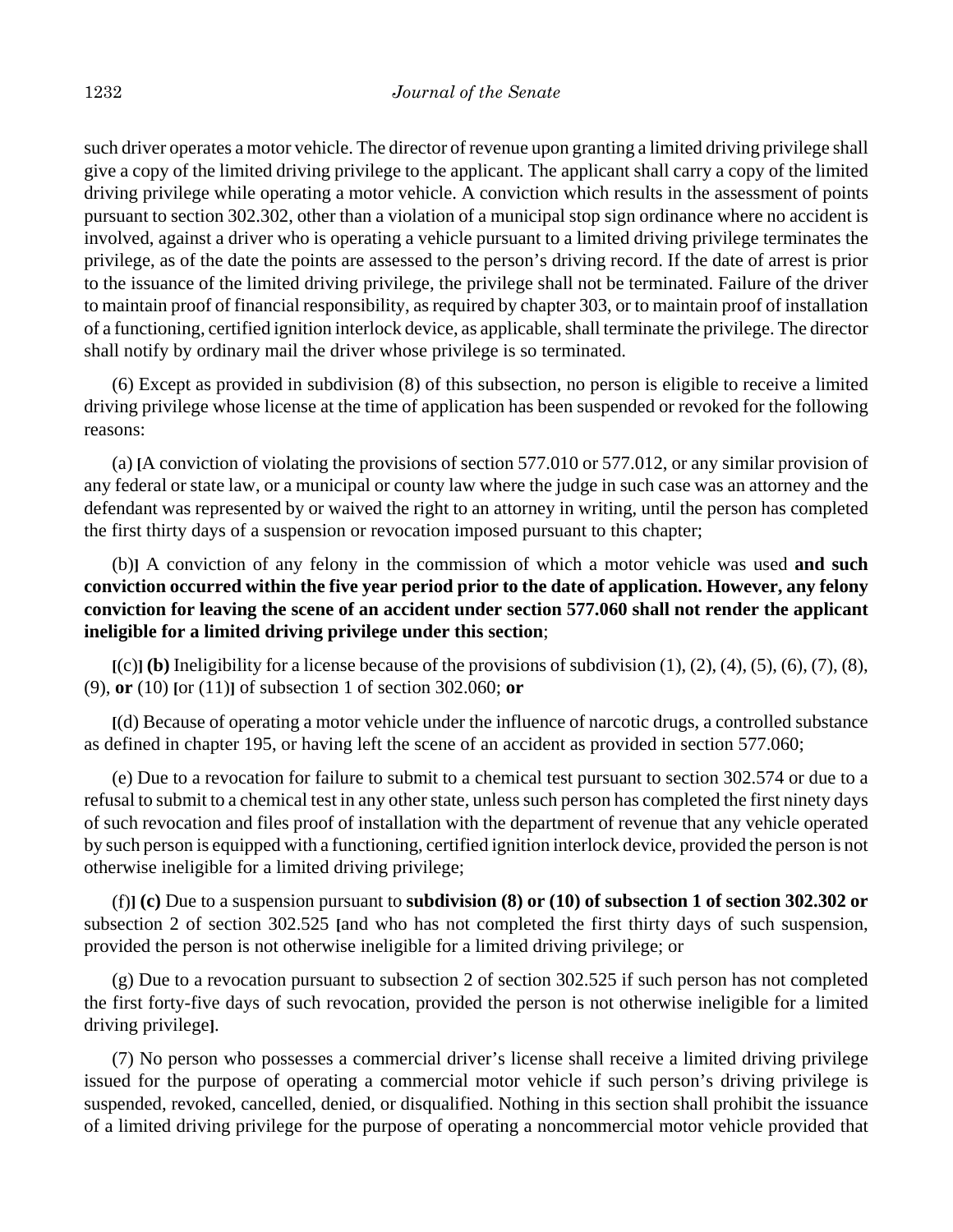pursuant to the provisions of this section, the applicant is not otherwise ineligible for a limited driving privilege.

(8) (a) Provided that pursuant to the provisions of this section, the applicant is not otherwise ineligible for a limited driving privilege, a circuit court or the director may, in the manner prescribed in this subsection, allow a person who has had such person's license to operate a motor vehicle revoked where that person cannot obtain a new license for a period of ten years, as prescribed in subdivision (9) of subsection 1 of section 302.060, to apply for a limited driving privilege pursuant to this subsection. Such person shall present evidence satisfactory to the court or the director that such person's habits and conduct show that the person no longer poses a threat to the public safety of this state. A circuit court shall grant a limited driving privilege to any individual who otherwise is eligible to receive a limited driving privilege, has filed proof of installation of a certified ignition interlock device, and has had no alcohol-related enforcement contacts since the alcohol-related enforcement contact that resulted in the person's license denial.

(b) Provided that pursuant to the provisions of this section, the applicant is not otherwise ineligible for a limited driving privilege or convicted of acting with criminal negligence while driving while intoxicated to cause the death of another person, a circuit court or the director may, in the manner prescribed in this subsection, allow a person who has had such person's license to operate a motor vehicle revoked where that person cannot obtain a new license for a period of five years because of two convictions of driving while intoxicated, as prescribed in subdivision (10) of subsection 1 of section 302.060, to apply for a limited driving privilege pursuant to this subsection. Such person shall present evidence satisfactory to the court or the director that such person's habits and conduct show that the person no longer poses a threat to the public safety of this state. Any person who is denied a license permanently in this state because of an alcohol-related conviction subsequent to a restoration of such person's driving privileges pursuant to subdivision (9) of section 302.060 shall not be eligible for limited driving privilege pursuant to the provisions of this subdivision. A circuit court shall grant a limited driving privilege to any individual who otherwise is eligible to receive a limited driving privilege, has filed proof of installation of a certified ignition interlock device, and has had no alcohol-related enforcement contacts since the alcohol-related enforcement contact that resulted in the person's license denial.

(9) A DWI docket or court established under section 478.007 may grant a limited driving privilege to a participant in or graduate of the program who would otherwise be ineligible for such privilege under another provision of law. **[**The DWI docket or court shall not grant a limited driving privilege to a participant during his or her initial forty-five days of participation.**]**

4. Any person who has received notice of denial of a request of limited driving privilege by the director of revenue may make a request for a review of the director's determination in the circuit court of the county in which the person resides or the county in which is located the person's principal place of business or employment within thirty days of the date of mailing of the notice of denial. Such review shall be based upon the records of the department of revenue and other competent evidence and shall be limited to a review of whether the applicant was statutorily entitled to the limited driving privilege.

5. The director of revenue shall promulgate rules and regulations necessary to carry out the provisions of this section. Any rule or portion of a rule, as that term is defined in section 536.010, that is created under the authority delegated in this section shall become effective only if it complies with and is subject to all of the provisions of chapter 536 and, if applicable, section 536.028. This section and chapter 536 are nonseverable and if any of the powers vested with the general assembly pursuant to chapter 536 to review,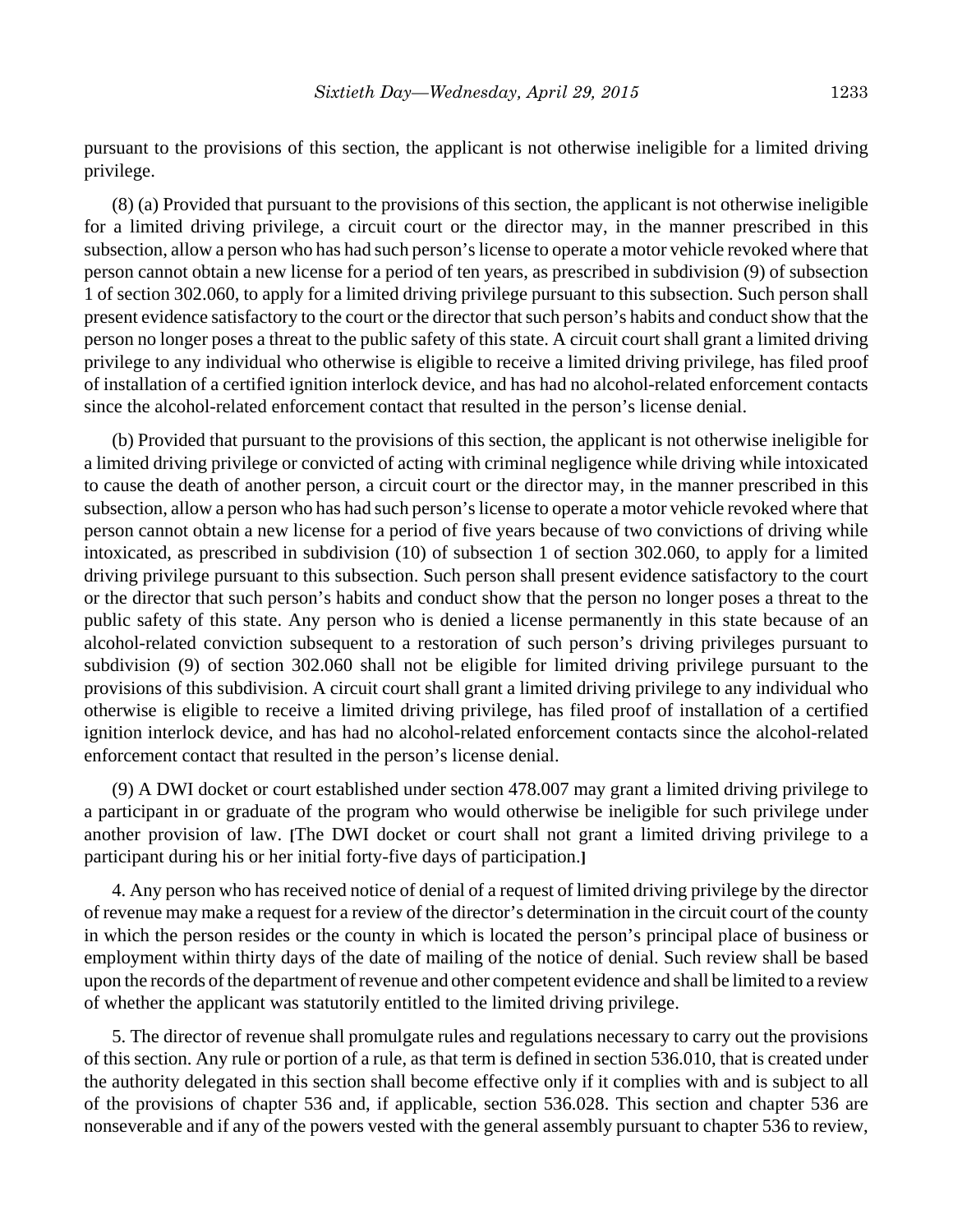to delay the effective date or to disapprove and annul a rule are subsequently held unconstitutional, then the grant of rulemaking authority and any rule proposed or adopted after August 28, 2001, shall be invalid and void.

302.525. 1. The license suspension or revocation shall become effective fifteen days after the subject person has received the notice of suspension or revocation as provided in section 302.520, or is deemed to have received the notice of suspension or revocation by mail as provided in section 302.515. If a request for a hearing is received by or postmarked to the department within that fifteen-day period, the effective date of the suspension or revocation shall be stayed until a final order is issued following the hearing; provided, that any delay in the hearing which is caused or requested by the subject person or counsel representing that person without good cause shown shall not result in a stay of the suspension or revocation during the period of delay.

2. The period of license suspension or revocation under this section shall be as follows:

(1) If the person's driving record shows no prior alcohol-related enforcement contacts during the immediately preceding five years, the period of suspension shall be thirty days after the effective date of suspension, followed by a sixty-day period of restricted driving privilege as defined in section 302.010 and issued by the director of revenue. The restricted driving privilege shall not be issued until he or she has filed proof of financial responsibility with the department of revenue, in accordance with chapter 303, and is otherwise eligible. The restricted driving privilege shall indicate whether a functioning, certified ignition interlock device is required as a condition of operating a motor vehicle. A copy of the restricted driving privilege shall be given to the person and such person shall carry a copy of the restricted driving privilege while operating a motor vehicle. In no case shall restricted driving privileges be issued pursuant to this section or section 302.535 until the person has completed the first thirty days of a suspension under this section. If a person otherwise subject to the provisions of this subdivision files proof of installation with the department of revenue that any vehicle that he or she operates is equipped with a functioning, certified ignition interlock device, there shall be no period of suspension. However, in lieu of a suspension the person shall instead complete a ninety-day period of restricted driving privilege. Upon completion of such ninetyday period of restricted driving privilege, compliance with other requirements of law, and filing of proof of financial responsibility with the department of revenue, in accordance with chapter 303, the license and driving privilege shall be reinstated. However, if the monthly monitoring reports during such ninety-day period indicate that the ignition interlock device has registered a confirmed blood alcohol concentration level above the alcohol setpoint established by the department of transportation or such reports indicate that the ignition interlock device has been tampered with or circumvented, then the license and driving privilege of such person shall not be reinstated until the person completes an additional thirty-day period of restricted driving privilege. If the person fails to maintain such proof of the device with the director of revenue as required, the restricted driving privilege shall be terminated;

(2) The period of revocation shall be one year if the person's driving record shows one or more prior alcohol-related enforcement contacts during the immediately preceding five years;

(3) In no case shall restricted driving privileges be issued under this section to any person whose driving record shows one or more prior alcohol-related enforcement contacts until the person has **[**completed the first thirty days of a suspension under this section and has**]** filed proof with the department of revenue that any motor vehicle operated by the person is equipped with a functioning, certified ignition interlock device as a required condition of the restricted driving privilege. If the person fails to maintain such proof the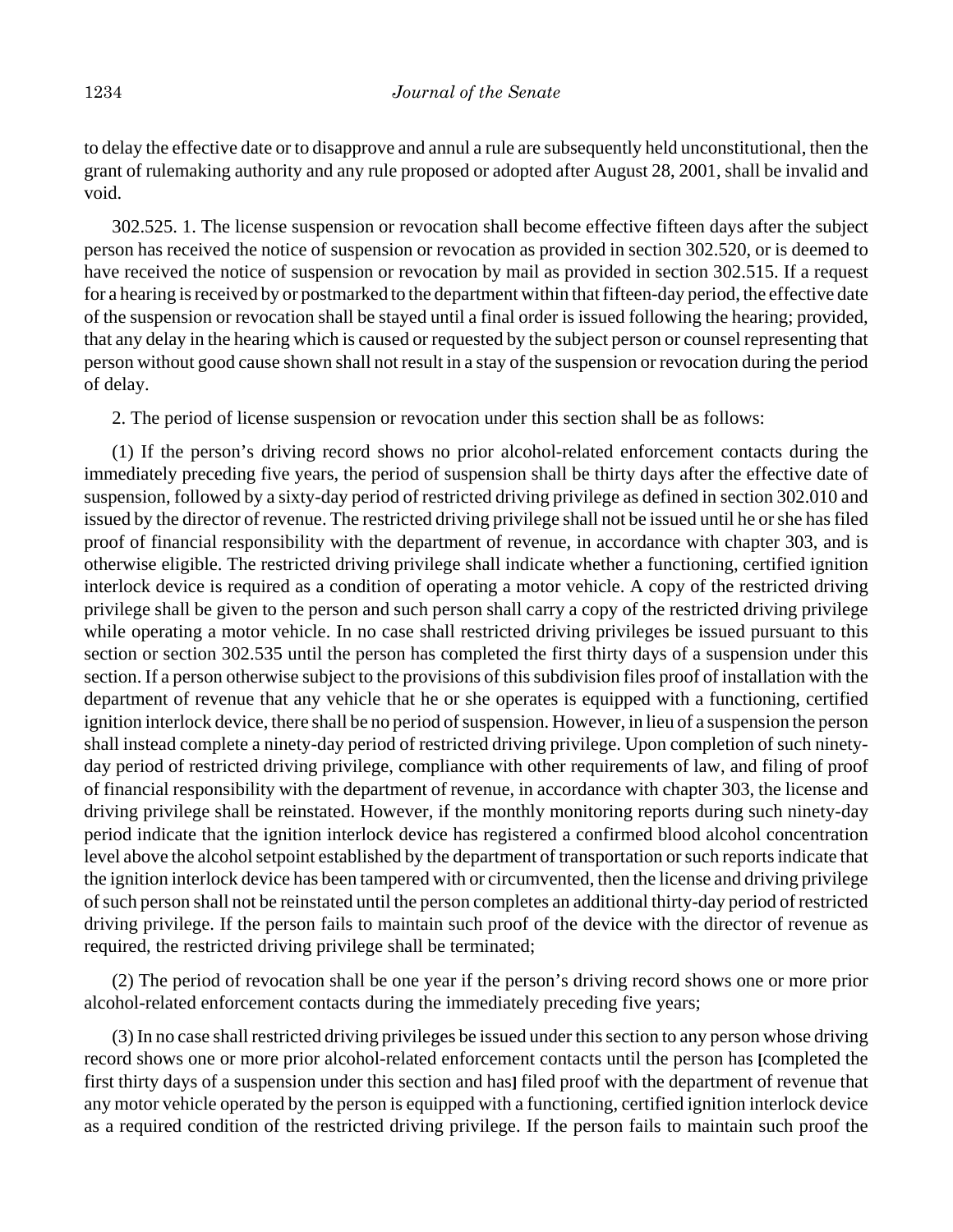restricted driving privilege shall be terminated.

3. For purposes of this section, "alcohol-related enforcement contacts" shall include any suspension or revocation under sections 302.500 to 302.540, any suspension or revocation entered in this or any other state for a refusal to submit to chemical testing under an implied consent law, and any conviction in this or any other state for a violation which involves driving while intoxicated, driving while under the influence of drugs or alcohol, or driving a vehicle while having an unlawful alcohol concentration.

4. Where a license is suspended or revoked under this section and the person is also convicted on charges arising out of the same occurrence for a violation of section 577.010 or 577.012 or for a violation of any county or municipal ordinance prohibiting driving while intoxicated or alcohol-related traffic offense, both the suspension or revocation under this section and any other suspension or revocation arising from such convictions shall be imposed, but the period of suspension or revocation under sections 302.500 to 302.540 shall be credited against any other suspension or revocation arising from such convictions, and the total period of suspension or revocation shall not exceed the longer of the two suspension or revocation periods.

5. Any person who has had a license to operate a motor vehicle revoked under this section or suspended under this section with one or more prior alcohol-related enforcement contacts showing on their driver record shall be required to file proof with the director of revenue that any motor vehicle operated by that person is equipped with a functioning, certified ignition interlock device as a required condition of reinstatement. The ignition interlock device shall further be required to be maintained on all motor vehicles operated by the person for a period of not less than six months immediately following the date of reinstatement. If the monthly monitoring reports show that the ignition interlock device has registered any confirmed blood alcohol concentration readings above the alcohol setpoint established by the department of transportation or that the person has tampered with or circumvented the ignition interlock device **within the last three months of the six-month period of required installation of the ignition interlock device**, then the period for which the person must maintain the ignition interlock device following the date of reinstatement shall be extended **[**for an additional six months**] until the person has completed three consecutive months with no violations as described in this section.** If the person fails to maintain such proof with the director, the license shall be suspended or revoked, **[**as applicable**] until proof as required by this section is filed with the director, and the person shall be guilty of a class A misdemeanor**.

302.574. 1. If a person who was operating a vehicle refuses upon the request of the officer to submit to any chemical test under section 577.041, the officer shall, on behalf of the director of revenue, serve the notice of license revocation personally upon the person and shall take possession of any license to operate a vehicle issued by this state which is held by that person. The officer shall issue a temporary permit, on behalf of the director of revenue, which is valid for fifteen days and shall also give the person notice of his or her right to file a petition for review to contest the license revocation.

2. Such officer shall make a certified report under penalties of perjury for making a false statement to a public official. The report shall be forwarded to the director of revenue and shall include the following:

(1) That the officer has:

(a) Reasonable grounds to believe that the arrested person was driving a motor vehicle while in an intoxicated condition; or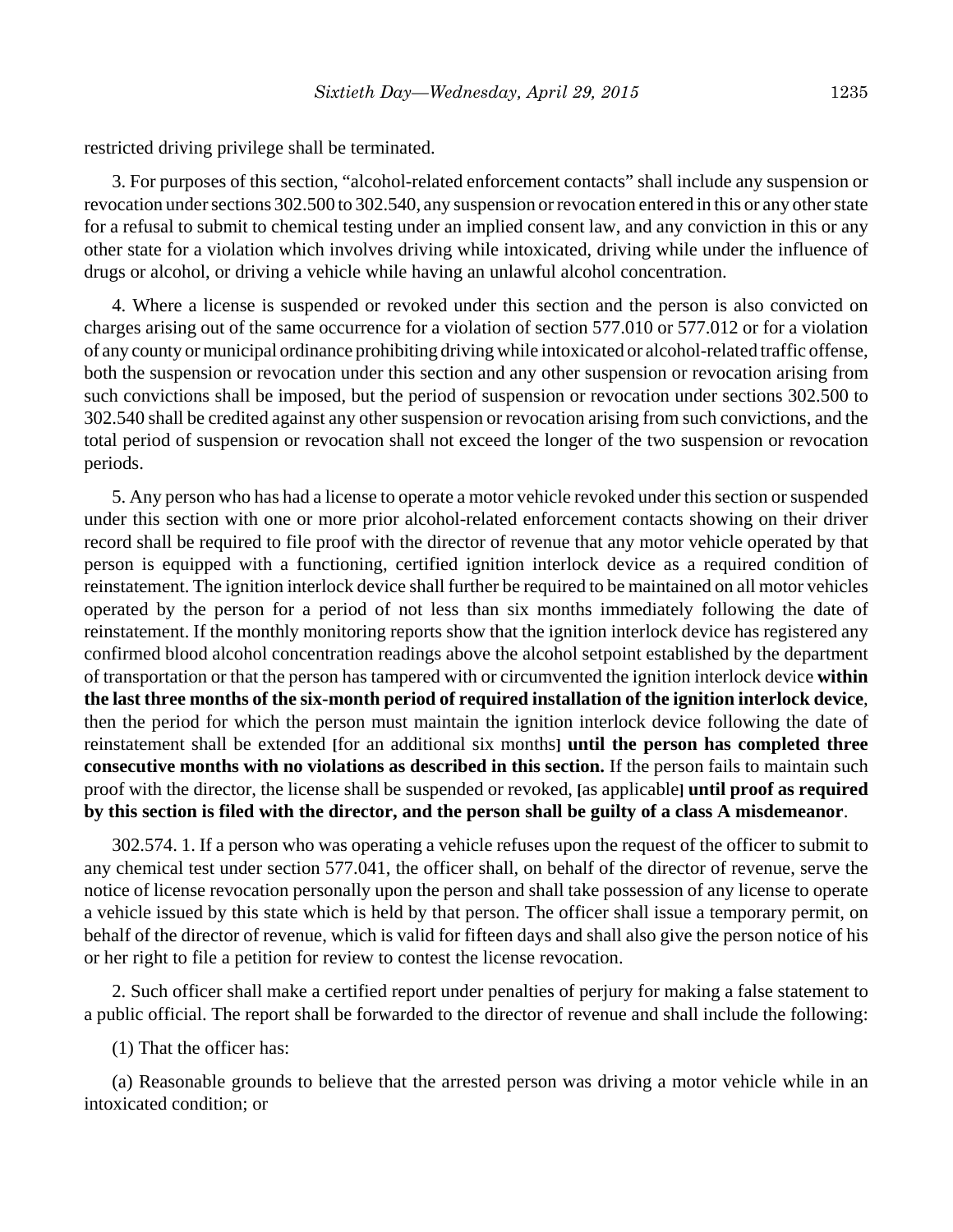(b) Reasonable grounds to believe that the person stopped, being under the age of twenty-one years, was driving a motor vehicle with a blood alcohol content of two-hundredths of one percent or more by weight; or

(c) Reasonable grounds to believe that the person stopped, being under the age of twenty-one years, was committing a violation of the traffic laws of the state, or political subdivision of the state, and such officer has reasonable grounds to believe, after making such stop, that the person had a blood alcohol content of two-hundredths of one percent or greater;

(2) That the person refused to submit to a chemical test;

(3) Whether the officer secured the license to operate a motor vehicle of the person;

(4) Whether the officer issued a fifteen-day temporary permit;

(5) Copies of the notice of revocation, the fifteen-day temporary permit, and the notice of the right to file a petition for review. The notices and permit may be combined in one document; and

(6) Any license, which the officer has taken into possession, to operate a motor vehicle.

3. Upon receipt of the officer's report, the director shall revoke the license of the person refusing to take the test for a period of one year; or if the person is a nonresident, such person's operating permit or privilege shall be revoked for one year; or if the person is a resident without a license or permit to operate a motor vehicle in this state, an order shall be issued denying the person the issuance of a license or permit for a period of one year.

4. If a person's license has been revoked because of the person's refusal to submit to a chemical test, such person may petition for a hearing before a circuit division or associate division of the court in the county in which the arrest or stop occurred. The person may request such court to issue an order staying the revocation until such time as the petition for review can be heard. If the court, in its discretion, grants such stay, it shall enter the order upon a form prescribed by the director of revenue and shall send a copy of such order to the director. Such order shall serve as proof of the privilege to operate a motor vehicle in this state and the director shall maintain possession of the person's license to operate a motor vehicle until termination of any revocation under this section. Upon the person's request, the clerk of the court shall notify the prosecuting attorney of the county and the prosecutor shall appear at the hearing on behalf of the director of revenue. At the hearing, the court shall determine only:

(1) Whether the person was arrested or stopped;

(2) Whether the officer had:

(a) Reasonable grounds to believe that the person was driving a motor vehicle while in an intoxicated or drugged condition; or

(b) Reasonable grounds to believe that the person stopped, being under the age of twenty-one years, was driving a motor vehicle with a blood alcohol content of two-hundredths of one percent or more by weight; or

(c) Reasonable grounds to believe that the person stopped, being under the age of twenty-one years, was committing a violation of the traffic laws of the state, or political subdivision of the state, and such officer had reasonable grounds to believe, after making such stop, that the person had a blood alcohol content of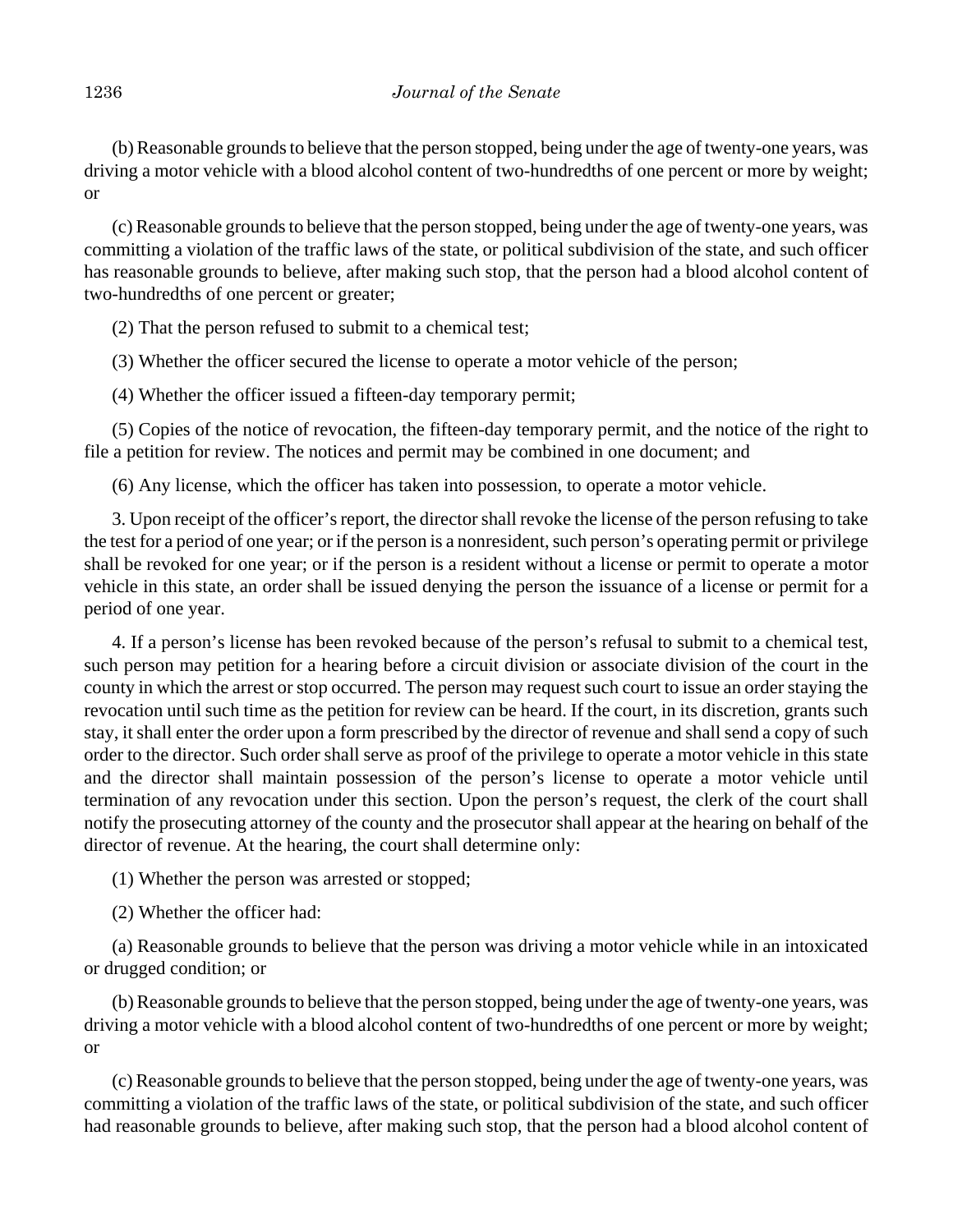two-hundredths of one percent or greater; and

(3) Whether the person refused to submit to the test.

5. If the court determines any issue not to be in the affirmative, the court shall order the director to reinstate the license or permit to drive.

6. Requests for review as provided in this section shall go to the head of the docket of the court wherein filed.

7. No person who has had a license to operate a motor vehicle suspended or revoked under the provisions of this section shall have that license reinstated until such person has participated in and successfully completed a substance abuse traffic offender program defined in section 302.010, or a program determined to be comparable by the department of mental health. Assignment recommendations, based upon the needs assessment as described in subdivision (24) of section 302.010, shall be delivered in writing to the person with written notice that the person is entitled to have such assignment recommendations reviewed by the court if the person objects to the recommendations. The person may file a motion in the associate division of the circuit court of the county in which such assignment was given, on a printed form provided by the state courts administrator, to have the court hear and determine such motion under the provisions of chapter 517. The motion shall name the person or entity making the needs assessment as the respondent and a copy of the motion shall be served upon the respondent in any manner allowed by law. Upon hearing the motion, the court may modify or waive any assignment recommendation that the court determines to be unwarranted based upon a review of the needs assessment, the person's driving record, the circumstances surrounding the offense, and the likelihood of the person committing a similar offense in the future, except that the court may modify but may not waive the assignment to an education or rehabilitation program of a person determined to be a prior or persistent offender as defined in section 577.001, or of a person determined to have operated a motor vehicle with a blood alcohol content of fifteen-hundredths of one percent or more by weight. Compliance with the court determination of the motion shall satisfy the provisions of this section for the purpose of reinstating such person's license to operate a motor vehicle. The respondent's personal appearance at any hearing conducted under this subsection shall not be necessary unless directed by the court.

8. The fees for the substance abuse traffic offender program, or a portion thereof, to be determined by the division of alcohol and drug abuse of the department of mental health, shall be paid by the person enrolled in the program. Any person who is enrolled in the program shall pay, in addition to any fee charged for the program, a supplemental fee to be determined by the department of mental health for the purposes of funding the substance abuse traffic offender program defined in section 302.010. The administrator of the program shall remit to the division of alcohol and drug abuse of the department of mental health on or before the fifteenth day of each month the supplemental fee for all persons enrolled in the program, less two percent for administrative costs. Interest shall be charged on any unpaid balance of the supplemental fees due to the division of alcohol and drug abuse under this section, and shall accrue at a rate not to exceed the annual rates established under the provisions of section 32.065, plus three percentage points. The supplemental fees and any interest received by the department of mental health under this section shall be deposited in the mental health earnings fund, which is created in section 630.053.

9. Any administrator who fails to remit to the division of alcohol and drug abuse of the department of mental health the supplemental fees and interest for all persons enrolled in the program under this section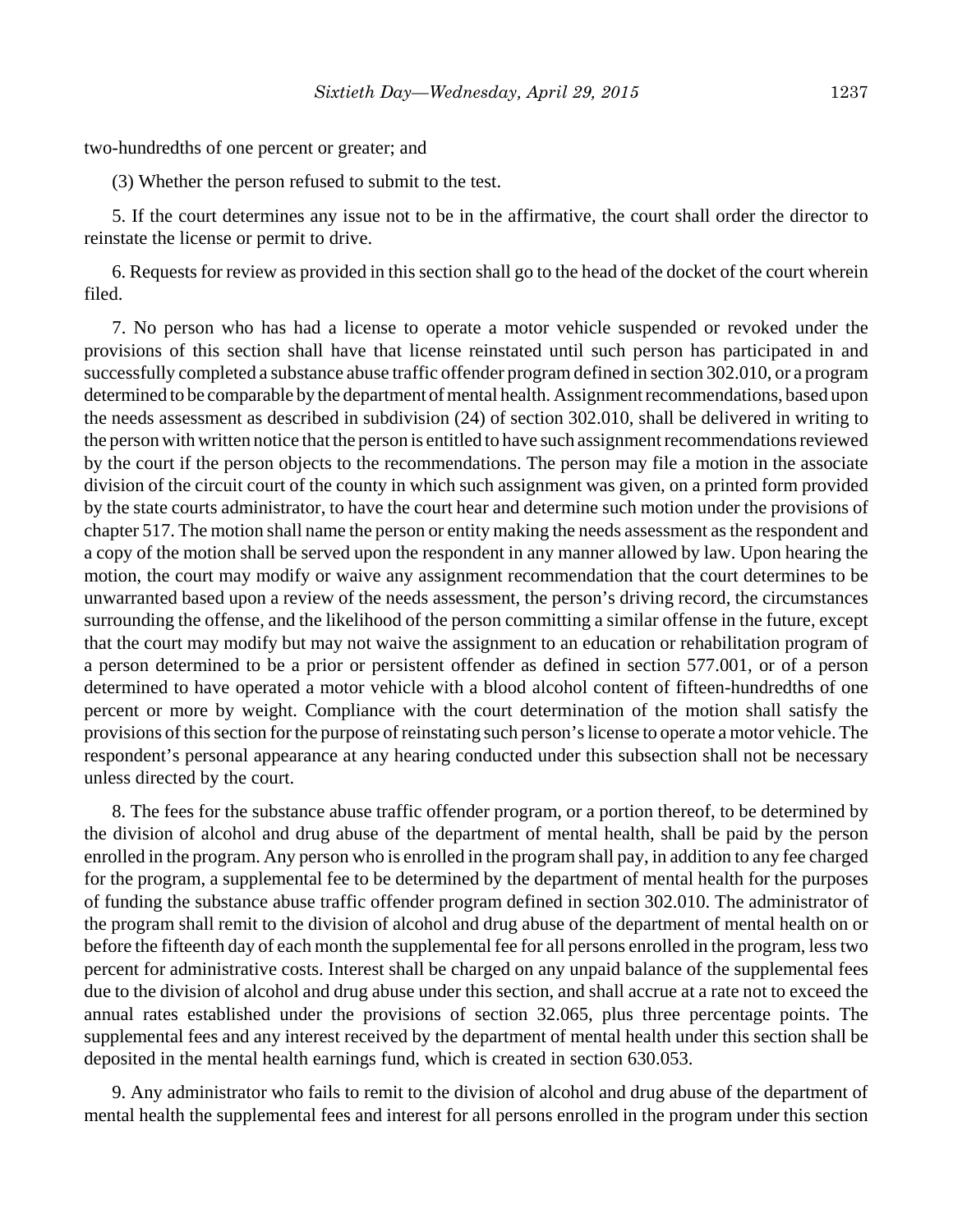shall be subject to a penalty equal to the amount of interest accrued on the supplemental fees due to the division under this section. If the supplemental fees, interest, and penalties are not remitted to the division of alcohol and drug abuse of the department of mental health within six months of the due date, the attorney general of the state of Missouri shall initiate appropriate action for the collection of said fees and accrued interest. The court shall assess attorneys' fees and court costs against any delinquent program.

10. Any person who has had a license to operate a motor vehicle revoked under this section and who has a prior alcohol-related enforcement contact, as defined in section 302.525, shall be required to file proof with the director of revenue that any motor vehicle operated by the person is equipped with a functioning, certified ignition interlock device as a required condition of license reinstatement. Such ignition interlock device shall further be required to be maintained on all motor vehicles operated by the person for a period of not less than six months immediately following the date of reinstatement. If the monthly monitoring reports show that the ignition interlock device has registered any confirmed blood alcohol concentration readings above the alcohol setpoint established by the department of transportation or that the person has tampered with or circumvented the ignition interlock device **within the last three months of the six-month period of required installation of the ignition interlock device**, then the period for which the person must maintain the ignition interlock device following the date of reinstatement shall be extended **[**for an additional six months**] until the person has completed three consecutive months with no violations as described in this section**. If the person fails to maintain such proof with the director as required by this section, the license shall be rerevoked **until proof as required by this section is filed with the director,** and the person shall be guilty of a class A misdemeanor.

11. The revocation period of any person whose license and driving privilege has been revoked under this section and who has filed proof of financial responsibility with the department of revenue in accordance with chapter 303 and is otherwise eligible shall be terminated by a notice from the director of revenue after one year from the effective date of the revocation. Unless proof of financial responsibility is filed with the department of revenue, the revocation shall remain in effect for a period of two years from its effective date. If the person fails to maintain proof of financial responsibility in accordance with chapter 303, the person's license and driving privilege shall be rerevoked.

12. A person commits the offense of failure to maintain proof with the Missouri department of revenue if, when required to do so, he or she fails to file proof with the director of revenue that any vehicle operated by the person is equipped with a functioning, certified ignition interlock device or fails to file proof of financial responsibility with the department of revenue in accordance with chapter 303. The offense of failure to maintain proof with the Missouri department of revenue is a class A misdemeanor.

478.007. 1. Any circuit court, or any county with a charter form of government and with more than six hundred thousand but fewer than seven hundred thousand inhabitants with a county municipal court established under section 66.010, may establish a docket or court to provide an alternative for the judicial system to dispose of cases in which a person has pleaded guilty to driving while intoxicated or driving with excessive blood alcohol content and:

(1) The person was operating a motor vehicle with at least fifteen-hundredths of one percent or more by weight of alcohol in such person's blood; or

(2) The person has previously pleaded guilty to or has been found guilty of one or more intoxicationrelated traffic offenses as defined by section 577.023; or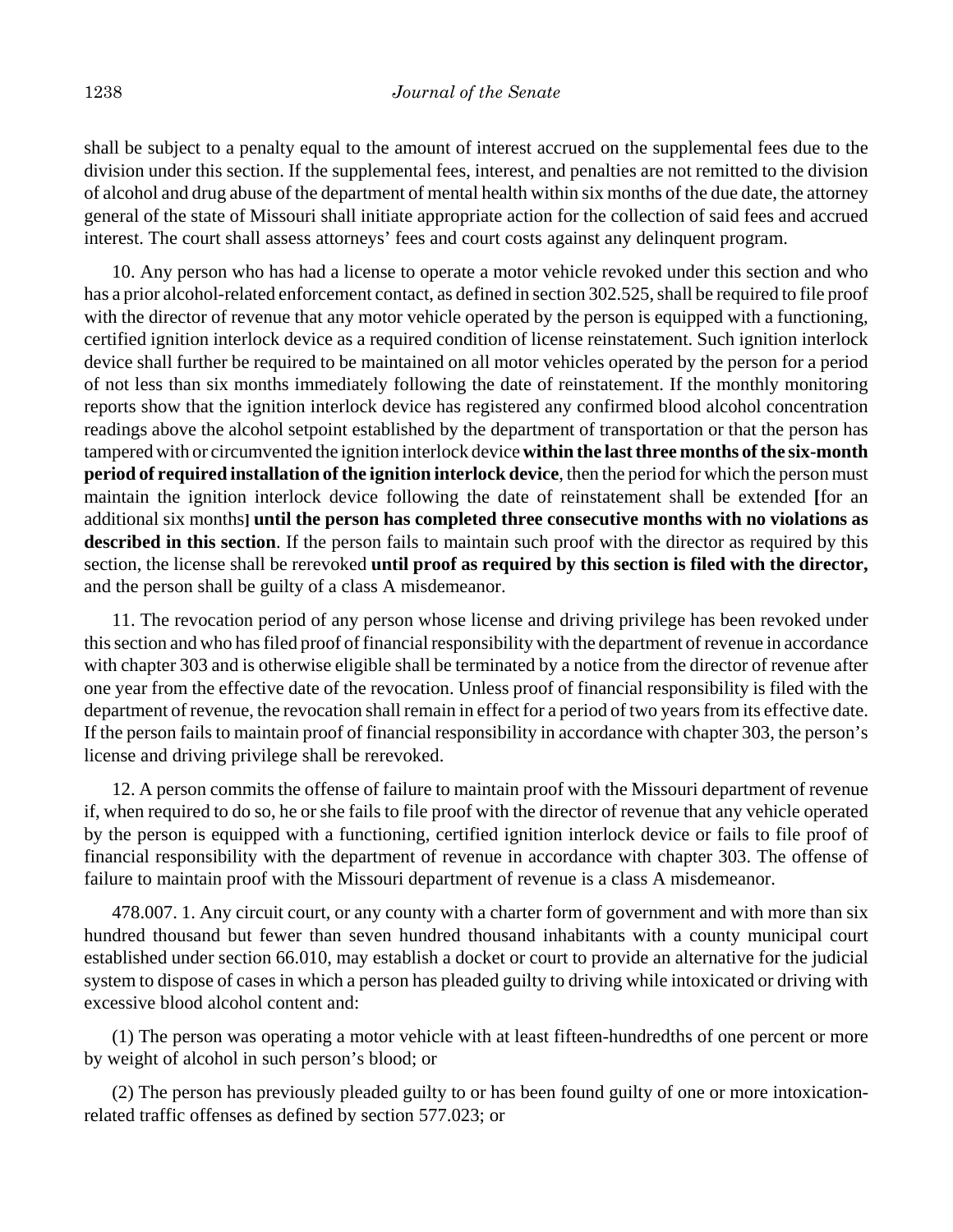(3) The person has two or more previous alcohol-related enforcement contacts as defined in section 302.525.

2. This docket or court shall combine judicial supervision, drug testing, continuous alcohol monitoring, **as defined in section 577.001,** substance abuse traffic offender program compliance, and treatment of DWI court participants. The court may assess any and all necessary costs for participation in DWI court against the participant. Any money received from such assessed costs by a court from a defendant shall not be considered court costs, charges, or fines. This docket or court may operate in conjunction with a drug court established pursuant to sections 478.001 to 478.006.

3. If the division of probation and parole is otherwise unavailable to assist in the judicial supervision of any person who wishes to enter a DWI court, a court-approved private probation service may be utilized by the DWI court to fill the division's role. In such case, any and all necessary additional costs may be assessed against the participant. No person shall be rejected from participating in DWI court solely for the reason that the person does not reside in the city or county where the applicable DWI court is located but the DWI court can base acceptance into a treatment court program on its ability to adequately provide services for the person or handle the additional caseload.

577.001. As used in this chapter, the following terms mean:

(1) "Aggravated offender", a person who has been found guilty of:

(a) Three or more intoxication-related traffic offenses committed on separate occasions; or

(b) Two or more intoxication-related traffic offenses committed on separate occasions where at least one of the intoxication-related traffic offenses is an offense committed in violation of any state law, county or municipal ordinance, any federal offense, or any military offense in which the defendant was operating a vehicle while intoxicated and another person was injured or killed;

(2) "Aggravated boating offender", a person who has been found guilty of:

(a) Three or more intoxication-related boating offenses; or

(b) Has been found guilty of one or more intoxication-related boating offenses committed on separate occasions where at least one of the intoxication-related traffic offenses is an offense committed in violation of any state law, county or municipal ordinance, any federal offense, or any military offense in which the defendant was operating a vessel while intoxicated and another person was injured or killed;

(3) "All-terrain vehicle", any motorized vehicle manufactured and used exclusively for off-highway use which is fifty inches or less in width, with an unladen dry weight of one thousand pounds or less, traveling on three, four or more low pressure tires, with a seat designed to be straddled by the operator, or with a seat designed to carry more than one person, and handlebars for steering control;

(4) "Court", any circuit, associate circuit, or municipal court, including traffic court, but not any juvenile court or drug court;

(5) "Chronic offender", a person who has been found guilty of:

(a) Four or more intoxication-related traffic offenses committed on separate occasions; or

(b) Three or more intoxication-related traffic offenses committed on separate occasions where at least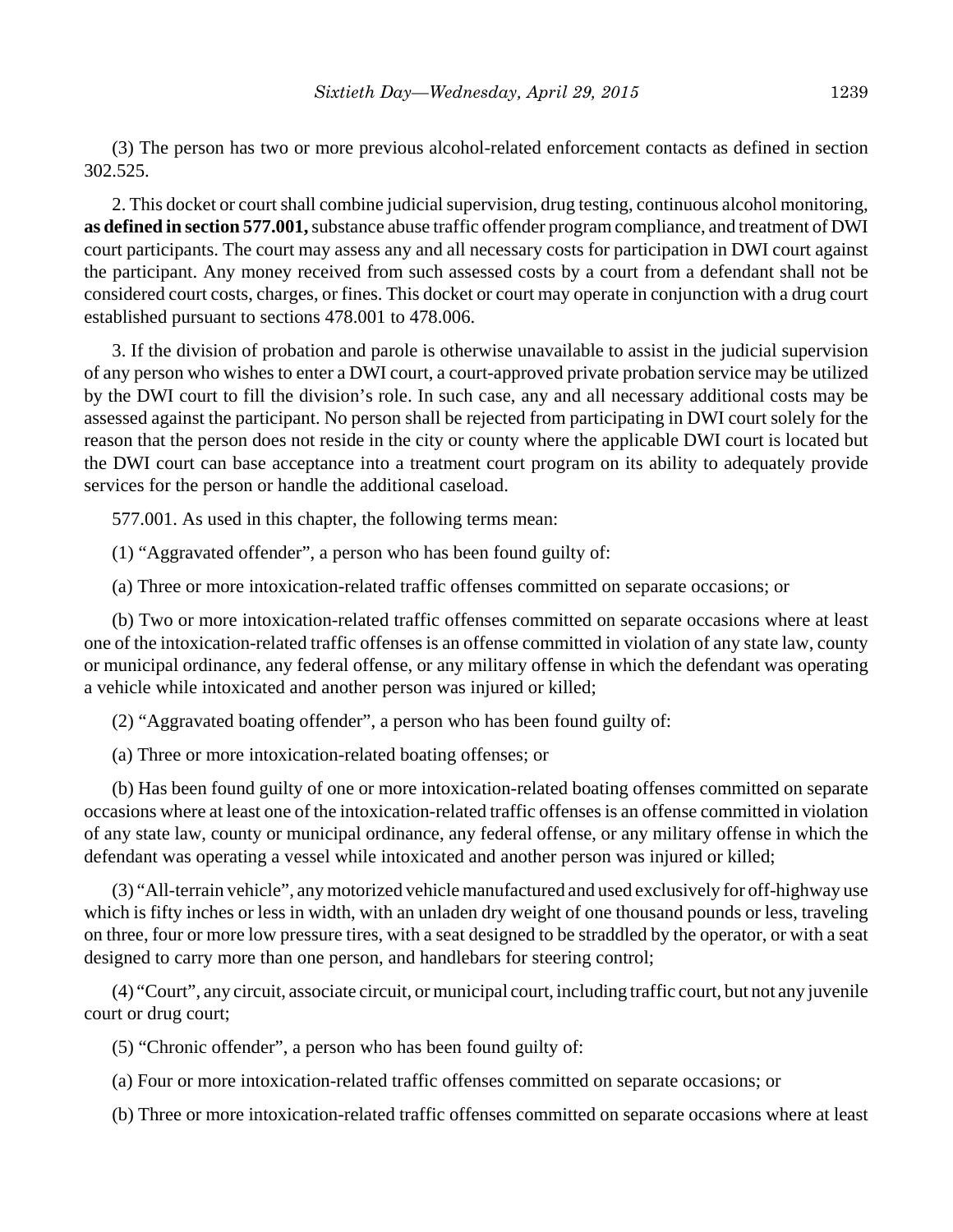one of the intoxication-related traffic offenses is an offense committed in violation of any state law, county or municipal ordinance, any federal offense, or any military offense in which the defendant was operating a vehicle while intoxicated and another person was injured or killed; or

(c) Two or more intoxication-related traffic offenses committed on separate occasions where both intoxication-related traffic offenses were offenses committed in violation of any state law, county or municipal ordinance, any federal offense, or any military offense in which the defendant was operating a vehicle while intoxicated and another person was injured or killed;

(6) "Chronic boating offender", a person who has been found guilty of:

(a) Four or more intoxication-related boating offenses; or

(b) Three or more intoxication-related boating offenses committed on separate occasions where at least one of the intoxication-related boating offenses is an offense committed in violation of any state law, county or municipal ordinance, any federal offense, or any military offense in which the defendant was operating a vessel while intoxicated and another person was injured or killed; or

(c) Two or more intoxication-related boating offenses committed on separate occasions where both intoxication-related boating offenses were offenses committed in violation of any state law, county or municipal ordinance, any federal offense, or any military offense in which the defendant was operating a vessel while intoxicated and another person was injured or killed;

## (7) **"Continuous alcohol monitoring", automatically testing breath, blood, or transdermal alcohol concentration levels and tampering attempts at least once every hour, regardless of the location of the person who is being monitored, and regularly transmitting the data. Continuous alcohol monitoring shall be considered an electronic monitoring service under subsection 3 of section 217.690;**

**(8)** "Controlled substance", a drug, substance, or immediate precursor in schedules I to V listed in section 195.017;

**[**(8)**] (9)** "Drive", "driving", "operates" or "operating", means physically driving or operating a vehicle or vessel;

**[**(9)**] (10)** "Flight crew member", the pilot in command, copilots, flight engineers, and flight navigators;

**[**(10)**] (11)** "Habitual offender", a person who has been found guilty of:

(a) Five or more intoxication-related traffic offenses committed on separate occasions; or

(b) Four or more intoxication-related traffic offenses committed on separate occasions where at least one of the intoxication-related traffic offenses is an offense committed in violation of any state law, county or municipal ordinance, any federal offense, or any military offense in which the defendant was operating a vehicle while intoxicated and another person was injured or killed; or

(c) Three or more intoxication-related traffic offenses committed on separate occasions where at least two of the intoxication-related traffic offenses were offenses committed in violation of any state law, county or municipal ordinance, any federal offense, or any military offense in which the defendant was operating a vehicle while intoxicated and another person was injured or killed; or

(d) While driving while intoxicated, the defendant acted with criminal negligence to: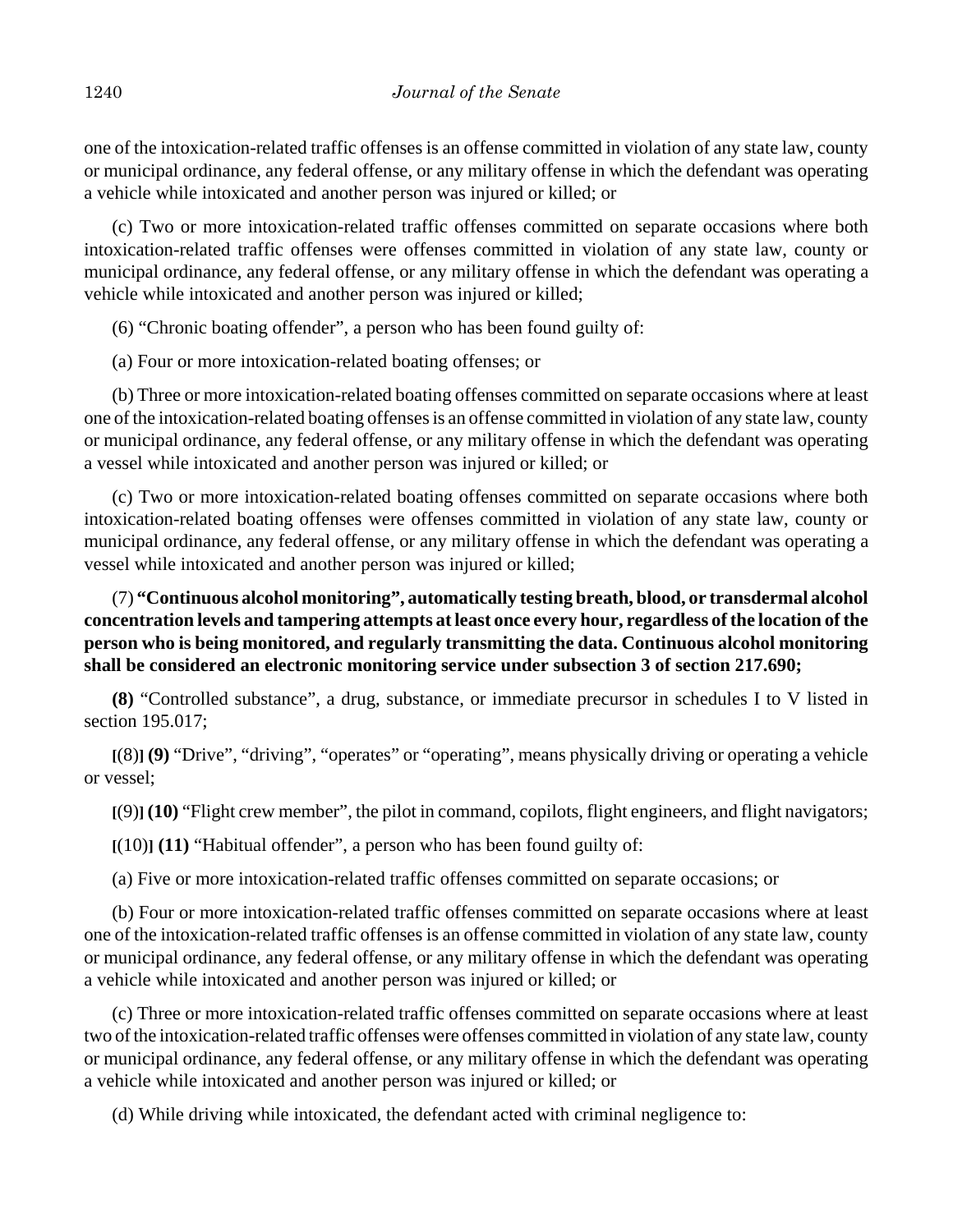a. Cause the death of any person not a passenger in the vehicle operated by the defendant, including the death of an individual that results from the defendant's vehicle leaving a highway, as defined by section 301.010, or the highway's right-of-way; or

b. Cause the death of two or more persons; or

c. Cause the death of any person while he or she has a blood alcohol content of at least eighteenhundredths of one percent by weight of alcohol in such person's blood;

**[**(11)**] (12)** "Habitual boating offender", a person who has been found guilty of:

(a) Five or more intoxication-related boating offenses; or

(b) Four or more intoxication-related boating offenses committed on separate occasions where at least one of the intoxication-related boating offenses is an offense committed in violation of any state law, county or municipal ordinance, any federal offense, or any military offense in which the defendant was operating a vessel while intoxicated and another person was injured or killed; or

(c) Three or more intoxication-related boating offenses committed on separate occasions where at least two of the intoxication-related boating offenses were offenses committed in violation of any state law, county or municipal ordinance, any federal offense, or any military offense in which the defendant was operating a vessel while intoxicated and another person was injured or killed; or

(d) While boating while intoxicated, the defendant acted with criminal negligence to:

a. Cause the death of any person not a passenger in the vessel operated by the defendant, including the death of an individual that results from the defendant's vessel leaving the water; or

b. Cause the death of two or more persons; or

c. Cause the death of any person while he or she has a blood alcohol content of at least eighteenhundredths of one percent by weight of alcohol in such person's blood;

**[**(12)**] (13)** "Intoxicated" or "intoxicated condition", when a person is under the influence of alcohol, a controlled substance, or drug, or any combination thereof;

**[**(13)**] (14)** "Intoxication-related boating offense", operating a vessel while intoxicated; boating while intoxicated; operating a vessel with excessive blood alcohol content or an offense in which the defendant was operating a vessel while intoxicated and another person was injured or killed in violation of any state law, county or municipal ordinance, any federal offense, or any military offense;

**[**(14)**] (15)** "Intoxication-related traffic offense", driving while intoxicated, driving with excessive blood alcohol content or an offense in which the defendant was operating a vehicle while intoxicated and another person was injured or killed in violation of any state law, county or municipal ordinance, any federal offense, or any military offense;

**[**(15)**] (16)** "Law enforcement officer" or "arresting officer", includes the definition of law enforcement officer in section 556.061 and military policemen conducting traffic enforcement operations on a federal military installation under military jurisdiction in the state of Missouri;

**[**(16)**] (17)** "Operate a vessel", to physically control the movement of a vessel in motion under mechanical or sail power in water;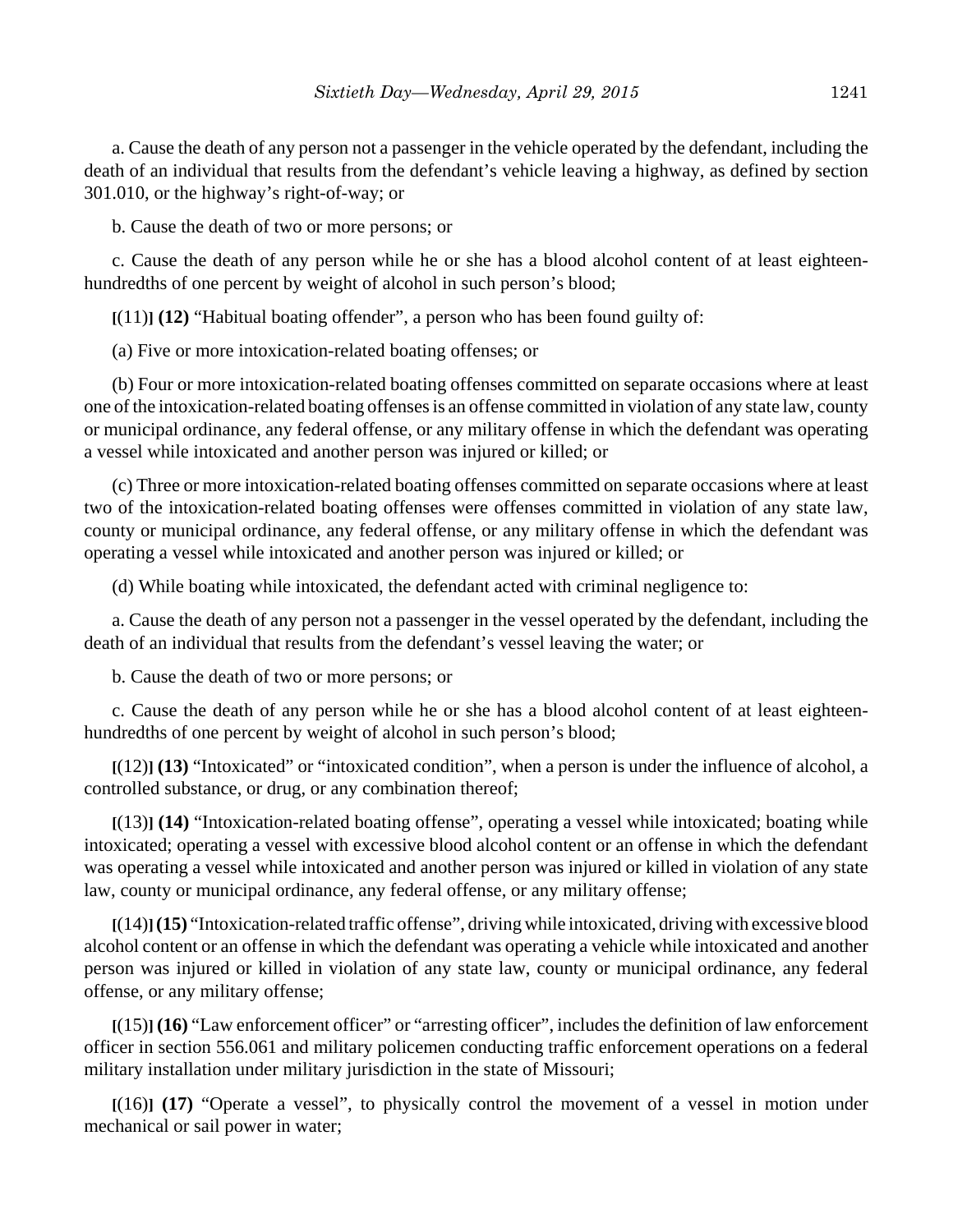**[**(17)**] (18)** "Persistent offender", a person who has been found guilty of two or more intoxication-related traffic offenses committed on separate occasions;

**[**(18)**] (19)** "Persistent boating offender", a person who has been found guilty of two or more intoxication-related boating offenses committed on separate occasions;

**[**(19)**] (20)** "Prior offender", a person who has been found guilty of one intoxication-related traffic offense, where such prior offense occurred within five years of the occurrence of the intoxication-related traffic offense for which the person is charged;

**[**(20)**] (21)** "Prior boating offender", a person who has been found guilty of one intoxication-related boating offense, where such prior offense occurred within five years of the occurrence of the intoxicationrelated boating offense for which the person is charged.

577.010. 1. A person commits the offense of driving while intoxicated if he or she operates a vehicle while in an intoxicated condition.

2. The offense of driving while intoxicated is:

(1) A class B misdemeanor;

(2) A class A misdemeanor if:

(a) The defendant is a prior offender; or

(b) A person less than seventeen years of age is present in the vehicle;

(3) A class E felony if:

(a) The defendant is a persistent offender; or

(b) While driving while intoxicated, the defendant acts with criminal negligence to cause physical injury to another person;

(4) A class D felony if:

(a) The defendant is an aggravated offender;

(b) While driving while intoxicated, the defendant acts with criminal negligence to cause physical injury to a law enforcement officer or emergency personnel; or

(c) While driving while intoxicated, the defendant acts with criminal negligence to cause serious physical injury to another person;

(5) A class C felony if:

(a) The defendant is a chronic offender;

(b) While driving while intoxicated, the defendant acts with criminal negligence to cause serious physical injury to a law enforcement officer or emergency personnel; or

(c) While driving while intoxicated, the defendant acts with criminal negligence to cause the death of another person;

(6) A class B felony if: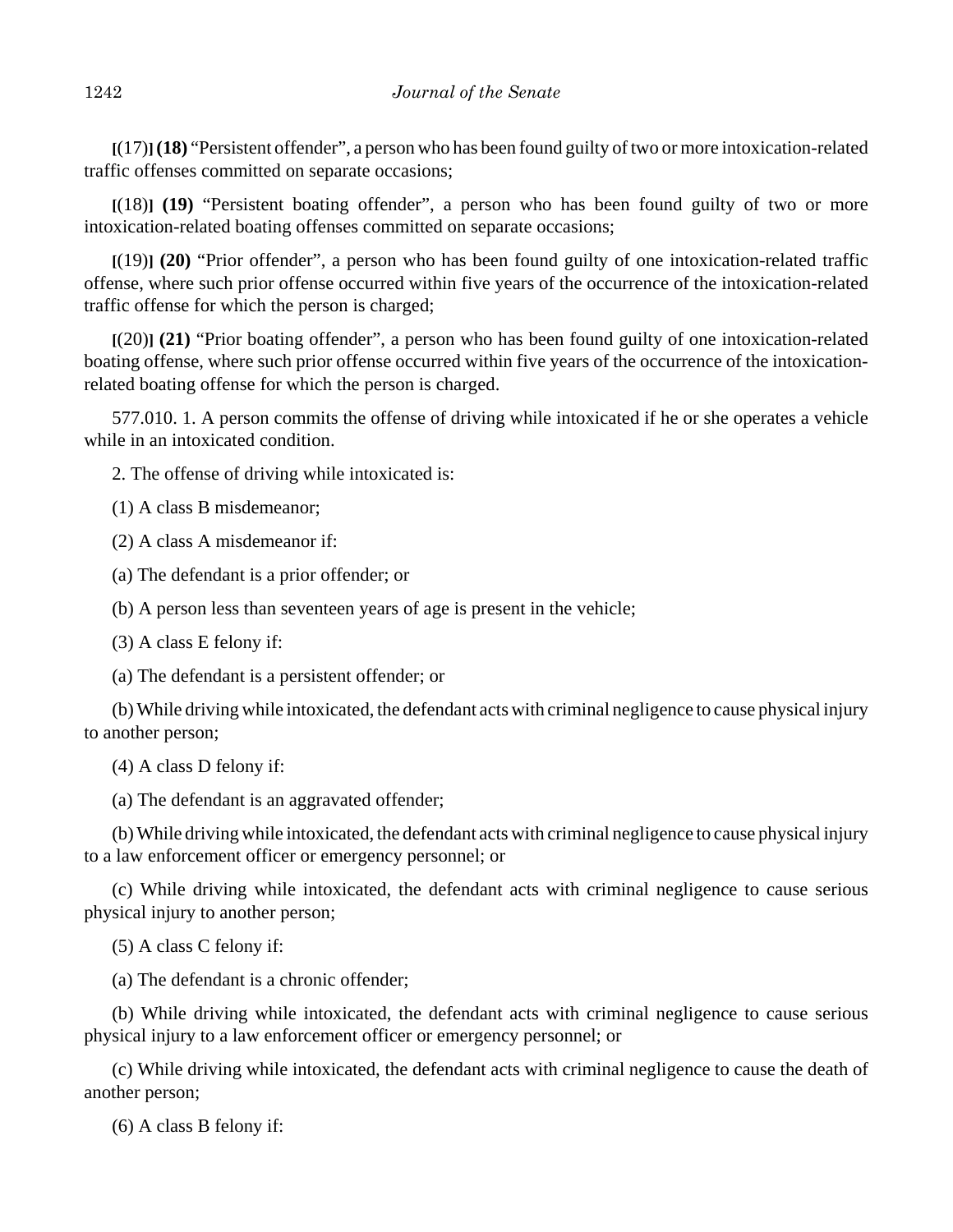(a) The defendant is a habitual offender; or

(b) While driving while intoxicated, the defendant acts with criminal negligence to cause the death of a law enforcement officer or emergency personnel;

(7) A class A felony if the defendant is a habitual offender as a result of being found guilty of an act described under paragraph (d) of subdivision **[**(10)**] (11)** of section 577.001 and is found guilty of a subsequent violation of such paragraph.

3. Notwithstanding the provisions of subsection 2 of this section, a person found guilty of the offense of driving while intoxicated as a first offense shall not be granted a suspended imposition of sentence:

(1) Unless such person shall be placed on probation for a minimum of two years; or

(2) In a circuit where a DWI court or docket created under section 478.007 or other court-ordered treatment program is available, and where the offense was committed with fifteen-hundredths of one percent or more by weight of alcohol in such person's blood, unless the individual participates and successfully completes a program under such DWI court or docket or other court-ordered treatment program.

### 4. **If a person is found guilty of a second or subsequent offense of driving while intoxicated, the court may order the person to submit to a period of continuous alcohol monitoring as a condition of probation.**

**5.** If a person is not granted a suspended imposition of sentence for the reasons described in subsection 3 of this section:

(1) If the individual operated the vehicle with fifteen-hundredths to twenty-hundredths of one percent by weight of alcohol in such person's blood, the required term of imprisonment shall be not less than fortyeight hours;

(2) If the individual operated the vehicle with greater than twenty-hundredths of one percent by weight of alcohol in such person's blood, the required term of imprisonment shall be not less than five days.

**[**5.**] 6.** A person found guilty of the offense of driving while intoxicated:

(1) As a prior offender, persistent offender, aggravated offender, chronic offender, or habitual offender shall not be granted a suspended imposition of sentence or be sentenced to pay a fine in lieu of a term of imprisonment, section 557.011 to the contrary notwithstanding;

(2) As a prior offender shall not be granted parole or probation until he or she has served a minimum of ten days imprisonment:

(a) Unless as a condition of such parole or probation such person performs at least thirty days of community service under the supervision of the court in those jurisdictions which have a recognized program for community service; or

(b) The offender participates in and successfully completes a program established under section 478.007 or other court-ordered treatment program, if available, and as part of either program, the offender performs at least thirty days of community service under the supervision of the court;

(3) As a persistent offender shall not be eligible for parole or probation until he or she has served a minimum of thirty days imprisonment: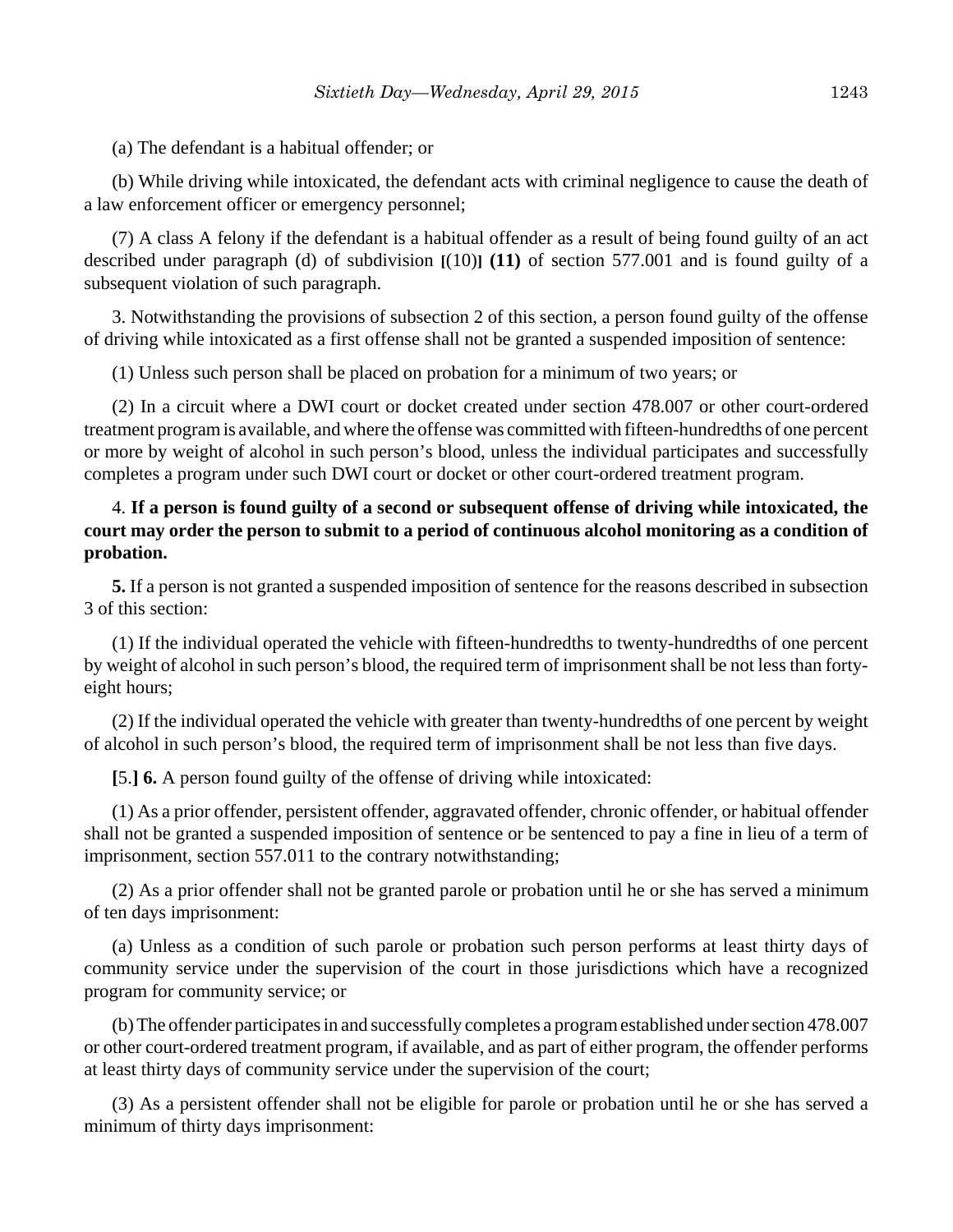(a) Unless as a condition of such parole or probation such person performs at least sixty days of community service under the supervision of the court in those jurisdictions which have a recognized program for community service; or

(b) The offender participates in and successfully completes a program established under section 478.007 or other court-ordered treatment program, if available, and as part of either program, the offender performs at least sixty days of community service under the supervision of the court;

(4) As an aggravated offender shall not be eligible for parole or probation until he or she has served a minimum of sixty days imprisonment;

(5) As a chronic offender shall not be eligible for parole or probation until he or she has served a minimum of two years imprisonment**; and**

## **(6) Any probation or parole granted under this subsection may include a period of continuous alcohol monitoring**.

577.012. 1. A person commits the offense of driving with excessive blood alcohol content if such person operates:

(1) A vehicle while having eight-hundredths of one percent or more by weight of alcohol in his or her blood; or

(2) A commercial motor vehicle while having four one-hundredths of one percent or more by weight of alcohol in his or her blood.

2. As used in this section, percent by weight of alcohol in the blood shall be based upon grams of alcohol per one hundred milliliters of blood or two hundred ten liters of breath and may be shown by chemical analysis of the person's blood, breath, saliva or urine. For the purposes of determining the alcoholic content of a person's blood under this section, the test shall be conducted in accordance with the provisions of sections 577.020 to 577.041.

3. The offense of driving with excessive blood alcohol content is:

(1) A class B misdemeanor;

(2) A class A misdemeanor if the defendant is alleged and proved to be a prior offender;

(3) A class E felony if the defendant is alleged and proved to be a persistent offender;

(4) A class D felony if the defendant is alleged and proved to be an aggravated offender;

(5) A class C felony if the defendant is alleged and proved to be a chronic offender;

(6) A class B felony if the defendant is alleged and proved to be a habitual offender.

4. A person found guilty of the offense of driving with an excessive blood alcohol content as a first offense shall not be granted a suspended imposition of sentence:

(1) Unless such person shall be placed on probation for a minimum of two years; or

(2) In a circuit where a DWI court or docket created under section 478.007 or other court-ordered treatment program is available, and where the offense was committed with fifteen-hundredths of one percent or more by weight of alcohol in such person's blood, unless the individual participates in and successfully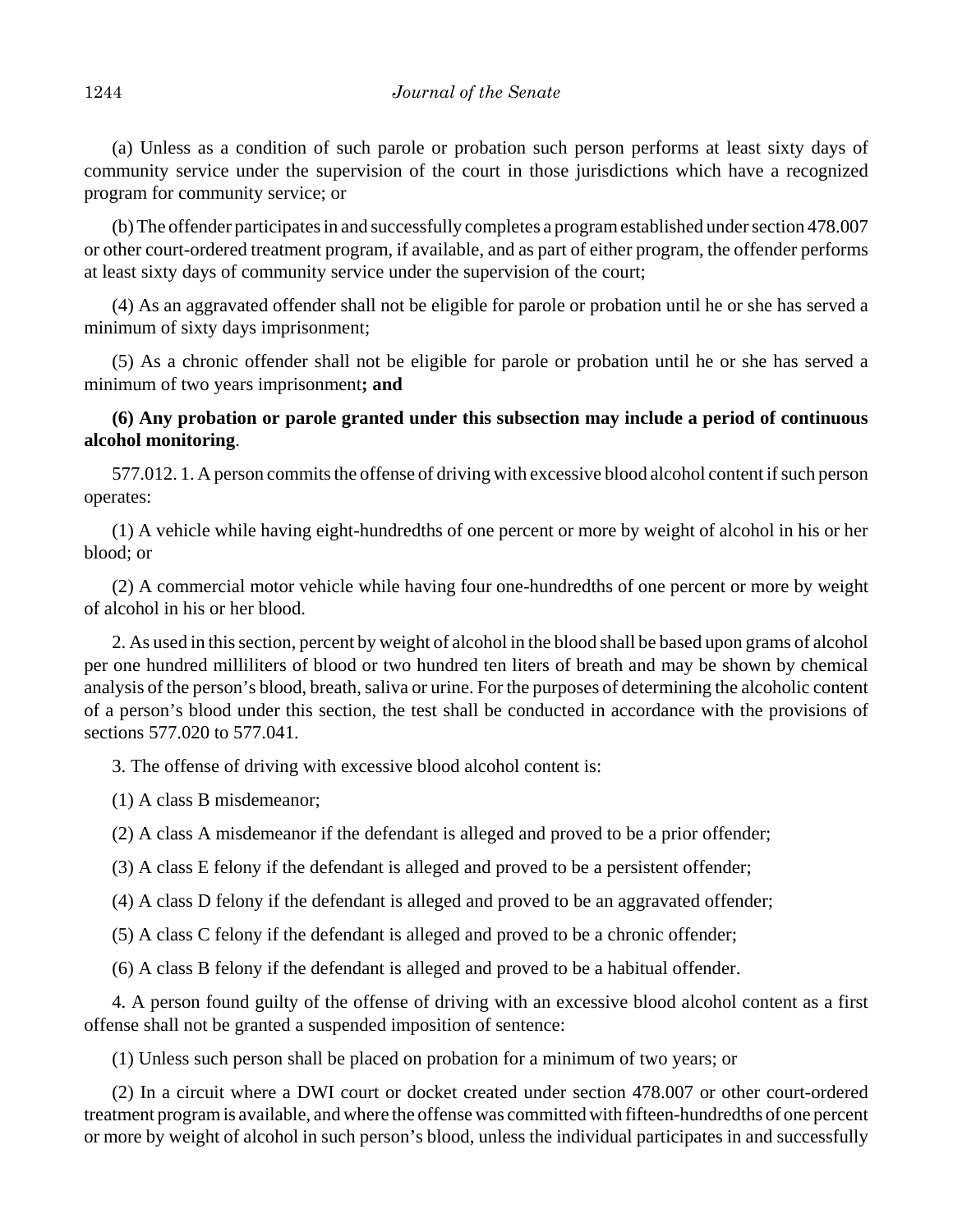completes a program under such DWI court or docket or other court-ordered treatment program.

5. If a person is not granted a suspended imposition of sentence for the reasons described in subsection 4 of this section:

(1) If the individual operated the vehicle with fifteen-hundredths to twenty-hundredths of one percent by weight of alcohol in such person's blood, the required term of imprisonment shall be not less than fortyeight hours;

(2) If the individual operated the vehicle with greater than twenty-hundredths of one percent by weight of alcohol in such person's blood, the required term of imprisonment shall be not less than five days.

## 6. **If a person is found guilty of a second or subsequent offense of driving with an excessive blood alcohol content, the court may order the person to submit to a period of continuous alcohol monitoring as a condition of probation.**

**7.** A person found guilty of driving with excessive blood alcohol content:

(1) As a prior offender, persistent offender, aggravated offender, chronic offender or habitual offender shall not be granted a suspended imposition of sentence or be sentenced to pay a fine in lieu of a term of imprisonment, section 557.011 to the contrary notwithstanding;

(2) As a prior offender shall not be granted parole or probation until he or she has served a minimum of ten days imprisonment:

(a) Unless as a condition of such parole or probation such person performs at least thirty days of community service under the supervision of the court in those jurisdictions which have a recognized program for community service; or

(b) The offender participates in and successfully completes a program established under section 478.007 or other court-ordered treatment program, if available, and as part of either program, the offender performs at least thirty days of community service under the supervision of the court;

(3) As a persistent offender shall not be granted parole or probation until he or she has served a minimum of thirty days imprisonment:

(a) Unless as a condition of such parole or probation such person performs at least sixty days of community service under the supervision of the court in those jurisdictions which have a recognized program for community service; or

(b) The offender participates in and successfully completes a program established under section 478.007 or other court-ordered treatment program, if available, and as part of either program, the offender performs at least sixty days of community service under the supervision of the court;

(4) As an aggravated offender shall not be eligible for parole or probation until he or she has served a minimum of sixty days imprisonment;

(5) As a chronic offender shall not be eligible for parole or probation until he or she has served a minimum of two years imprisonment**; and**

**(6) Any probation or parole granted under this subsection may include a period of continuous alcohol monitoring**.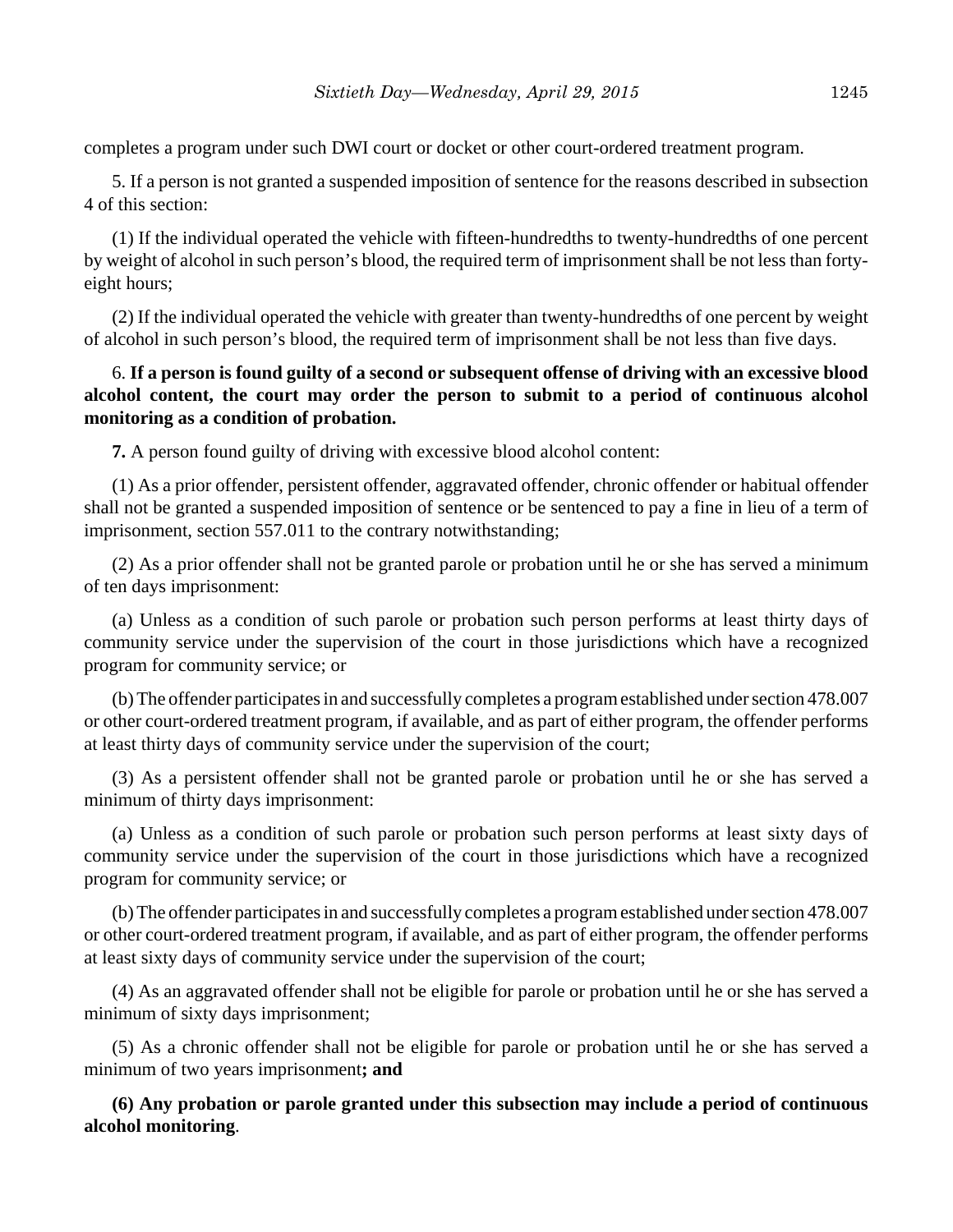577.013. 1. A person commits the offense of boating while intoxicated if he or she operates a vessel while in an intoxicated condition.

2. The offense of boating while intoxicated is:

(1) A class B misdemeanor;

(2) A class A misdemeanor if:

(a) The defendant is a prior boating offender; or

(b) A person less than seventeen years of age is present in the vessel;

(3) A class E felony if:

(a) The defendant is a persistent boating offender; or

(b) While boating while intoxicated, the defendant acts with criminal negligence to cause physical injury to another person;

(4) A class D felony if:

(a) The defendant is an aggravated boating offender;

(b) While boating while intoxicated, the defendant acts with criminal negligence to cause physical injury to a law enforcement officer or emergency personnel; or

(c) While boating while intoxicated, the defendant acts with criminal negligence to cause serious physical injury to another person;

(5) A class C felony if:

(a) The defendant is a chronic boating offender;

(b) While boating while intoxicated, the defendant acts with criminal negligence to cause serious physical injury to a law enforcement officer or emergency personnel; or

(c) While boating while intoxicated, the defendant acts with criminal negligence to cause the death of another person;

(6) A class B felony if:

(a) The defendant is a habitual boating offender; or

(b) While boating while intoxicated, the defendant acts with criminal negligence to cause the death of a law enforcement officer or emergency personnel;

(7) A class A felony if the defendant is a habitual offender as a result of being found guilty of an act described under paragraph (d) of subdivision **[**(11)**] (12)** of section 577.001 and is found guilty of a subsequent violation of such paragraph.

3. Notwithstanding the provisions of subsection 2 of this section, a person found guilty of the offense of boating while intoxicated as a first offense shall not be granted a suspended imposition of sentence:

(1) Unless such person shall be placed on probation for a minimum of two years; or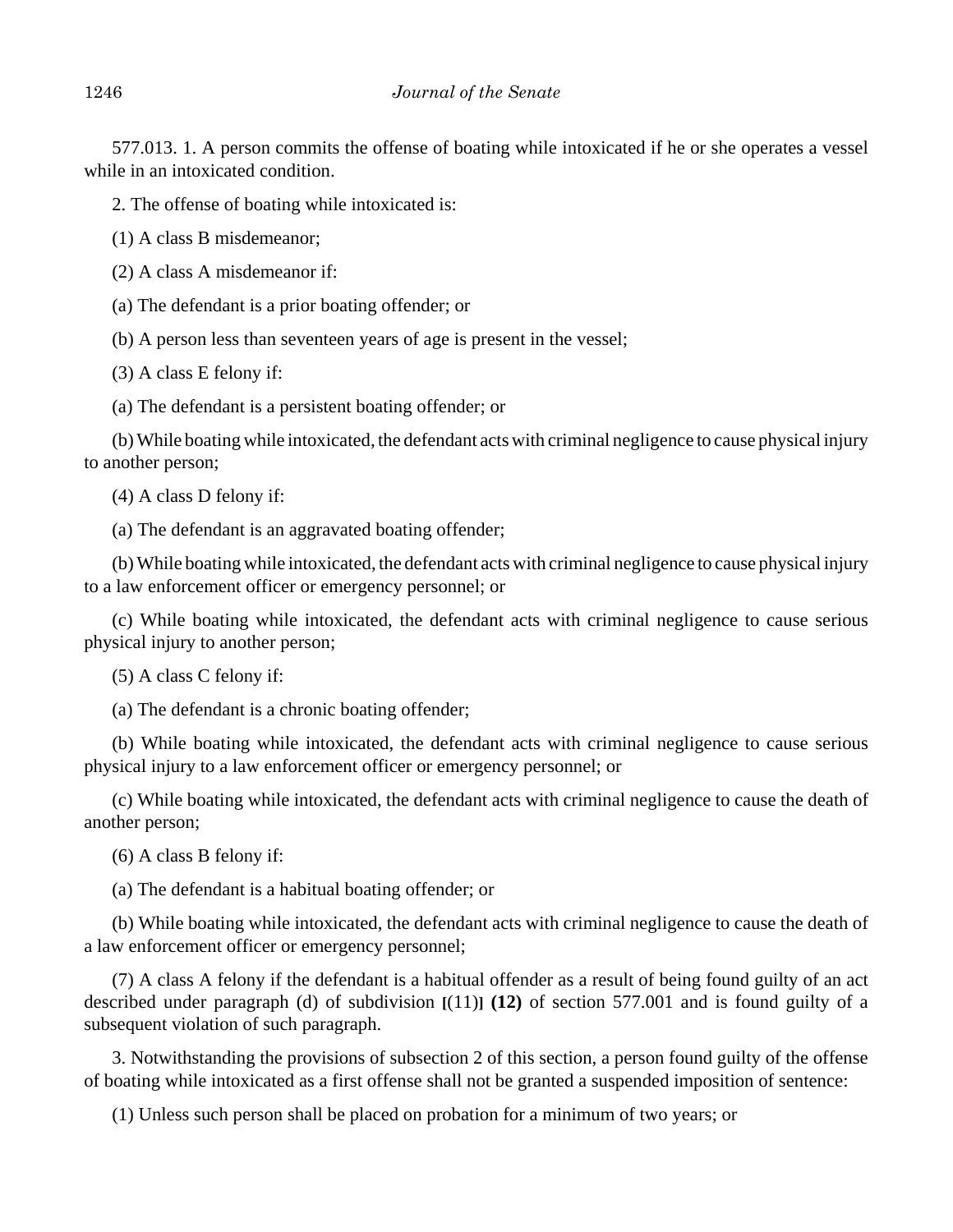(2) In a circuit where a DWI court or docket created under section 478.007 or other court-ordered treatment program is available, and where the offense was committed with fifteen-hundredths of one percent or more by weight of alcohol in such person's blood, unless the individual participates in and successfully completes a program under such DWI court or docket or other court-ordered treatment program.

## 4. **If a person is found guilty of a second or subsequent offense of boating while intoxicated, the court may order the person to submit to a period of continuous alcohol monitoring as a condition of probation.**

**5.** If a person is not granted a suspended imposition of sentence for the reasons described in subsection 3 of this section:

(1) If the individual operated the vessel with fifteen-hundredths to twenty-hundredths of one percent by weight of alcohol in such person's blood, the required term of imprisonment shall be not less than fortyeight hours;

(2) If the individual operated the vessel with greater than twenty-hundredths of one percent by weight of alcohol in such person's blood, the required term of imprisonment shall be not less than five days.

**[**5.**] 6.** A person found guilty of the offense of boating while intoxicated:

(1) As a prior boating offender, persistent boating offender, aggravated boating offender, chronic boating offender or habitual boating offender shall not be granted a suspended imposition of sentence or be sentenced to pay a fine in lieu of a term of imprisonment, section 557.011 to the contrary notwithstanding;

(2) As a prior boating offender shall not be granted parole or probation until he or she has served a minimum of ten days imprisonment:

(a) Unless as a condition of such parole or probation such person performs at least two hundred forty hours of community service under the supervision of the court in those jurisdictions which have a recognized program for community service; or

(b) The offender participates in and successfully completes a program established under section 478.007 or other court-ordered treatment program, if available;

(3) As a persistent offender shall not be eligible for parole or probation until he or she has served a minimum of thirty days imprisonment:

(a) Unless as a condition of such parole or probation such person performs at least four hundred eighty hours of community service under the supervision of the court in those jurisdictions which have a recognized program for community service; or

(b) The offender participates in and successfully completes a program established under section 478.007 or other court-ordered treatment program, if available;

(4) As an aggravated boating offender shall not be eligible for parole or probation until he or she has served a minimum of sixty days imprisonment;

(5) As a chronic boating offender shall not be eligible for parole or probation until he or she has served a minimum of two years imprisonment**; and**

# **(6) Any probation or parole granted under this subsection may include a period of continuous**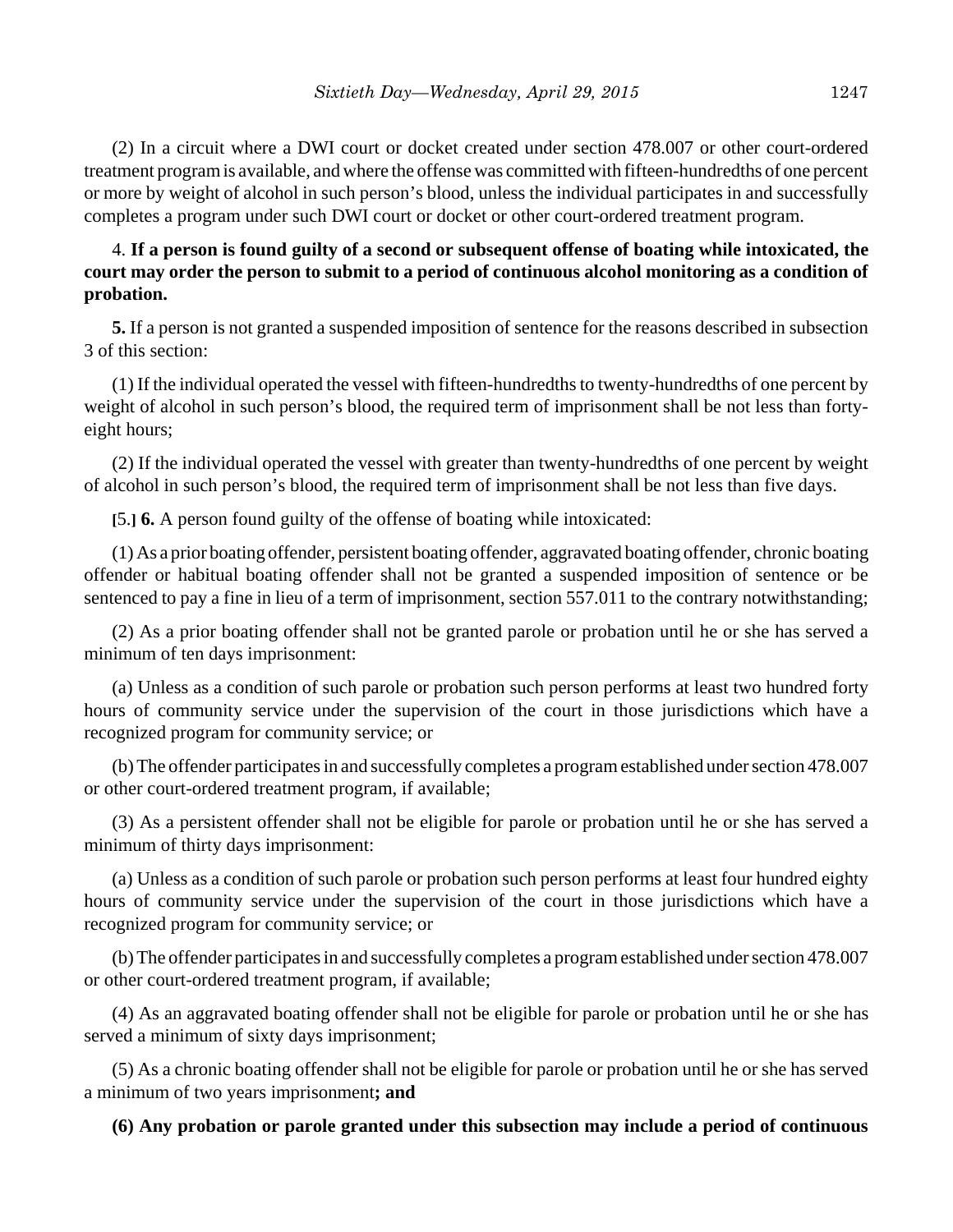### **alcohol monitoring**.

577.014. 1. A person commits the offense of boating with excessive blood alcohol content if he or she operates a vessel while having eight-hundredths of one percent or more by weight of alcohol in his or her blood.

2. As used in this section, percent by weight of alcohol in the blood shall be based upon grams of alcohol per one hundred milliliters of blood or two hundred ten liters of breath and may be shown by chemical analysis of the person's blood, breath, saliva or urine. For the purposes of determining the alcoholic content of a person's blood under this section, the test shall be conducted in accordance with the provisions of sections 577.020 to 577.041.

3. The offense of boating with excessive blood alcohol content is:

(1) A class B misdemeanor;

(2) A class A misdemeanor if the defendant is alleged and proved to be a prior boating offender;

(3) A class E felony if the defendant is alleged and proved to be a persistent boating offender;

(4) A class D felony if the defendant is alleged and proved to be an aggravated boating offender;

(5) A class C felony if the defendant is alleged and proved to be a chronic boating offender;

(6) A class B felony if the defendant is alleged and proved to be a habitual boating offender.

4. A person found guilty of the offense of boating with excessive blood alcohol content as a first offense shall not be granted a suspended imposition of sentence:

(1) Unless such person shall be placed on probation for a minimum of two years; or

(2) In a circuit where a DWI court or docket created under section 478.007 or other court-ordered treatment program is available, and where the offense was committed with fifteen-hundredths of one percent or more by weight of alcohol in such person's blood unless the individual participates in and successfully completes a program under such DWI court or docket or other court-ordered treatment program.

5. When a person is not granted a suspended imposition of sentence for the reasons described in subsection 4 of this section:

(1) If the individual operated the vessel with fifteen-hundredths to twenty-hundredths of one percent by weight of alcohol in such person's blood, the required term of imprisonment shall be not less than fortyeight hours;

(2) If the individual operated the vessel with greater than twenty-hundredths of one percent by weight of alcohol in such person's blood, the required term of imprisonment shall be not less than five days.

## 6. **If a person is found guilty of a second or subsequent offense of boating with an excessive blood alcohol content, the court may order the person to submit to a period of continuous alcohol monitoring as a condition of probation.**

**7.** A person found guilty of the offense of boating with excessive blood alcohol content:

(1) As a prior boating offender, persistent boating offender, aggravated boating offender, chronic boating offender or habitual boating offender shall not be granted a suspended imposition of sentence or be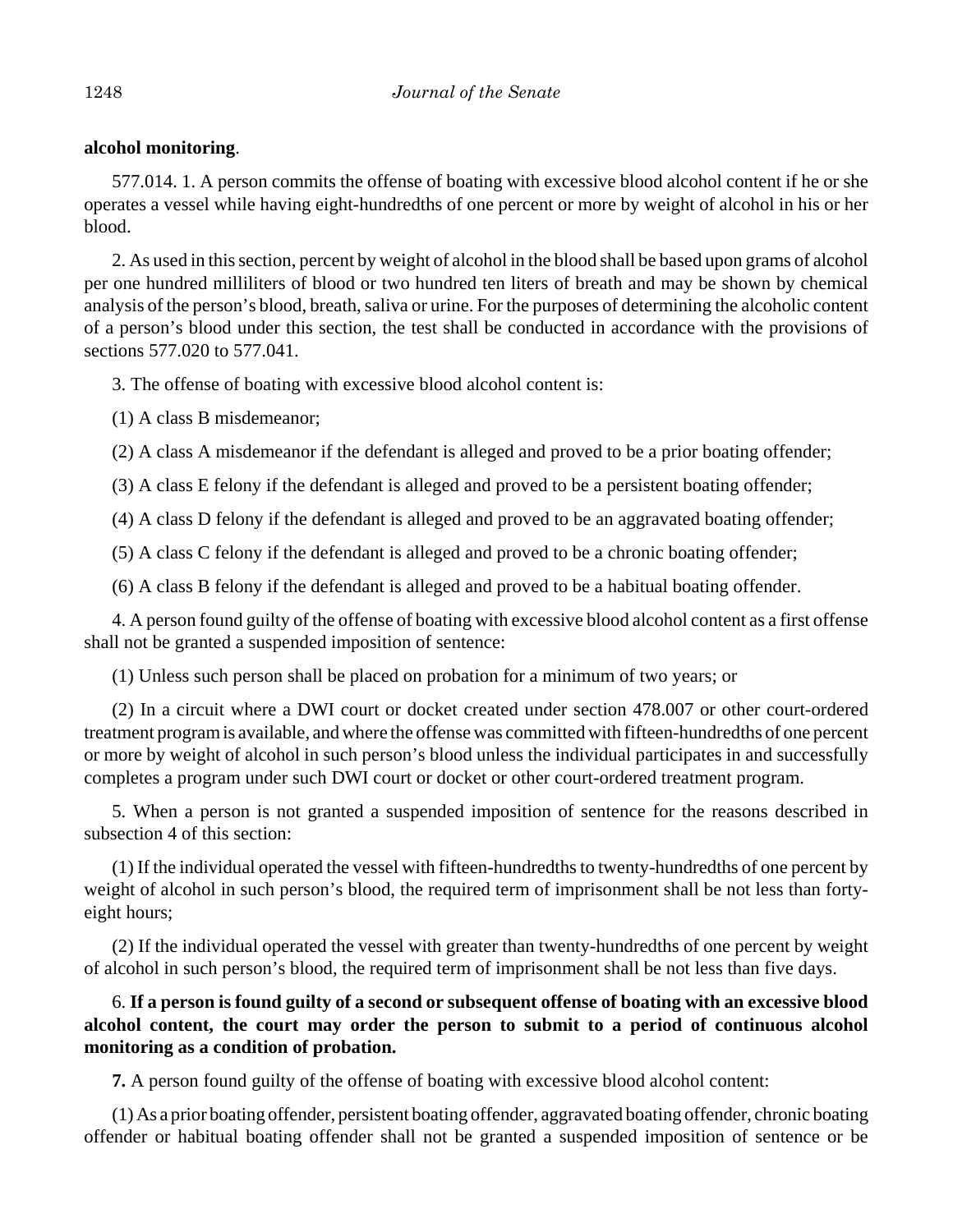sentenced to pay a fine in lieu of a term of imprisonment, section 557.011 to the contrary notwithstanding;

(2) As a prior boating offender, shall not be granted parole or probation until he or she has served a minimum of ten days imprisonment:

(a) Unless as a condition of such parole or probation such person performs at least two hundred forty hours of community service under the supervision of the court in those jurisdictions which have a recognized program for community service; or

(b) The offender participates in and successfully completes a program established under section 478.007 or other court-ordered treatment program, if available;

(3) As a persistent boating offender, shall not be granted parole or probation until he or she has served a minimum of thirty days imprisonment:

(a) Unless as a condition of such parole or probation such person performs at least four hundred eighty hours of community service under the supervision of the court in those jurisdictions which have a recognized program for community service; or

(b) The offender participates in and successfully completes a program established under section 478.007 or other court-ordered treatment program, if available;

(4) As an aggravated boating offender, shall not be eligible for parole or probation until he or she has served a minimum of sixty days imprisonment;

(5) As a chronic boating offender, shall not be eligible for parole or probation until he or she has served a minimum of two years imprisonment**; and**

## **(6) Any probation or parole granted under this subsection may include a period of continuous alcohol monitoring**.

Section B. Sections 302.010, 302.060, 302.302, 302.304, 302.309, 302.525, 302.574, 478.007, 577.001, 577.010, 577.012, 577.013, and 577.014 of Section A of this act shall become effective on January 1, 2017."; and

Further amend said bill by amending the title, enacting clause, and intersectional references accordingly.

In which the concurrence of the Senate is respectfully requested.

Also,

Mr. President: I am instructed by the House of Representatives to inform the Senate that the House has taken up and passed **HCS** for **SS** for **SCS** for **SB 67**, entitled:

An Act to amend chapter 488, RSMo, by adding thereto three new sections relating to court costs.

With House Amendment Nos. 2, 3, 4 and 5.

### HOUSE AMENDMENT NO. 2

Amend House Committee Substitute for Senate Substitute for Senate Committee Substitute for Senate Bill No. 67, Page 1, In the Title, Line 2, by deleting the words "court costs" and inserting in lieu thereof the word "courts"; and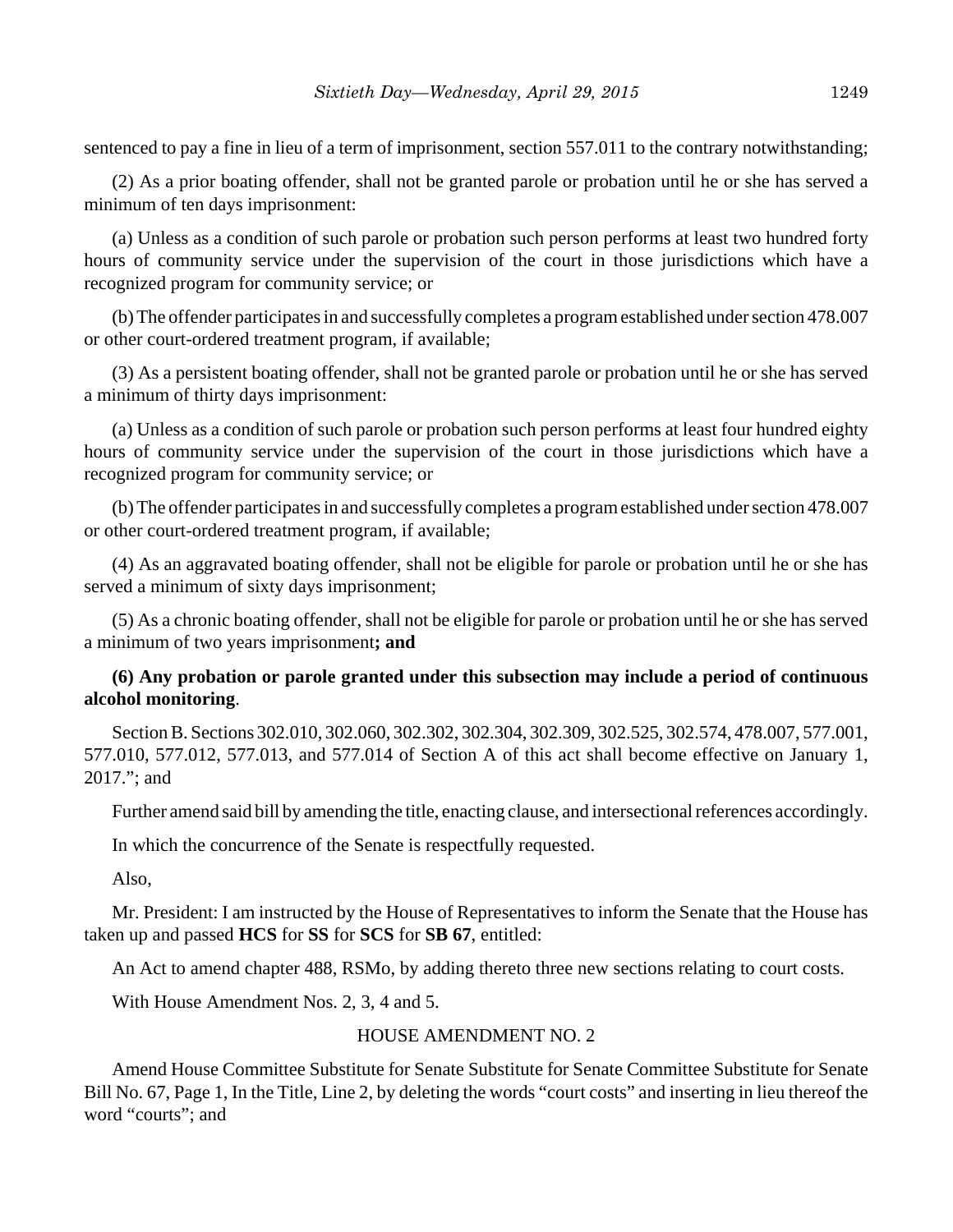Further amend said bill and page, Section A, Line 2, by inserting immediately after all of said line and section the following:

"67.320. 1. Any county with a charter form of government and with more than two hundred thousand but fewer than three hundred fifty thousand inhabitants**, any county of the first classification with more than eighty-three thousand but fewer than ninety-two thousand inhabitants and with a home rule city with more than seventy-six thousand but fewer than ninety-one thousand inhabitants as the county seat,** or any county of the first classification with more than one hundred one thousand but fewer than one hundred fifteen thousand inhabitants may prosecute and punish violations of its county orders in the circuit court of such counties in the manner and to the extent herein provided or in a county municipal court if creation of a county municipal court is approved by order of the county commission. The county may adopt orders with penal provisions consistent with state law, but only in the areas of traffic violations, solid waste management, county building codes, on-site sewer treatment, zoning orders, and animal control. Any county municipal court established pursuant to the provisions of this section shall have jurisdiction over violations of that county's orders and the ordinances of municipalities with which the county has a contract to prosecute and punish violations of municipal ordinances of the municipality.

2. Except as provided in subsection 5 of this section in any county which has elected to establish a county municipal court pursuant to this section, the judges for such court shall be appointed by the county commission of such county, subject to confirmation by the legislative body of such county in the same manner as confirmation for other county appointed officers. The number of judges appointed, and qualifications for their appointment, shall be established by order of the commission.

3. The practice and procedure of each prosecution shall be conducted in compliance with all of the terms and provisions of sections 66.010 to 66.140, except as provided for in this section.

4. Any use of the term ordinance in sections 66.010 to 66.140 shall be synonymous with the term order for purposes of this section.

5. In any county of the first classification with more than one hundred one thousand but fewer than one hundred fifteen thousand inhabitants, the first judges shall be appointed by the county commission for a term of four years, and thereafter the judges shall be elected for a term of four years. The number of judges appointed, and qualifications for their appointment, shall be established by order of the commission.

476.083. 1. In addition to any appointments made pursuant to section 485.010, the presiding judge of each circuit containing one or more facilities operated by the department of corrections with an average total inmate population in all such facilities in the circuit over the previous two years of more than two thousand five hundred inmates **or containing, as of January 1, 2015, a diagnostic and reception center operated by the department of corrections and a mental health facility operated by the department of mental health which houses persons found not guilty of a crime by reason of mental disease or defect under chapter 552 and provides sex offender rehabilitation and treatment services (SORTS)** may appoint a circuit court marshal to aid the presiding judge in the administration of the judicial business of the circuit by overseeing the physical security of the courthouse, serving court-generated papers and orders, and assisting the judges of the circuit as the presiding judge determines appropriate. Such circuit court marshal appointed pursuant to the provisions of this section shall serve at the pleasure of the presiding judge. The circuit court marshal authorized by this section is in addition to staff support from the circuit clerks, deputy circuit clerks, division clerks, municipal clerks, and any other staff personnel which may otherwise be provided by law.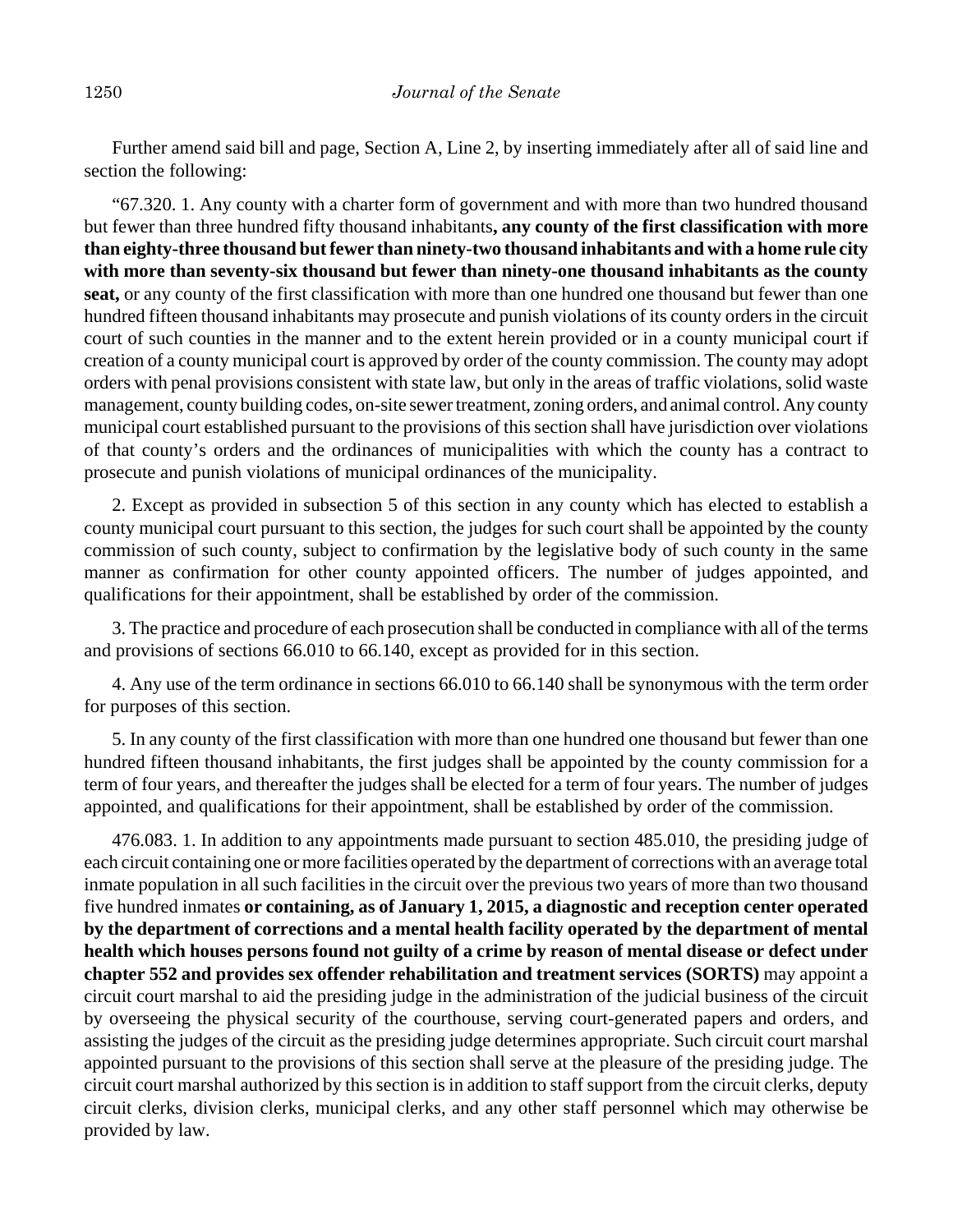2. The salary of a circuit court marshal shall be established by the presiding judge of the circuit within funds made available for that purpose, but such salary shall not exceed ninety percent of the salary of the highest paid sheriff serving a county wholly or partially within that circuit. Personnel authorized by this section shall be paid from state funds or federal grant moneys which are available for that purpose and not from county funds.

3. Any person appointed as a circuit court marshal pursuant to this section shall have at least five years' prior experience as a law enforcement officer. In addition, any such person shall within one year after appointment, or as soon as practicable, attend a court security school or training program operated by the United States Marshal Service. In addition to all other powers and duties prescribed in this section, a circuit court marshal may:

(1) Serve process;

(2) Wear a concealable firearm; and

(3) Make an arrest based upon local court rules and state law, and as directed by the presiding judge of the circuit.

**479.155. 1. By September 1, 2015, the presiding judge of the circuit court in which the municipal division is located shall report to the clerk of the supreme court the name and address of the municipal division and any other information regarding the municipal division requested by the clerk of the supreme court on a standardized form developed by the clerk of the supreme court.**

**2. If a municipality elects to abolish or establish a municipal division, the presiding judge of the circuit court in which the municipal division is located shall notify the clerk of the supreme court, and the presiding judge of any new municipal division shall complete the report required under subsection 1 of this section within ninety days of the establishment of the division.**"; and

Further amend said bill by amending the title, enacting clause, and intersectional references accordingly.

#### HOUSE AMENDMENT NO. 3

Amend House Committee Substitute for Senate Substitute for Senate Committee Substitute for Senate Bill No. 67, Page 1, In the Title, Line 2, by deleting the words "court costs" and inserting in lieu thereof the word "courts"; and

Further amend said bill and page, Section A, Line 2, by inserting after all of said section and line the following:

"**478.252. 1. The circuit court of Jackson County may establish the "Armed Offender Docket Pilot Project". The armed offender docket shall have dedicated judges and other personnel for all matters of hearing, setting of bail or other pretrial matters, trial, sentencing, and supervision of the accused or convicted in all actions in which the lead charge has been brought under subdivision (2) of subsection 1 of section 569.020 prior to December 31, 2016, or, beginning January 1, 2017, subdivision (1) of subsection 1 of section 569.160, subdivision (2) of subsection 1 of section 570.023, 571.015, subdivisions (1), (2), (3), or (6), of subsection 1 of section 571.020, 571.030, 571.045, 571.050, subdivision (1) of subsection 1 of section 571.060, 571.063, 571.070, 571.072, or 571.150. For purposes of this section, a "lead charge", means the highest grade of a charge against a defendant. Charges tried by the docket shall arise from lead charges brought on or after the effective date of the creation**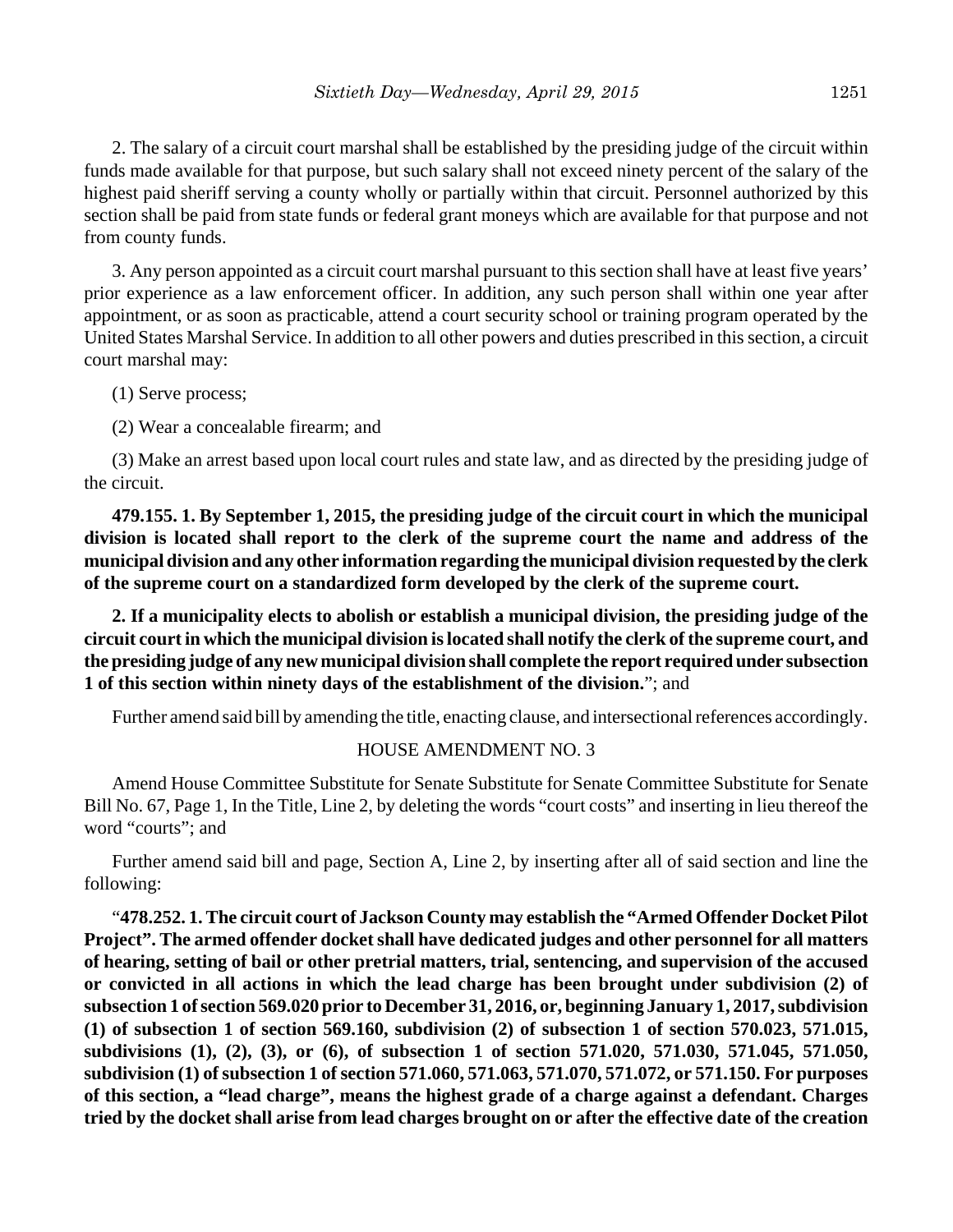**of the docket.**

**2. The circuit court may impose a thirty dollar surcharge for each criminal case assigned to the armed offender docket. Moneys from such surcharge shall be collected in the manner provided in sections 488.010 to 488.020 and shall be used solely to defray the costs of prosecution, pretrial supervision, and statistical analysis of such cases. No such surcharge shall be collected in any proceeding if the proceeding or the defendant has been dismissed by the court or if costs are to be paid by the state, county, or municipality.**

**3. The presiding judge of the circuit court, along with the prosecuting attorney and all law enforcement agencies in such circuit, shall assist in the coordinating and sharing of court and law enforcement data and information that is relevant to the operation and evaluation of the armed offender docket. Such information shall include, but not be limited to, the following:**

**(1) The number of cases in which the court ordered the defendant to be confined pretrial;**

**(2) The number of cases in which the court ordered release of the defendant pretrial;**

**(3) The range of bond amounts in cases in which the defendant was released pretrial;**

**(4) The number of cases in which the court revoked the defendant's release prior to trial;**

**(5) The number of cases dismissed by the court;**

**(6) The number of cases disposed of by plea and the range of sentences imposed in such cases;**

**(7) The number of cases resulting in jury verdicts, including acquittals;**

**(8) The number of cases resulting in a sentence of confinement and the range of sentences imposed;**

**(9) The number of cases in which the court granted probation and release after a judgment of conviction either by plea or verdict;**

**(10) The number of cases in which probation revocation was sought and is pending;**

**(11) The number of cases in which probation revocation was granted; and**

**(12) Any nonprivileged information reasonably requested by such agencies or by a research university in Missouri with an accredited program in criminology, criminal justice, public health, or social work. Any information that is protected from disclosure by a recognized privilege or statute shall be disclosed only by court order or as provided by statute.**

**4. Within six months after each anniversary of the creation of the armed offender docket, the circuit court shall provide and publish a public report on the operations of the armed offender docket during the year immediately preceding the anniversary, including any commentary on such operations as may be offered by a research university in Missouri, prosecuting attorney or public defender in such circuit, or law enforcement agency in such circuit.**

### **5. The provisions of this section shall expire on December 31, 2021.**"; and

Further amend said bill by amending the title, enacting clause, and intersectional references accordingly.

#### HOUSE AMENDMENT NO. 4

Amend House Committee Substitute for Senate Substitute for Senate Committee Substitute for Senate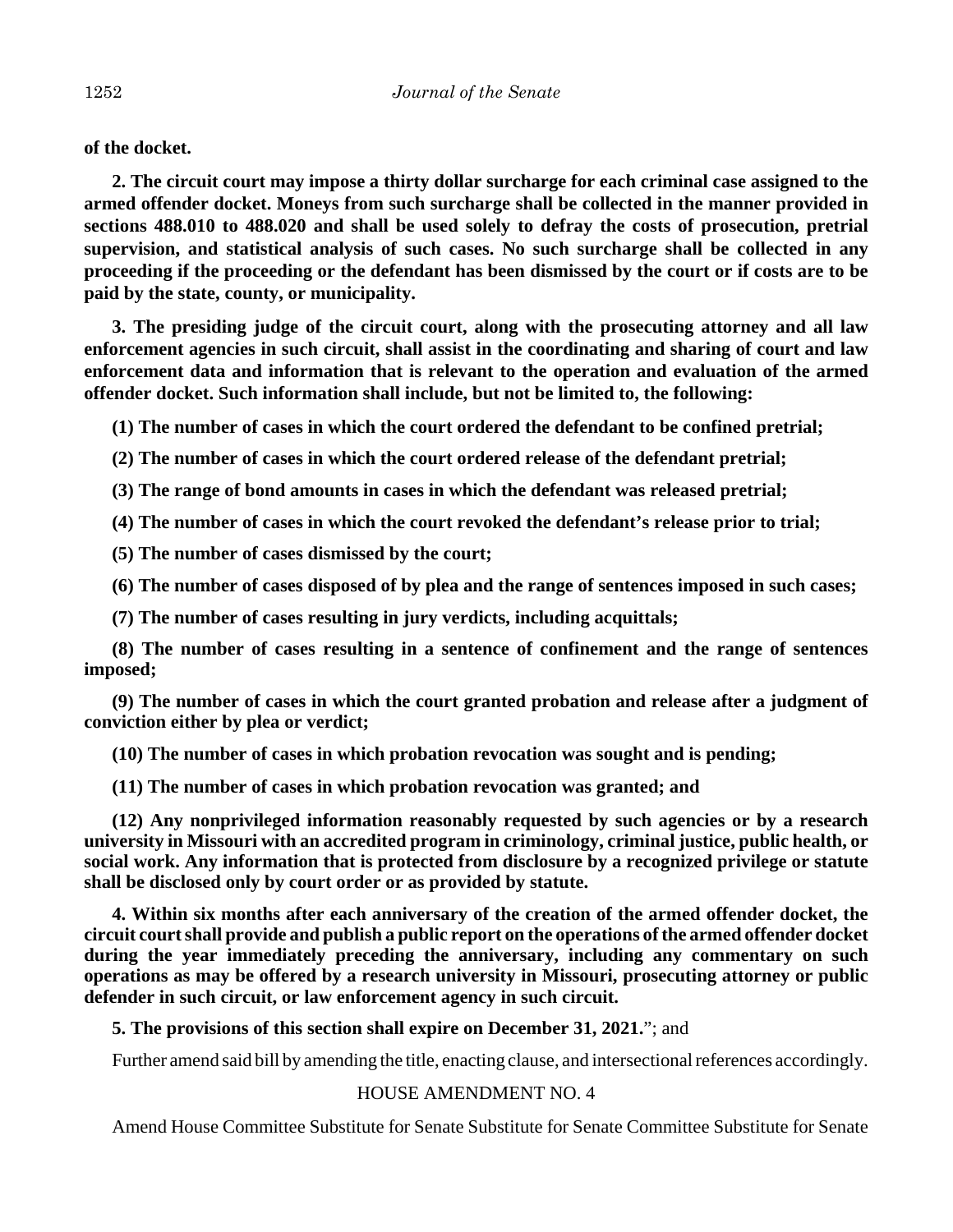Bill No. 67, Page 1, Section A, Line 2, by inserting after all of said section and line the following:

"476.083. 1. In addition to any appointments made pursuant to section 485.010, the presiding judge of each circuit containing one or more facilities operated by the department of corrections with an average total inmate population in all such facilities in the circuit over the previous two years of more than two thousand five hundred inmates **or containing, as of January 1, 2015, a diagnostic and reception center operated by the department of corrections and a mental health facility operated by the department of mental health which houses persons found not guilty of a crime by reason of mental disease or defect under chapter 552 and provides sex offender rehabilitation and treatment services (SORTS)** may appoint a circuit court marshal to aid the presiding judge in the administration of the judicial business of the circuit by overseeing the physical security of the courthouse, serving court-generated papers and orders, and assisting the judges of the circuit as the presiding judge determines appropriate. Such circuit court marshal appointed pursuant to the provisions of this section shall serve at the pleasure of the presiding judge. The circuit court marshal authorized by this section is in addition to staff support from the circuit clerks, deputy circuit clerks, division clerks, municipal clerks, and any other staff personnel which may otherwise be provided by law.

2. The salary of a circuit court marshal shall be established by the presiding judge of the circuit within funds made available for that purpose, but such salary shall not exceed ninety percent of the salary of the highest paid sheriff serving a county wholly or partially within that circuit. Personnel authorized by this section shall be paid from state funds or federal grant moneys which are available for that purpose and not from county funds.

3. Any person appointed as a circuit court marshal pursuant to this section shall have at least five years' prior experience as a law enforcement officer. In addition, any such person shall within one year after appointment, or as soon as practicable, attend a court security school or training program operated by the United States Marshal Service. In addition to all other powers and duties prescribed in this section, a circuit court marshal may:

(1) Serve process;

(2) Wear a concealable firearm; and

(3) Make an arrest based upon local court rules and state law, and as directed by the presiding judge of the circuit."; and

Further amend said bill by amending the title, enacting clause, and intersectional references accordingly.

#### HOUSE AMENDMENT NO. 5

Amend House Committee Substitute for Senate Substitute for Senate Committee Substitute for Senate Bill No. 67, Page 4, Section 488.2258, Line 42, by inserting after all of said section and line the following:

"534.350. The judge rendering judgment in any such cause may issue execution at any time after judgment, but such execution shall not be levied until after the expiration of the time allowed for the taking of an appeal, except [as in the next succeeding section is provided]:

**(1) Execution for the purpose of restoring possession shall be issued no sooner than ten days after the judgment. However, the execution for purposes of restoring possession shall be stayed pending an appeal if the losing party posts an appeal bond; and**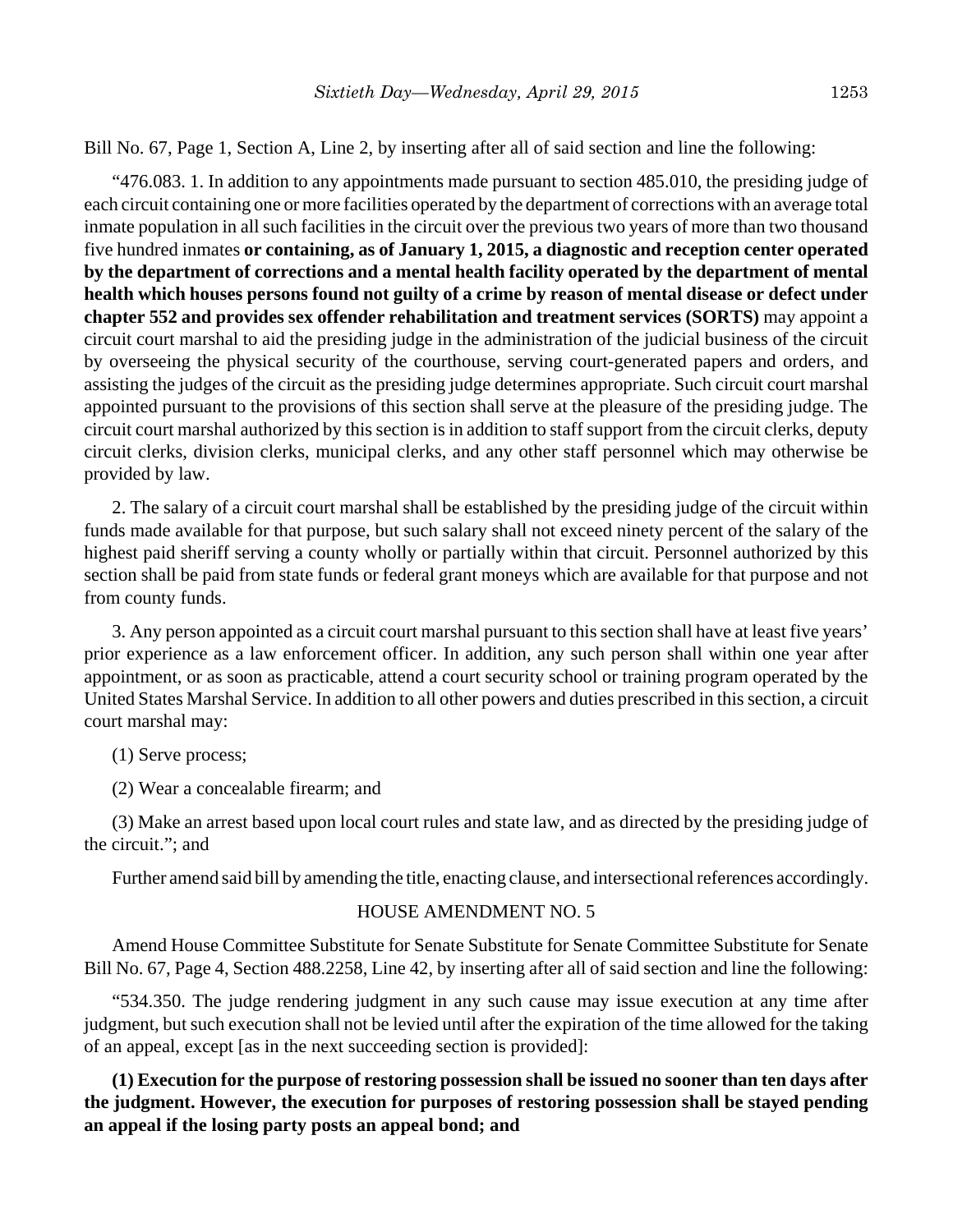**(2) If it shall appear to the officer having charge of the execution that the defendant therein is about to remove, conceal, or dispose of his or her property, so as to hinder or delay the levy, the rents and profits, damages and costs may be levied before the expiration of the time allowed for taking an appeal.** 

535.030. 1. Such summons shall be served as in other civil cases at least four days before the court date in the summons. The summons shall include a court date which shall not be more than twenty-one business days from the date the summons is issued unless at the time of filing the affidavit the plaintiff or plaintiff's attorney consents in writing to a later date.

2. In addition to attempted personal service, the plaintiff may request, and thereupon the clerk of the court shall make an order directing that the officer, or other person empowered to execute the summons, shall also serve the same by securely affixing a copy of such summons and the complaint in a conspicuous place on the dwelling of the premises in question at least ten days before the court date in such summons, and by also mailing a copy of the summons and complaint to the defendant at the defendant's last known address by ordinary mail at least ten days before the court date. If the officer, or other person empowered to execute the summons, shall return that the defendant is not found, or that the defendant has absconded or vacated his or her usual place of abode in this state, and if proof be made by affidavit of the posting and of the mailing of a copy of the summons and complaint, the judge shall at the request of the plaintiff proceed to hear the case as if there had been personal service, and judgment shall be rendered and proceedings had as in other cases, except that no money judgment shall be granted the plaintiff where the defendant is in default and service is by the posting and mailing procedure set forth in this section.

3. If the plaintiff does not request service of the original summons by posting and mailing as provided in subsection 2 of this section, and if the officer, or other person empowered to execute the summons, makes return that the defendant is not found, or that the defendant has absconded or vacated the defendant's usual place of abode in this state, the plaintiff may request the issuance of an alias summons and service of the same by posting and mailing in the time and manner provided in subsection 2 of this section. In addition, the plaintiff or an agent of the plaintiff who is at least eighteen years of age may serve the summons by posting and mailing a copy of the summons in the time and manner provided in subsection 2 of this section. Upon proof by affidavit of the posting and of the mailing of a copy of the summons or alias summons and the complaint, the judge shall proceed to hear the case as if there had been personal service, and judgment shall be rendered and proceedings had as in other cases, except that no money judgment shall be granted the plaintiff where the defendant is in default and service is by the posting and mailing procedure provided in subsection 2 of this section.

4. [On the date judgment is rendered as provided in this section where the defendant is in default, the clerk of the court shall mail to the defendant at the defendant's last known address by ordinary mail a notice informing the defendant of the judgment and the date it was entered, and stating that] The defendant has ten days from the date of the judgment to file a motion to set aside the judgment [in the circuit court, as the case may be,] and [that] unless the judgment is set aside within ten days, the judgment **for possession** will become final and the defendant will be subject to eviction from the premises without further notice. **On the date judgment is rendered if the defendant is in default, the clerk of the court shall mail to the defendant at the defendant's last known address by ordinary mail a notice informing the defendant of the foregoing.**

535.110. Applications for appeals shall be allowed and conducted in the manner provided as in other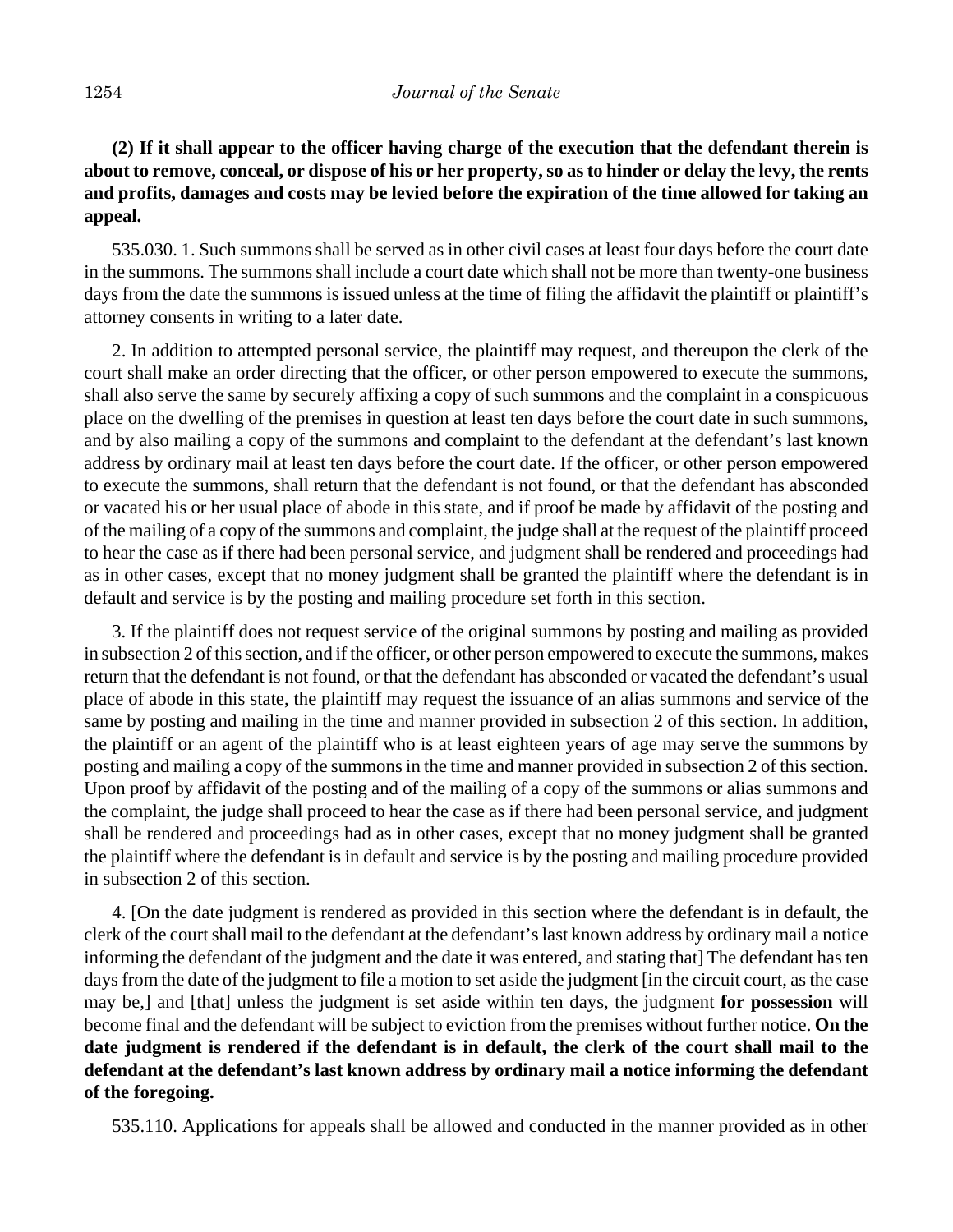civil cases; but no application for an appeal shall stay execution unless the defendant [give] **gives** bond, with security sufficient to secure the payment of all damages, costs and rent then due, and with condition to stay waste and to pay all subsequently accruing rent, if any, into court within ten days [after it becomes due,] **after an entry of the judgment by the trial court, all other provisions of law to the contrary not withstanding,** pending determination of the appeal. **Execution for the purpose of restoring possession shall be stayed pending an appeal if the losing party posts a sufficient appeal bond.**

535.160. If the defendant, on the date any money judgment is given in any action pursuant to this chapter, either tenders to the landlord, or brings into the court where the suit is pending, all the rent then in arrears, and all the costs, further proceedings in the action shall cease and be stayed. If on any date after the date of any original trial**, but before the judgment becomes final,** the defendant shall satisfy such money judgment and pay all costs, any execution for possession of the subject premises shall cease and be stayed; except that the landlord shall not thereby be precluded from making application for appeal from such money judgment. If for any reason no money judgment is entered against the defendant and judgment for the plaintiff is limited only to possession of the subject premises, no stay of execution shall be had, except as provided by the provisions of section 535.110 or the rules of civil procedure or by agreement of the parties.

[534.360. If it shall appear to the officer having charge of the execution that the defendant therein is about to remove, conceal or dispose of his property, so as to hinder or delay the levy, the rents and profits, damages and costs may be levied before the expiration of the time allowed for taking an appeal.]"; and

Further amend said bill by amending the title, enacting clause, and intersectional references accordingly.

In which the concurrence of the Senate is respectfully requested.

Also,

Mr. President: I am instructed by the House of Representatives to inform the Senate that the House has taken up and passed **SB 272**.

Bill ordered enrolled.

Also,

Mr. President: I am instructed by the House of Representatives to inform the Senate that the House has taken up and passed **HCS** for **HB 1048**, entitled:

An Act to amend chapter 67, RSMo, by adding thereto one new section relating to design-build contracts.

In which the concurrence of the Senate is respectfully requested.

Read 1st time.

On motion of Senator Richard, the Senate recess until 8:00 p.m.

#### **RECESS**

The time of recess having expired, the Senate was called to order by Senator Kehoe.

### **MESSAGES FROM THE HOUSE**

The following messages were received from the House of Representatives through its Chief Clerk:

Mr. President: I am instructed by the House of Representatives to inform the Senate that the House has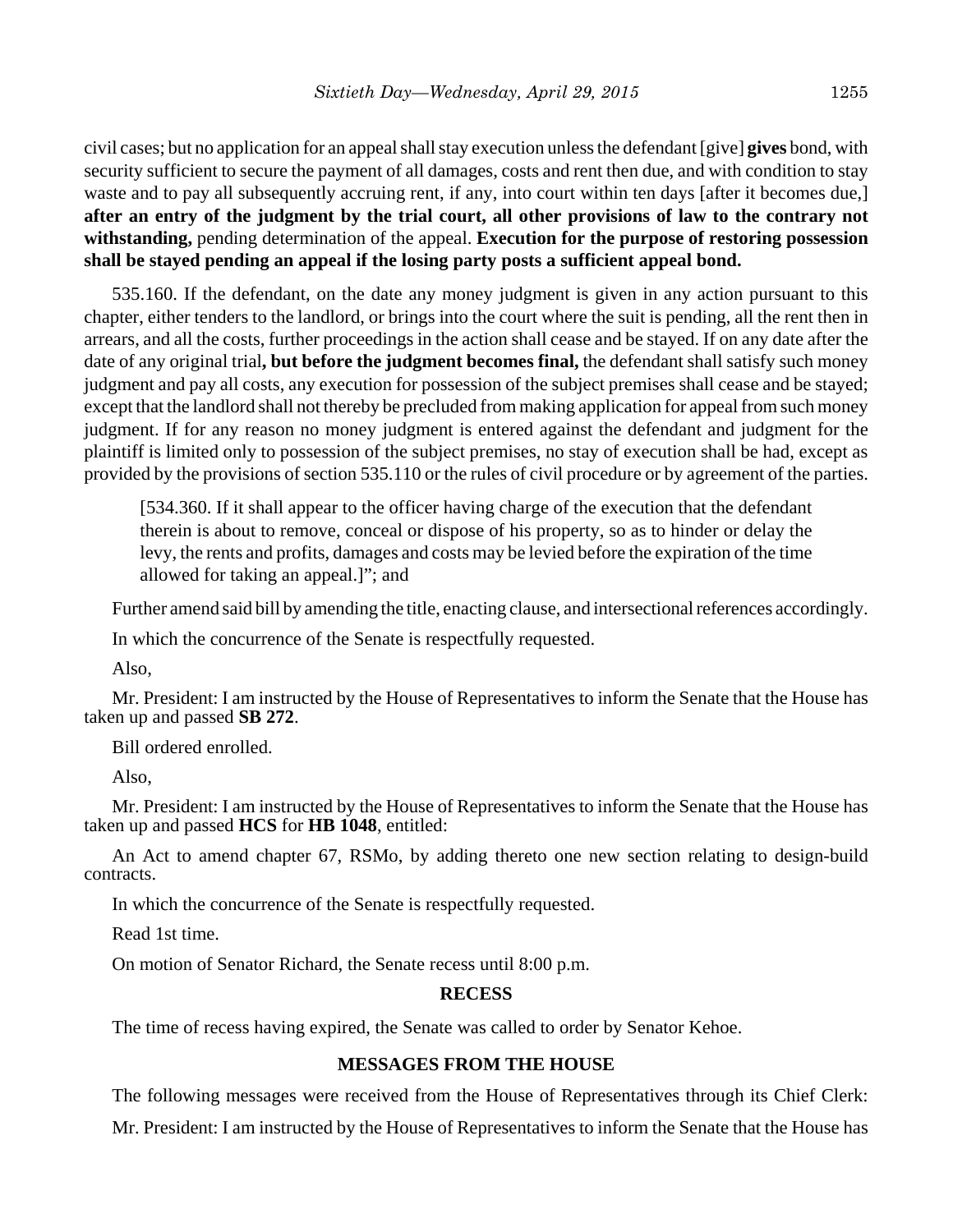taken up and passed **HCS** for **SCS** for **SB 456**, entitled:

An Act to repeal sections 301.140, 301.190, 301.562, and 407.581, RSMo, and to enact in lieu thereof five new sections relating to ownership of motor vehicles.

With House Amendment No. 1.

## HOUSE AMENDMENT NO. 1

Amend House Committee Substitute for Senate Committee Substitute for Senate Bill No. 456, Page 4, Section 301.140, Line 112, by deleting the phrase "301.127" and inserting in lieu thereof the phrase "[301.127] **301.217**"; and

Further amend said bill, Page 16, Section 301.562, Line 120, by deleting the word "**action**" and inserting in lieu thereof the word "**section**"; and

Further amend said bill by amending the title, enacting clause, and intersectional references accordingly.

In which the concurrence of the Senate is respectfully requested.

Also,

Mr. President: I am instructed by the House of Representatives to inform the Senate that the House refuses to recede from its position on **HCS** for **SCS** for **SB 473**, as amended, and grants the Senate a conference thereon.

Also,

Mr. President: I am instructed by the House of Representatives to inform the Senate that the House refuses to recede from its position on **HCS** for **SB 283**, as amended, and grants the Senate a conference thereon.

Also,

Mr. President: I am instructed by the House of Representatives to inform the Senate that the House refuses to recede from its position on **HCS** for **SB 254**, as amended, and grants the Senate a conference thereon.

Also,

Mr. President: I am instructed by the House of Representatives to inform the Senate that the House has taken up and passed **SB 524**.

Bill ordered enrolled.

Also,

Mr. President: I am instructed by the House of Representatives to inform the Senate that the House has taken up and passed **SCR 2**.

Concurrent Resolution enrolled.

Also,

Mr. President: I am instructed by the House of Representatives to inform the Senate that the House refuses to recede from its position on **HCS** for **SCS** for **SB 270**, as amended, and grants the Senate a conference thereon.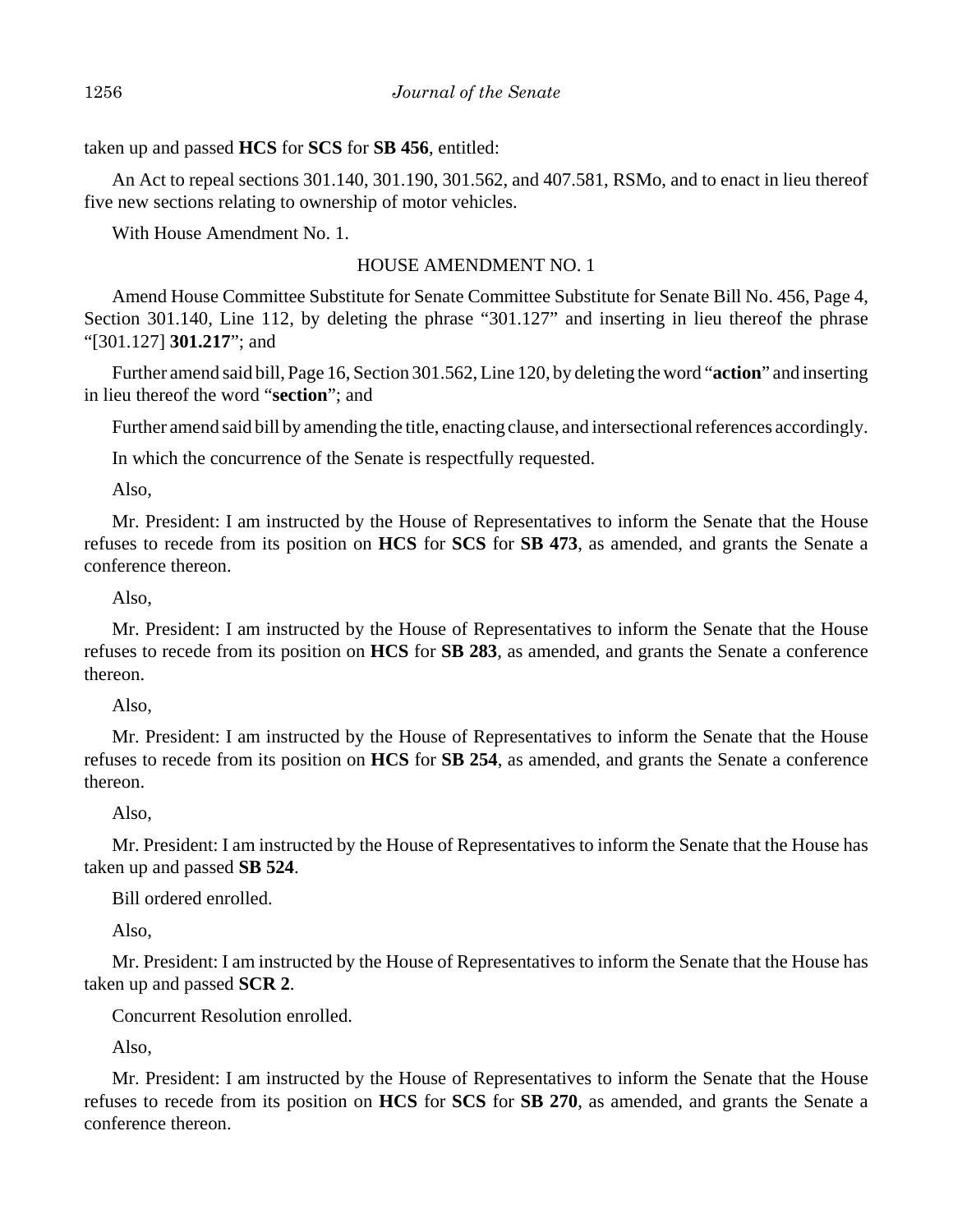Also,

Mr. President: The Speaker of the House has appointed the following committee to act with a like committee from the Senate on **HCS** for **SCS** for **SB 270**, as amended. Representatives: Dugger, Walker, Leara, Montecillo and Colona.

Also,

Mr. President: The Speaker of the House has appointed the following committee to act with a like committee from the Senate on **HCS** for **SCS** for **SB 473**, as amended. Representatives: Rowland, Johnson, Fitzwater (144), Montecillo and Conway (10).

Also,

Mr. President: The Speaker of the House has appointed the following committee to act with a like committee from the Senate on **HCS** for **SB 254**, as amended. Representatives: Davis, Jones, Allen, Conway (10) and Kirkton.

Also,

Mr. President: The Speaker of the House has appointed the following committee to act with a like committee from the Senate on **HCS** for **SB 283**, as amended. Representatives: Leara, McCaherty, Mathews, Colona and Carpenter.

### **CONFERENCE COMMITTEE APPOINTMENTS**

President Pro Tem Dempsey appointed the following conference committee to act with a like committee from the House on **SCS** for **SB 473**, with **HCS**, as amended: Senators Schaaf, Dixon, Hegeman, Keaveny and Holsman.

#### **HOUSE BILLS ON THIRD READING**

**HB 556**, introduced by Representative Wood, with **SCS**, entitled:

An Act to repeal sections 211.031 and 211.036, RSMo, and to enact in lieu thereof three new sections relating to the children's division.

Was called from the Informal Calendar and taken up by Senator Riddle.

**SCS** for **HB 556**, entitled:

### SENATE COMMITTEE SUBSTITUTE FOR HOUSE BILL NO. 556

An Act to repeal sections 211.031, 211.036, 455.010, 455.020, 455.032, 455.040, 455.045, 455.050, 455.080, 455.503, 455.505, 455.513, 455.520, and 455.523, RSMo, section 455.085 as enacted by senate bill no. 491, ninety-seventh general assembly, second regular session, section 455.085 as enacted by house bill no. 215, ninety-seventh general assembly, first regular session, section 455.538 as enacted by senate bill no. 491, ninety-seventh general assembly, second regular session, and section 455.538 as enacted by house bill no. 215, ninety-seventh general assembly, first regular session, and to enact in lieu thereof nineteen new sections relating to children and families, with penalty provisions.

Was taken up.

Senator Riddle moved that **SCS** for **HB 556** be adopted.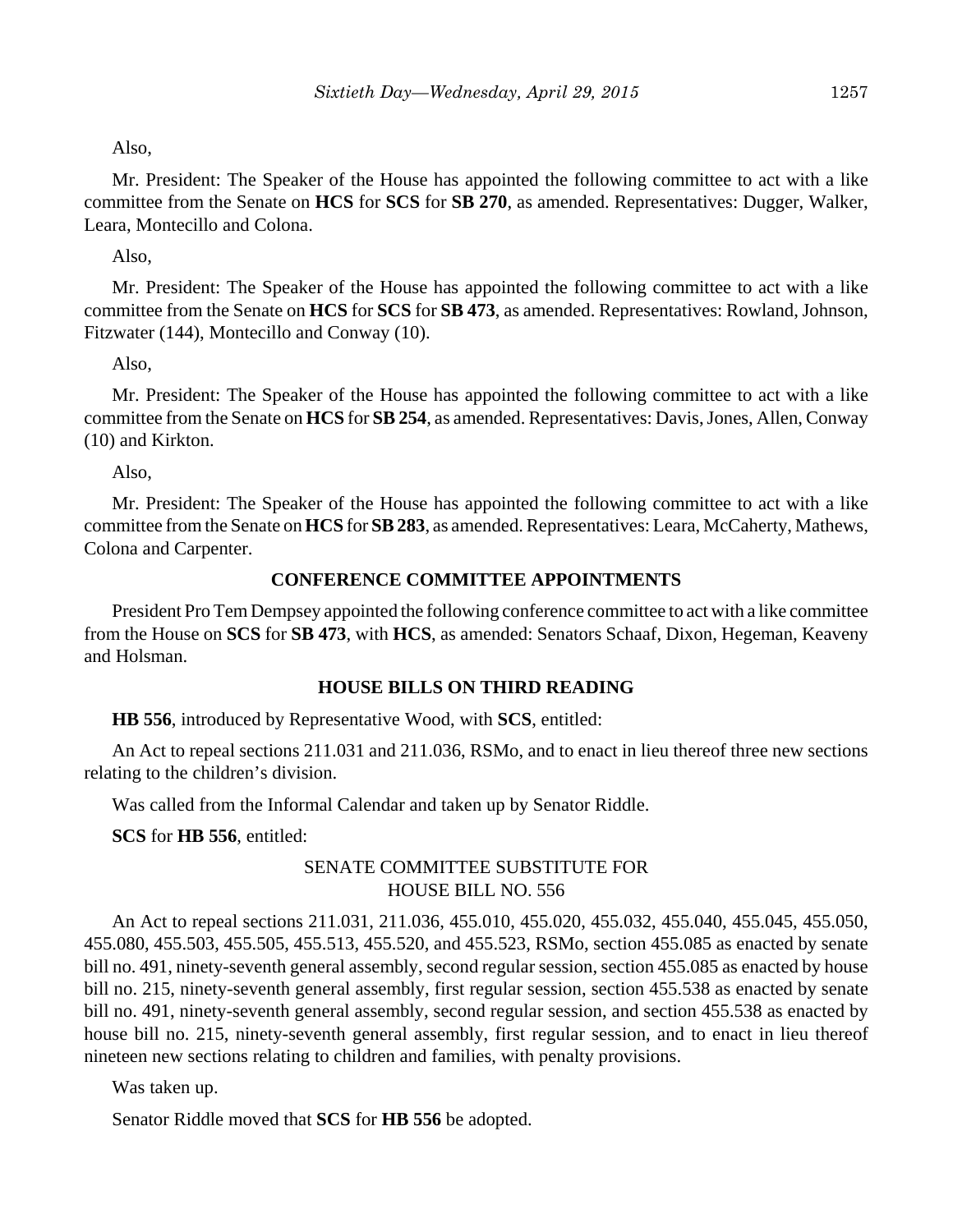Senator Riddle offered **SS** for **SCS** for **HB 556**, entitled:

## SENATE SUBSTITUTE FOR SENATE COMMITTEE SUBSTITUTE FOR HOUSE BILL NO. 556

An Act to repeal sections 211.031, 211.036, 455.010, 455.020, 455.032, 455.040, 455.045, 455.050, 455.080, 455.503, 455.505, 455.513, 455.520, and 455.523, RSMo, section 455.085 as enacted by senate bill no. 491, ninety-seventh general assembly, second regular session, section 455.085 as enacted by house bill no. 215, ninety-seventh general assembly, first regular session, section 455.538 as enacted by senate bill no. 491, ninety-seventh general assembly, second regular session, and section 455.538 as enacted by house bill no. 215, ninety-seventh general assembly, first regular session, and to enact in lieu thereof twentyone new sections relating to children and families, with penalty provisions.

Senator Riddle moved that **SS** for **SCS** for **HB 556** be adopted.

Senator Sater offered **SA 1**:

### SENATE AMENDMENT NO. 1

Amend Senate Substitute for Senate Committee Substitute for House Bill No. 556, Page 4, Section 192.390, Line 12-13, of said page, by striking the following: ", provided that the state is the payor of last resort." and inserting in lieu thereof the following: "**. The department shall not provide coverage for children who are already receiving coverage for amino acid-based elemental formulas through MO HealthNet; the women, infants, and children supplemental nutrition program; and the children's health insurance program.**".

Senator Sater moved that the above amendment be adopted, which motion prevailed.

Senator Kraus offered **SA 2**:

### SENATE AMENDMENT NO. 2

Amend Senate Substitute for Senate Committee Substitute for House Bill No. 556, Page 4, Section 170.048, Line 2, by inserting after all of said line the following:

"191.332. 1. By January 1, 2002, the department of health and senior services shall, subject to appropriations, expand the newborn screening requirements in section 191.331 to include potentially treatable or manageable disorders, which may include but are not limited to cystic fibrosis, galactosemia, biotinidase deficiency, congenital adrenal hyperplasia, maple syrup urine disease (MSUD) and other amino acid disorders, glucose-6-phosphate dehydrogenase deficiency (G-6-PD), MCAD and other fatty acid oxidation disorders, methylmalonic acidemia, propionic acidemia, isovaleric acidemia and glutaric acidemia Type I.

## 2. **By January 1, 2016, the department of health and senior services shall, subject to appropriations, expand the newborn screening requirements in section 191.331 to include severe combined immunodeficiency (SCID), also known as bubble boy disease.**

**3.** The department of health and senior services may promulgate rules to implement the provisions of this section. No rule or portion of a rule promulgated pursuant to the authority of this section shall become effective unless it has been promulgated pursuant to chapter 536."; and

Further amend the title and enacting clause accordingly.

Senator Kraus moved that the above amendment be adopted, which motion prevailed.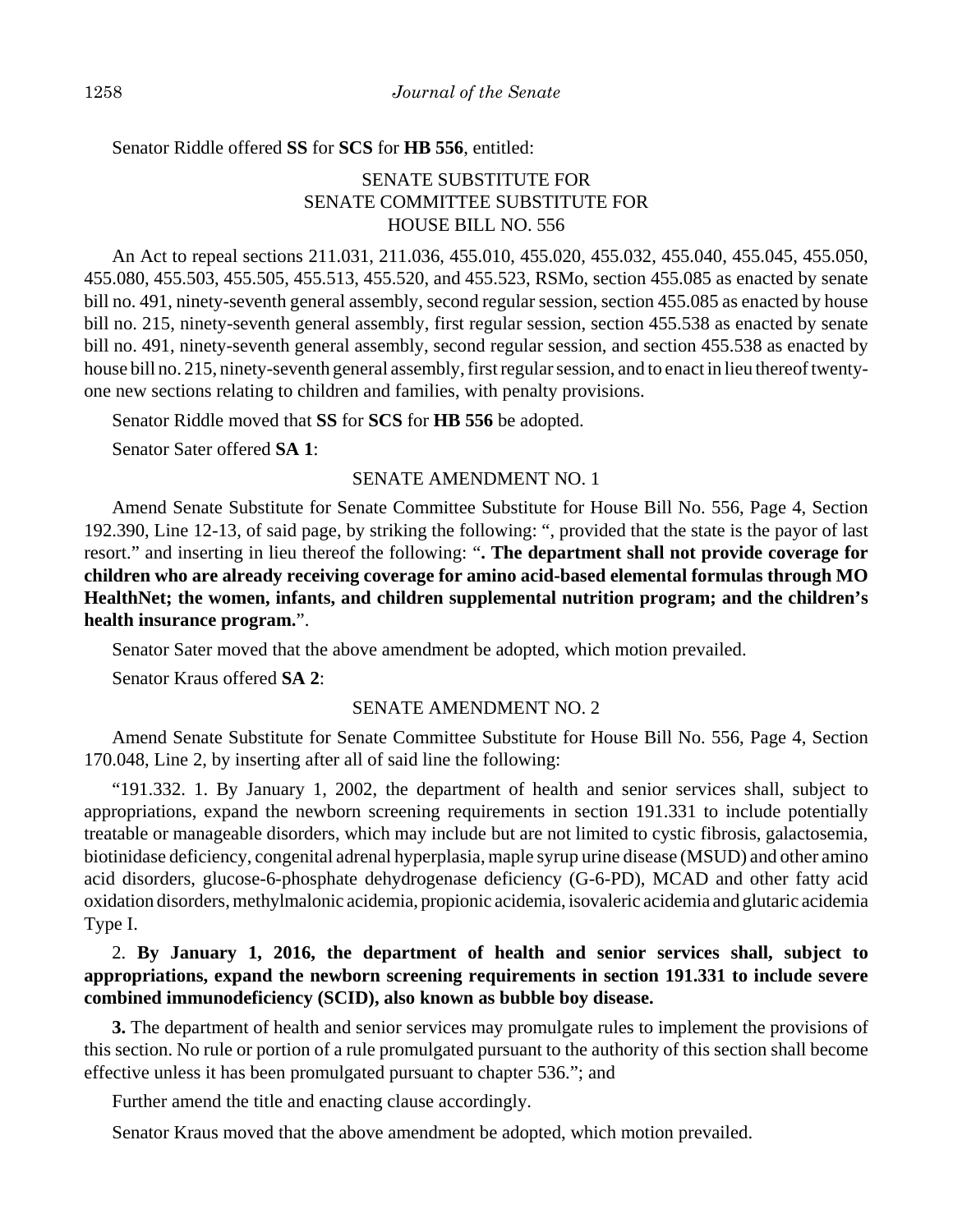#### SENATE AMENDMENT NO. 3

Amend Senate Substitute for Senate Committee Substitute for House Bill No. 556, Page 7, Section 210.148, Line 6, by inserting immediately after all of said line the following:

"210.221. 1. The department of health and senior services shall have the following powers and duties:

(1) After inspection, to grant licenses to persons to operate child-care facilities if satisfied as to the good character and intent of the applicant and that such applicant is qualified and equipped to render care or service conducive to the welfare of children, and to renew the same when expired. No license shall be granted for a term exceeding two years. Each license shall specify the kind of child-care services the licensee is authorized to perform, the number of children that can be received or maintained, and their ages and sex;

(2) To inspect the conditions of the homes and other places in which the applicant operates a child-care facility, inspect their books and records, premises and children being served, examine their officers and agents, deny, suspend, place on probation or revoke the license of such persons as fail to obey the provisions of sections 210.201 to 210.245 or the rules and regulations made by the department of health and senior services. The director also may revoke or suspend a license when the licensee fails to renew or surrenders the license;

(3) To promulgate and issue rules and regulations the department deems necessary or proper in order to establish standards of service and care to be rendered by such licensees to children. No rule or regulation promulgated by the division shall in any manner restrict or interfere with any religious instruction, philosophies or ministries provided by the facility and shall not apply to facilities operated by religious organizations which are not required to be licensed; **[**and**]**

## (4) **To approve training concerning the safe sleep recommendations of the American Academy of Pediatrics in accordance with section 210.223; and**

**(5)** To determine what records shall be kept by such persons and the form thereof, and the methods to be used in keeping such records, and to require reports to be made to the department at regular intervals.

2. Any child-care facility may request a variance from a rule or regulation promulgated pursuant to this section. The request for a variance shall be made in writing to the department of health and senior services and shall include the reasons the facility is requesting the variance. The department shall approve any variance request that does not endanger the health or safety of the children served by the facility. The burden of proof at any appeal of a disapproval of a variance application shall be with the department of health and senior services. Local inspectors may grant a variance, subject to approval by the department of health and senior services.

3. The department shall deny, suspend, place on probation or revoke a license if it receives official written notice that the local governing body has found that license is prohibited by any local law related to the health and safety of children. The department may, after inspection, find the licensure, denial of licensure, suspension or revocation to be in the best interest of the state.

4. Any rule or portion of a rule, as that term is defined in section 536.010, that is created under the authority delegated in sections 210.201 to 210.245 shall become effective only if it complies with and is subject to all of the provisions of chapter 536, and, if applicable, section 536.028. All rulemaking authority delegated prior to August 28, 1999, is of no force and effect and repealed. Nothing in this section shall be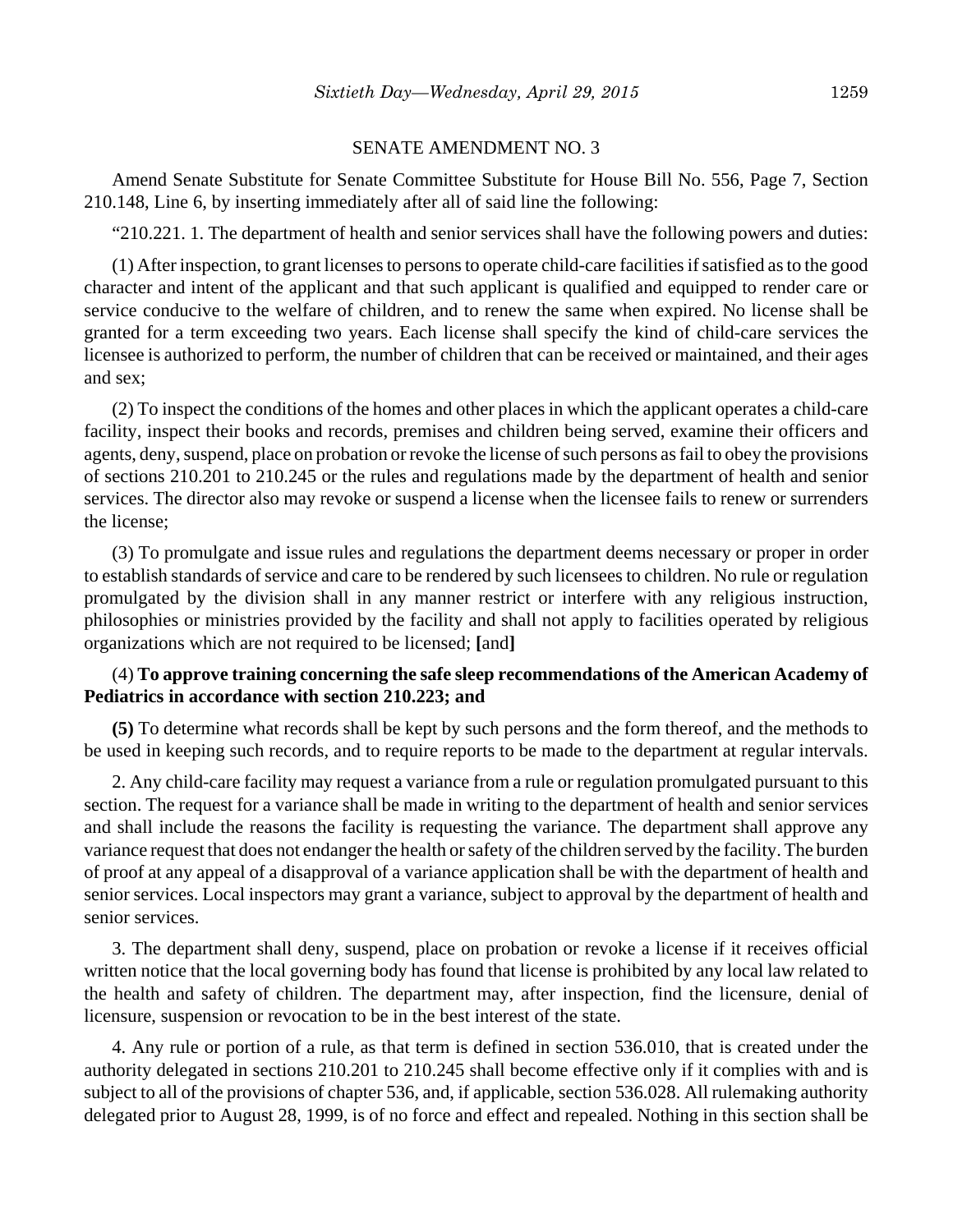interpreted to repeal or affect the validity of any rule filed or adopted prior to August 28, 1999, if it fully complied with all applicable provisions of law. This section and chapter 536 are nonseverable and if any of the powers vested with the general assembly pursuant to chapter 536 to review, to delay the effective date or to disapprove and annul a rule are subsequently held unconstitutional, then the grant of rulemaking authority and any rule proposed or adopted after August 28, 1999, shall be invalid and void.

**210.223. 1. All licensed child care facilities that provide care for children less than one year of age shall implement and maintain a written safe sleep policy in accordance with the most recent safe sleep recommendations of the American Academy of Pediatrics. The purpose of the safe sleep policy is to maintain a safe sleep environment that reduces the risk of sudden infant death syndrome and sudden unexpected infant deaths in children less than one year of age.**

**2. When, in the opinion of the infant's licensed health care provider, an infant requires alternative sleep positions or special sleeping arrangements that differ from those set forth in the most recent sleep recommendations of the American Academy of Pediatrics, the child care facility shall be provided with written instructions, signed by the infant's licensed health care provider, detailing the alternative sleep positions or special sleeping arrangements for such infant. The child care facility shall put the infant to sleep in accordance with such written instructions.**

**3. As used in this section, the following terms shall mean:**

**(1) "Sudden infant death syndrome", the sudden death of an infant less than one year of age that cannot be explained after a thorough investigation has been conducted, including a complete autopsy, an examination of the death scene, and a review of the clinical history;**

**(2) "Sudden unexpected infant death", the sudden and unexpected death of an infant less than one year of age in which the manner and cause of death are not immediately obvious prior to investigation. Causes of sudden unexpected infant death include but are not limited to metabolic disorders, hypothermia or hyperthermia, neglect or homicide, poisoning, and accidental suffocation.**

**4. All employees of licensed child care facilities who care for infants less than one year of age or any volunteer who may be assisting at the facility shall successfully complete department-approved training on the most recent safe sleep recommendations of the American Academy of Pediatrics every three years.**

**5. The department shall promulgate rules to implement the provisions of this section. Such rules shall include, but not be limited to:**

**(1) Amending any current rules which are not in compliance with the most recent safe sleep recommendations of the American Academy of Pediatrics, including but not limited to 19 CSR 30.62- 092(1)C which permits the use of bumper pads in cribs or playpens;**

**(2) Keeping soft or loose bedding away from sleeping infants and out of safe sleep environments, including but not limited to bumper pads, pillows, quilts, comforters, sleep positioning devices, sheepskins, blankets, flat sheets, cloth diapers, bibs, and other similar items;**

**(3) Prohibiting blankets or other soft or loose bedding from being hung on the sides of cribs.**

**6. The department may adopt emergency rules to implement the requirements of this section. Any rule or portion of a rule, as that term is defined in section 536.010, that is created under the authority delegated in this section shall become effective only if it complies with and is subject to all of the**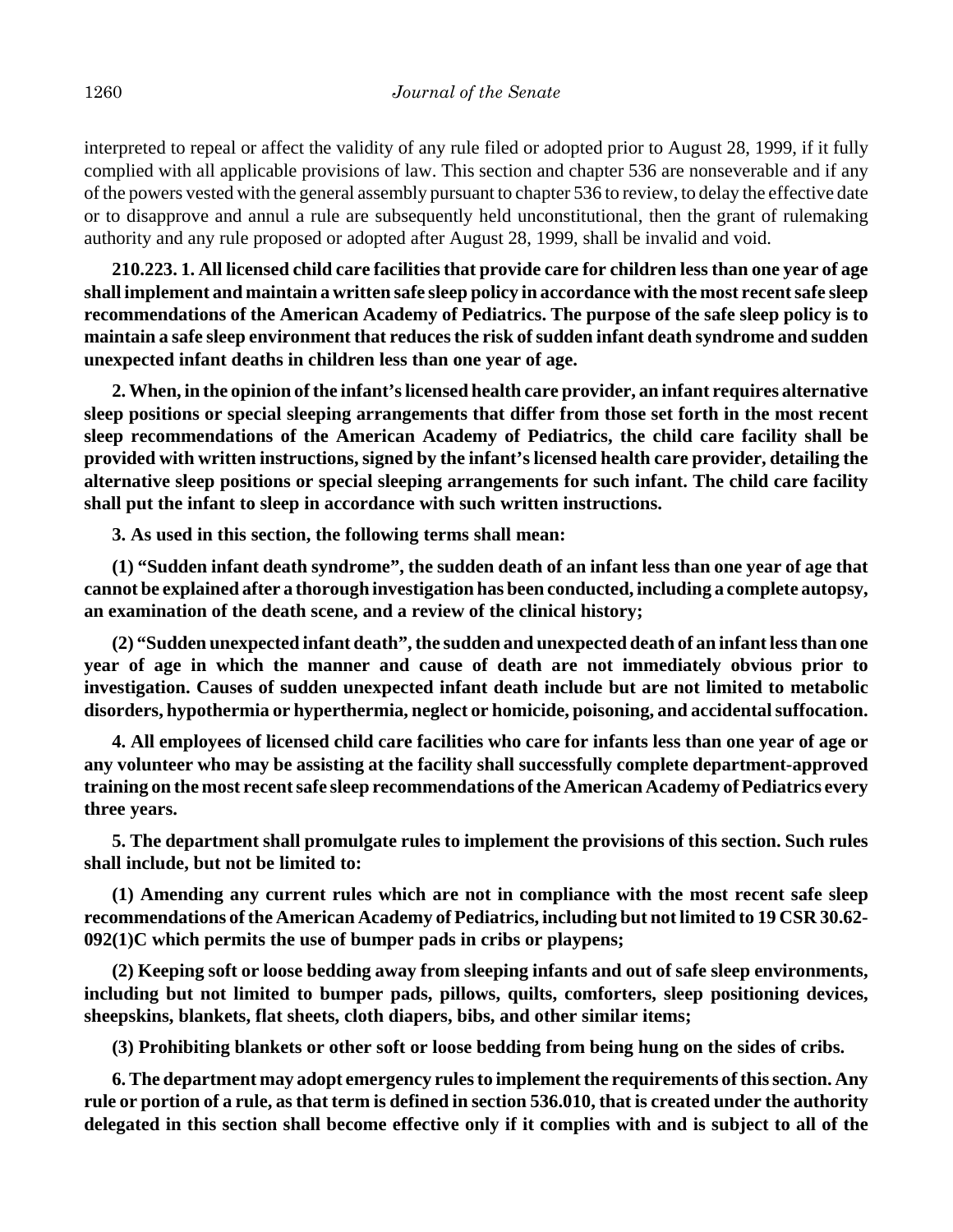**provisions of chapter 536 and, if applicable, section 536.028. This section and chapter 536 are nonseverable and if any of the powers vested with the general assembly pursuant to chapter 536 to review, to delay the effective date, or to disapprove and annul a rule are subsequently held unconstitutional, then the grant of rulemaking authority and any rule proposed or adopted after the effective date of this section shall be invalid and void.**"; and

Further amend the title and enacting clause accordingly.

Senator Sifton moved that the above amendment be adopted, which motion prevailed.

Senator Sater offered **SA 4**:

#### SENATE AMENDMENT NO. 4

Amend Senate Substitute for Senate Committee Substitute for House Bill No. 556, Page 4, Section 192.390, Line 26, of said page, by inserting after all of said line the following:

"**208.065. 1. No later than January 1, 2016, the department of social services shall procure and enter into a competitively bid contract with a contractor to provide verification of initial and ongoing eligibility data for assistance under the supplemental nutrition assistance program (SNAP); temporary assistance for needy families (TANF) program; child care assistance program; and MO HealthNet program. The contractor shall conduct data matches using the name, date of birth, address, Social Security number of each applicant and recipient, and additional data provided by the applicant or recipient relevant to eligibility against public records and other data sources to verify eligibility data.**

**2. The contractor shall evaluate the income, resources, and assets of each applicant and recipient no less than quarterly. In addition to quarterly eligibility data verification, the contractor shall identify on a monthly basis any program participants who have died, moved out of state, or have been incarcerated longer than ninety days.**

**3. The contractor, upon completing an eligibility data verification of an applicant or recipient, shall notify the department of the results, except that the contractor shall not verify the eligibility data of persons residing in long-term care facilities whose income and resources were at or below the applicable financial eligibility standards at the time of their last review. Within twenty business days of such notification, the department shall make an eligibility determination. The department shall retain final authority over eligibility determinations. The contractor shall keep a record of all eligibility data verifications communicated to the department.**

**4. Within thirty days of the end of each calendar year, the department and contractor shall file a joint report on a yearly basis to the governor, the speaker of the house of representatives, and the president pro tempore of the senate. The report shall include, but shall not be limited to, the number of applicants and recipients determined ineligible for assistance programs based on the eligibility data verification by the contractor and the stated reasons for the determination of ineligibility by the department.**"; and

Further amend the title and enacting clause accordingly.

Senator Sater moved that the above amendment be adopted, which motion prevailed.

Senator Brown offered **SA 5**: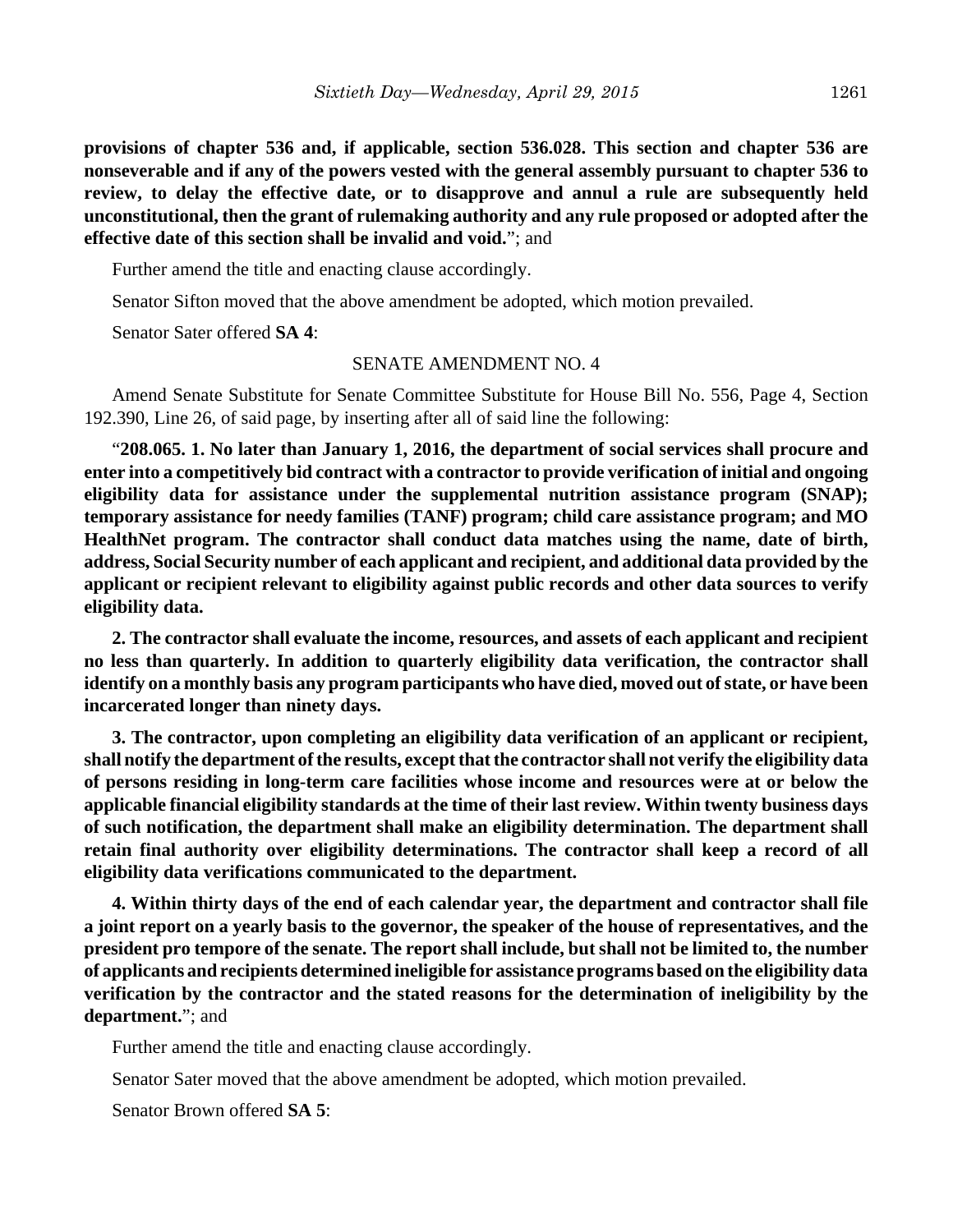### SENATE AMENDMENT NO. 5

Amend Senate Substitute for Senate Committee Substitute for House Bill No. 556, Page 13, Section 211.036, Line 12, by inserting immediately after said line the following:

"211.171. 1. The procedure to be followed at the hearing shall be determined by the juvenile court judge and may be as formal or informal as he or she considers desirable, consistent with constitutional and statutory requirements. The judge may take testimony and inquire into the habits, surroundings, conditions and tendencies of the child and the family to enable the court to render such order or judgment as will best promote the welfare of the child and carry out the objectives of this chapter.

2. The hearing may, in the discretion of the court, proceed in the absence of the child and may be adjourned from time to time.

3. The current foster parents of a child, or any preadoptive parent or relative currently providing care for the child, shall be **[**provided with notice of, and an opportunity to be heard in, any hearing to be held with respect to the child, and a foster parent shall have standing to participate in all court hearings pertaining to a child in their care**] a party to any matter involving the child in their care and participate as a party in all court hearings pertaining to that child**.

4. All cases of children shall be heard separately from the trial of cases against adults.

5. Stenographic notes or an authorized recording of the hearing shall be required if the court so orders or, if requested by any party interested in the proceeding.

6. The general public shall be excluded and only such persons admitted as have a direct interest in the case or in the work of the court except in cases where the child is accused of conduct which, if committed by an adult, would be considered a class A or B felony; or for conduct which would be considered a class C felony, if the child has previously been formally adjudicated for the commission of two or more unrelated acts which would have been class A, B or C felonies, if committed by an adult.

7. The practice and procedure customary in proceedings in equity shall govern all proceedings in the juvenile court; except that, the court shall not grant a continuance in such proceedings absent compelling extenuating circumstances, and in such cases, the court shall make written findings on the record detailing the specific reasons for granting a continuance.

8. The court shall allow the victim of any offense to submit a written statement to the court. The court shall allow the victim to appear before the court personally or by counsel for the purpose of making a statement, unless the court finds that the presence of the victim would not serve justice. The statement shall relate solely to the facts of the case and any personal injuries or financial loss incurred by the victim. A member of the immediate family of the victim may appear personally or by counsel to make a statement if the victim has died or is otherwise unable to appear as a result of the offense committed by the child."; and

Further amend the title and enacting clause accordingly.

Senator Brown moved that the above amendment be adopted, which motion prevailed.

Senator Dixon offered **SA 6**:

## SENATE AMENDMENT NO. 6

Amend Senate Substitute for Senate Committee Substitute for House Bill No. 556, Page 2, Section A,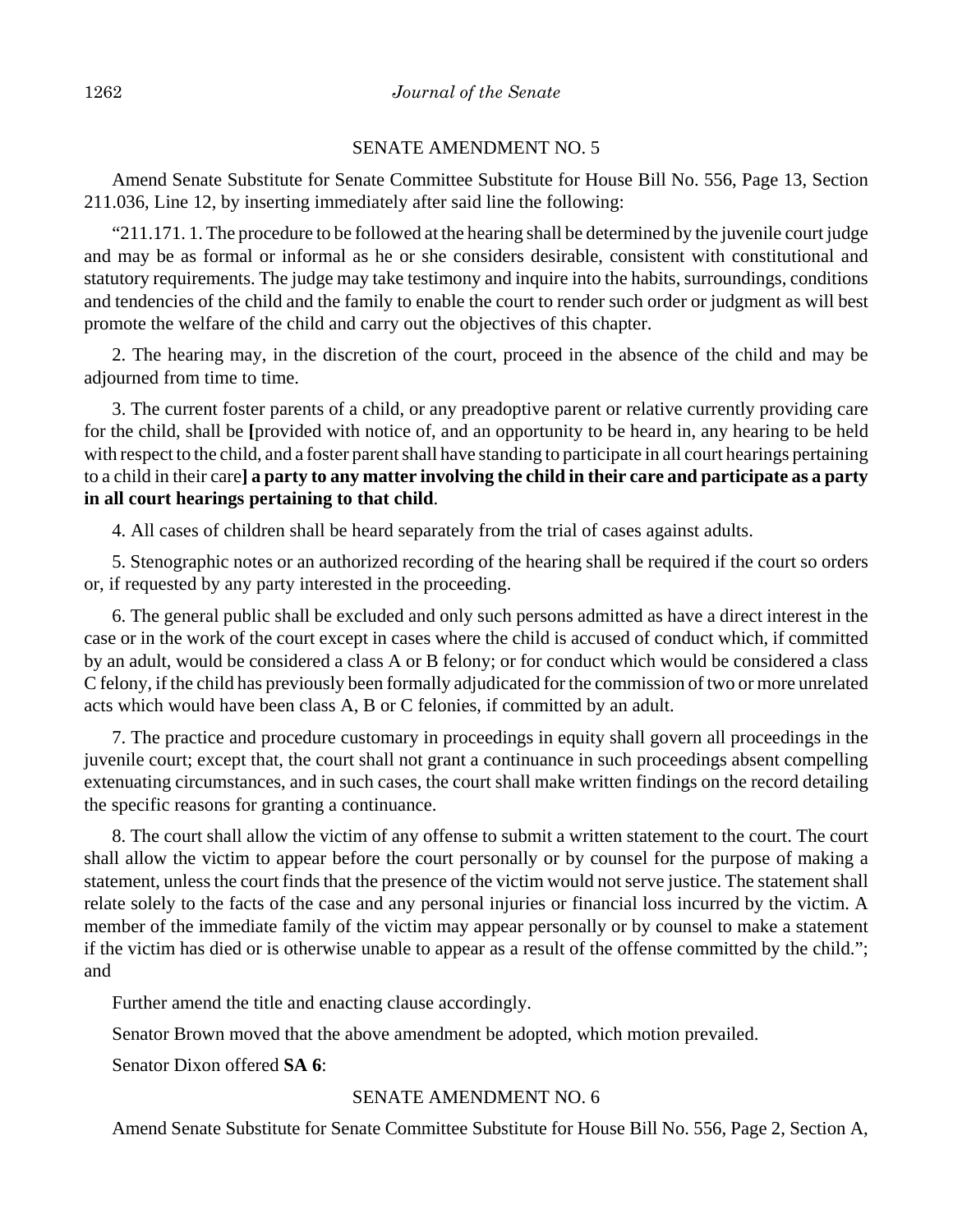Line 5, by inserting immediately after all of said line the following:

"135.1150. 1. This section shall be known and may be cited as the "Residential Treatment Agency Tax Credit Act".

2. As used in this section, the following terms mean:

(1) "Certificate", a tax credit certificate issued under this section;

(2) "Department", the Missouri department of social services;

(3) "Eligible donation", donations received from a taxpayer by an agency that are used solely to provide direct care services to children who are residents of this state. Eligible donations may include cash, publicly traded stocks and bonds, and real estate that will be valued and documented according to rules promulgated by the department of social services. For purposes of this section, "direct care services" include but are not limited to increasing the quality of care and service for children through improved employee compensation and training;

(4) "Qualified residential treatment agency" or "agency", a residential care facility that is licensed under section 210.484, accredited by the Council on Accreditation (COA), the Joint Commission on Accreditation of Healthcare Organizations (JCAHO), or the Commission on Accreditation of Rehabilitation Facilities (CARF), and is under contract with the Missouri department of social services to provide treatment services for children who are residents or wards of residents of this state, and that receives eligible donations. Any agency that operates more than one facility or at more than one location shall be eligible for the tax credit under this section only for any eligible donation made to facilities or locations of the agency which are licensed and accredited;

(5) "Taxpayer", any of the following individuals or entities who make an eligible donation to an agency:

(a) A person, firm, partner in a firm, corporation, or a shareholder in an S corporation doing business in the state of Missouri and subject to the state income tax imposed in chapter 143;

(b) A corporation subject to the annual corporation franchise tax imposed in chapter 147;

(c) An insurance company paying an annual tax on its gross premium receipts in this state;

(d) Any other financial institution paying taxes to the state of Missouri or any political subdivision of this state under chapter 148;

(e) An individual subject to the state income tax imposed in chapter 143;

(f) Any charitable organization which is exempt from federal income tax and whose Missouri unrelated business taxable income, if any, would be subject to the state income tax imposed under chapter 143.

3. For all taxable years beginning on or after January 1, 2007, any taxpayer shall be allowed a credit against the taxes otherwise due under chapter [147, 148, or] 143, **147, or 148,** excluding withholding tax imposed by sections 143.191 to 143.265, in an amount equal to fifty percent of the amount of an eligible donation, subject to the restrictions in this section. The amount of the tax credit claimed shall not exceed the amount of the taxpayer's state income tax liability in the tax year for which the credit is claimed. Any amount of credit that the taxpayer is prohibited by this section from claiming in a tax year shall not be refundable, but may be carried forward to any of the taxpayer's four subsequent taxable years.

4. To claim the credit authorized in this section, an agency may submit to the department an application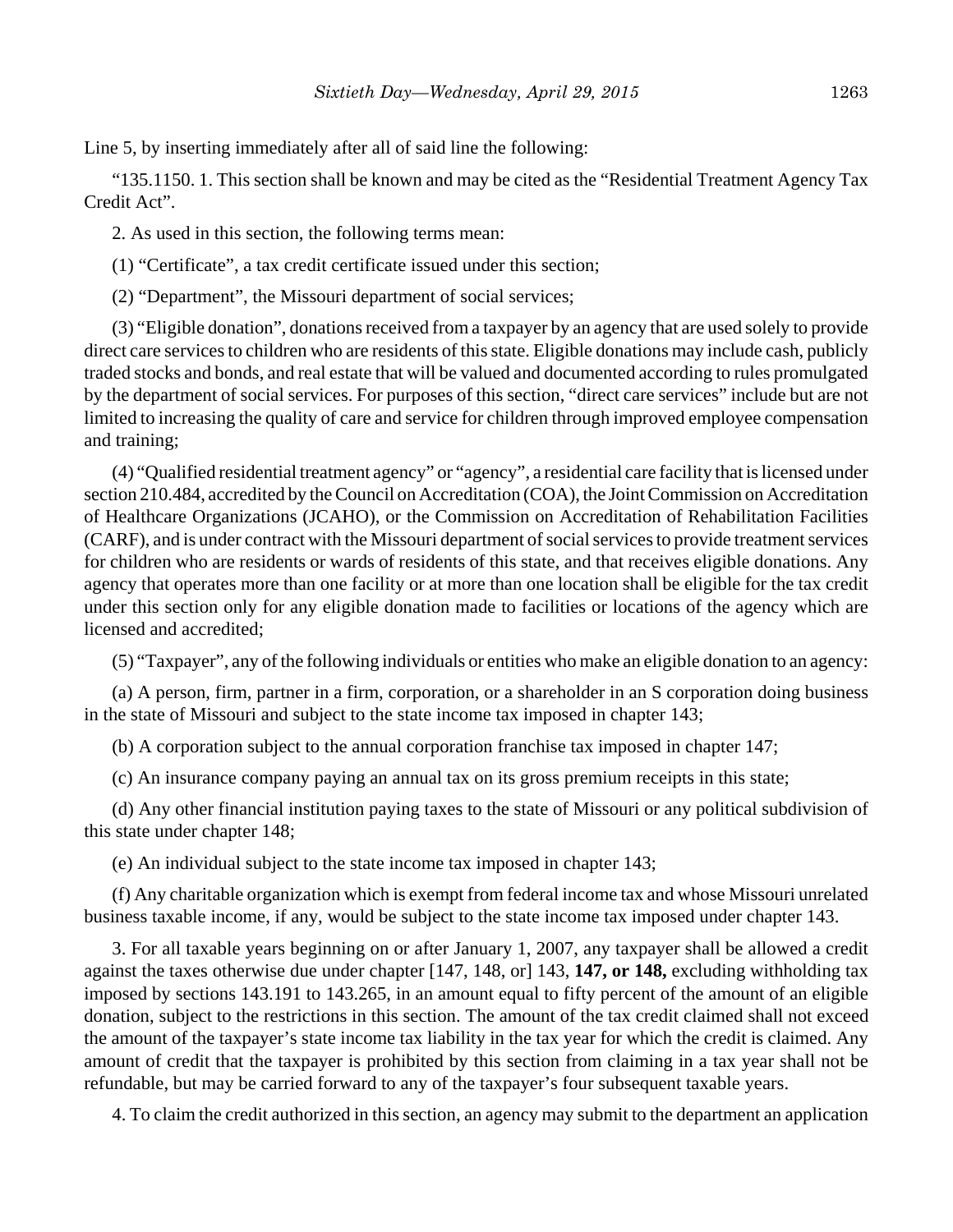for the tax credit authorized by this section on behalf of taxpayers. The department shall verify that the agency has submitted the following items accurately and completely:

(1) A valid application in the form and format required by the department;

(2) A statement attesting to the eligible donation received, which shall include the name and taxpayer identification number of the individual making the eligible donation, the amount of the eligible donation, and the date the eligible donation was received by the agency; and

(3) Payment from the agency equal to the value of the tax credit for which application is made. If the agency applying for the tax credit meets all criteria required by this subsection, the department shall issue a certificate in the appropriate amount.

5. An agency may apply for tax credits in an aggregate amount that does not exceed the payments made by the department to the agency in the preceding twelve months.

6. Tax credits issued under this section may be assigned, transferred, sold, or otherwise conveyed, and the new owner of the tax credit shall have the same rights in the credit as the taxpayer. Whenever a certificate is assigned, transferred, sold, or otherwise conveyed, a notarized endorsement shall be filed with the department specifying the name and address of the new owner of the tax credit or the value of the credit.

7. The department shall promulgate rules to implement the provisions of this section. Any rule or portion of a rule, as that term is defined in section 536.010, that is created under the authority delegated in this section shall become effective only if it complies with and is subject to all of the provisions of chapter 536 and, if applicable, section 536.028. This section and chapter 536 are nonseverable and if any of the powers vested with the general assembly pursuant to chapter 536 to review, to delay the effective date, or to disapprove and annul a rule are subsequently held unconstitutional, then the grant of rulemaking authority and any rule proposed or adopted after August 28, 2006, shall be invalid and void.

**[**8. Under section 23.253 of the Missouri sunset act:

(1) The program authorized under this section shall expire on December 31, 2015; and

(2) This section shall terminate on September 1, 2016.**]**

135.1180. 1. This section shall be known and may be cited as the "Developmental Disability Care Provider Tax Credit Program".

2. As used in this section, the following terms mean:

(1) "Certificate", a tax credit certificate issued under this section;

(2) "Department", the Missouri department of social services;

(3) "Eligible donation", donations received by a provider from a taxpayer that are used solely to provide direct care services to persons with developmental disabilities who are residents of this state. Eligible donations may include cash, publicly traded stocks and bonds, and real estate that will be valued and documented according to rules promulgated by the department of social services. For purposes of this section, "direct care services" include, but are not limited to, increasing the quality of care and service for persons with developmental disabilities through improved employee compensation and training;

(4) "Qualified developmental disability care provider" or "provider", a care provider that provides assistance to persons with developmental disabilities, and is accredited by the Council on Accreditation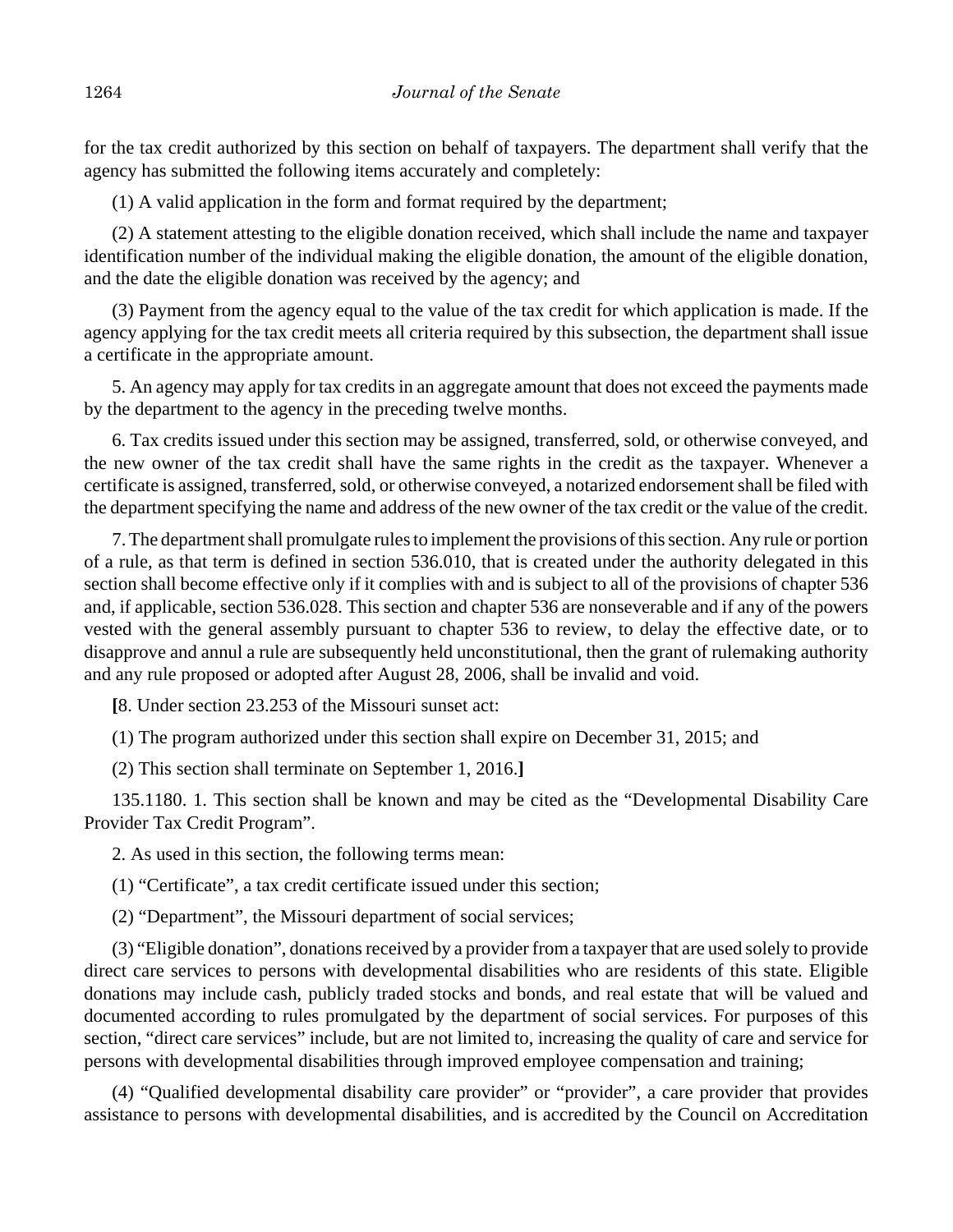(COA), the Joint Commission on Accreditation of Healthcare Organizations (JCAHO), or the Commission on Accreditation of Rehabilitation Facilities (CARF), or is under contract with the Missouri department of social services or department of mental health to provide treatment services for such persons, and that receives eligible donations. Any provider that operates more than one facility or at more than one location shall be eligible for the tax credit under this section only for any eligible donation made to facilities or locations of the provider which are licensed or accredited;

(5) "Taxpayer", any of the following individuals or entities who make an eligible donation to a provider:

(a) A person, firm, partner in a firm, corporation, or a shareholder in an S corporation doing business in the state of Missouri and subject to the state income tax imposed in chapter 143;

(b) A corporation subject to the annual corporation franchise tax imposed in chapter 147;

(c) An insurance company paying an annual tax on its gross premium receipts in this state;

(d) Any other financial institution paying taxes to the state of Missouri or any political subdivision of this state under chapter 148;

(e) An individual subject to the state income tax imposed in chapter 143;

(f) Any charitable organization which is exempt from federal income tax and whose Missouri unrelated business taxable income, if any, would be subject to the state income tax imposed under chapter 143.

3. For all taxable years beginning on or after January 1, 2012, any taxpayer shall be allowed a credit against the taxes otherwise due under chapter 143, 147, or 148 excluding withholding tax imposed by sections 143.191 to 143.265 in an amount equal to fifty percent of the amount of an eligible donation, subject to the restrictions in this section. The amount of the tax credit claimed shall not exceed the amount of the taxpayer's state income tax liability in the tax year for which the credit is claimed. Any amount of credit that the taxpayer is prohibited by this section from claiming in a tax year shall not be refundable, but may be carried forward to any of the taxpayer's four subsequent taxable years.

4. To claim the credit authorized in this section, a provider may submit to the department an application for the tax credit authorized by this section on behalf of taxpayers. The department shall verify that the provider has submitted the following items accurately and completely:

(1) A valid application in the form and format required by the department;

(2) A statement attesting to the eligible donation received, which shall include the name and taxpayer identification number of the individual making the eligible donation, the amount of the eligible donation, and the date the eligible donation was received by the provider; and

(3) Payment from the provider equal to the value of the tax credit for which application is made. If the provider applying for the tax credit meets all criteria required by this subsection, the department shall issue a certificate in the appropriate amount.

5. Tax credits issued under this section may be assigned, transferred, sold, or otherwise conveyed, and the new owner of the tax credit shall have the same rights in the credit as the taxpayer. Whenever a certificate is assigned, transferred, sold, or otherwise conveyed, a notarized endorsement shall be filed with the department specifying the name and address of the new owner of the tax credit or the value of the credit.

6. The department shall promulgate rules to implement the provisions of this section. Any rule or portion of a rule, as that term is defined in section 536.010, that is created under the authority delegated in this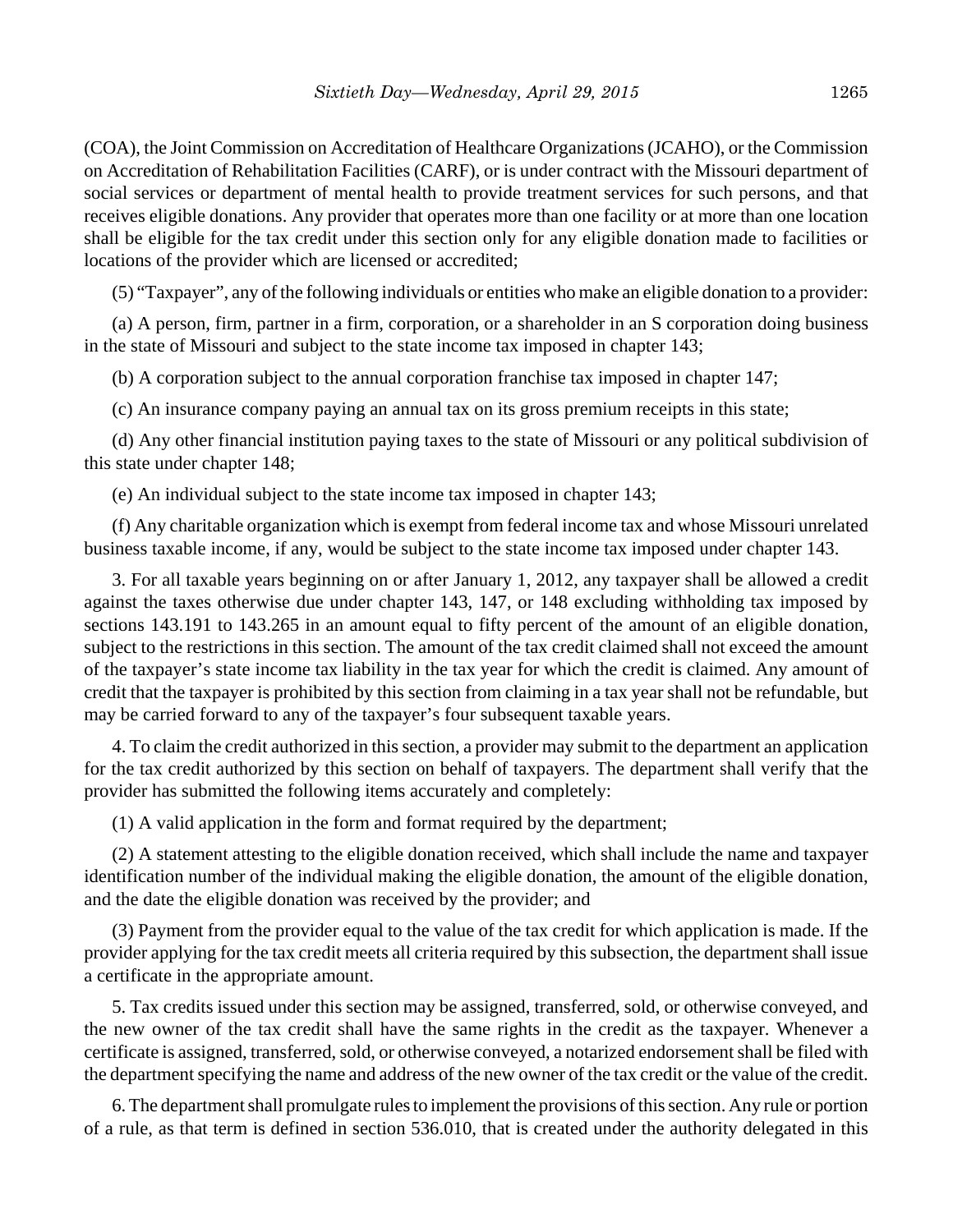section shall become effective only if it complies with and is subject to all of the provisions of chapter 536 and, if applicable, section 536.028. This section and chapter 536 are nonseverable and if any of the powers vested with the general assembly pursuant to chapter 536 to review, to delay the effective date, or to disapprove and annul a rule are subsequently held unconstitutional, then the grant of rulemaking authority and any rule proposed or adopted after August 28, 2012, shall be invalid and void.

**[**7. Under section 23.253 of the Missouri sunset act:

(1) The provisions of the new program authorized under this section shall automatically sunset on December 31, 2016, unless reauthorized by an act of the general assembly; and

(2) If such program is reauthorized, the program authorized under this section shall automatically sunset twelve years after the effective date of the reauthorization of this section; and

(3) This section shall terminate on September first of the calendar year immediately following the calendar year in which the program authorized under this section is sunset.**]**"; and

Further amend the title and enacting clause accordingly.

Senator Dixon moved that the above amendment be adopted, which motion prevailed.

Senator Riddle moved that **SS** for **SCS** for **HB 556**, as amended, be adopted, which motion prevailed.

Senator Riddle, moved that **SS** for **SCS** for **HB 556**, as amended, be read the 3rd time and passed and was recognized to close.

President Pro Tem Dempsey referred **SS** for **SCS** for **HB 556**, as amended, to the Committee on Governmental Accountability and Fiscal Oversight.

### **SENATE BILLS FOR PERFECTION**

Senator Nasheed moved that **SB 44**, with **SCS**, be called from the Informal Calendar and taken up for perfection, which motion prevailed.

**SCS** for **SB 44**, entitled:

### SENATE COMMITTEE SUBSTITUTE FOR SENATE BILL NO. 44

An Act to repeal section 213.055, RSMo, and to enact in lieu thereof one new section relating to criminal history inquiries of applicants for employment.

Was taken up.

Senator Nasheed moved that **SCS** for **SB 44** be adopted.

Senator Dempsey offered **SS** for **SCS** for **SB 44**, entitled:

## SENATE SUBSTITUTE FOR SENATE COMMITTEE SUBSTITUTE FOR SENATE BILL NO. 44

An Act to repeal section 213.055, RSMo, and to enact in lieu thereof one new section relating to criminal history inquiries of applicants for employment.

Senator Dempsey moved that **SS** for **SCS** for **SB 44** be adopted.

Senator Pearce assumed the Chair.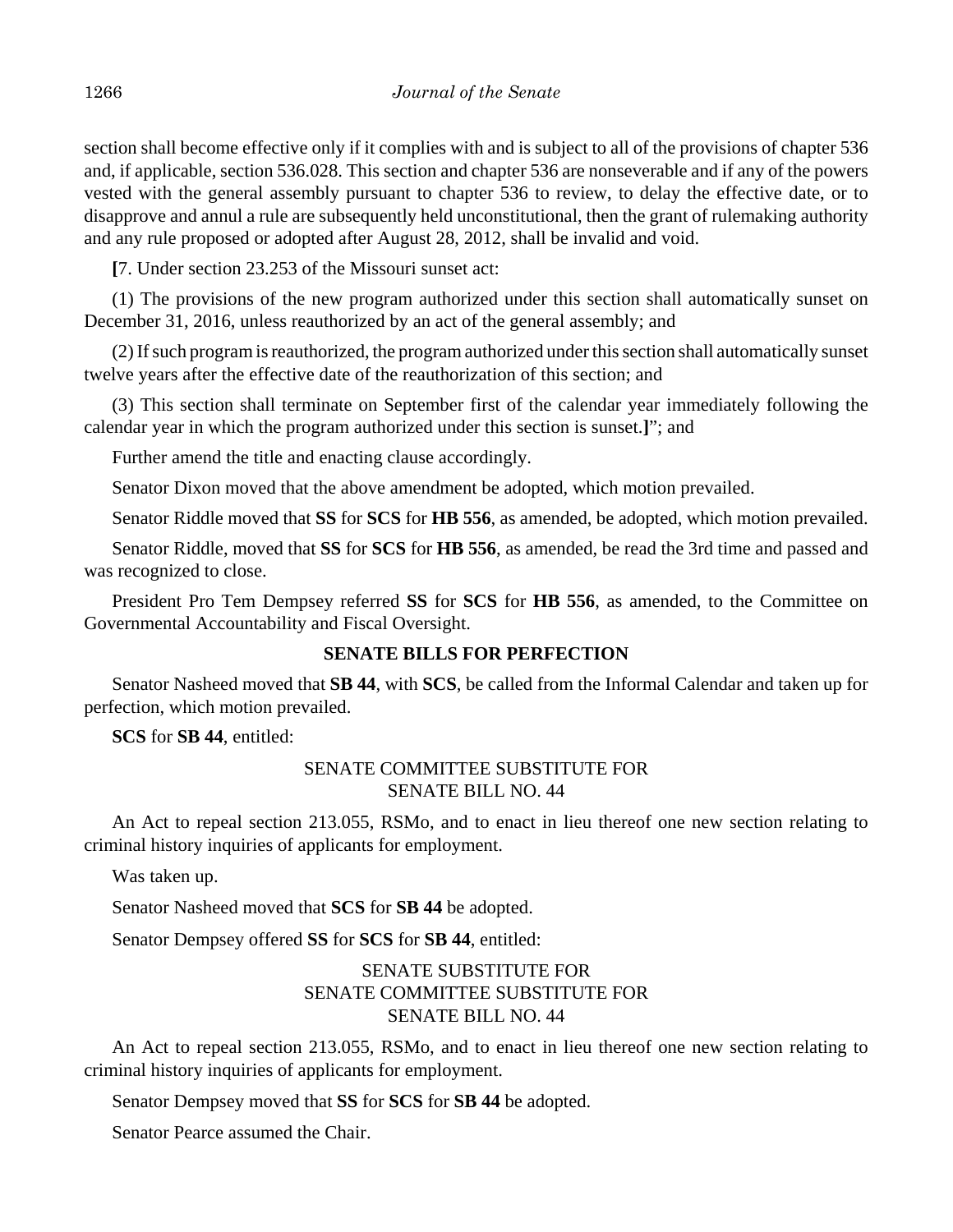Senator Dempsey offered **SA 1**, which was read:

### SENATE AMENDMENT NO. 1

Amend Senate Substitute for Senate Committee Substitute for Senate Bill No. 44, Page 3, Section 213.055, Line 21, by striking the word "shall" and inserting in lieu thereof the following: "**may**".

Senator Dempsey moved that the above amendment be adopted.

Senator Onder assumed the Chair.

At the request of Senator Nasheed, **SB 44**, with **SCS**, **SS** for **SCS** and **SA 1** (pending), was placed on the Informal Calendar.

#### **PRIVILEGED MOTIONS**

Senator Kehoe moved that **SB 231**, with **HCS**, as amended, be taken up for 3rd reading and final passage, which motion prevailed.

**HCS** for **SB 231**, as amended, entitled:

### HOUSE COMMITTEE SUBSTITUTE FOR SENATE BILL NO. 231

An Act to repeal sections 142.815, 144.030, and 306.100, RSMo, and to enact in lieu thereof three new sections relating to watercraft.

Was taken up.

 $Y = \{x, y, z\}$ 

Senator Kehoe moved that **HCS** for **SB 231**, as amended, be adopted, which motion prevailed by the following vote:

| YEAS—Senators |                 |            |        |         |             |         |          |
|---------------|-----------------|------------|--------|---------|-------------|---------|----------|
| <b>Brown</b>  | Chappelle-Nadal | Cunningham | Curls  | Dempsey | Emery       | Hegeman | Holsman  |
| Keaveny       | Kehoe           | Kraus      | LeVota | Libla   | Munzlinger  | Nasheed | Onder    |
| Parson        | Pearce          | Richard    | Riddle | Romine  | Sater       | Schaaf  | Schaefer |
| Schatz        | Schmitt         | Schupp     | Sifton | Silvey  | Wallingford | Walsh   | Wasson   |
| Wieland-33    |                 |            |        |         |             |         |          |

NAYS—Senators—None

Absent—Senator Dixon—1

Absent with leave—Senators—None

Vacancies—None

On motion of Senator Kehoe, **HCS** for **SB 231**, as amended, was read the 3rd time and passed by the following vote:

| YEAS—Senators |                 |            |        |         |            |         |          |  |  |
|---------------|-----------------|------------|--------|---------|------------|---------|----------|--|--|
| <b>Brown</b>  | Chappelle-Nadal | Cunningham | Curls  | Dempsey | Emery      | Hegeman | Holsman  |  |  |
| Keaveny       | Kehoe           | Kraus      | LeVota | Libla   | Munzlinger | Nasheed | Onder    |  |  |
| Parson        | Pearce          | Richard    | Riddle | Romine  | Sater      | Schaaf  | Schaefer |  |  |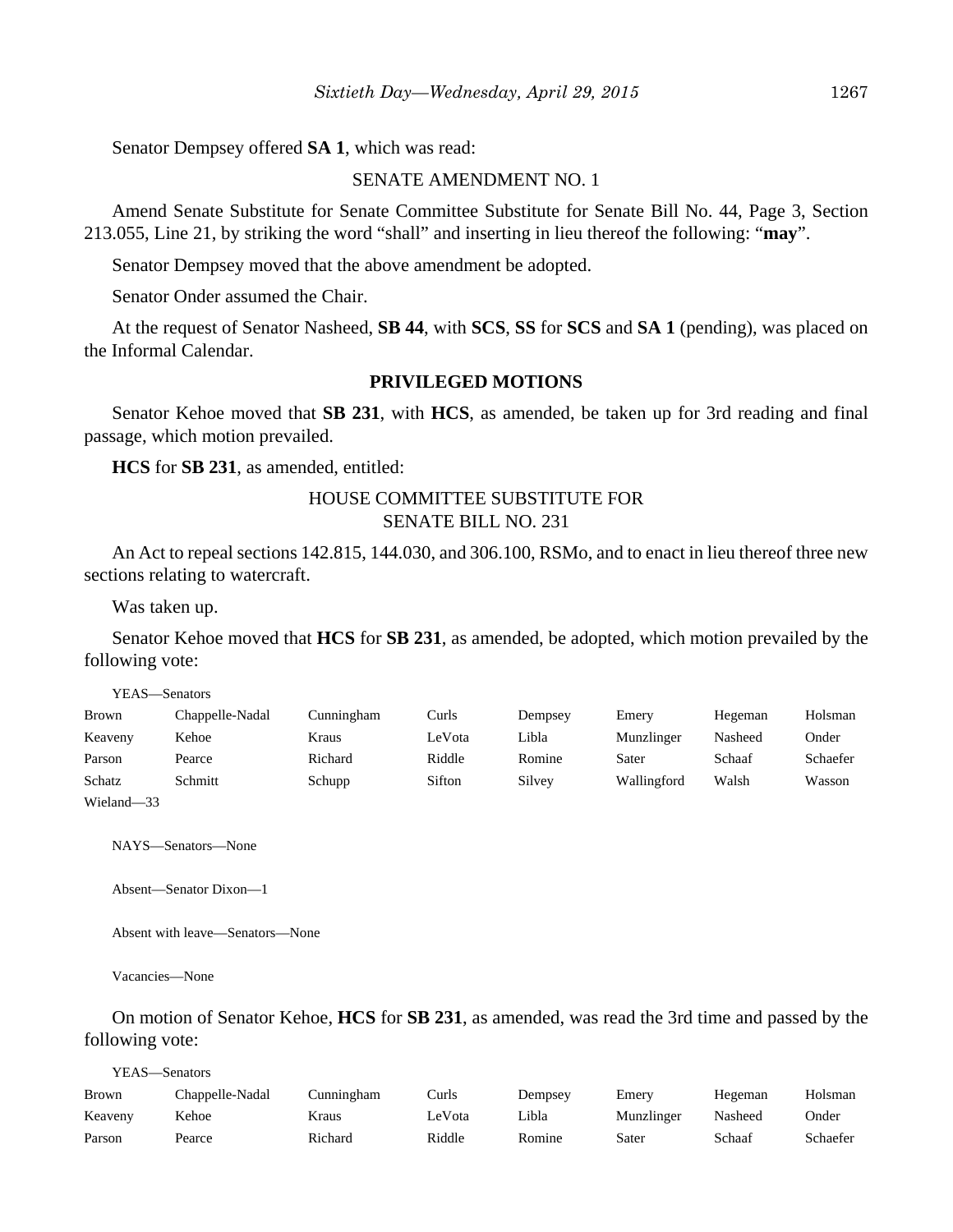| Schatz     | Schmitt                         | Schupp                                                       | Sifton | Silvey | Wallingford | Walsh | Wasson |
|------------|---------------------------------|--------------------------------------------------------------|--------|--------|-------------|-------|--------|
| Wieland—33 |                                 |                                                              |        |        |             |       |        |
|            | NAYS—Senators—None              |                                                              |        |        |             |       |        |
|            | Absent—Senator Dixon—1          |                                                              |        |        |             |       |        |
|            | Absent with leave—Senators—None |                                                              |        |        |             |       |        |
|            | Vacancies-None                  |                                                              |        |        |             |       |        |
|            |                                 | The President declared the bill passed.                      |        |        |             |       |        |
|            |                                 | On motion of Senator Kehoe, title to the bill was agreed to. |        |        |             |       |        |

Senator Kehoe moved that the vote by which the bill passed be reconsidered.

Senator Richard moved that motion lay on the table, which motion prevailed.

Bill ordered enrolled.

Senator Wallingford moved that **SCS** for **SBs 34** and **105**, with **HCS**, be taken up for 3rd reading and final passage, which motion prevailed.

**HCS** for **SCS** for **SBs 34** and **105**, entitled:

## HOUSE COMMITTEE SUBSTITUTE FOR SENATE COMMITTEE SUBSTITUTE FOR SENATE BILL NOS. 34 and 105

An Act to repeal sections 115.135, 115.275, 115.277, 115.279, 115.283, 115.287, 115.291, 115.912, and 115.940, RSMo, and to enact in lieu thereof eight new sections relating to military and overseas voter registration, with an emergency clause.

Was taken up.

Senator Wallingford moved that **HCS** for **SCS** for **SBs 34** and **105**, be adopted, which motion prevailed by the following vote:

|              | YEAS—Senators   |            |         |         |        |             |         |
|--------------|-----------------|------------|---------|---------|--------|-------------|---------|
| <b>Brown</b> | Chappelle-Nadal | Cunningham | Curls   | Dempsey | Dixon  | Emery       | Hegeman |
| Holsman      | Keaveny         | Kehoe      | Kraus   | LeVota  | Libla  | Munzlinger  | Nasheed |
| Onder        | Parson          | Pearce     | Richard | Riddle  | Romine | Sater       | Schaaf  |
| Schaefer     | Schatz          | Schmitt    | Schupp  | Sifton  | Silvey | Wallingford | Walsh   |
| Wasson       | Wieland-34      |            |         |         |        |             |         |

NAYS—Senators—None

Absent—Senators—None

Absent with leave—Senators—None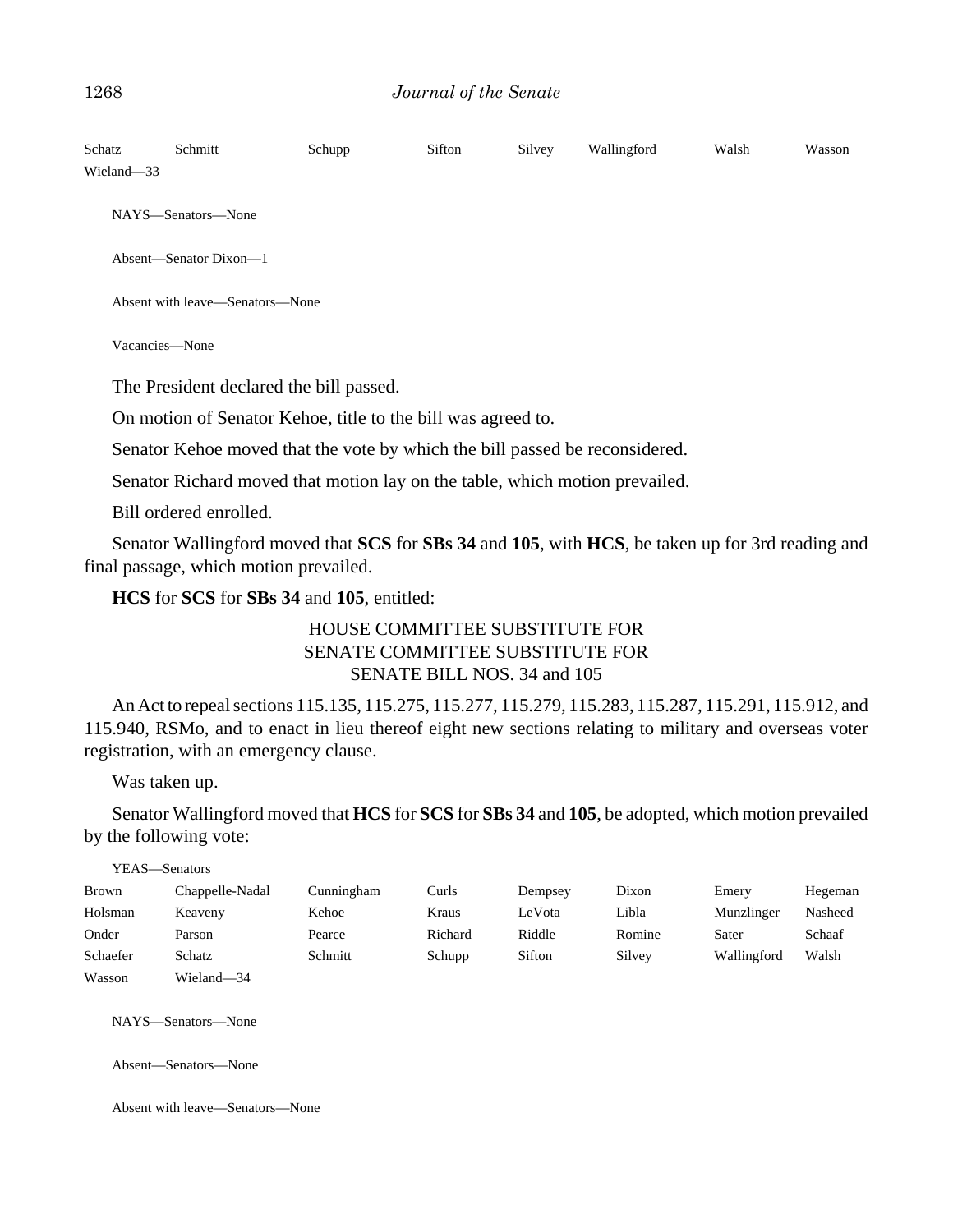#### Vacancies—None

On motion of Senator Wallingford, **HCS** for **SCS** for **SB 34** and **105**, was read the 3rd time and passed by the following vote:

|                                            | YEAS—Senators                   |            |         |         |        |             |         |  |  |  |
|--------------------------------------------|---------------------------------|------------|---------|---------|--------|-------------|---------|--|--|--|
| Brown                                      | Chappelle-Nadal                 | Cunningham | Curls   | Dempsey | Dixon  | Emery       | Hegeman |  |  |  |
| Holsman                                    | Keaveny                         | Kehoe      | Kraus   | LeVota  | Libla  | Munzlinger  | Nasheed |  |  |  |
| Onder                                      | Parson                          | Pearce     | Richard | Riddle  | Romine | Sater       | Schaaf  |  |  |  |
| Schaefer                                   | Schatz                          | Schmitt    | Schupp  | Sifton  | Silvey | Wallingford | Walsh   |  |  |  |
| Wasson                                     | Wieland-34                      |            |         |         |        |             |         |  |  |  |
| NAYS—Senators—None<br>Absent—Senators—None |                                 |            |         |         |        |             |         |  |  |  |
|                                            | Absent with leave—Senators—None |            |         |         |        |             |         |  |  |  |
|                                            |                                 |            |         |         |        |             |         |  |  |  |

Vacancies—None

The President declared the bill passed.

The emergency clause was adopted by the following vote:

```
YEAS—Senators
```

| Brown    | Chappelle-Nadal | Cunningham | Curls   | Dempsey | Dixon  | Emery       | Hegeman |
|----------|-----------------|------------|---------|---------|--------|-------------|---------|
| Holsman  | Keaveny         | Kehoe      | Kraus   | LeVota  | Libla  | Munzlinger  | Nasheed |
| Onder    | Parson          | Pearce     | Richard | Riddle  | Romine | Sater       | Schaaf  |
| Schaefer | Schatz          | Schmitt    | Schupp  | Sifton  | Silvey | Wallingford | Walsh   |
| Wasson   | Wieland-34      |            |         |         |        |             |         |

NAYS—Senators—None

Absent—Senators—None

Absent with leave—Senators—None

Vacancies—None

On motion of Senator Wallingford, title to the bill was agreed to.

Senator Wallingford moved that the vote by which the bill passed be reconsidered.

Senator Richard moved that motion lay on the table, which motion prevailed.

Bill ordered enrolled.

Senator Cunningham moved that **SB 318**, with **HA 1** and **HA 2**, be taken up for 3rd reading and final passage, which motion prevailed.

**HA 1** was taken up.

Senator Cunningham moved that the above amendment be adopted, which motion prevailed by the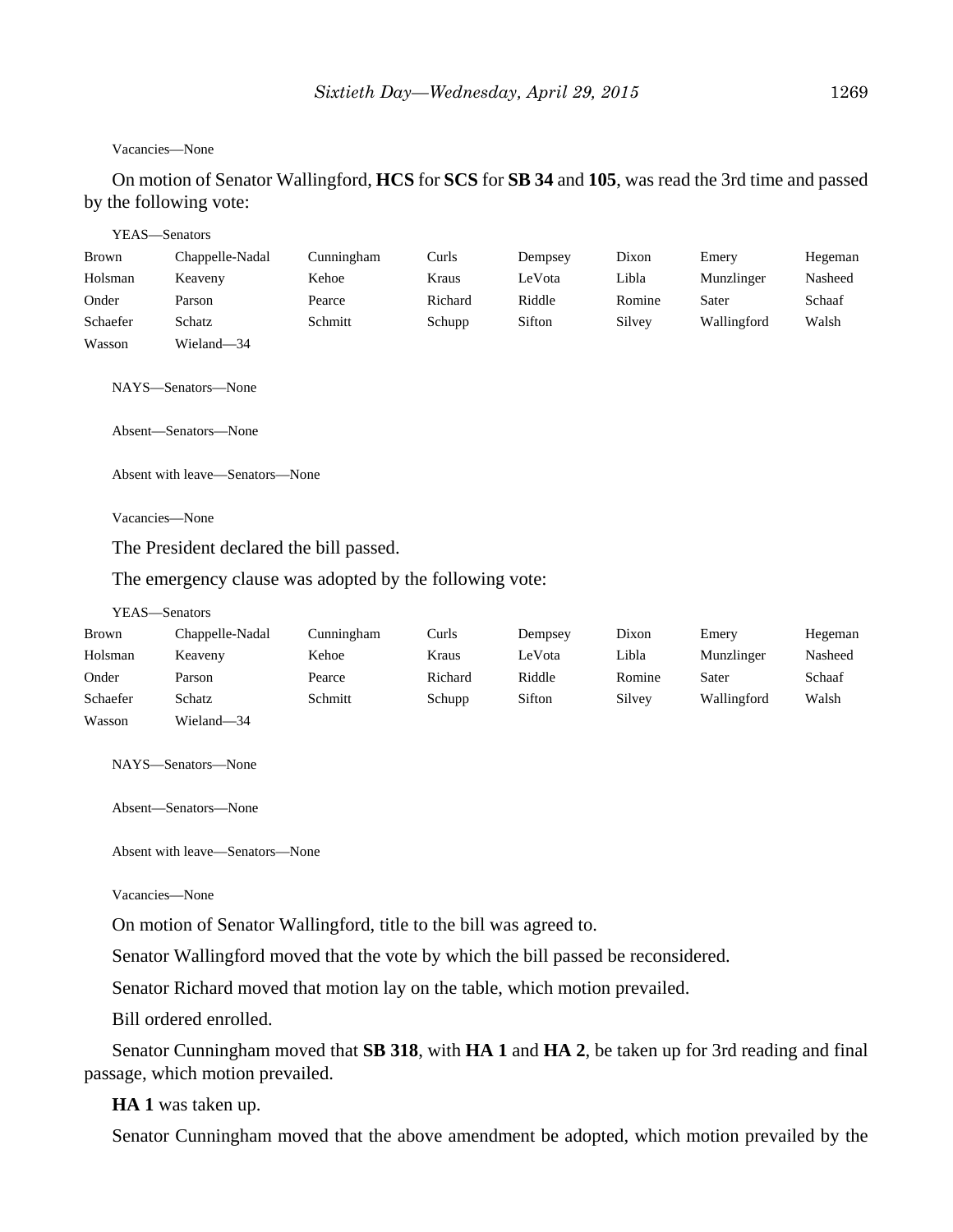#### following vote:

|              | YEAS—Senators      |            |        |         |             |            |          |
|--------------|--------------------|------------|--------|---------|-------------|------------|----------|
| <b>Brown</b> | Chappelle-Nadal    | Cunningham | Curls  | Dempsey | Dixon       | Emery      | Hegeman  |
| Holsman      | Keaveny            | Kehoe      | Kraus  | LeVota  | Libla       | Munzlinger | Onder    |
| Parson       | Pearce             | Richard    | Riddle | Romine  | Sater       | Schaaf     | Schaefer |
| Schatz       | Schmitt            | Schupp     | Sifton | Silvey  | Wallingford | Walsh      | Wasson   |
| Wieland-33   |                    |            |        |         |             |            |          |
|              |                    |            |        |         |             |            |          |
|              | NAYS-Senators-None |            |        |         |             |            |          |

Absent—Senator Nasheed—1

Absent with leave—Senators—None

Vacancies—None

**HA 2** was taken up.

Senator Cunningham moved that the above amendment be adopted, which motion prevailed by the following vote:

YEAS—Senators

| <b>Brown</b> | Chappelle-Nadal | Cunningham | Curls  | Dempsey | Dixon       | Emery      | Hegeman  |
|--------------|-----------------|------------|--------|---------|-------------|------------|----------|
| Holsman      | Keaveny         | Kehoe      | Kraus  | LeVota  | Libla       | Munzlinger | Onder    |
| Parson       | Pearce          | Richard    | Riddle | Romine  | Sater       | Schaaf     | Schaefer |
| Schatz       | Schmitt         | Schupp     | Sifton | Silvey  | Wallingford | Walsh      | Wasson   |
| Wieland-33   |                 |            |        |         |             |            |          |

NAYS—Senators—None

Absent—Senator Nasheed—1

Absent with leave—Senators—None

Vacancies—None

On motion of Senator Cunningham, **SB 318**, as amended, was read the 3rd time and passed by the following vote:

| YEAS—Senators |                 |            |        |         |             |            |          |
|---------------|-----------------|------------|--------|---------|-------------|------------|----------|
| <b>Brown</b>  | Chappelle-Nadal | Cunningham | Curls  | Dempsey | Dixon       | Emery      | Hegeman  |
| Holsman       | Keaveny         | Kehoe      | Kraus  | LeVota  | Libla       | Munzlinger | Onder    |
| Parson        | Pearce          | Richard    | Riddle | Romine  | Sater       | Schaaf     | Schaefer |
| Schatz        | Schmitt         | Schupp     | Sifton | Silvey  | Wallingford | Walsh      | Wasson   |
| Wieland-33    |                 |            |        |         |             |            |          |

NAYS—Senators—None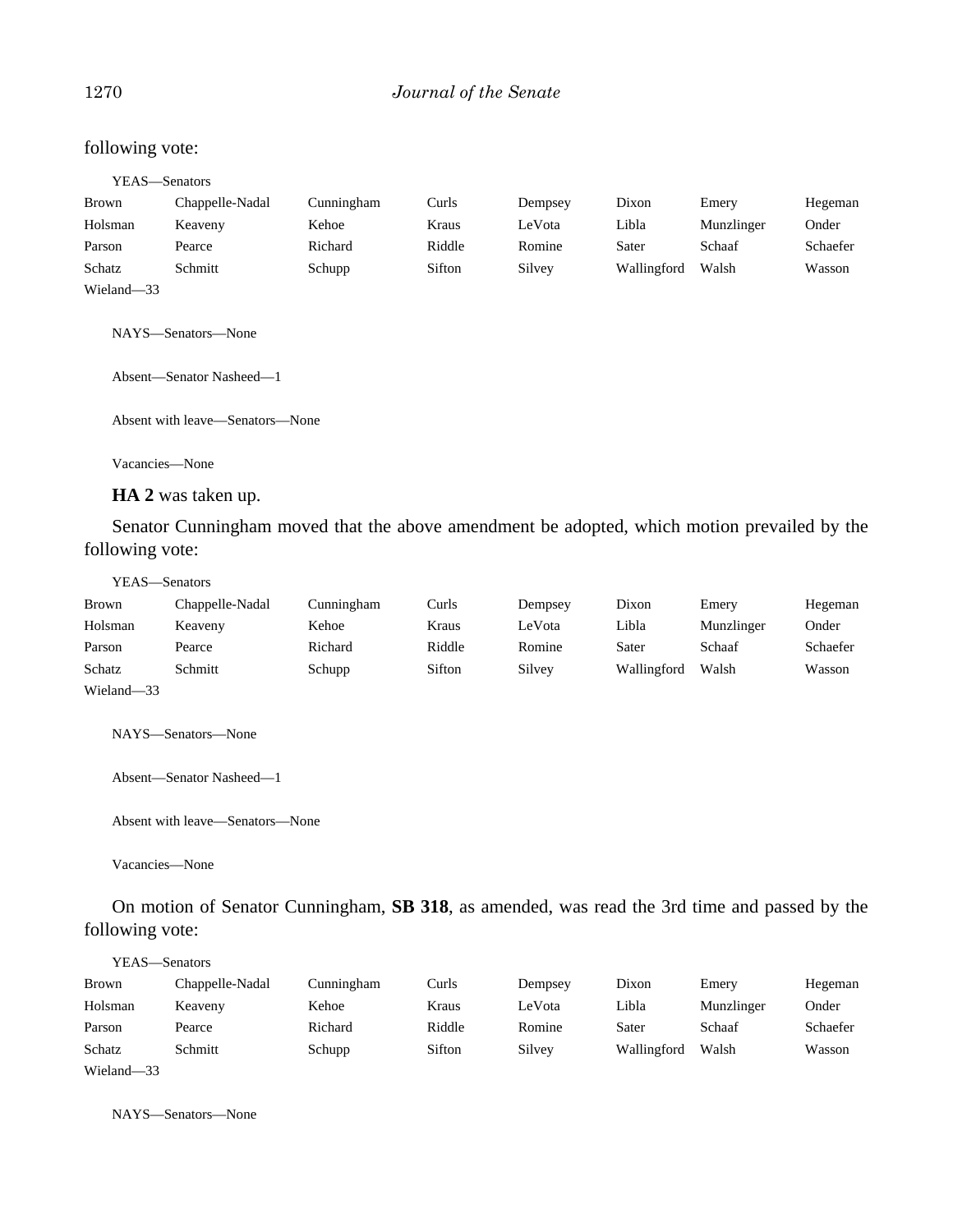Absent—Senator Nasheed—1

Absent with leave—Senators—None

Vacancies—None

The President declared the bill passed.

On motion of Senator Cunningham, title to the bill was agreed to.

Senator Cunningham moved that the vote by which the bill passed be reconsidered.

Senator Richard moved that motion lay on the table, which motion prevailed.

Bill ordered enrolled.

Senator Kehoe moved that **SCS** for **SB 456**, with **HCS**, as amended, be taken up for 3rd reading and final passage, which motion prevailed.

**HCS** for **SCS** for **SB 456**, as amended, entitled:

## HOUSE COMMITTEE SUBSTITUTE FOR SENATE COMMITTEE SUBSTITUTE FOR SENATE BILL NO. 456

An Act to repeal sections 301.140, 301.190, 301.562, and 407.581, RSMo, and to enact in lieu thereof five new sections relating to ownership of motor vehicles.

Was taken up.

Senator Kehoe moved that **HCS** for **SCS** for **SB 456**, as amended, be adopted, which motion prevailed by the following vote:

| YEAS—Senators |                 |            |        |         |             |            |          |  |  |  |
|---------------|-----------------|------------|--------|---------|-------------|------------|----------|--|--|--|
| <b>Brown</b>  | Chappelle-Nadal | Cunningham | Curls  | Dempsey | Dixon       | Emery      | Hegeman  |  |  |  |
| Holsman       | Keaveny         | Kehoe      | Kraus  | LeVota  | Libla       | Munzlinger | Onder    |  |  |  |
| Parson        | Pearce          | Richard    | Riddle | Romine  | Sater       | Schaaf     | Schaefer |  |  |  |
| Schatz        | Schmitt         | Schupp     | Sifton | Silvey  | Wallingford | Walsh      | Wasson   |  |  |  |
| Wieland-33    |                 |            |        |         |             |            |          |  |  |  |

NAYS—Senators—None

Absent—Senator Nasheed—1

Absent with leave—Senators—None

Vacancies—None

On motion of Senator Kehoe, **HCS** for **SCS** for **SB 456**, as amended, was read the 3rd time and passed by the following vote:

| $VEAS$ <sub>--</sub><br>-Senators |                      |                   |       |         |              |       |         |
|-----------------------------------|----------------------|-------------------|-------|---------|--------------|-------|---------|
| <b>Brown</b>                      | Chappelle-Nadal<br>. | <b>Cunningham</b> | Curls | Dempsev | <b>Jixon</b> | Emery | Hegeman |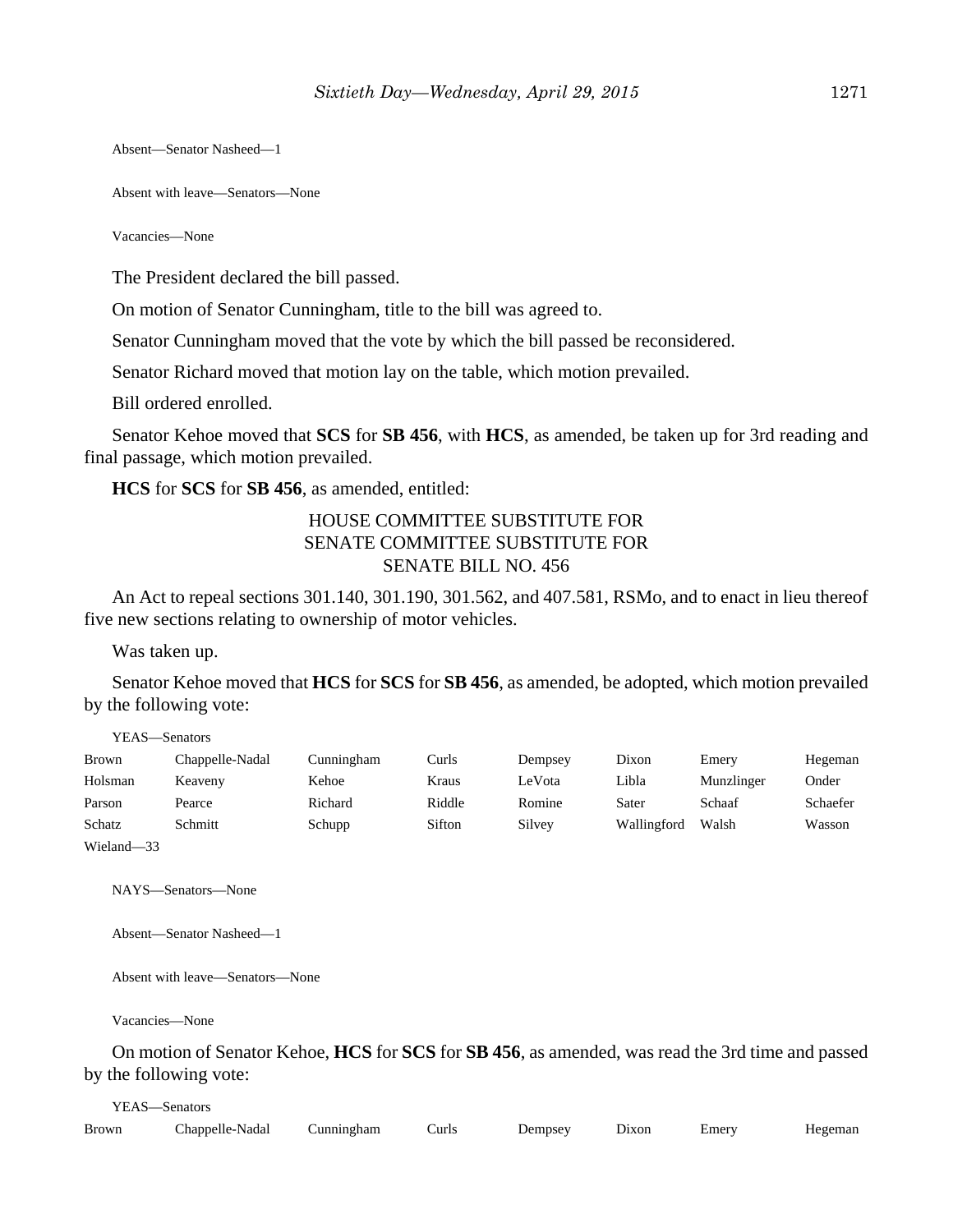| Holsman  | Keaveny    | Kehoe   | Kraus   | LeVota | Libla  | Munzlinger  | Nasheed |
|----------|------------|---------|---------|--------|--------|-------------|---------|
| Onder    | Parson     | Pearce  | Richard | Riddle | Romine | Sater       | Schaaf  |
| Schaefer | Schatz     | Schmitt | Schupp  | Sifton | Silvey | Wallingford | Walsh   |
| Wasson   | Wieland-34 |         |         |        |        |             |         |

NAYS—Senators—None

Absent—Senators—None

Absent with leave—Senators—None

Vacancies—None

The President declared the bill passed.

On motion of Senator Kehoe, title to the bill was agreed to.

Senator Kehoe moved that the vote by which the bill passed be reconsidered.

Senator Richard moved that motion lay on the table, which motion prevailed.

Bill ordered enrolled.

President Pro Tem Dempsey assumed the Chair.

Senator Schupp moved that the Senate refuse to concur in **HA 1** and **HA 2** to **SB 446**, and request the House to recede from its position or, failing to do so, grant the Senate a conference thereon, which motion prevailed.

Senator Onder assumed the Chair.

#### **HOUSE BILLS ON SECOND READING**

The following Joint Resolution and Bills were read the 2nd time and referred to the Committees indicated:

**HCS** for **HJR 24**––Rules, Joint Rules, Resolutions and Ethics.

**HB 322**—Transportation, Infrastructure and Public Safety.

**HCS** for **HB 867**––Veterans' Affairs and Health.

**HCS** for **HB 694**––Transportation, Infrastructure and Public Safety.

**HB 1024**––Rules, Joint Rules, Resolutions and Ethics.

**HB 202**––Small Business, Insurance and Industry.

**HCS** for **HB 476**––Education.

**HB 842**––Transportation, Infrastructure and Public Safety.

**HCS** for **HB 209**––Judiciary and Civil and Criminal Jurisprudence.

**HCS** for **HB 1023**––Education.

**HB 389**––Ways and Means.

**HCS** for **HB 627**––Small Business, Insurance and Industry.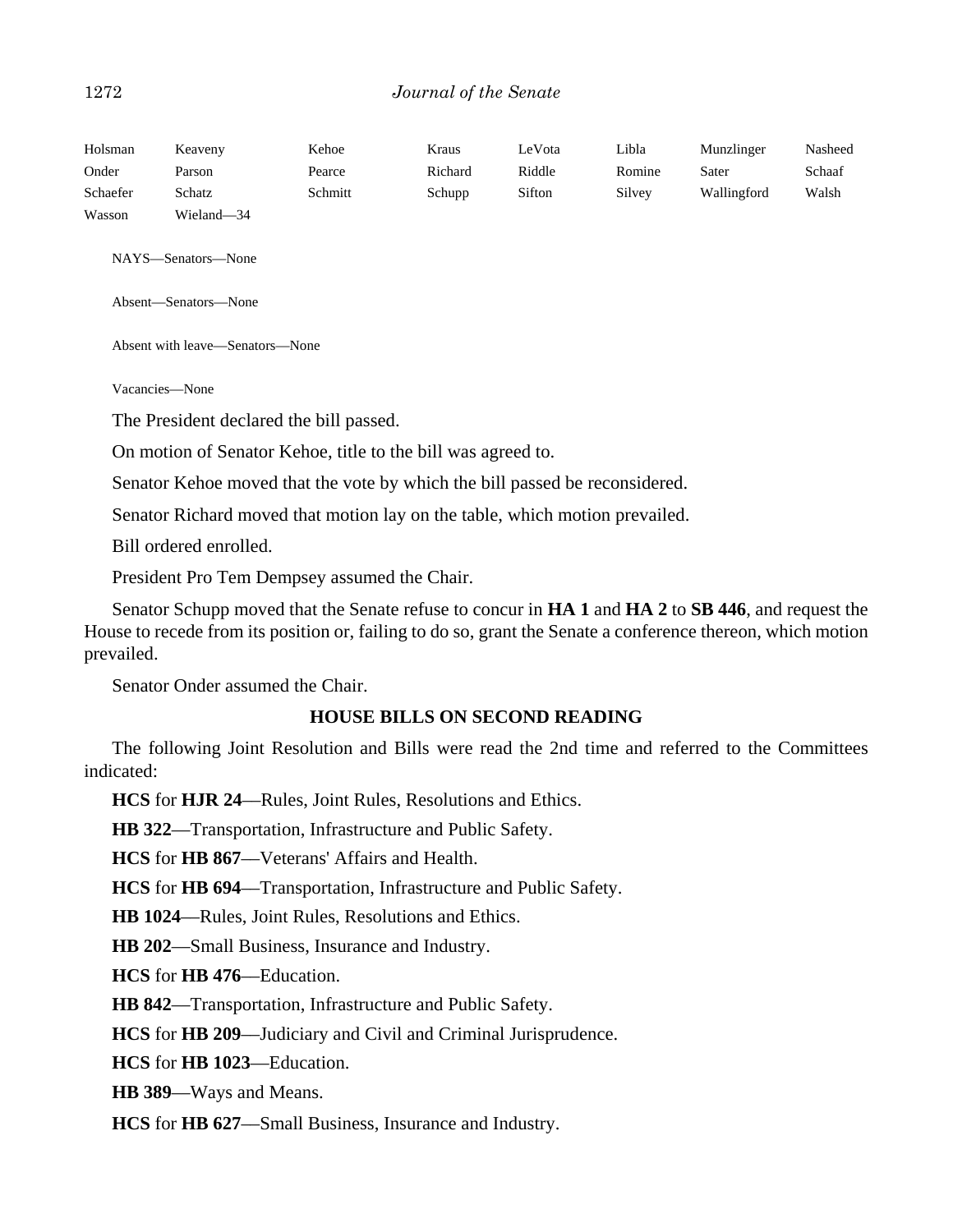**HB 101**––Ways and Means.

### **CONFERENCE COMMITTEE APPOINTMENTS**

President Pro Tem Dempsey appointed the following conference committee to act with a like committee from the House on **HCS** for **SCS** for **SB 270**, as amended: Senators Nasheed, Schaaf, Wallingford, Onder and Keaveny.

President Pro Tem Dempsey appointed the following conference committee to act with a like committee from the House on **HCS** for **SB 254**, as amended: Senators Kraus, Brown, Dixon, Holsman and Nasheed.

President Pro Tem Dempsey appointed the following conference committee to act with a like committee from the House on **HCS** for **SB 283**, as amended: Senators Kehoe, Wasson, Pearce, Keaveny and Schupp.

#### **RESOLUTIONS**

Senator Schaaf offered Senate Resolution No. 966, regarding Jon Mark Mikkelsen, PhD., Saint Joseph, which was adopted.

Senator Schaaf offered Senate Resolution No. 967, regarding Steven Gregory Greiert, PhD., Saint Joseph, which was adopted.

Senator Richard offered Senate Resolution No. 968, regarding Freeman Health Systems, which was adopted.

Senator Emery offered Senate Resolution No. 969, regarding Aaron Creed, Springfield, which was adopted.

Senators Kehoe and Schatz offered Senate Resolution No. 970, regarding Dr. William C. "Chris" Neale, Hermann, which was adopted.

Senator Kehoe offered Senate Resolution No. 971, regarding Keith Schafer, Jefferson City, which was adopted.

Senator Romine offered Senate Resolution No. 972, regarding LaDonna Smith, Bonne Terre, which was adopted.

Senator Dempsey offered Senate Resolution No. 973, regarding Olivia Rose Saindon, Portage Des Sioux, which was adopted.

Senator Dempsey offered Senate Resolution No. 974, regarding Jesse Amber Basler, St. Charles, which was adopted.

Senator Dempsey offered Senate Resolution No. 975, regarding Kristen Elizabeth Crow, St. Charles, which was adopted.

Senator Dempsey offered Senate Resolution No. 976, regarding Jailan Xaviar Thomas, St. Charles, which was adopted.

Senator Dempsey offered Senate Resolution No. 977, regarding Marie Owen, St. Peters, which was adopted.

Senator Dempsey offered Senate Resolution No. 978, regarding Angie Christine Barlos, St. Charles, which was adopted.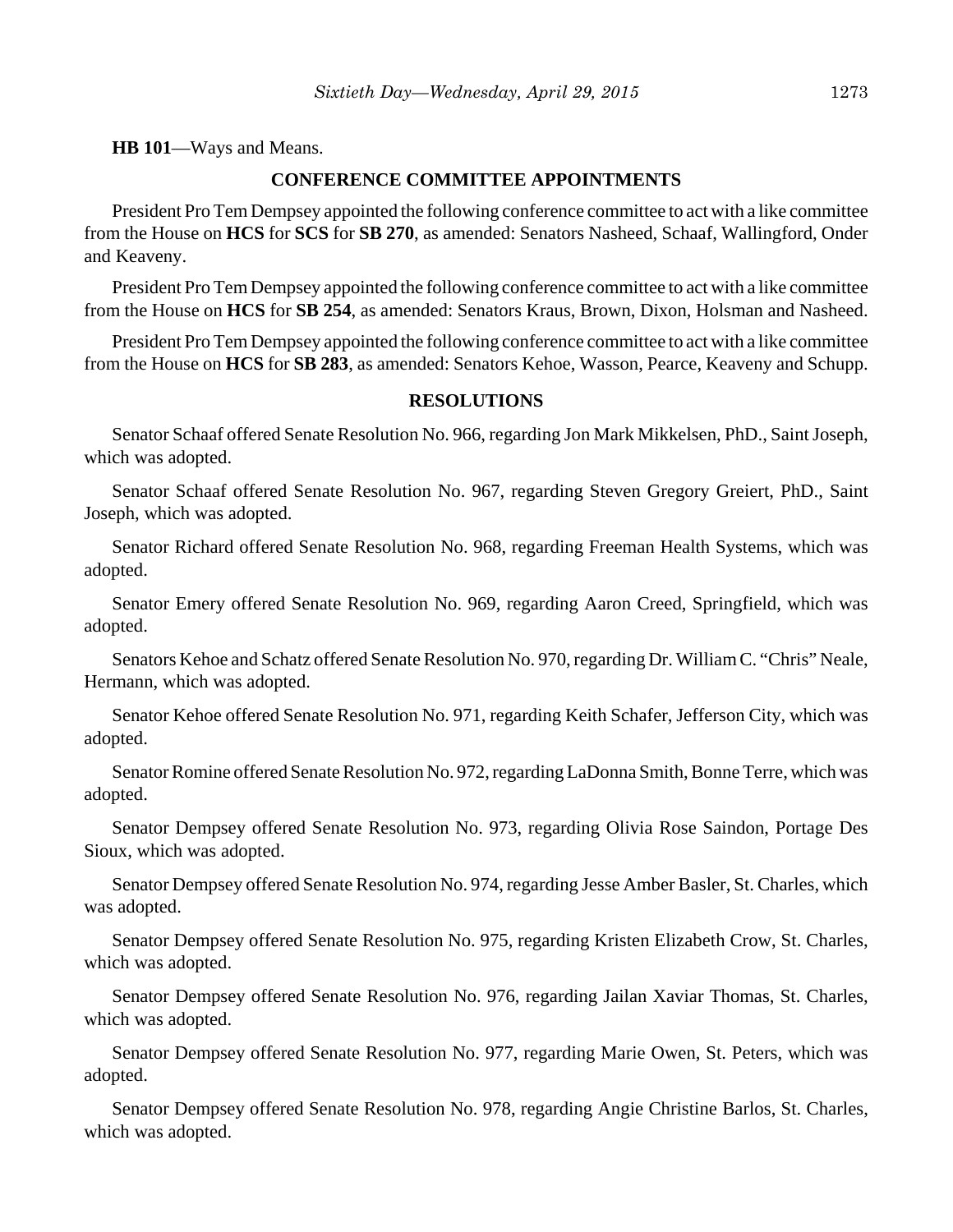Senator Dempsey offered Senate Resolution No. 979, regarding Molly Elizabeth Imboden, St. Peters, which was adopted.

Senator Dempsey offered Senate Resolution No. 980, regarding Kara Lynn McElvenney, St. Charles, which was adopted.

Senator Emery offered Senate Resolution No. 981, regarding Cole Diggins, Moundville, which was adopted.

Senator Wieland offered Senate Resolution No. 982, regarding Sherri Strauser, which was adopted.

Senator Riddle offered Senate Resolution No. 983, regarding D'Cherion Nelson, Mexico, which was adopted.

Senator Riddle offered Senate Resolution No. 984, regarding Joshua Pales, Mexico, which was adopted.

Senator Riddle offered Senate Resolution No. 985, regarding Charles Eckardt, Mexico, which was adopted.

Senator Riddle offered Senate Resolution No. 986, regarding Emran Babak, Mexico, which was adopted.

Senator Riddle offered Senate Resolution No. 987, regarding Maxwell Broughton, Mexico, which was adopted.

Senator Schmitt offered Senate Resolution No. 988, regarding Amanda Rose Claywell, Kirkwood, which was adopted.

Senator Schmitt offered Senate Resolution No. 989, regarding Madeleine Christine Coakley, Kirkwood, which was adopted.

Senator Schmitt offered Senate Resolution No. 990, regarding Èile Caitlin Woeltje, Manchester, which was adopted.

Senator Schmitt offered Senate Resolution No. 991, regarding Julia Meryl Brose, Wildwood, which was adopted.

Senator Schmitt offered Senate Resolution No. 992, regarding Tara N. LeClere, Saint Louis, which was adopted.

Senator Schmitt offered Senate Resolution No. 993, regarding Lydia M. Aiken, Saint Louis, which was adopted.

Senator Schmitt offered Senate Resolution No. 994, regarding Kenneth Kaup, St. Louis, which was adopted.

#### **INTRODUCTIONS OF GUESTS**

Senator Pearce introduced to the Senate, Stacie Savage, Warrensburg; Ginger Meyer, and Lydia Meyer, Jefferson City; and Rachel Pankau, Columbia.

Senator Holsman introduced to the Senate, John T. Lubianetsky, his wife, Lisa-Ann Sugimoto, their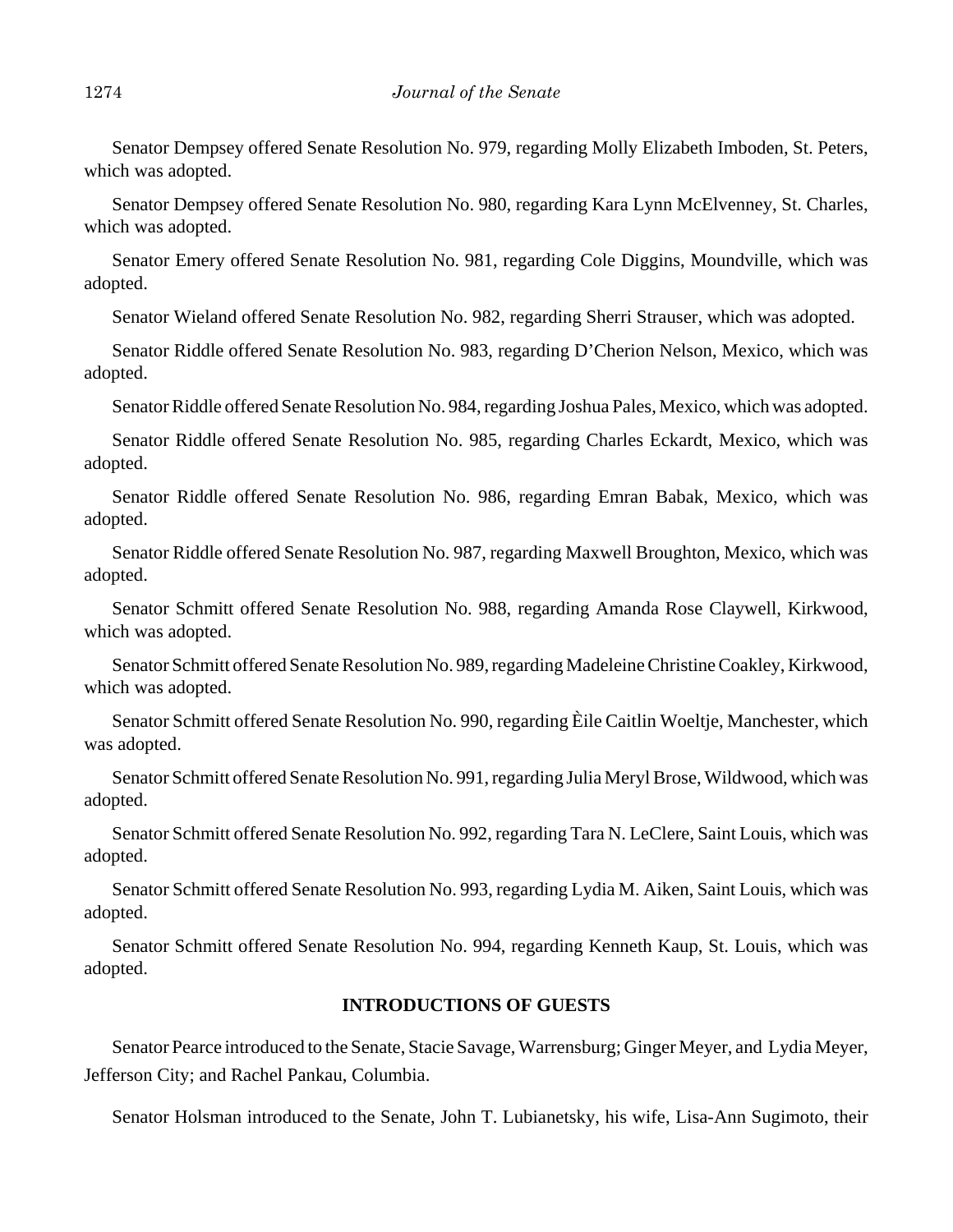children, John A. and Eric, Kansas City; and John and Eric were made honorary pages.

Senator Keaveny introduced to the Senate, Bill Thalhuber, St. Paul, Minnesota.

Senator Sifton introduced to the Senate, Rachel and Mike Hennies, their children, Oden and Soren; and Oden and Soren were made honorary pages.

Senator Pearce introduced to the Senate, Denise Kaullen, Odessa; and Rhonda Creason, Purdin.

Senator Cunningham introduced to the Senate, Dennis Richardson, Marshfield.

Senator Kehoe introduced to the Senate, Kelly Carrender, parents; and eighteen fourth grade students from St. Stanislaus School, Wardsville.

Senator Cunningham introduced to the Senate, board members of the Webster County Cooperative, Marshfield.

Senator Brown introduced to the Senate, Anna West, and her parents, Lonnie and Janet, Rolla.

Senator Dixon introduced to the Senate, Vice President Ken McClure, Debbie Donnellan, and a group of Staff Ambassadors, Missouri State University, Springfield.

Senator Sifton introduced to the Senate, sixty fourth grade students from Edgar Road Elementary School, Webster Groves.

Senator Pearce introduced to the Senate, students from St. Mary's Catholic School, Glasgow.

Senator Schupp introduced to the Senate, the Physician of the Day, Dr. Edmond B. Cabbabe, St. Louis.

Senator Romine introduced to the Senate, Randy Weith, Sharon Giesler and Jan Weith, Ste. Genevieve; and Lisa Sundblad, St. Mary.

Senator Brown introduced to the Senate, Dwayne and JoAnn Glass, Kansas City.

Senator Pearce introduced to the Senate, Marcia Pithan and Joselyn Meservey.

Senator Riddle introduced to the Senate, Victoria, Olivia, Gabriel and Wyatt Linneman, Troy.

Senator Onder introduced to the Senate, his wife, Allison, Lake Saint Louis.

Senator Romine introduced to the Senate, Jacob Ashley; his parents, James and Amy; Abigail Snodgrass; and Dylan Anderson, Hillsboro.

Senator Curls introduced to the Senate, Teri Ackerson, Kansas City.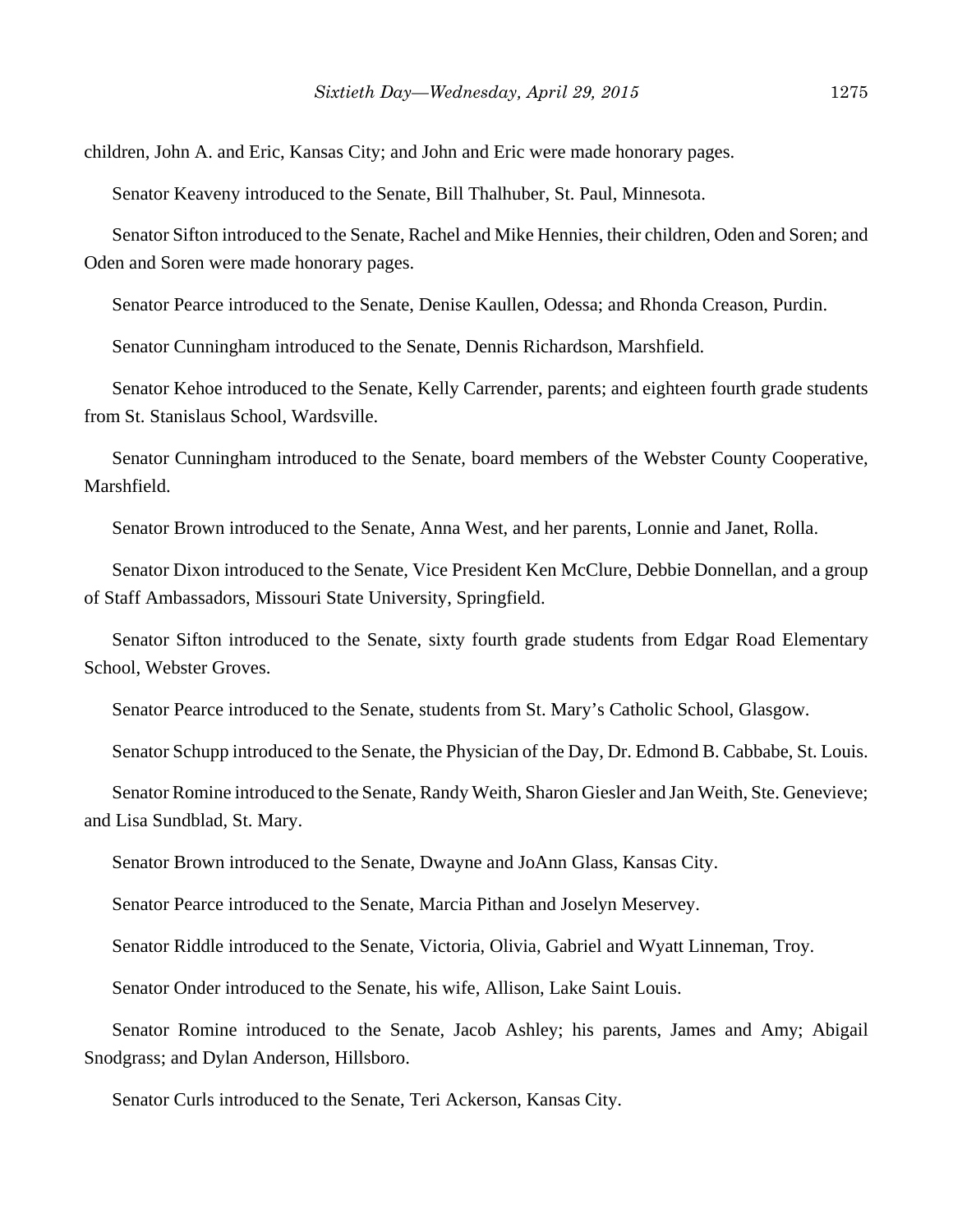Senator Schatz introduced to the Senate, thirty seventh grade students from St. Gertrude School, Washington.

Senator Kehoe introduced to the Senate, Hunter Wyss, and his mother, Linda, Vienna.

Senator Schatz introduced to the Senate, Ethan Sellers, Sullivan.

Senator Sater introduced to the Senate, Shannon Pyle and Mark Stearns, Cassville.

On motion of Senator Richard, the Senate adjourned under the rules.

### **SENATE CALENDAR**

**\_\_\_\_\_\_**

# **SIXTY-FIRST DAY–THURSDAY, APRIL 30, 2015 \_\_\_\_\_\_**

# **FORMAL CALENDAR**

### **HOUSE BILLS ON SECOND READING**

HCS for HB 1048

### **THIRD READING OF SENATE BILLS**

SCS for SBs 1, 22, 49 & 70-Pearce (In Fiscal Oversight) SCS for SB 56-Munzlinger (In Fiscal Oversight) SS for SB 201-Dixon (In Fiscal Oversight) SB 203-Dixon (In Fiscal Oversight) SB 352-Schaefer (In Fiscal Oversight)

### **HOUSE BILLS ON THIRD READING**

HCS for HJR 34, with SCS (Schmitt) HCS for HB 882-McGaugh, with SCS (Munzlinger) (In Fiscal Oversight)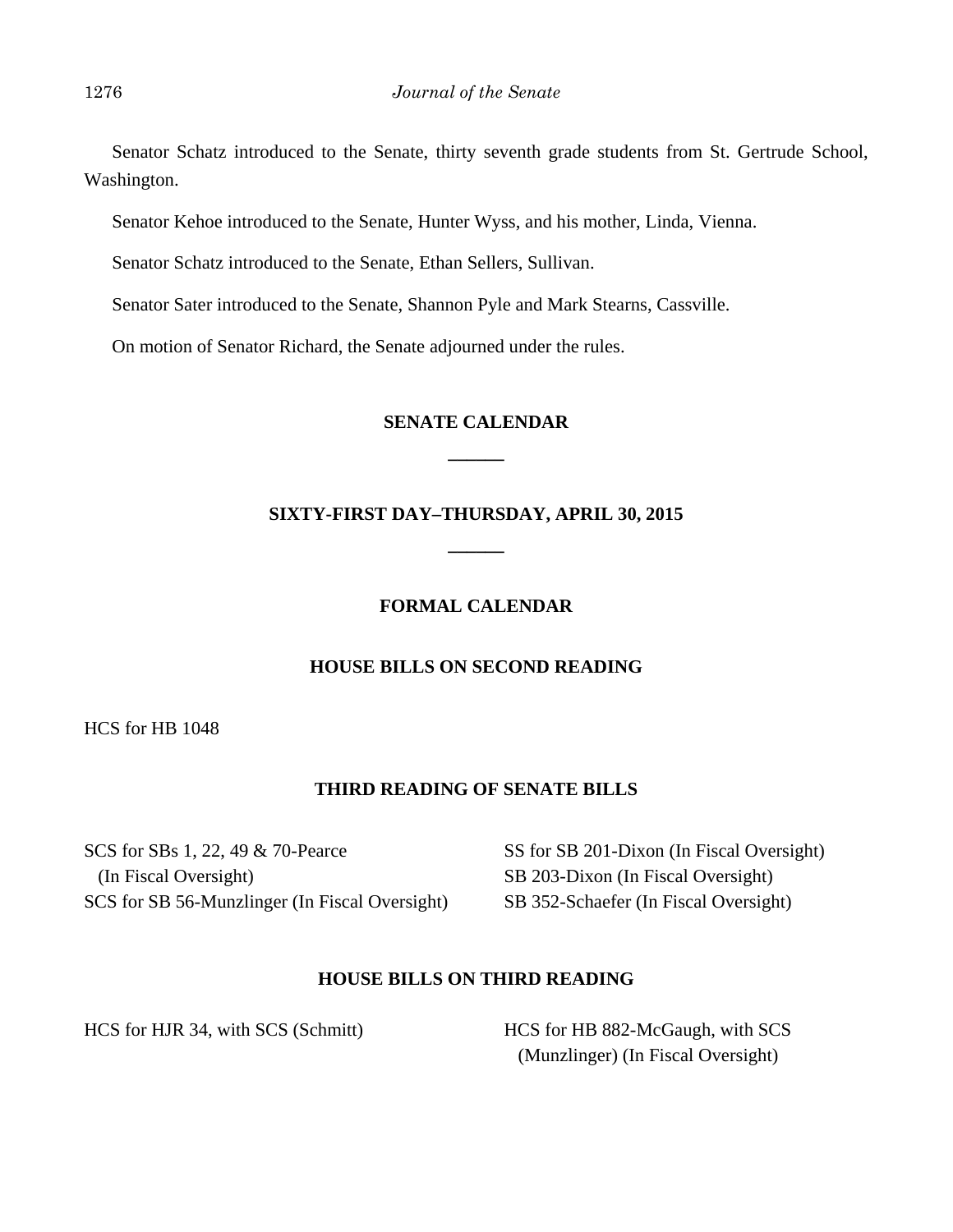#### **INFORMAL CALENDAR**

#### **THIRD READING OF SENATE BILLS**

SS#2 for SB 475-Dempsey

# **SENATE BILLS FOR PERFECTION**

SB 17-Dixon SB 37-Romine, with SCS & SA 1 (pending) SB 44-Nasheed, with SCS, SS for SCS & SA 1 (pending) SB 46-Holsman SB 53-Schaaf, with SS#2 (pending) SB 55-Munzlinger SB 59-Dixon SB 69-LeVota, with SCS SB 80-Dixon, with SCS SB 91-Dixon, with SCS SBs 112, 212, 143 & 234-Dixon, with SCS SB 117-Brown, with SCS SB 127-Brown, with SCS SB 130-Walsh and Schupp, with SCS SB 151-Sater SB 159-Parson SB 167-Schaaf, with SCS SB 177-Munzlinger, with SCS SB 220-Kehoe SB 225-Romine, with SCS SB 227-Emery, with SS (pending) SB 232-Kehoe, with SCS (pending) SB 233-Kehoe, with SCS & SA 2 (pending) SB 266-Schaefer, with SCS SB 267-Schaefer, with SCS SB 268-Pearce, with SCS SB 286-Schaaf and Silvey SB 299-Pearce SB 302-Riddle, with SCS (pending) SB 304-Keaveny, with SCS

SB 305-Onder SB 313-Wallingford, with SCS SBs 331 & 21-Libla, with SCS & SS for SCS (pending) SB 339-Munzlinger, with SS (pending) SB 358-Kehoe SB 360-Parson, with SCS SB 371-Munzlinger SB 372-Keaveny, with SCS (pending) SB 374-Schatz, with SCS SB 399-Onder SB 400-Onder, with SS (pending) SB 409-Wallingford, with SCS SB 420-Schmitt SB 424-Pearce, with SA 1 (pending) SB 427-Sifton, with SCS SB 432-Onder, with SCS SB 442-Schaefer SBs 451, 307, 100 & 165-Dixon, with SCS SB 452-Schmitt, et al, with SA 1 & point of order (pending) SB 455-Kehoe SB 469-Munzlinger SB 471-Schaaf SB 481-Onder, with SCS SB 520-Kehoe, with SCS SB 528-Sater SB 540-Libla, with SS (pending) SB 567-Chappelle-Nadal, et al SJR 7-Richard and Wallingford SJR 12-Onder, with SCS (pending)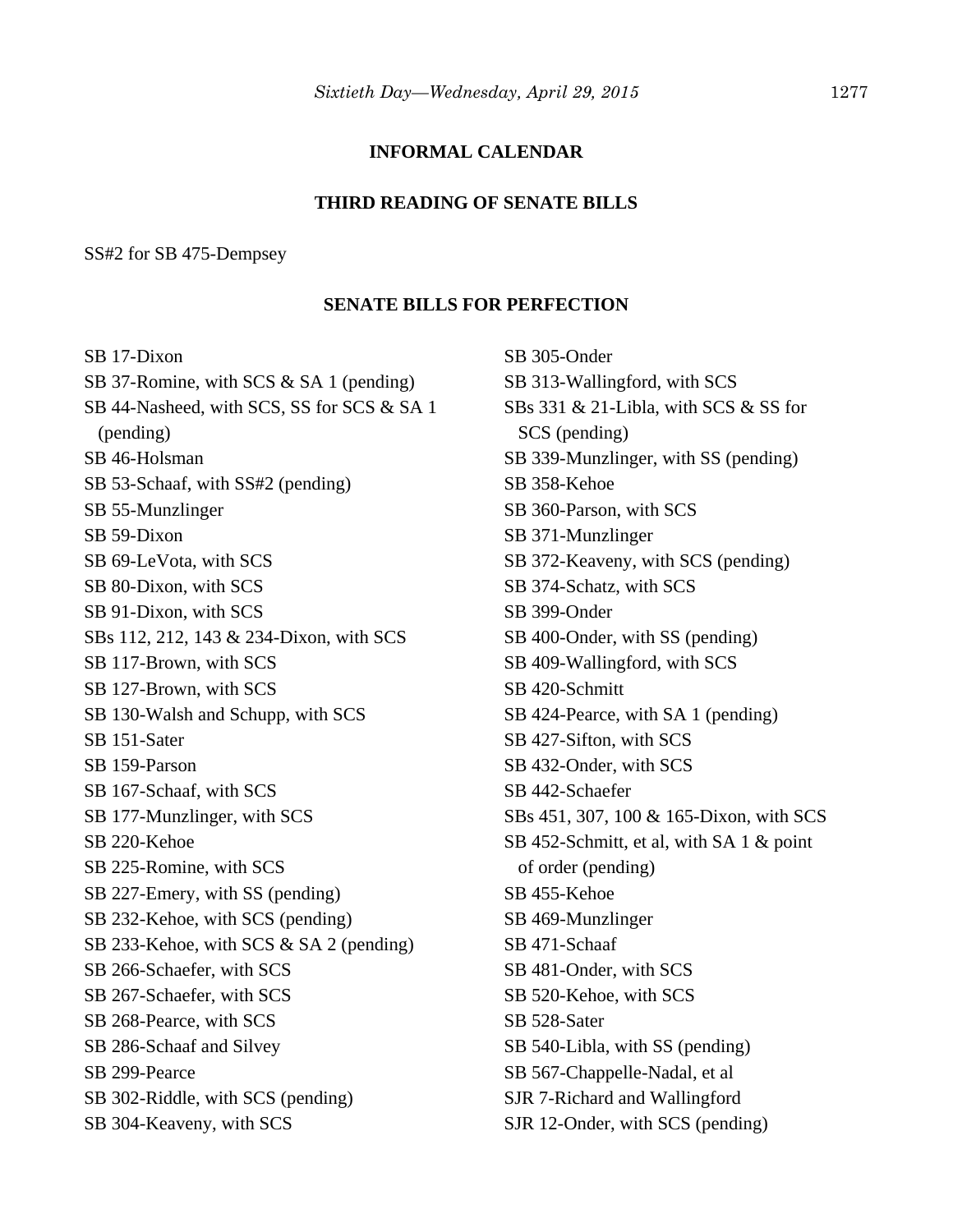### **HOUSE BILLS ON THIRD READING**

HB 92-Miller (Kehoe) HB 108-McCaherty (Dixon) HB 190-Swan (Wallingford) HB 271-Hoskins (Dixon) HCS for HB 299, with SCS (Kraus) HB 336-McGaugh (Kraus) HB 514-Leara (Schmitt) (In Fiscal Oversight) SS for SCS for HCS for HBs 517 & 754 (Kraus) (In Fiscal Oversight)

HB 533-Dugger, with SCS (Wasson) SS for SCS for HB 556-Wood (Riddle) (In Fiscal Oversight) HB 589-Hough, with SCS (Onder) HCS for HB 709, with SCS (Parson) HCS for HB 722, with SS & point of order (pending) (Kehoe) HCS for HB 777 (Kraus) HB 836-Ross (Libla) HJR 1-Dugger (Kraus)

# **CONSENT CALENDAR**

### **House Bills**

#### **Reported 4/9**

HB 125-Black (Romine)

### **Reported 4/15**

HB 41-Wood, with SCS (Kehoe) HB 511-Mathews (Schatz) HB 88-Walton Gray (Walsh) HB 326-Leara (Kehoe) HB 361-Spencer (Riddle) HB 400-Peters (Walsh) HB 402-Phillips (Sater) HB 403-Phillips, with SCS (Sater) HB 404-Phillips (Sater) HB 567-Dunn (Curls) HB 778-Ruth (Romine) HB 859-Dunn (Curls) HB 861-Fitzwater (49) (Wasson)

HB 874-Remole (Munzlinger) HB 1116-Rehder (Libla) HB 1119-Redmon (Hegeman) HB 1052-Miller (Wasson) HB 1098-Crawford, with SCS (Kraus) HB 391-Gosen (Parson) HB 343-Lair, with SCS (Wieland) HB 947-Wiemann, with SCS (Wallingford) HB 179-Chipman (Brown) HB 269-Miller (Kehoe) HB 650-Cornejo (Schaefer) HB 869-Solon (Schatz)